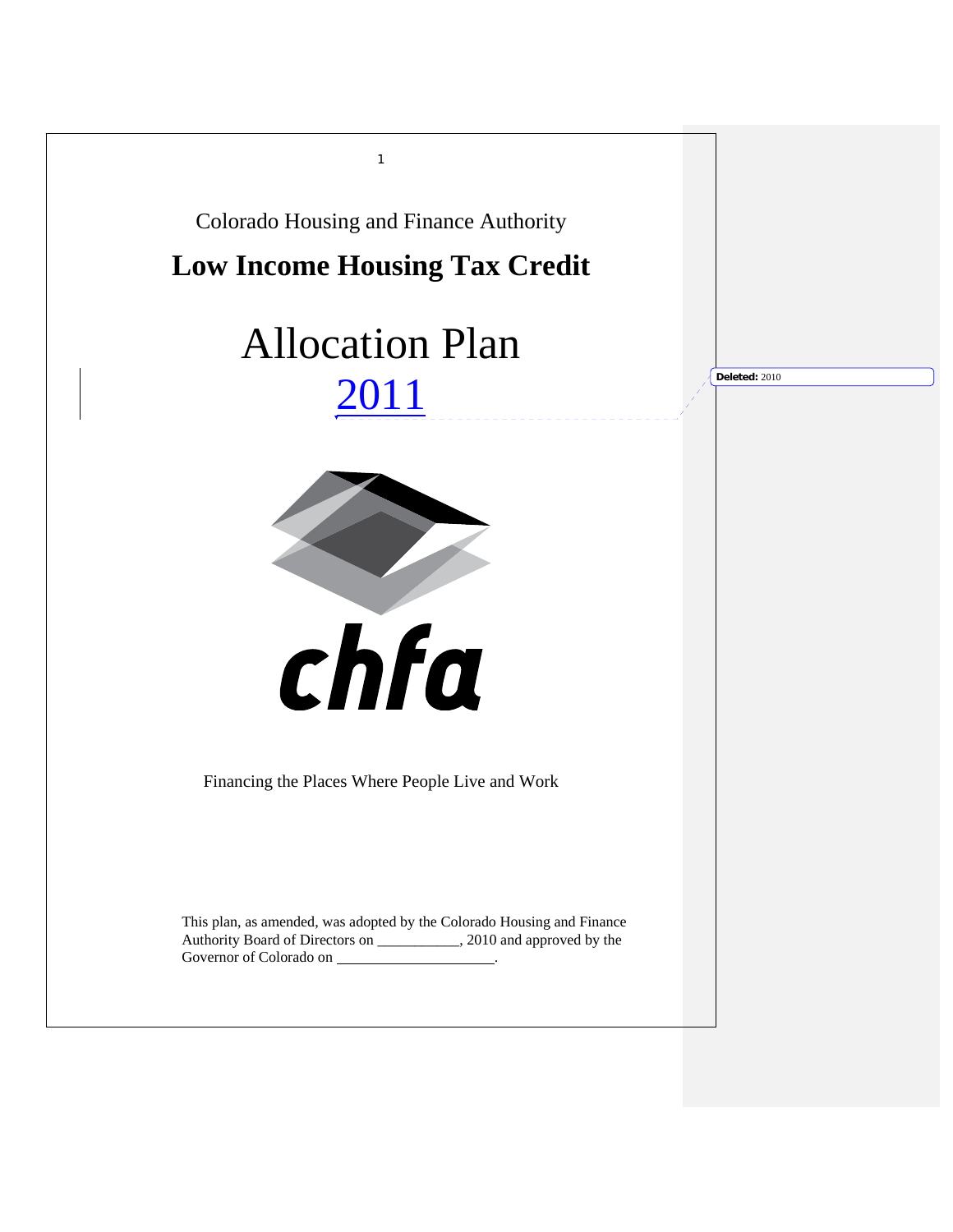# COLORADO HOUSING AND FINANCE AUTHORITY LOW-INCOME HOUSING TAX CREDIT ALLOCATION PLAN TABLE OF CONTENTS

Page

| Section 1.  | Federal Requirements for the Qualified Allocation Plan           | 5  |                                               |
|-------------|------------------------------------------------------------------|----|-----------------------------------------------|
| Section 2   | <b>Guiding Principles and Priorities</b>                         | 5  |                                               |
| Section 3.  | <b>Tax Credit Allocation Process</b>                             | 7  |                                               |
|             | Preliminary Reservation and Application Process<br>А.            | 7  |                                               |
|             | В.<br><b>Carryover Allocations</b>                               | 13 |                                               |
|             | C.<br>Placed-in-service Requirements                             | 15 |                                               |
|             | <b>Final Allocation</b><br>D.                                    | 15 |                                               |
|             | 팈.<br>Amount of Credit Available Annually                        | 17 | Deleted: D                                    |
|             | Set-Asides<br>E. .<br><u> 2222222222222</u>                      | 17 | Deleted: E                                    |
|             | Maximum Credit Award<br>G,<br><u> 111111111111111111</u>         | 18 | Deleted: F                                    |
|             | Determination of Tax Credit Amount<br>ц.                         | 18 |                                               |
|             |                                                                  | 23 | Deleted: G                                    |
|             | <b>Additional Credits</b><br>______________________              | 24 | Deleted: H                                    |
|             | K <sub>L</sub> _ Sponsor Elections                               | 24 | Deleted: I                                    |
|             | Land Use Restriction Agreement                                   | 25 |                                               |
|             | M. Administration of Plan                                        | 25 | Deleted: J                                    |
|             | Amendments to Plan<br>M.                                         | 25 | Deleted: K                                    |
|             | Transfers of Reservations and Carryover Allocations<br>$\Omega$  | 26 | Deleted: L                                    |
| Section 4.  | Underwriting Criteria                                            | 26 | Deleted: M                                    |
|             | Minimum Operating Reserve Requirements<br>А.                     | 26 |                                               |
|             | В.<br>Minimum Replacement Reserve Requirements                   | 26 | Deleted: N                                    |
|             | $C_{\cdot}$<br>Minimum Pro Forma Underwriting Assumptions        | 24 |                                               |
| Section 5.  | Scoring Criteria                                                 | 27 |                                               |
|             | Primary Selection Criteria<br>А.                                 | 28 |                                               |
|             | В.<br>Secondary Selection Criteria                               | 31 |                                               |
| Section 6.  | Fees                                                             | 34 |                                               |
|             | Preliminary Reservation<br>Α.                                    | 34 |                                               |
|             | Carryover Allocation<br>В.                                       | 34 |                                               |
|             | $C_{\cdot}$<br><b>Final Allocations</b>                          | 34 |                                               |
|             | Projects Financed with Tax Exempt Bonds<br>D.                    | 34 |                                               |
|             | E.<br><b>Compliance Monitoring Fee</b>                           | 34 |                                               |
|             | <b>Qualified Contract Fee</b><br>F.                              | 34 |                                               |
| Section 7.  | Projects Financed with Tax-Exempt Bonds                          | 35 |                                               |
|             | Threshold Criteria<br>А. –                                       |    | <b>Formatted:</b> Numbered + Level: $1 +$     |
|             | Placed-In-Service Requirements<br>В.                             | 35 | Numbering Style: A, B, C,  + Start at: 1 +    |
|             | $\mathcal{L}$ .<br><b>Final Application Requirements</b>         | 39 | Alignment: Left + Aligned at: 1" + Indent at: |
| Section 8.  | <b>Energy Efficiency Requirements</b>                            | 41 | 1.38"                                         |
| Section 9.  | Use of Home or NAHASDA Funds                                     | 44 | Deleted: B                                    |
| Section 10. | <b>Qualified Contract Process</b>                                | 44 |                                               |
| Section 11. | <b>Other Conditions</b>                                          | 45 |                                               |
| Section 12. | Section 42 Compliance Monitoring                                 | 46 |                                               |
|             | Record Keeping, Record Retention and Inspection Provisions<br>А. | 46 |                                               |
|             | <b>B.</b><br><b>Certification Provisions</b>                     | 47 |                                               |
|             | C.<br>Inspection and Review Provisions                           | 49 |                                               |
|             | D.<br>Notification of Noncompliance Provisions                   | 49 |                                               |
|             | Ε.<br><b>CHFA Record Retention Provisions</b>                    | 49 |                                               |
|             | F.                                                               | 49 |                                               |
|             | Monitoring Fee                                                   |    |                                               |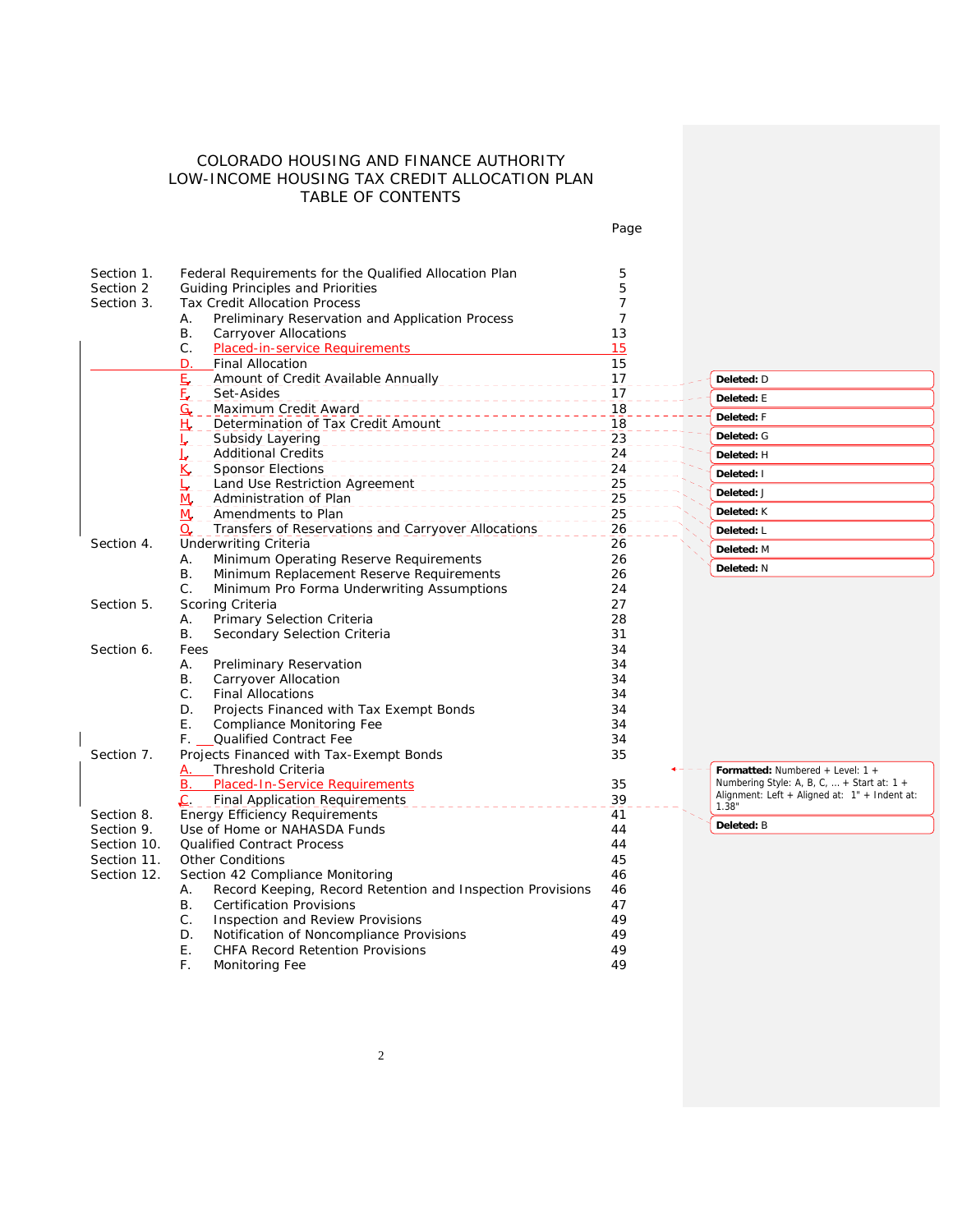# COLORADO HOUSING AND FINANCE AUTHORITY LOW-INCOME HOUSING TAX CREDIT ALLOCATION PLAN TABLE OF CONTENTS – CONTINUED

|                                                                       | Page |
|-----------------------------------------------------------------------|------|
| Appendix A - Market Study Guide                                       | 50   |
| Appendix B – Capital Needs Assessment Requirements                    | 62   |
| Appendix C – Instructions for Calculation of Qualified Contract Price | 63   |
| Appendix D – CHFA Policy Regarding the Release of LURA                |      |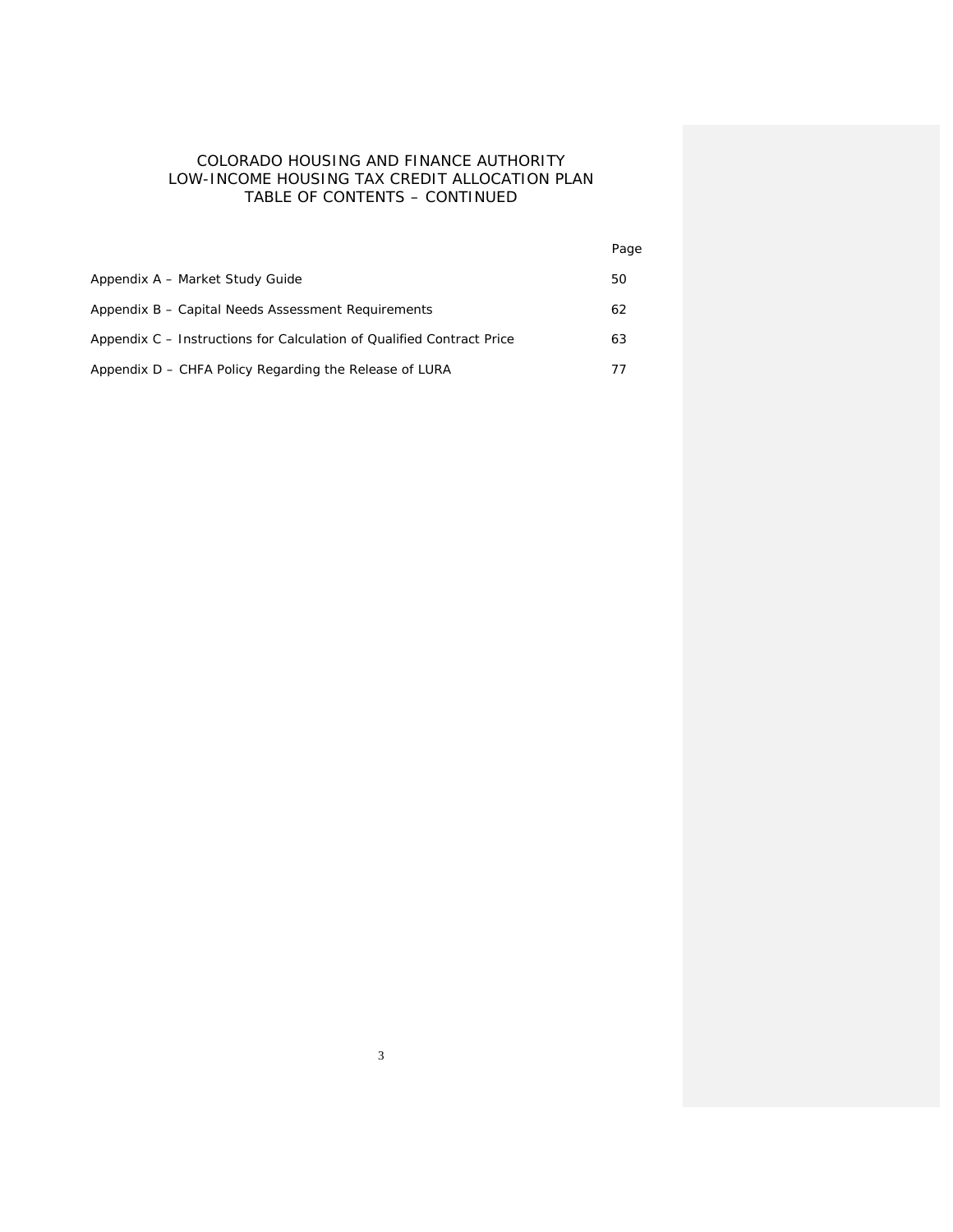# **1. Federal Requirements for the Qualified Allocation Plan (the "QAP" or "Plan")**  Each year the state allocating agency for the Federal Low Income Housing Tax Credit (LIHTC) program is required to publish a Plan describing the process for allocation of the housing credit. In Colorado, the Colorado Housing and Finance Authority (the "Authority" or "CHFA") is the state housing credit agency. CHFA is responsible for preparing the annual Plan and making it available for review by interested parties before approval by the Governor of Colorado and final publication. Section 42 of the Internal Revenue Code (the Code) is the federal statute governing the tax credit program. In accordance with Section 42, each state allocating agency must have a Plan: Which sets forth selection criteria to be used to determine housing priorities Which gives preference among selected projects to: 1. Projects serving the lowest income 2. Projects obligated to serve qualified tenants for the longest periods • Which selection criteria must include 1. Project Location 2. Housing Needs Characteristics 3. Project Characteristics 4. Sponsor Characteristics 5. Tenant Populations with Special Housing Needs 6. Tenant Populations of Individuals with Children 7. Public Housing Waiting Lists 8. Projects intended for Eventual Tenant Ownership 9. Projects that are Energy Efficient 10. Projects of a Historic Nature The 2011 QAP conforms to all of the Plan requirements summarized above. For the 2011 Plan, CHFA encouraged suggestions and comments from the affordable housing industry and held meetings with its Tax Credit Advisory Group on important tax credit issues. Housing professionals and experts representing a wide range of interests and specialties participated in these discussions and contributed to the development of the 2011 QAP. CHFA wishes to publicly acknowledge their contribution and to thank them for their time and effort. In addition, as required by the Code, CHFA presented the draft allocation plan for public review and comment at a public hearing held on October 8, 2010. Notwithstanding anything herein to the contrary, in order to assure that the QAP has the flexibility to adjust to changing market conditions, CHFA may in its sole discretion waive any section of the QAP (not otherwise required by Section 42), which would under such circumstances, hinder the ability of CHFA to meet the goals and priorities of the QAP. **2. Guiding Principles and Priorities**  Demand for the housing credit often exceeds supply. In determining how, and where, to allocate the credit, CHFA must consider the need for affordable housing throughout the State of Colorado. The purpose of CHFA's Plan is to reserve the federal tax credits for the creation and maintenance of rental housing units for low and very low-income households in the State of Colorado in such a way as to further the following principles and priorities: Reserve credits in order to provide a balance between the need to create new affordable housing units and the need to preserve the existing affordable housing stock; Reserve credits in order to provide an equitable distribution throughout the State and provide a reasonable mix of affordable housing projects, both in regards to the number **Deleted:** 2010 **Deleted:** 2010 **Deleted:** conducted special Tax Credit Advisory and Sub Committee **Deleted:** 2010 **Deleted:** December 1, 2009 **Deleted:** deteriorating

of units and the populations served (family, elderly, special needs);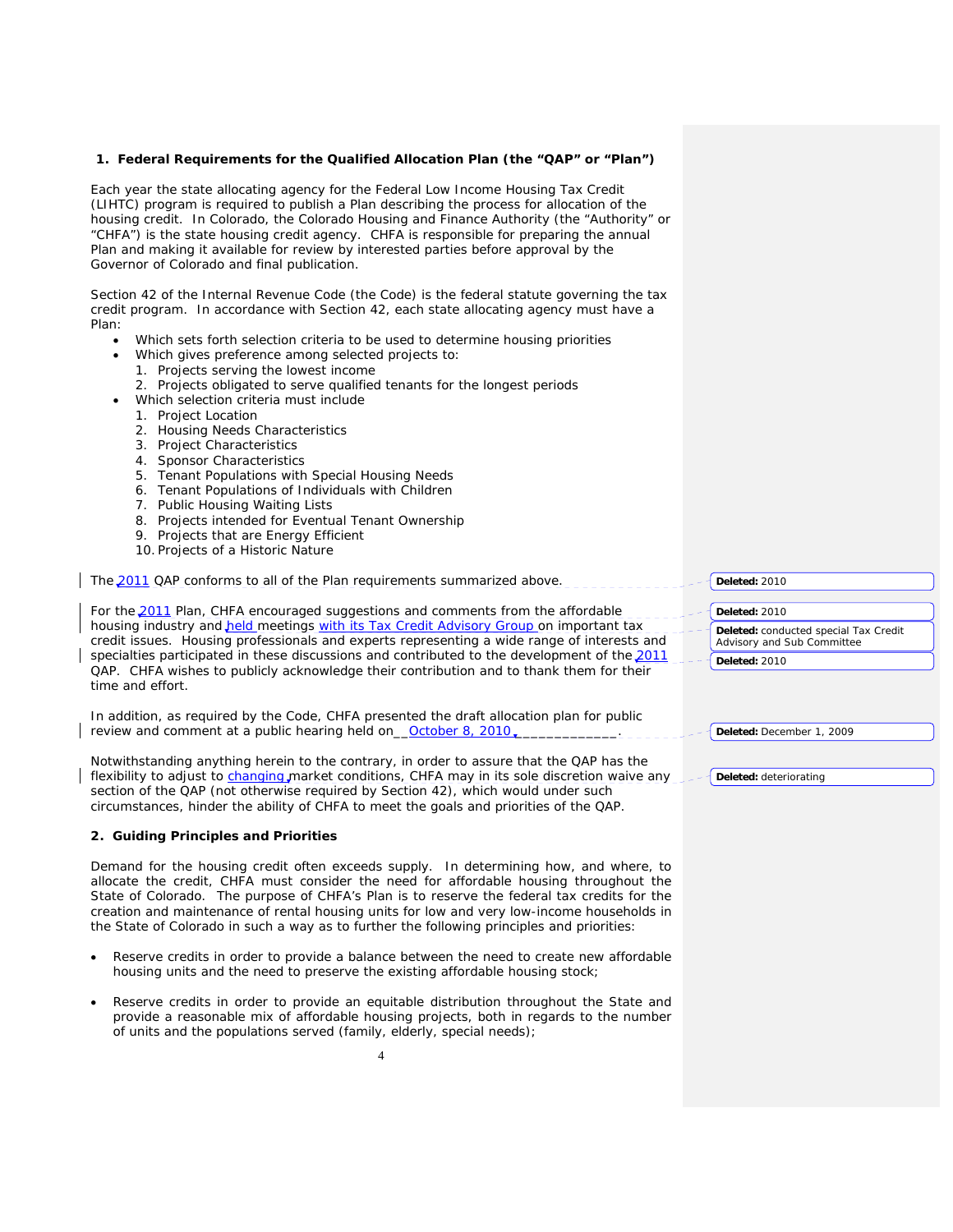- Reserve credits to as many rental housing projects as possible, considering cost, size, location, income mix of proposals and environmental sustainability;
- Reserve credits in order to provide opportunities to a variety of qualified sponsors, both for-profit and non-profit;
- Reserve only the amount of credit that CHFA determines to be necessary for the financial feasibility of a project and its viability as a qualified low-income housing project throughout the credit period;

# **Criteria for Approval**

Consistent with the Code requirements, the process for evaluating tax credit applications includes a comprehensive analysis that gives preference to applications serving the lowest income residents for the longest period of time together with an analysis of the overall viability of the proposed project. In order to ensure that the diverse housing needs of communities throughout Colorado are considered, the low income targeting and extended use period of proposed projects will be considered along with the following criteria.

**Market Conditions** – CHFA will consider the stability of both tax credit and market rate properties in the primary market area (PMA) of the proposed project, including vacancy rates, rent concessions or reduced rents. In reviewing project applications, CHFA will look more favorably on a project that is in a PMA where there are lower vacancy rates and fewer concessions or reduced rents. In addition, staff will carefully analyze the assumptions made in the market study regarding capture rates and overall demand. CHFA will look more favorably on a project that doesn't require high captures rates or that needs to assume high in-migration to achieve lower capture rates $\overline{\mathbf{r}}$ 

- **Readiness-to-Proceed** The threshold requirements of readiness-to-proceed are outlined further in this Plan. As part of the overall evaluation of the project's readiness CHFA will pay particular attention how the applicants can demonstrate the ability to meet all the carryover requirements including securing financing and tax credit commitments within 12 months of the application.
- **Overall Financial Feasibility and Viability** The Code states that "The housing credit dollar amount allocated to a project shall not exceed the amount the housing credit agency determines is necessary for the financial feasibility of the project and its viability as a qualified low-income housing project throughout the credit period." CHFA, therefore, will evaluate the overall financial strength of each project and consider such items as debt coverage ratios throughout the 15 year pro forma period, the ability to pay deferred developer fees from cash flows, operating reserve amounts and annual operating expenses. While still acknowledging that there are legitimate circumstances that allow for a waiver of certain underwriting criteria (lower vacancy rates for 100% occupied project based Section 8 deals, lower PUPA for independent senior deals), projects that exceed the underwriting criteria will be considered to be stronger deals.
- **Experience and Track Record of the Development and Management Team** CHFA will evaluate the experience and track record of the developer and/or sponsor and management agent. To the extent possible, CHFA will review the financial strength of the existing portfolio of the developer and/or sponsor and management agent as well as the overall record of compliance with requirements of all applicable affordable housing programs. Compliance includes but is not limited to submission of fees, reports and required documents within the required timelines and timely response to outstanding compliance items from management reviews and inspections. .
	- **Total Project Costs Per Unit** CHFA recognizes the wide range of project costs throughout the state, including such items as land costs, zoning processes, tap fees,

**Deleted:** ¶

**Deleted:** Page Break

**Deleted: with the Development and Management of Multi-family, Rental Properties**

**Deleted:** experience in terms of the quality of the development and management experience, including the compliance and overall financial strength of the developer's current portfolio, the number of successful projects, compliance with any applicable regulatory requirements and property management track record.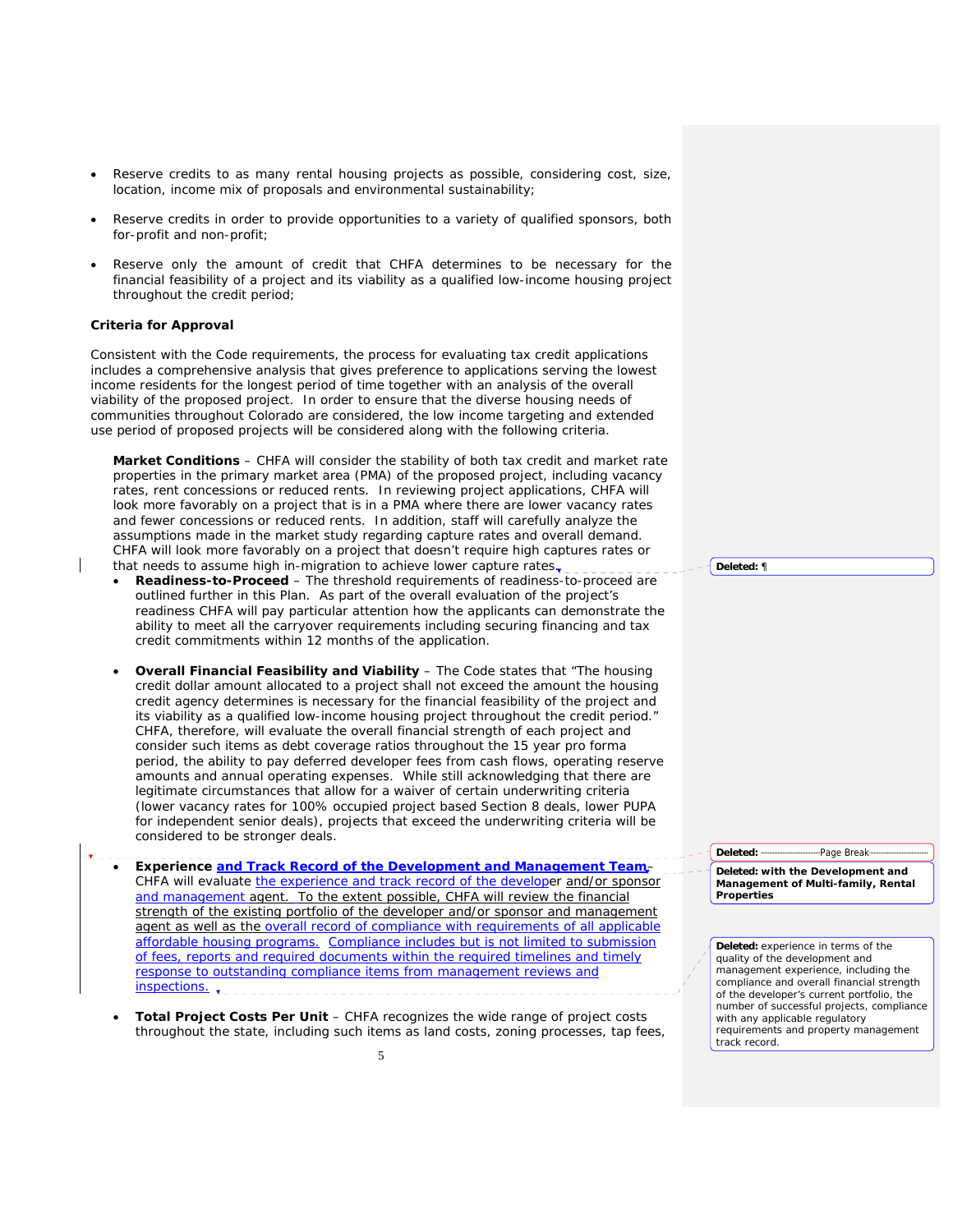parking requirements, etc. CHFA will evaluate the cost reasonableness of a project considering the costs per unit and tax credits requested per unit as well as other factors such as the location of the site... the size and type of project, the populations to be served and the availability and use of other funding sources.

- **Proximity to Existing Tax Credit Projects** CHFA must monitor the distribution of tax credit projects across the state as well as in particular sub-markets. In some cases, CHFA may need to make choices between two credible applications based on the number of tax credit projects in a particular market or area of the state. Attention will also be paid to any recent reservations made in a particular market or area of the state. Recently approved projects should be afforded the opportunity to lease up without direct competition from another tax credit project. Particular attention will also be paid to existing projects that are not achieving pro forma rents.
- **Site Suitability** Sites will be evaluated on the basis of suitability and overall marketability, including, but not limited to, proximity to schools, shopping, public transportation, medical services, parks/playgrounds; conformance with neighborhood character and land use patterns; site suitability regarding slope, noise (e.g., railroad tracks, freeways), environmental hazards, flood plain or wetland issues.

# **3. TAX CREDIT ALLOCATION PROCESS**

The Code generally requires that federal tax credit allocations be made by the State housing credit agency at the time a qualified building is placed in service (available for occupancy). The Code also permits housing credit agencies to award carryover allocations (allows an additional two years to complete project) to projects which are not ready for placement in service by year-end but which have incurred, or will incur within a period of six months, more than ten percent of the total project costs. In addition, CHFA uses a process that permits sponsors to obtain a "preliminary reservation" of tax credits at an earlier stage in the development process than is required for an allocation.

Tax-exempt private activity bond financed projects are eligible for federal tax credits without having to compete for the State's annual housing credit dollar amount ("housing credit ceiling"), but are also subject to review by the Authority and are required by the Code to satisfy the requirements for an allocation of federal credits under the Plan. See Section 7 for application instructions. Such projects are also subject to the compliance monitoring requirements as described in Section 12 herein.

# **3.A. Preliminary Reservation and Application Process**

 Applicants for the competitive (9%) tax credit must submit, in writing, a notification of the intent to apply for tax credits (Letter of Intent) via e-mail using the Tax Credit portal [insert address] or via facsimile 303-291-5711\_no later than 5:00 pm Mountain Standard Time on the submittal dates listed below or the application will not be accepted. A letter of engagement with an approved market analyst must be submitted at the time of the submission of the Letter of Intent. A completed market study that meets the requirements of the Market Study Guide (see appendix A) completed by an approved market analyst must be submitted at the time of the submission of the application. The market analyst must contact CHFA's appraiser. Kim Dillinger The market analyst must contact CHFA's appraiser, Kim Dillinger kdillinger@chfainfo.com prior to commencement of the study. Once the analyst has contacted Kim, they must then download the "Comparison Chart" and a "Unit and Project Amenities" chart located on CHFA's website at

http://www.chfainfo.com/multifam/multifamily\_developers/LIHTC%20allocation/market study.icm

These charts are to be completed separately from the market-study (this does eliminate any market-study guide requirements) and submitted back via the Tax Credit portal [insert address] at the time of application submission.

**Deleted:** Given the limited nature of this valuable

**Deleted:** resource, however, CHFA may ultimately need to make a judgme

**Deleted:** nt regarding the best use of the housing credit as it relates to the total project costs per unit and the requested annual tax credit per unit.

| Formatted: Not Highlight                                                                                                                                                                                                |
|-------------------------------------------------------------------------------------------------------------------------------------------------------------------------------------------------------------------------|
| Formatted: Not Highlight                                                                                                                                                                                                |
| Formatted: Not Highlight                                                                                                                                                                                                |
| Deleted: will                                                                                                                                                                                                           |
| Formatted: Not Highlight                                                                                                                                                                                                |
| Deleted: Once the analyst has contacted<br>Kim, they must then contact Paula<br>Harrison to request a "Comparison Chart"<br>and a "Unit and Project Amenities" chart.<br>These                                          |
| Deleted: This                                                                                                                                                                                                           |
| Formatted: Not Highlight                                                                                                                                                                                                |
| Deleted: charts                                                                                                                                                                                                         |
| Deleted: is                                                                                                                                                                                                             |
| Deleted: These charts are to                                                                                                                                                                                            |
| Deleted: are in WORD format and will be<br>sent to the analyst electronically.                                                                                                                                          |
| Deleted: This                                                                                                                                                                                                           |
| Deleted: be completed separately from<br>the market-study (this does not eliminate<br>any market-study quide requirements)<br>and submitted back to<br>pharrison@chfainfo.com at the time of<br>application submission. |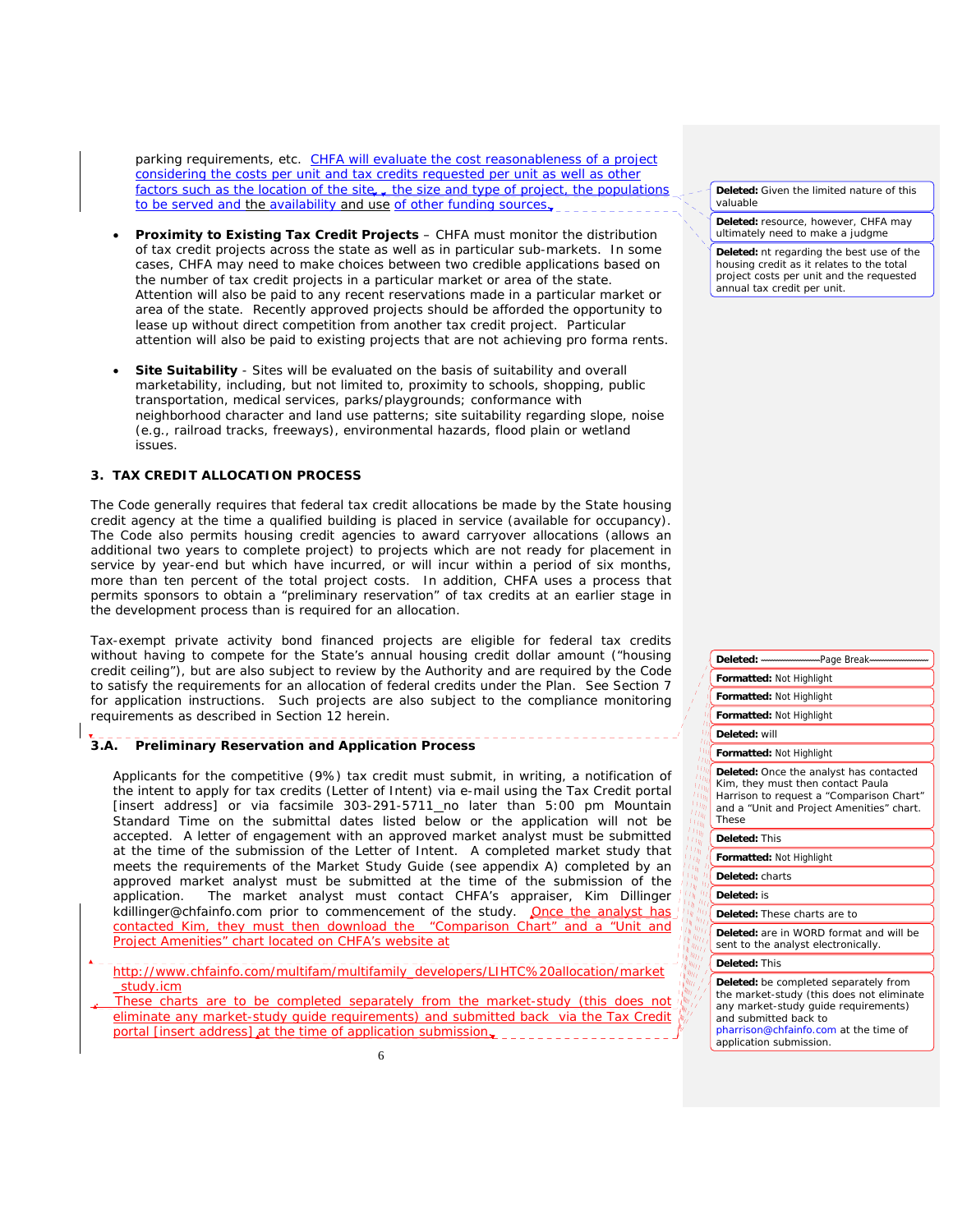The Letter of Intent must include:

- Number of units
- AMI mix
- Sponsor name
- Management Company name
- Address and location of the project
- Estimated annual credit amount
- Population target (senior, family, special needs)
- Specify new construction, acq/rehab or substantial rehab
- Any other pertinent information.

Depending on market conditions, if a proposed project is located in the same market area as a tax credit project that has already received a tax credit reservation, consideration for a formal application may be postponed until the current tax credit project has received a carryover allocation and market conditions have improved.

## **3.A.1. Application Submittals**

CHFA will hold two competitive rounds for applicants in 2011. A total of \$11.2 million in annual credit is available for 2011, including a special set-aside of \$1.25 million of the total reserved for the South Lincoln Homes Redevelopment project. Additional information about this project can be found in Section 3.E. The remaining \$9.950 million will be available in equal increments of \$4.975 million as listed below:

## **Round One**

Letter of Intent deadline is February 1, 2011 Application deadline is March 1, 2011 \$4.975 million annual credit available.

**Round Two** Letter of Intent deadline is June 1, 2011 Application deadline is July 1, 2011 \$4.975 million in annual credit available

All documents must be delivered to the CHFA offices no later than 5:00 pm Mountain Time on the above listed notification dates, without exception.

CHFA reserves the right to change the above dates and the annual credit amount available for a given submittal date by posting notice of such change on CHFA's website (www.chfainfo.com) not less than 45 days prior to the affected submittal date. Notwithstanding the foregoing, CHFA reserves the right to increase the annual credit amount available for a given submittal date without any prior notice. Any credit returned from prior reservations or carryovers may be used in any subsequent 2011 rounds without prior notice. If the full credit amount for the first\_round is not reserved the remaining unreserved amount will be carried forward to the second round. If the total annual amount of \$11.2 million is not reserved in 2011 the remaining amount will be carried forward to 2012. Subject to CHFA's right to increase the annual credit amount available or to award returned credit, it is anticipated that no more than \$11.2 million in annual credit will be reserved in 2011.

Applications for the non-competitive tax credit for projects financed with private activity bonds will be accepted throughout the year, except during the month of December. See Section 7. for more details regarding notification and application requirements.

 Because applications will be accepted throughout the calendar year, all underwriting will be done with the underwriting requirements that are in place at the time of the application, including the rent and income limits and basis limits.

**Formatted:** Not Highlight

**Deleted:** The dates for application submittals for reservations of the competitive tax credits from the federal housing credit ceiling, along with the amount of annual credit available for that submittal date and the date for notification of intent to apply, are listed below. **Deleted:** 2010

**Deleted:** with

**Deleted:** set aside

**Deleted:** 9.75

**Deleted:** \$4.875

**Formatted:** Font: Bold

**Deleted:** March 1, 2010 - \$4.875 million annual credit – Letter of Intent deadline is 02/14/10

**Formatted:** Font: Bold

**Deleted:** July 1, 2010 - \$4.875 million annual credit – Letter of Intent deadline is 06/01/10

**Deleted:** Page Break

**Deleted:** 2010

| Deleted: 2010 |  |
|---------------|--|
| Deleted:      |  |
| Deleted: 2011 |  |
| Deleted: \$   |  |
| Deleted: 2010 |  |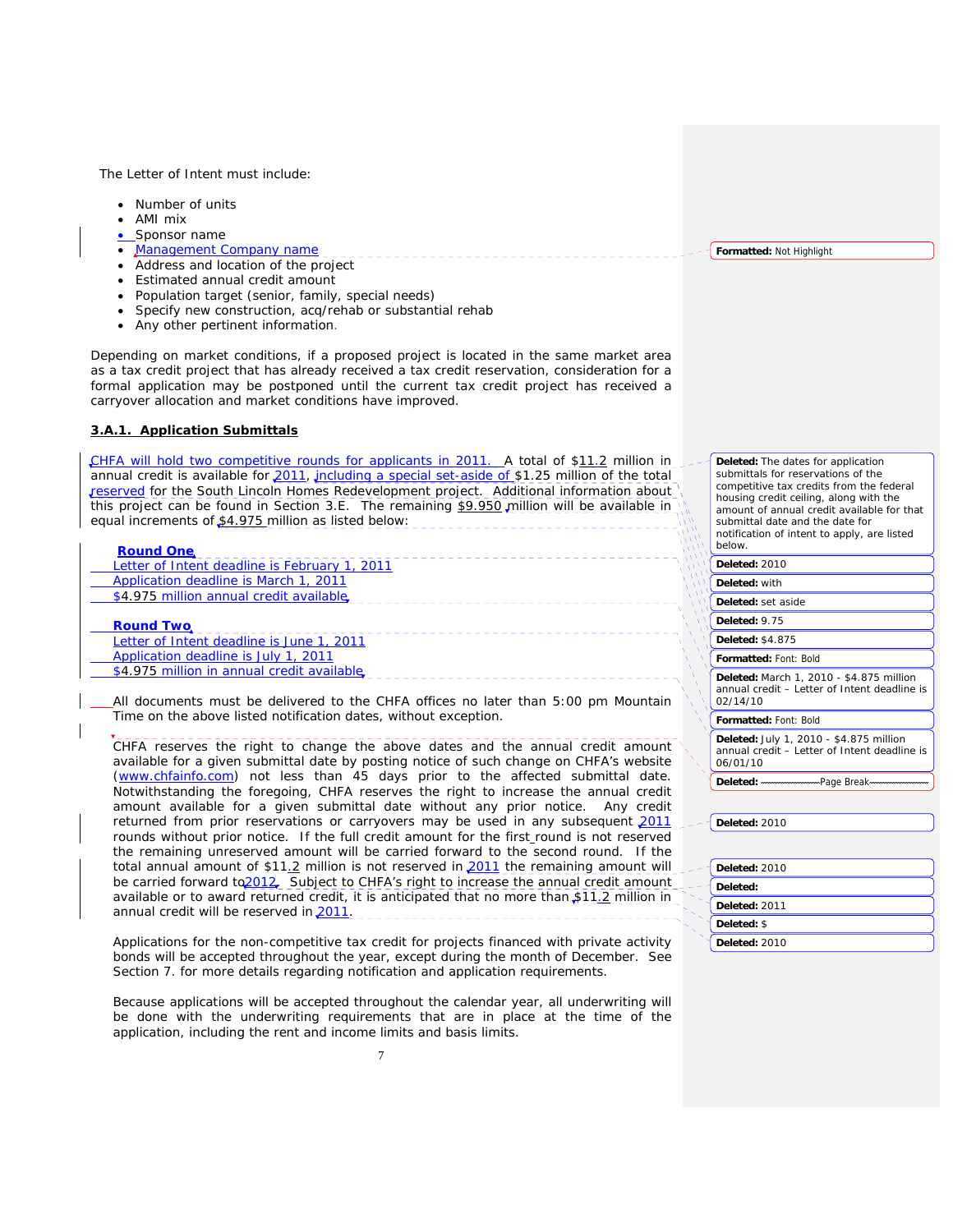If an application does not receive a reservation due to a lack of available credit, it may be re-considered in the following application round provided that a letter of intent is submitted on or before the due date for the following application round. All preliminary applicants will be charged a \$2,500 application fee including applicants resubmitting applications in subsequent rounds.

 If CHFA learns that any principal or management agent that is involved with a proposed project has serious and/or repeated performance or non-compliance issues in Colorado or any other state at the time of application, the application will be rejected. The prior performance considered might include, but is not limited to, progress made with previous tax credit reservations, project compliance and payment of monitoring fees.

**Open Records Act Request.** As part of the Application Certification, the applicant acknowledges that the application and all materials submitted by applicants constitute public records within the meaning of the Colorado Open Records Act (Colorado Revised Statutes Section 24-72-210 et seq.). Applicant further acknowledges and agrees, as part of the Application Certification, that CHFA will not treat any part of the application and submissions as a record that is not subject to release to the public, unless such material is segregated and clearly designated as falling with an exception to the Colorado Open Records Act. Otherwise, CHFA will make such material available for inspection and copying (for a charge of \$0.25 per page) upon the request of any person. As part of the Application Certification, applicants further acknowledge and agree that even material that is so segregated and designated may become subject to release upon a successful challenge by a member of the public.

**3.A.2. Threshold Criteria for Preliminary Tax Credit Applications – The first four items listed below MUST be provided at the time of the application submittal and are not subject to the 10 day cure period referenced in Section 3.A.3.**

# **Threshold #1 – Minimum Score**

 All applications must score a minimum of 130 points under "Scoring" in order to be considered for a reservation. The minimum score threshold must be met at the time of application. Include documentation under the "Scoring" tab.

## **Threshold #2 – Site Control**

The applicant must demonstrate full control of all land and buildings included in the project through a fully executed agreement such as an option agreement, a purchase or sale agreement or other similar instruments. Warranty deeds must be recorded. Site Control must be demonstrated at the time of application. Include 2 hard copies under the "Site Control" tab.

## **Threshold #3 – Market Study**

 The market study must be prepared by a CHFA-approved analyst who is completely unaffiliated with the developer and/or owner of the proposed project and has no financial interests in the proposed project. Prior to commencing a market study for the proposed project, the market analyst must notify CHFA (Kim Dillinger at kdillinger@chfainfo.com or 303-297-7361) of the intent to undertake a market study and must follow the format and content requirements contained in the Market Study Guide (Appendix A). Once the analyst has contacted Kim, they must download the "Comparison Chart" and the "Unit and Project Amenities" chart located on CHFA's website at [insert link]. These charts are in WORD format and are to be completed separately from the market-study (this does not eliminate any market-study guide requirements) and submitted back to CHFA via the CHFA Portal at [insert address]at the time of application submission.

Failure to comply with market study requirements will result in a denial of the study and the application. Submit 1 hard copy and 1 pdf version via email.

**Deleted:** If there are no changes made from the previous submittal, the application fee for the second submittal will be reduced to \$1,000.

**Deleted:** \$1.00

**Deleted:** must then contact Paula Harrison to request a "Comparison Chart"

**Deleted:** This chart is

**Deleted:** Page Break

**Deleted:** will be sent to the analyst electronically. This chart will

**Deleted:** to pharrison@chfainfo.com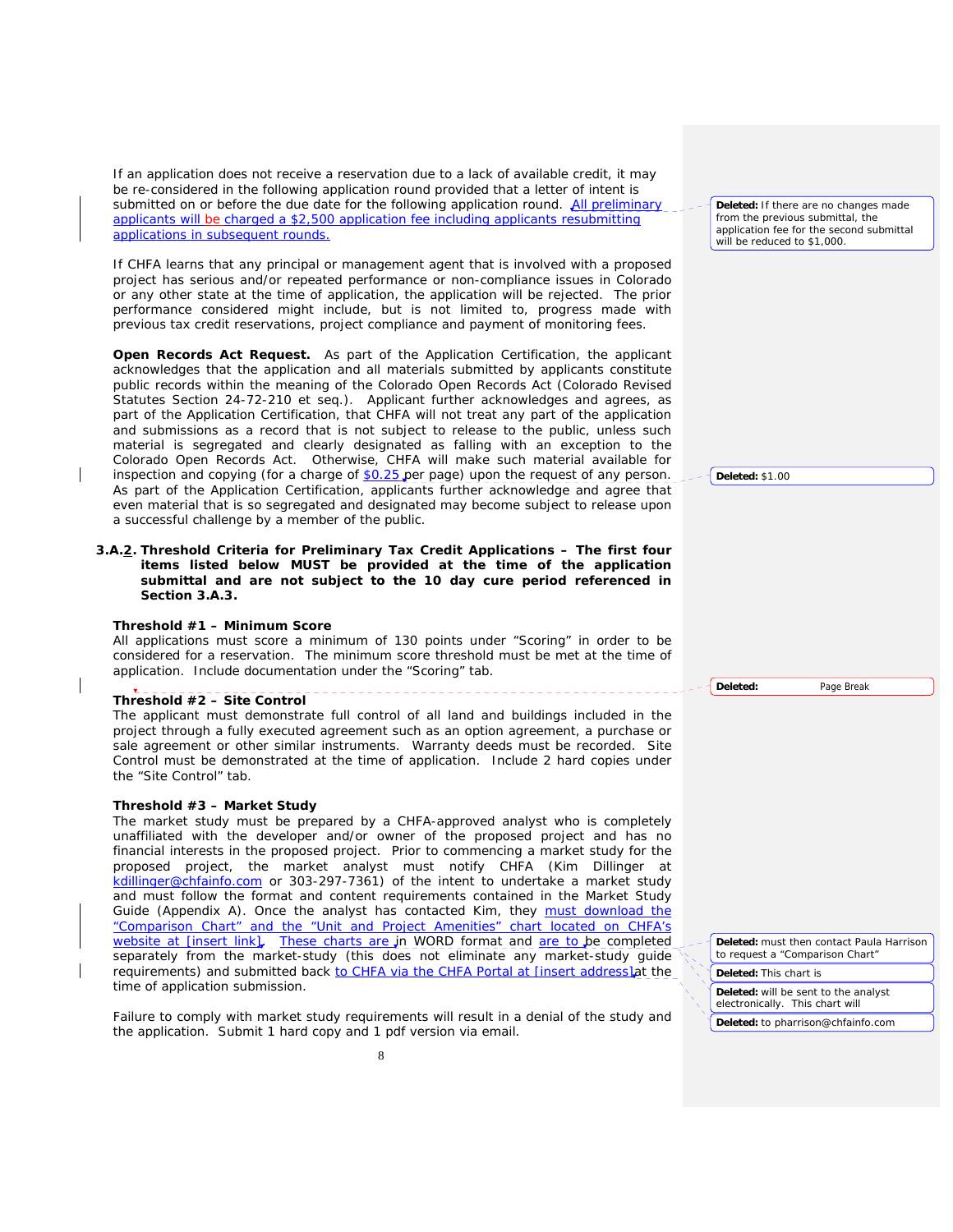The market study must match the submitted application regarding income targeting. unit mix, unit sizes and rents. If the market study and application do not match, the application will not be processed and will be returned to the applicant.

# **Threshold #4 – Outstanding Non-Compliance**

Applications will not be accepted if there are any outstanding **IRS Forms** 8823, Report of Noncompliance or any non-compliance with the provisions of the Land Use Restriction Agreement (LURA), on any projects which are owned or managed by the applicant or the applicants management agent. Whether affiliated or unaffiliated, consideration will be given to circumstances in which CHFA is required to issue an 8823 for occurrences outside the control of management, such as accidents or acts of nature.

# **Threshold #5 – 2009 Electronic Spreadsheet Application**

 Completed spreadsheet application (found on the CHFA website at www.chfainfo.com or a copy can be requested via e-mail at pharrison@chfainfo.com)

# **Threshold #6 – Readiness-to-Proceed**

- CHFA will pay particular attention how the applicants can demonstrate the ability to meet all the carryover requirements including securing financing and tax credit commitments within 12 months of the application.
- Evidence of current zoning status (New Construction); If the site is not properly zoned, provide evidence that the required change will be in place at the time the carryover application is due (approximately 14 months from the preliminary application date). If the site is zoned properly, provide evidence that other approvals, such as site plan approval, will be in place at the time the carryover application is due. Projects that are properly zoned at the time of the preliminary application may be given priority in the selection process.
- Phase I and/or Phase II Environmental (send 1 electronic version of each to the CHFA Portal [insert address]
- Schematic Drawings (for New Construction), send electronic version to the CHFA Portal[insert address]
- Cost Estimate from Third Party Cost Estimator or General Contractor (for New Construction), send electronic version to the CHFA Portal [insert address]
- Capital Needs Assessment (Acquisition/Rehabilitation) from a Third Party Cost Estimator or General Contractor (send electronic version to the CHFA Portal [insert address]).

# **Threshold #7 – Project Team Experience**

 The developer must provide evidence that the developer has multi-family, rental housing development experience and that the management company, the consultant, if any, the legal firm and the accounting firm engaged by the applicant have experience with lowincome housing tax credit projects. Resumes must be provided for the entire project team. In addition, the management company must have experience related to population specific projects (i.e., independent senior, homeless, etc.). If the developer has no LIHTC experience, a consultant or fee developer with LIHTC experience is highly recommended. An applicant with no experienced LIHTC practitioner on the development team may be given less priority in the selection process.

# **Threshold #8 - Energy Efficiency Requirements**

All applicants must agree to meet Enterprise Green Communities requirements in order to apply for credits. Applicants must complete the Green Communities Criteria Checklist (under the Green Communities Tab of the Application) and score a minimum of 30 points for acquisition/rehab projects and 35 points for new construction projects. | In addition, applicants. In addition, applicants must complete the Colorado Green Communities Certification (under the Energy Efficiency Requirement Tab of the application), certifying that the project will meet or exceed the Enterprise Green Communities requirements or the equivalent of those requirements for new construction or rehabilitation as applicable. Attachments should be submitted along with the

**Deleted:** 's

**Deleted:** pdf **Deleted:** pharrison@chfainfo.com)

| Comment [m1]: ADD        |
|--------------------------|
| Comment [m2]: ADD        |
| Comment [m3]: ADD        |
| Comment [m4]: ADD        |
| Formatted: Not Highlight |
| Deleted: A               |
| Deleted: a               |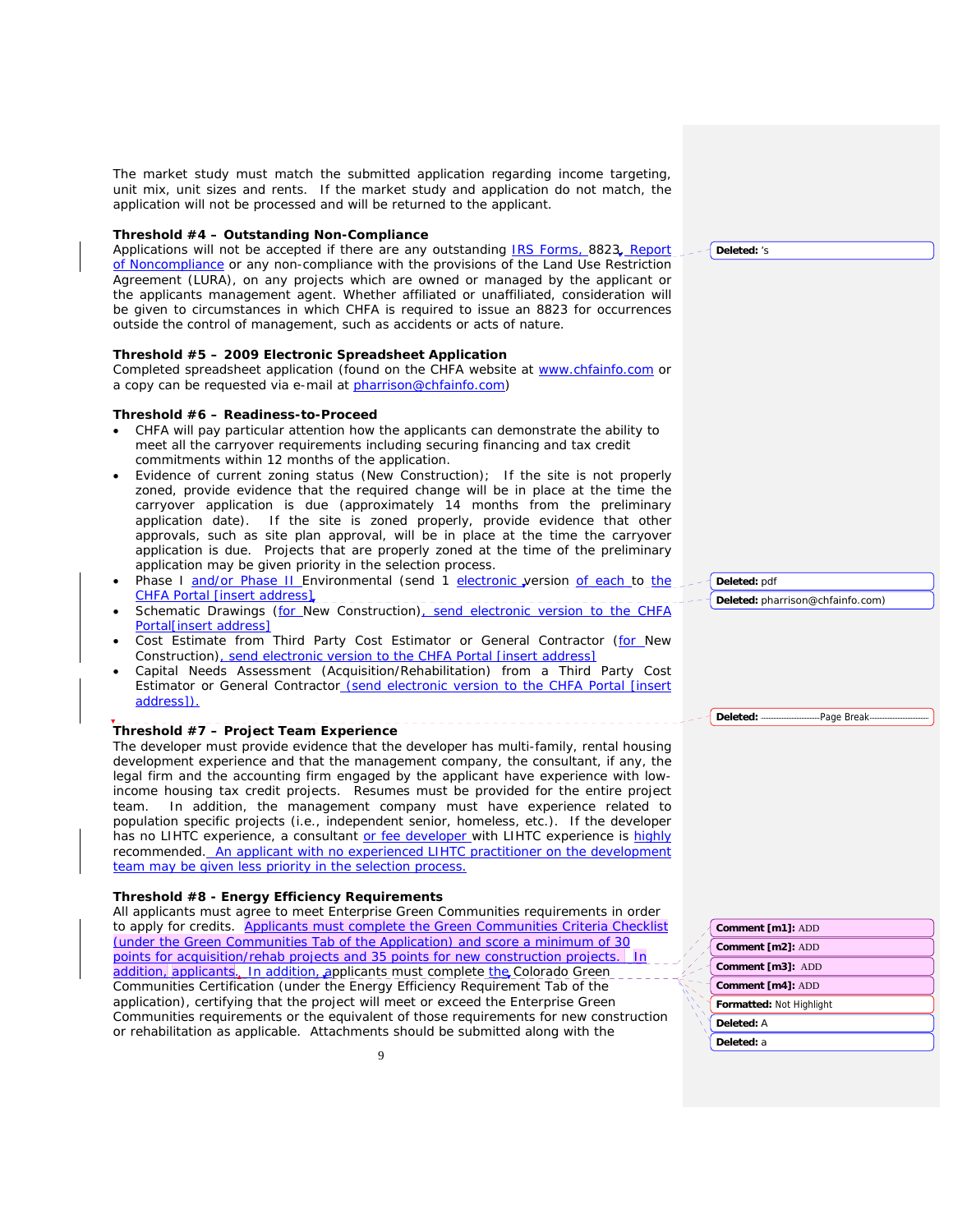application as needed to describe the energy efficiency items that are not covered by the Colorado Green Communities Certification. If a custom designed system or work-around is to be used, the applicant must submit a narrative explaining the custom design or work-around and documentation such as an energy analysis from a third-party energy analyst supporting that the same results will be achieved. Additional information can be found under Section 8 of the QAP and in the application.

For preliminary application submittals in 2011, the application package must include the following documents using the preliminary tabs provided (will be mailed after Letter of Intent is received) and where indicated, electronic documents must be submitted. Electronic documents may be submitted on a disk or via the Tax Credit Portal [insert address]:

# Deleted: Page Break-**Deleted:** 2010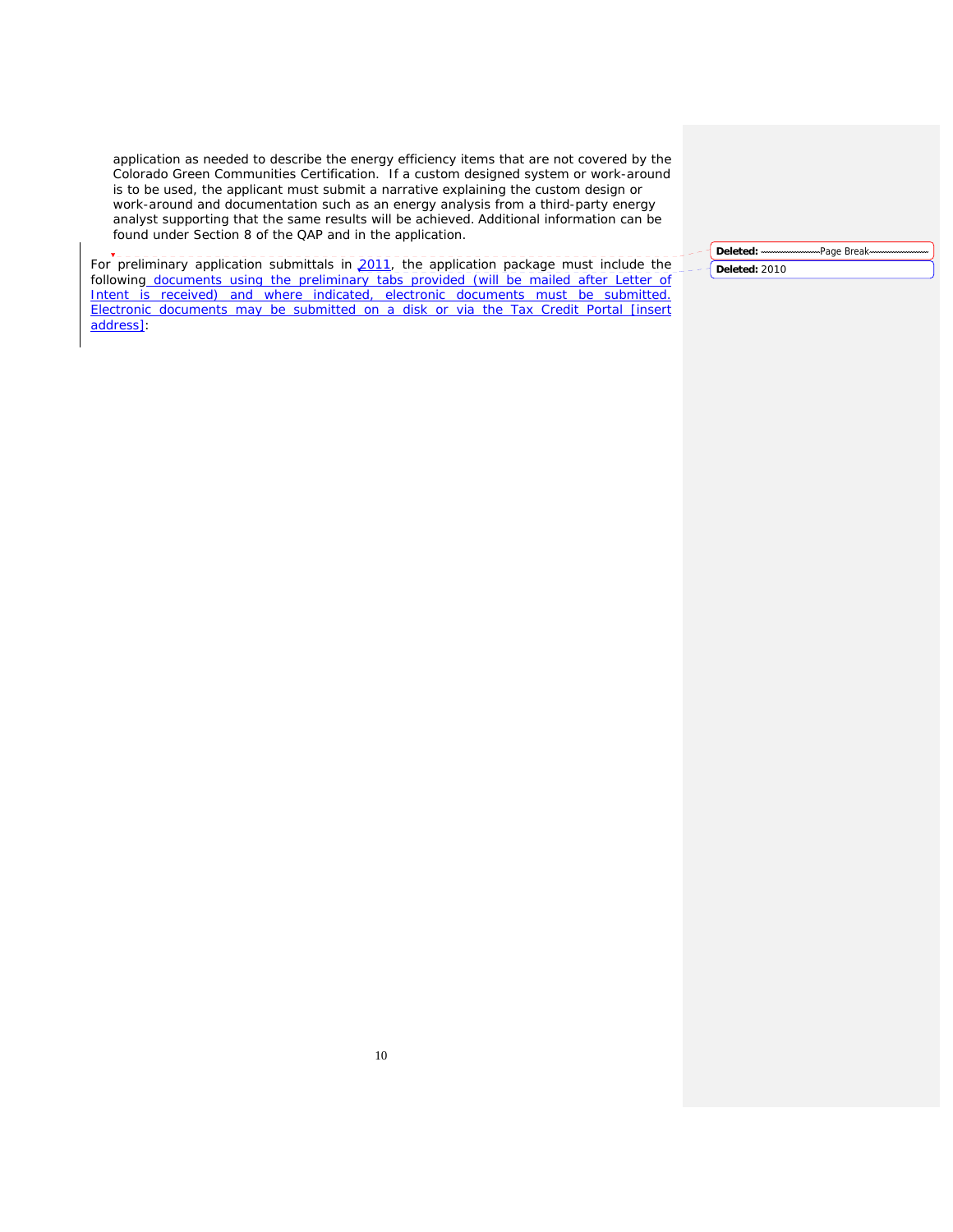|     | Document                                                                                                          | Hard Copy | Electronic |      |
|-----|-------------------------------------------------------------------------------------------------------------------|-----------|------------|------|
| 1.  | Electronic application                                                                                            | X         | Excel      |      |
| 2.  | <b>Application Fee</b>                                                                                            | X         |            |      |
| 3.  | Cost estimate from General Contractor or Cost Estimator                                                           | X         |            |      |
| 4.  | Letter of interest from lender for construction and permanent                                                     | X         |            |      |
|     | financing                                                                                                         |           |            |      |
| 5.  | Letter of interest from syndicator/equity investor                                                                | Χ         |            |      |
| 6.  | Evidence of contact with soft fund sources                                                                        | X         |            |      |
| 7.  | Utility allowances worksheet with amounts circled                                                                 | Χ         |            |      |
| 8.  | Evidence of property tax exemption, if applicable                                                                 | Χ         |            |      |
| 9.  | Supporting documents for scoring                                                                                  | Χ         |            |      |
| 10. | Narrative, must include description of the project as                                                             | X         | Word       |      |
|     | proposed, detailed type of construction, population being                                                         |           |            |      |
|     | served, bedroom mix, location, amenities, services if                                                             |           |            |      |
|     | provided, description of energy efficiencies, type of financing,                                                  |           |            |      |
|     | local, state and federal subsidies, etc.                                                                          |           |            |      |
| 11. | Location maps<br>Schematic drawings, elevation, site plan and floor plan                                          | X         | Pdf<br>Pdf |      |
| 12. |                                                                                                                   |           |            |      |
| 13. | Timeline                                                                                                          | X         |            |      |
| 14. | Phase I Environmental report - the report must not be older                                                       |           | Pdf        |      |
|     | than 12 months from the date of the application for tax<br>If the Phase I identifies any Recognizable<br>credits. |           |            |      |
|     | Environmental Hazards (RECs) additional reports addressing                                                        |           |            |      |
|     | the RECs should be submitted with the application including a                                                     |           |            |      |
|     | Phase II Environmental report, no older than 12 months from                                                       |           |            |      |
|     | the date of the application for tax credits, if the Phase I                                                       |           |            |      |
|     | report recommends that a Phase II be conducted                                                                    |           |            |      |
| 15. | Zoning<br>status<br>documentation,<br>must<br>be<br>from<br>zoning                                                | X         |            |      |
|     | department                                                                                                        |           |            |      |
| 16. | Site control documentation                                                                                        | X         | Pdf        |      |
| 17. | Market study                                                                                                      | X         | Pdf        |      |
| 18. | For acquisition/rehabilitation projects provide the following:                                                    |           |            |      |
|     | An attorney's opinion that the ten year rule requirements are                                                     | X         |            |      |
|     | met.                                                                                                              |           |            |      |
|     | If the existing project is currently federally assisted, the                                                      | X         |            |      |
|     | applicant must provide evidence of the existing federal                                                           |           |            |      |
|     | assistance to be exempt from the 10-year rule requirement.                                                        |           |            |      |
|     | An attorney's opinion is not required if the applicant provides                                                   |           |            |      |
|     | evidence of the exemption from the ten year rule (e.g.                                                            |           |            |      |
|     | Section 8 Housing Assistance Payment or HAP contract or                                                           |           |            |      |
|     | RHS Rental Assistance Contract).                                                                                  |           |            |      |
|     | A third-party Capital Needs Assessment (see Appendix B for                                                        |           | Pdf        |      |
|     | Capital Needs Assessment requirements),                                                                           |           |            |      |
|     | An appraisal with the land value calculated separately from                                                       | X         | pdf        |      |
|     | the building value                                                                                                |           |            |      |
|     | For acquisition of un-restricted properties, a relocation plan                                                    | X         |            |      |
|     | for addressing the potential displacement of current                                                              |           |            |      |
|     | residents. Such a plan must include a budget for providing                                                        |           |            |      |
|     | moving and utility hook-up costs for all residents that wish to                                                   |           |            | b II |
|     | move or that are required to move. An owner certification                                                         |           |            |      |
|     | must be provided that all residents have been informed of the                                                     |           |            |      |
|     | availability of such funds                                                                                        |           |            |      |

#### **Deleted:** and **Deleted:** X **Deleted:** ¶ <#>Electronic application submitted via email or disk¶ <#>Application fee¶ <#>Cost estimate from General Contractor or Cost Estimator¶ <#>Letter of interest from lender for construction and permanent financing ¶ <#>Letter of interest from syndicator/equity investor ¶ <#>Evidence of contact with soft fund sources¶ <#>Utility allowances worksheet with amounts circled ¶ <#>Evidence of property tax exemption, if applicable¶ <#>Supporting documents for scoring¶ <#>Narrative, must include description of the project as proposed, detailed type of construction, population being served, amenities, services if provided, description of energy efficiencies, etc. Send in Word format.¶ <#>Location maps (send electronic version) and drawingselectronic.¶ <#>Timeline¶ <#>Phase I Environmental report - the report must not be older than 12 months from the date of the application for tax credits. If the Phase I identifies any Recognizable Environmental Hazards (RECs) additional reports addressing the RECs should be submitted with the application including a Phase II Environmental report, no older than 12 months from the date of the application for tax credits, if the Phase I report recommends that a Phase II be conducted (provide electronic version only, no hard copy required).¶ <#>Zoning status documentation, must be from zoning department¶ <#>Site control documentation, (one hard copy and one electronic version) **Comment [m5]:** ADD **Deleted:** <#>2 copies **Deleted:** <#>¶ <#>Market study, (one hard copy and one electronic version) Deleted: <#>1 hard copy, 1 pdf .) **Deleted:** <#>¶ <#>For acquisition/rehabilitation projects provide the following:¶ <#>An attorney's opinion that the ten year rule requirements are met.  $\P$   $\boxed{... [1]}$

## **Deleted:** <#>

Deleted: <#>one hard copy and one electronic version)

**Deleted:** <#>1 pdf version to

pharrison@chfainfo.com)

## **Deleted:** <#>¶

<#>For acquisition of un-restricted properties, a relocation plan for addressing the potential displacement of current residents. Such a plan must $\boxed{... [2]}$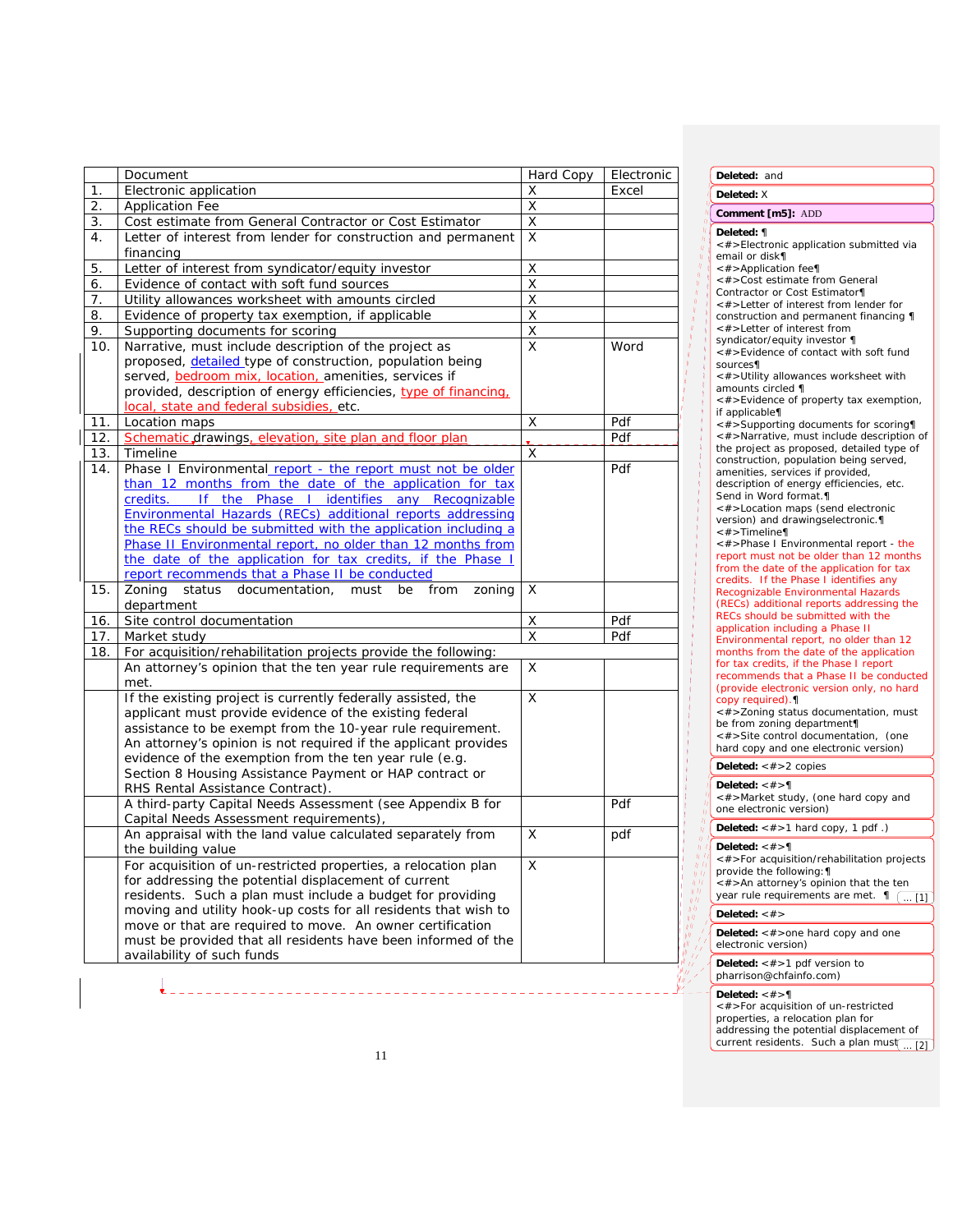- **3.A.3. Site Evaluation** After review of the Preliminary Application, CHFA staff will conduct a site visit to determine general site suitability. Sites will be evaluated on the following: proximity to schools, shopping, public transportation, medical services, parks/playgrounds; marketability; conformance with neighborhood character and land use patterns; site suitability regarding slope, noise (e.g., railroad tracks, freeways), environmental hazards, flood plain or wetland issues.
- **3.A.4. Application Review**  Upon submission by the applicant, and review by CHFA of the above information, CHFA staff will contact the applicant to discuss any issues or concerns with the information submitted or with the proposed site. In order for reservation decisions to be made in as timely a manner as possible, the applicant will have ten (10) business days to address any concerns or issues. If the requested information is not received by the deadline, staff decisions regarding a recommendation for a reservation will be made using only the information already submitted and could result in the denial of the application.
- **3.A.5. Preliminary Reservation** After review of the items above and any additional requested information, staff will make a recommendation to the CHFA Tax Credit Committee (the Committee) for approval. The Committee members will consist of the Chief Operating Officer, the Chief Financial Officer, the Director of Commercial Lending, the Director of Asset Management, the Director of Marketing and Strategic Development, the Manager of Multifamily Loan Production, the Manager of Program Compliance and, as a non-voting member, the General Counsel or assigned designee.

Projects that receive approval from the Committee are given a preliminary reservation of tax credits. Preliminary reservations are valid for twelve months from the date of the preliminary reservation letter and evidence the Authority's intention to allocate credits in the subsequent calendar year. Projects that receive a preliminary reservation in 2011 will receive an allocation in 2012. Projects that do not meet the carryover allocation requirements within the 12-month period will lose the reservation and may not re-apply for a minimum of six (6) months unless CHFA receives a notification in writing from the applicants returning credit prior to the 12-month deadline. Preliminary reservations may be made subject to such conditions as CHFA determines necessary or appropriate to assure that the project will timely meet the goals of this Plan, including, without limitation, the project's progress toward completion and compliance with CHFA and federal tax credit requirements.

If CHFA learns that any principal or principal's management agent that is involved with a proposed project has serious and/or repeated performance or non-compliance issues in Colorado or any other state at the time of application, the application will be rejected. The prior performance considered might include, but is not limited to, progress made with previous tax credit reservations, project compliance and payment of monitoring fees.

- **3.A.6. CHFA Discretionary Authority**  CHFA reserves the right, in its sole discretion, to (i) carry forward a portion of the current year's housing credit ceiling for allocation in the next calendar year and (ii) under certain conditions, issue a reservation or, in the case of projects that have already placed-in-service, a binding commitment for some portion of the next year's housing credit ceiling.
- **3.A.7. Jurisdiction Notification** The Code requires that the State allocating agency notify the chief executive officer of the local jurisdiction where each proposed project is located. A notification will be sent to the affected jurisdiction immediately after an application is submitted and deemed complete. The jurisdiction will then be given an adequate opportunity to comment on the proposed project. CHFA will consider the comments and may contact the local jurisdiction for additional information. CHFA will also send a notice to the local housing authority, if applicable.

| <b>Deleted:</b> the Manager of Special Assets, |  |  |  |
|------------------------------------------------|--|--|--|
|                                                |  |  |  |

| <b>Deleted:</b> CHFA Executive Director or |
|--------------------------------------------|
| delegated designee                         |

| <b>Deleted: 2010</b> |  |
|----------------------|--|
| Deleted: 2011        |  |

**Deleted:**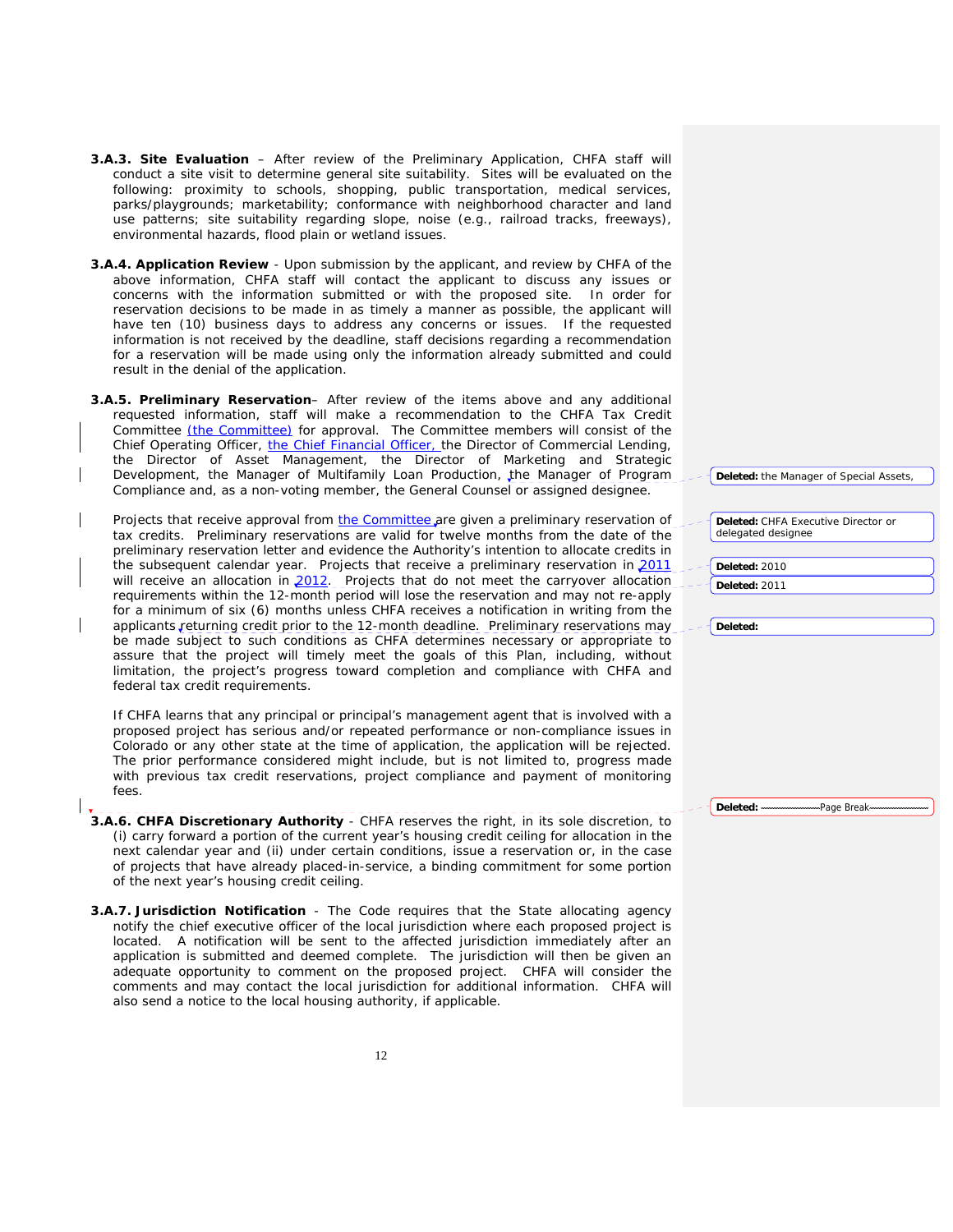- **3.A.8. Status Reporting** Projects receiving reservations may be required to provide reports, in a format prescribed by CHFA, outlining progress toward placement in service. Information requested will be project specific and may include, but is not limited to, such items as zoning and other local project approvals, firm debt, equity and/or gap financing commitments and construction progress towards project completion. Projects that will not be placed in service in the year that the reservation is given may also be required to provide information regarding the sponsor's ability to meet Code and CHFA requirements to obtain a carryover allocation.
- **3.A.9. Changes to Project** A reservation of tax credits is based upon information provided in each project application. Until a project is placed in service, any material changes to the project, such as changes in the site, scope, costs, or design, as submitted in the application will require written notification to and approval by CHFA. Any request for a change in ownership is subject to the provisions of paragraph 3.N. Changes in project characteristics, which were the basis, in whole or in part, of CHFA's decision to reserve credits, may result in a revocation of the reservation, or a reduction in the amount of the tax credit reservation.
- **3.A.10. Revocation of Reservations** A preliminary reservation is subject to revocation should the project sponsor fail to timely comply with the conditions thereof, including failure to provide evidence, satisfactory to CHFA, of financial feasibility, sufficient progress toward placement in service or eligibility for a carryover allocation. CHFA may also, in its sole discretion, ask sponsors with preliminary reservations to pay an additional fee to retain their reservations. Such fee, if paid, would be credited towards the allocation fee.
- **3.A.11. Equitable Distribution of Unit and Affordability Mix**  For mixed-income projects, CHFA requires that Low-Income set-aside units be distributed proportionately throughout each building, and to the extent possible, each floor of each building, of the project and throughout the bedroom/bath mix and type. Both market-rate and lowincome units must have the same design regarding unit amenities and square footage. Amenities include, but are not limited to, fireplaces, covered parking, in-unit washer/dryers and mountain views.

 For projects that are 100% low-income, CHFA requires that the units at different targeting levels (40% AMI, 50% AMI, etc) be distributed proportionately throughout each building, throughout the bedroom/bath mix and type and, to the extent possible, throughout each floor or each building of the project. All targeting levels must have the same design regarding unit amenities and square footage. Amenities include, but are not limited to, fireplaces, covered parking, in-unit washer/dryers and mountain views.

 Regardless of the income mix of the property, Section 42 requires that charges for services other than housing will not be considered rent if the services are optional and practical alternatives exist. As an example, a project may offer a limited number of garages. The additional charge would not be considered in the maximum rent calculation if the garages were not included in basis and practical alternatives existed, in this case, free surface parking. CHFA interprets "practical alternatives" to mean that there would be at least one free surface space for each unit. Local codes may require more than one space. For projects that contain 100% structured parking, the number of spaces required would be that required by local code and the maximum rents for all low income units must include parking.

# **3.B. Carryover Allocations**

Applicants that receive a Preliminary Reservation must either place the project in service or meet the carryover allocation requirements listed below within twelve (12) months from the date of the Preliminary Reservation. Applications for a carryover allocation may be submitted prior to the 12-month deadline but no sooner than January 1 of the year following the preliminary reservation. Applications must be received at least 30

**Deleted:** Projects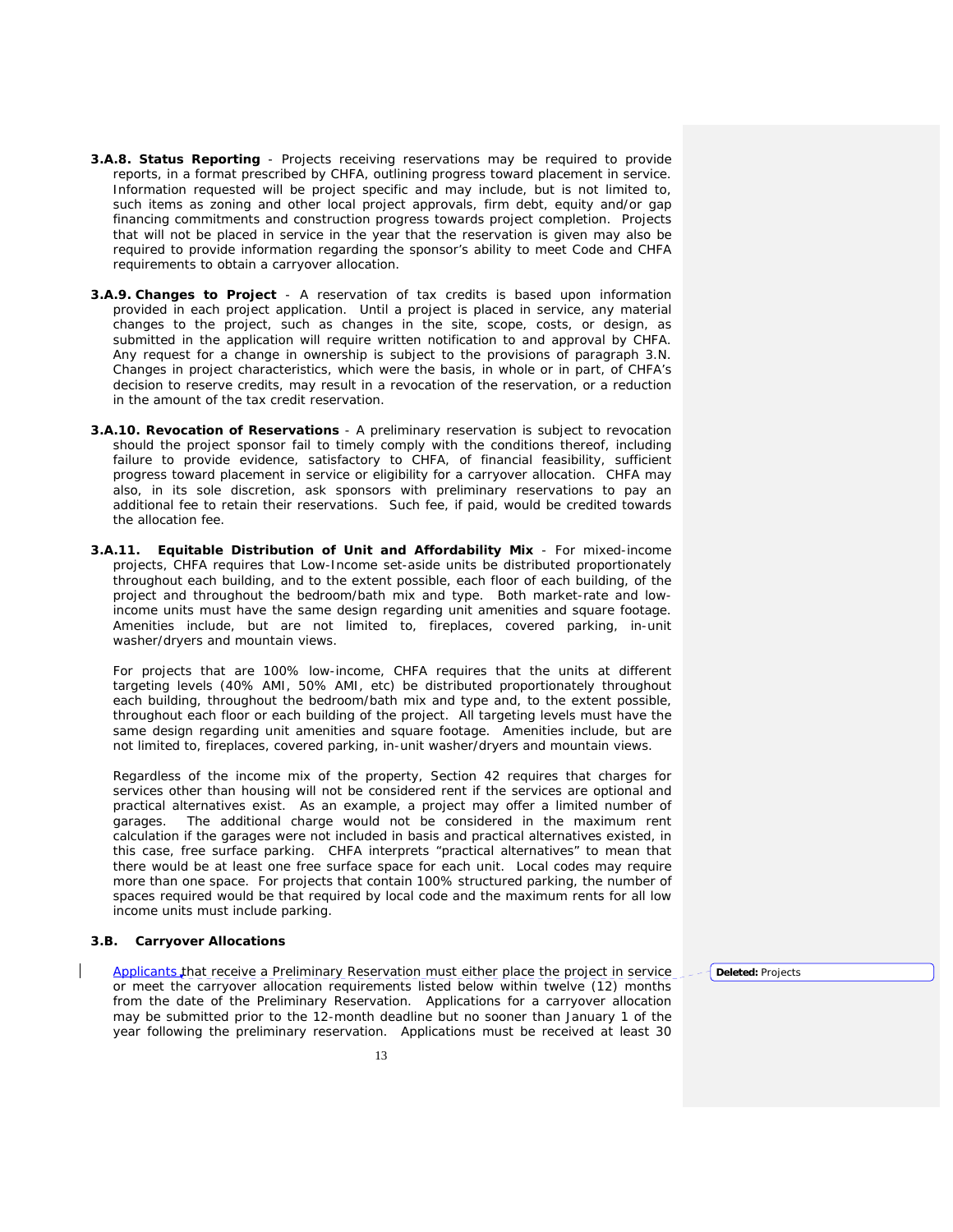days prior to the deadline when locking in the APR. Projects that meet the carryover allocation requirements must place in service not later than the close of the second calendar year following the calendar year of the allocation. Quarterly reports updating the progress of construction completion along with photos will be required for all projects that have received a Carryover Allocation.

For carryover application submittals in 2011, the application package must include the following:

**Deleted:** ¶ **Deleted:** 2010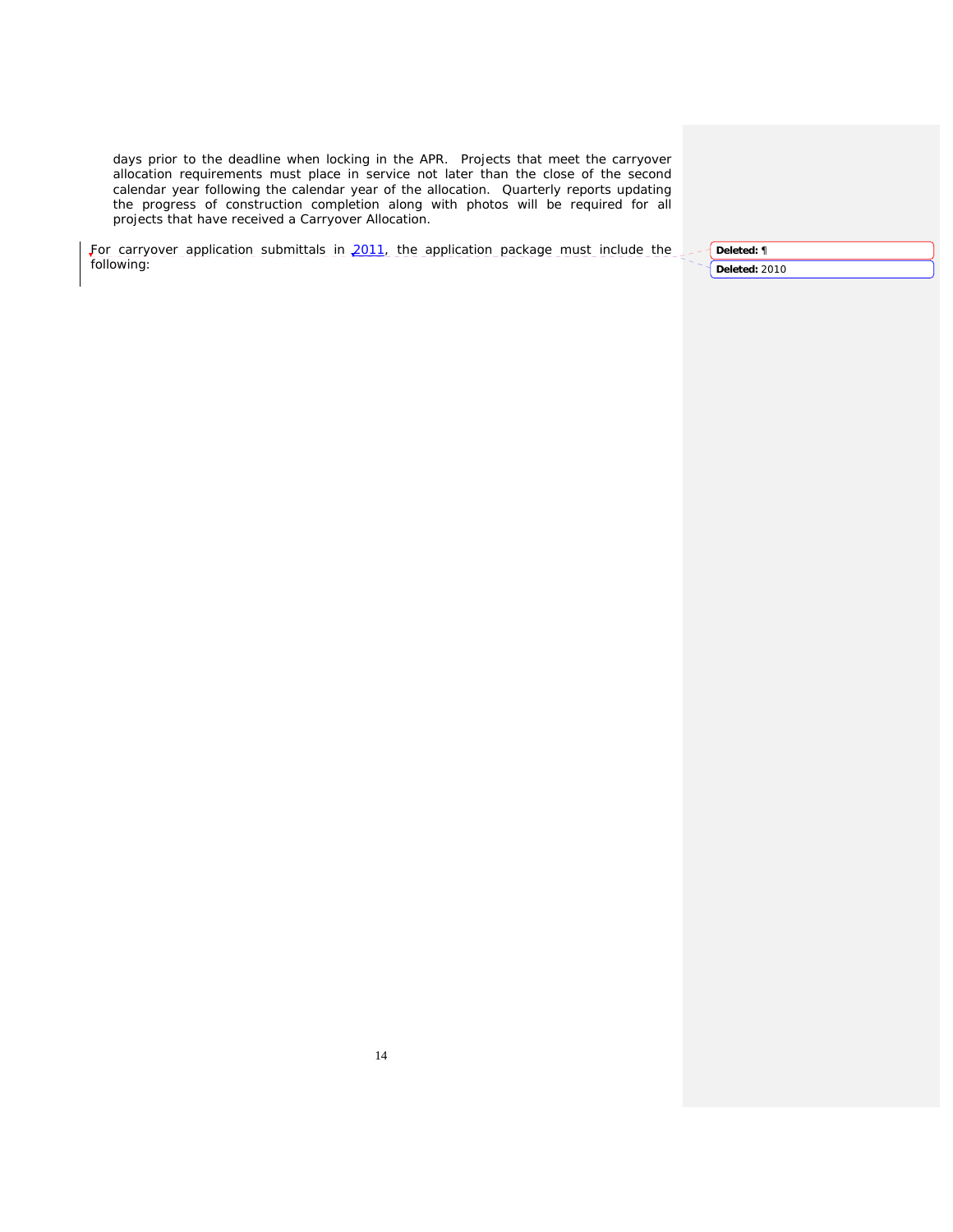|                  | <b>Document</b>                                                                                                                                              | <b>Hard Copy</b> | Electronic |
|------------------|--------------------------------------------------------------------------------------------------------------------------------------------------------------|------------------|------------|
| 1.               | <b>Electronic application with any revisions</b>                                                                                                             | х                | Excel      |
| 2.               | <b>Application Fee</b>                                                                                                                                       | $\overline{X}$   |            |
| $\overline{3}$ . | Utility allowances worksheet with amounts circled and totaled                                                                                                | $\underline{x}$  |            |
| 4.               | Narrative update if changes from preliminary; planning                                                                                                       | $\overline{X}$   |            |
|                  | approval (Applicant must provide evidence that an application                                                                                                |                  |            |
|                  | for all required building permits has been submitted to the                                                                                                  |                  |            |
|                  | issuer of such permits.)                                                                                                                                     |                  |            |
| <u>5.</u>        | Site plan and floor plan on 8 1/2 x 11 paper                                                                                                                 |                  | Pdf        |
| <u>6.</u>        | Certificate as to Ownership and Basis                                                                                                                        | <u>x</u>         |            |
| 7.               | CPA Opinion letter and 10% test                                                                                                                              | $\underline{X}$  |            |
| 8.               | <b>Attorney Opinion letter</b>                                                                                                                               | $\underline{X}$  |            |
| <u>9.</u>        | Architect certification: Certification of the architect, who has                                                                                             | $\underline{X}$  |            |
|                  | designed the project, that the project has been designed to                                                                                                  |                  |            |
|                  | comply with the requirements of all applicable local, state or                                                                                               |                  |            |
|                  | federal fair housing and other disability-related laws, however                                                                                              |                  |            |
|                  | denominated. The certification must clearly state that the                                                                                                   |                  |            |
|                  | project will comply with the following laws: local building                                                                                                  |                  |            |
|                  | codes, Colorado Fair Housing Act, as amended, Colorado                                                                                                       |                  |            |
|                  | Standards for Residential Construction (C.R.S. Section 9-5-                                                                                                  |                  |            |
|                  | 112), Federal Fair Housing Act, as amended, and the                                                                                                          |                  |            |
|                  | Americans with Disabilities Act, as amended. The architect                                                                                                   |                  |            |
|                  | certification must also state that the project has been                                                                                                      |                  |            |
|                  | designed to meet or exceed the Enterprise Green Community                                                                                                    |                  |            |
|                  | requirements in section 8 of the QAP. The owner is required                                                                                                  |                  |            |
|                  | to certify to the above in the case<br>of the contract of the contract of the contract of the contract of the contract of the contract of the contract<br>an |                  |            |
|                  | acquisition/rehabilitation project that does not employ an                                                                                                   |                  |            |
|                  | architect                                                                                                                                                    |                  |            |
| 10.              | Evidence of enforceable financing commitments for all loans                                                                                                  | $\overline{X}$   |            |
|                  | and grants; Applicant must provide evidence that all                                                                                                         |                  |            |
|                  | enforceable financing commitments for loans, grants and                                                                                                      |                  |            |
|                  | equity from the sale of tax credits have been secured. An                                                                                                    |                  |            |
|                  | "enforceable commitment" means that the authorized body                                                                                                      |                  |            |
|                  | (Investment Committee, Loan Committee, Board, etc.) of the                                                                                                   |                  |            |
|                  | funding source has given approval and the commitment is                                                                                                      |                  |            |
|                  | subject only to those conditions which are totally under the                                                                                                 |                  |            |
|                  | control of the sponsor to meet. The terms and conditions of                                                                                                  |                  |            |
|                  | the commitment must be clearly identified. Application and                                                                                                   |                  |            |
|                  | commitment fees shall have been paid or must be required to                                                                                                  |                  |            |
|                  | be paid upon closing. Documentation of owner equity (equity                                                                                                  |                  |            |
|                  | other than that obtained from the sale of tax credits) listed in                                                                                             |                  |            |
|                  | the "Project Financing" worksheet of the Carryover<br>Application                                                                                            |                  |            |
| 11.              | Partnership agreement: The partnership agreement must be                                                                                                     |                  | Pdf        |
|                  | fully executed and must identify the equity commitment, the                                                                                                  |                  |            |
|                  | equity factor and pay-in schedule, and a Deferred Developer                                                                                                  |                  |            |
|                  | Fee date certain repayment date. In addition, the agreement                                                                                                  |                  |            |
|                  | must list the terms of all funding sources, loans, equity pay-                                                                                               |                  |            |
|                  | in, equity contributions, and the requirements of section 4.B.                                                                                               |                  |            |
|                  | "Minimum Operating Reserve Requirements." The agreement                                                                                                      |                  |            |
|                  | must state the amount of the operating reserve and the                                                                                                       |                  |            |
|                  | amount must equal or exceed the operating reserve approved                                                                                                   |                  |            |
|                  | by CHFA. The partnership name and tax ID must also match                                                                                                     |                  |            |
|                  | the Certificate as to Ownership and Basis, Attorney Opinion                                                                                                  |                  |            |
|                  | and CPA Opinion.                                                                                                                                             |                  |            |
|                  |                                                                                                                                                              |                  |            |

#### **Deleted:** ¶

<#>Completed electronic application with any revisions;¶

<#>Application fees;¶

<#>Utility allowances worksheet with amounts circled and totaled;¶

<#>Narrative update if changes from preliminary; planning approval (Applicant must provide evidence that an application for all required building permits has been submitted to the issuer of such permits.);¶ <#>Site plan and floor plan on 8 ½ x 11

paper;¶ <#>Certificate as to Ownership and Basis;¶

<#>CPA Opinion letter and 10% test¶ <#>Attorney Opinion letter¶ <#>Architect certification: Certification of the architect, who has designed the project, that the project has been designed to comply with the requirements of all applicable local, state or federal fair housing and other disability-related laws, however denominated. The certification must clearly state that the project will comply with the following laws: local building codes, Colorado Fair Housing Act, as amended, Colorado Standards for Residential Construction (C.R.S. Section 9-5-112), Federal Fair Housing Act, as amended, and the Americans with Disabilities Act, as amended. The architect certification must also state that the project has been designed to meet or exceed the Enterprise Green Community requirements in section 8 of the QAP. The owner is required to certify to the above in the case of an acquisition/rehabilitation project that does not employ an architect.¶ ¶

#### ¶ <#>Evidence of enforceable financing commitments for all loans and grants; Applicant must provide evidence that all enforceable financing commitments for loans, grants and equity from the sale of tax credits have been secured. An "enforceable commitment" means that the authorized body (Investment Committee, Loan Committee, Board, etc.) of the funding source has given approval and the commitment is subject only to those conditions which are totally under the control of the sponsor to meet. The terms and conditions of the commitment must be clearly identified. Application and commitment fees shall have been paid or must be required to be paid upon closing. Documentation of owner equity (equity other than that obtained from the sale of tax credits) listed in the "Project Financing" worksheet of the Carryover Application;¶ ¶

<#>Partnership agreement: The partnership agreement must be fully executed and must identify the equity commitment, the equity factor and pay-in schedule, and a Deferred Developer Fee date certain repayment date. In addition, the agreement must list the terms of all funding sources, loans, equity pay-in, equity contributions, and the requirements of section 4.B. "Minim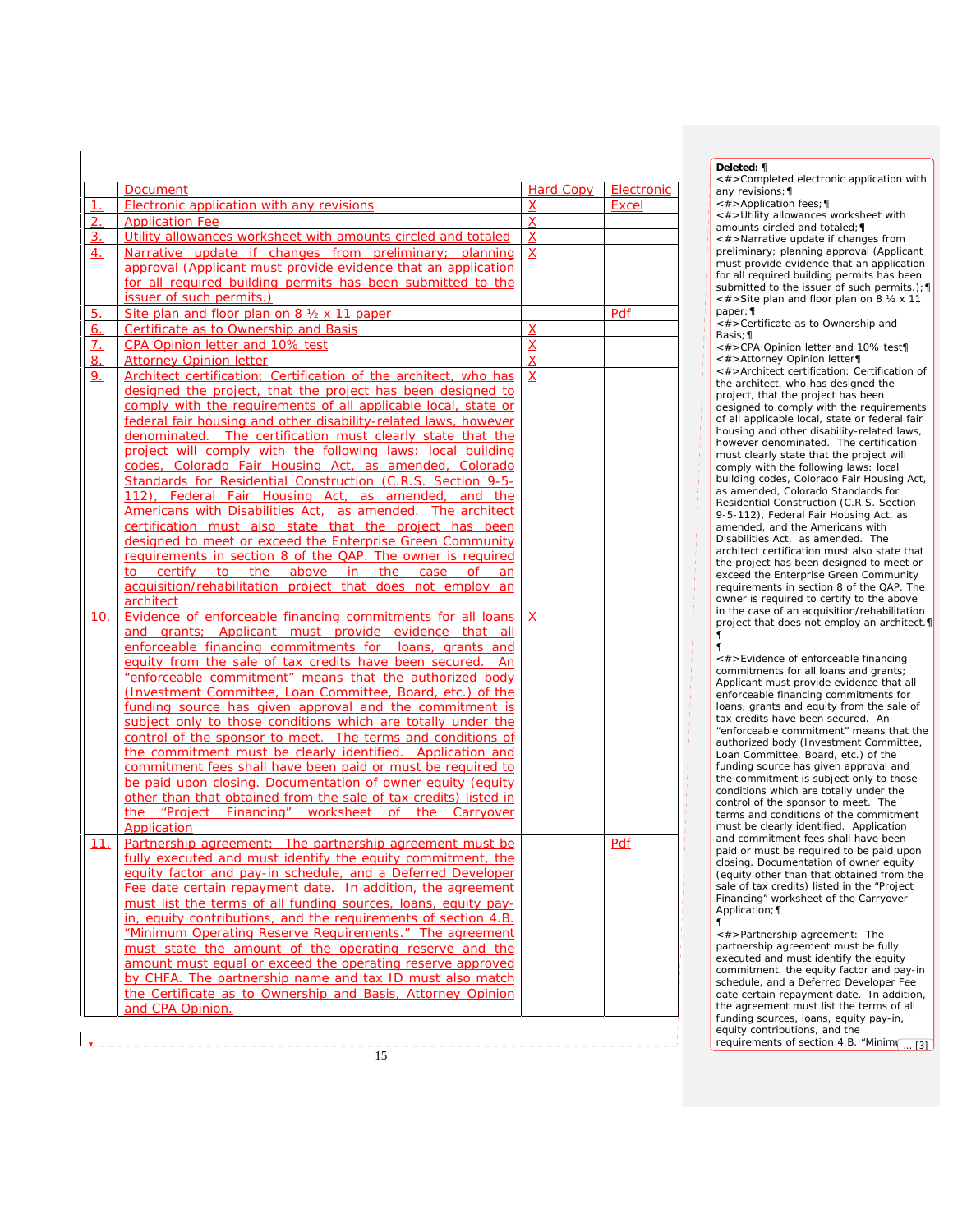If there are any issues or concerns from a staff review of the items submitted for the carryover allocation staff will document those concerns in writing and the developer will have an opportunity to address those issues. In order for carryover decisions to be made in as timely a manner as possible, the applicant will have ten (10) business days to address any concerns or issues. If the requested information is not received by the deadline, the preliminary reservation is subject to revocation.

A carryover allocation is for a specific credit amount; however, a sponsor may request allocation of additional credits in a subsequent year or round (see Section 3.I.) if credit is available. The carryover credit amount may be reduced, if warranted, at the time a final allocation is made. Note: This provision does not apply to projects financed with private activity bonds.

# 1. Recapture of Carryover Allocations

CHFA retains the right to recapture a carryover allocation of credits to a project prior to the end of the two-year carryover allocation period allowed under the Code. Each carryover allocation will be subject to a written agreement which will contain conditions, obligations and deadlines that are precedent to a final allocation of tax credits by the Authority. Should the project or owner fail to comply with all such terms and conditions, CHFA may, in its sole discretion, rescind the carryover allocation and make the recaptured credits available for other projects.

# 3.C. Placed-In-Service Application

# Placed-In-Service Application (see Section 7.B for Private Activity Bond-financed projects)

Projects which received a carryover allocation of federal credits must be placed-inservice by the end of the second year following the year of the allocation ("Year 2") or the tax credits are subject to recapture. If a project places in service in Year 2, but the applicant will not have all of the required documentation completed by this time, 8609(s) will not be issued in Year 2. A written notification of the placed-in-service date must be provided to CHFA within fifteen (15) days of the actual placed-in-service date. Regardless of the placed-in-service date, a Placed-in-Service application, with the items below included, must be submitted no later than the first business day in November of Year 2, without exception. This is needed so that CHFA is able to record the LURA prior to the end of Year 2. The Placed in Service application packet includes:

|              | <b>Document</b>                                                 | Hard Copy | Electronic |
|--------------|-----------------------------------------------------------------|-----------|------------|
|              | Certificate(s) of Occupancy or Temporary Certificate(s) of      | -X        |            |
|              | Occupancy                                                       |           |            |
| 2.           | Photographs of the completed building(s), identified by         |           | Χ          |
|              | address and Building Identification Number(s) (BIN)             |           |            |
| $\mathbf{3}$ | Utility allowances worksheet with amounts circled and totaled   | х         |            |
| <u>4.</u>    | Legal Description of Property                                   |           | Word       |
| 5.           | Partial Subordination to the LURA from every lien holder        | х         |            |
| 6.           | Following completed worksheets of the Final Application:        | X         |            |
|              | Project Information, Project Financing, Applicant Info –        |           |            |
|              | Development Team and Unit Mix and Rents                         |           |            |
| 7.           | For Rehabilitation projects: evidence that the place-in-service | X         |            |
|              | requirements for rehabilitation have been met                   |           |            |

The remaining requirements for the final allocation must be received within six (6) months from the date of receipt of the Placed-in-Service application. Starting with the  $7<sup>th</sup>$  month, a \$2,000 per month late fee may be assessed until the remaining requirements are received.

**Formatted:** Body Text Indent 2, Tab stops: 0.75", Left + Not at  $1.5'$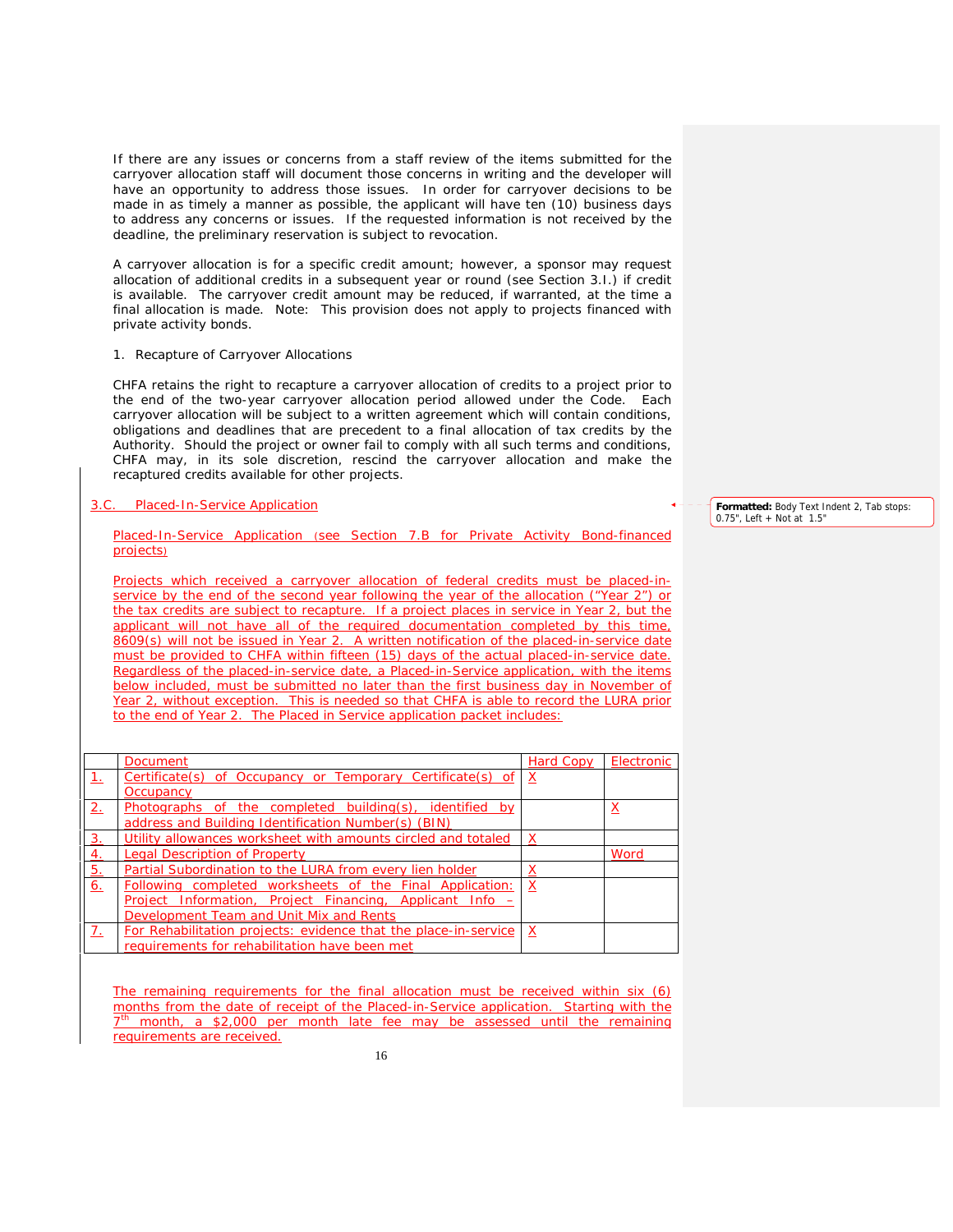# **3.D. Final Allocations**

CHFA will make final allocations of tax credits no later than the end of the year in which an eligible building or project which has received a reservation or a carryover allocation is placed in service unless CHFA decides, in its sole discretion, to issue a binding commitment of the next year's housing credit ceiling. The credit amount which will be allocated is based on CHFA's final determination of the qualified basis for the building or project based on an accountant's certification of final costs provided by the sponsor and a final determination of the credit amount as outlined in Section 3.G. The credit amount allocated may be less than the amount reserved or allocated on a carryover basis. Also, a sponsor may request additional federal credit in accordance with Section 3.I if credit is available.

The application for a final allocation is the same spreadsheet application used for the preliminary reservation and carryover allocation, updated by the applicant. Reasonable year-end deadlines for final allocation requests will be established in order to permit timely review and preparation of documents.

Sponsors must request a final allocation of federal tax credits by the deadline established by CHFA for the year in which an eligible project is placed in service. CHFA may establish deadlines, posted on the CHFA website, earlier than year-end in order to efficiently complete its reviews and documents.

For final application submittals in 2011, the application package must include the following:

|                | Document                                                        | Hard Copy       | Electronic   |
|----------------|-----------------------------------------------------------------|-----------------|--------------|
| $\mathbf{L}$   | Electronic application with any revisions                       |                 | <b>Excel</b> |
| 2.             | Application fee, if not paid with the carryover application     | X               |              |
| 3.             | Signed project budget worksheet                                 | $\underline{X}$ |              |
| 4.             | Signed project financing worksheet                              | $\mathsf{x}$    |              |
| 5 <sub>1</sub> | Signed Green Communities Final Certification and other          | X               |              |
|                | documents to verify compliance as requested by CHFA             |                 |              |
| 6.             | Partial Subordination Agreement(s) from all lien holders with   | $\mathsf{X}$    |              |
|                | original signature(s)                                           |                 |              |
| $\overline{L}$ | Utility allowance, updated with amounts circled                 | X               |              |
| 8.             | Agreement with local Public Housing Authority that the          | X               |              |
|                | project is accepting tenants from their wait-list               |                 |              |
| 9 <sub>1</sub> | CPA Opinion by an independent tax accountant, including the     | $\mathsf{X}$    |              |
|                | correct tax identification number and legal ownership name      |                 |              |
| 10.            | Attorney Opinion by independent tax attorney, including the     | X               |              |
|                | correct tax identification number and legal ownership name      |                 |              |
| 11.            | Form C-1, total square footage must match the unit mix and      |                 | <b>Excel</b> |
|                | rents and final building profile in the Excel application       |                 |              |
| 12.            | Certificate of Occupancy and/or Temporary Certificate of        | X               |              |
|                | Occupancy for every building. Certificate of Substantial        |                 |              |
|                | Completion for rehabilitation projects for acquisition credits, |                 |              |
|                | proof of the date the project was placed in service for         |                 |              |
|                | acquisition purposes                                            |                 |              |
| 13.            | Building photos identified by address and BIN                   |                 | x            |
| 14.            | Form 8609 Certificate detailing placed-in-service date for      | X               |              |
|                | every building, must match the TCO's, CO's or Certificate of    |                 |              |
|                | <b>Substantial Completion</b>                                   |                 |              |
| 15.            | Compliance training certificate or notification of training at  |                 | x            |
|                | <b>CHFA</b>                                                     |                 |              |
| 16.            | Compliance monitoring fee                                       | X               |              |

**Deleted:** ¶ ¶

**Deleted: C**

**Deleted:** 2010

**Formatted:** Body Text Indent 3, Tab stops: 1.5", Left + Not at -1.38" + 0" + 0.25" +  $0.75" + 1" + 3" + 4.5" + 6"$ 

# **Formatted:** Not Highlight

#### **Formatted:** Not Highlight

# **Deleted:** ¶

 $\begin{bmatrix} \eta \\ \eta \\ \eta \end{bmatrix}$ 

<#>Completed electronic application with any revisions¶

<#>Application fee, if not paid with the carryover application¶ <#>Signed project budget worksheet¶ <#>Signed project financing worksheet¶ <#>Signed Green Communities Certification and other documents to verify compliance as requested by CHFA¶ <#>Partial Subordination Agreement(s) from all lien holders with original

signature(s)¶

<#>Utility allowance, updated with amounts circled¶

<#>Agreement with local Public Housing Authority that the project is accepting tenants from their wait-list¶

<#>CPA Opinion by an independent tax accountant, including the correct tax identification number and legal ownership

name¶ <#>Attorney Opinion by independent tax attorney, including the correct tax

identification number and legal ownership name ¶ <#>Form C-1, total square footage must

match the unit mix and rents and final building profile in the Excel application¶

<#>Certificate of Occupancy and/or Temporary Certificate of Occupancy for every building. Certificate of Substantial Completion for rehabilitation projects for acquisition credits, proof of the date the project was placed in service for

acquisition purposes¶

<#>Building photos identified by address and BIN¶

<#>Form 8609 Certificate detailing placed-in-service date for every building, must match the TCO's, CO's or Certificate of Substantial Completion¶

<#>Compliance training certificate or notification of training at CHFA¶ <#>Compliance monitoring fe

**Deleted:** <#>e

**Deleted:** <#>¶ ¶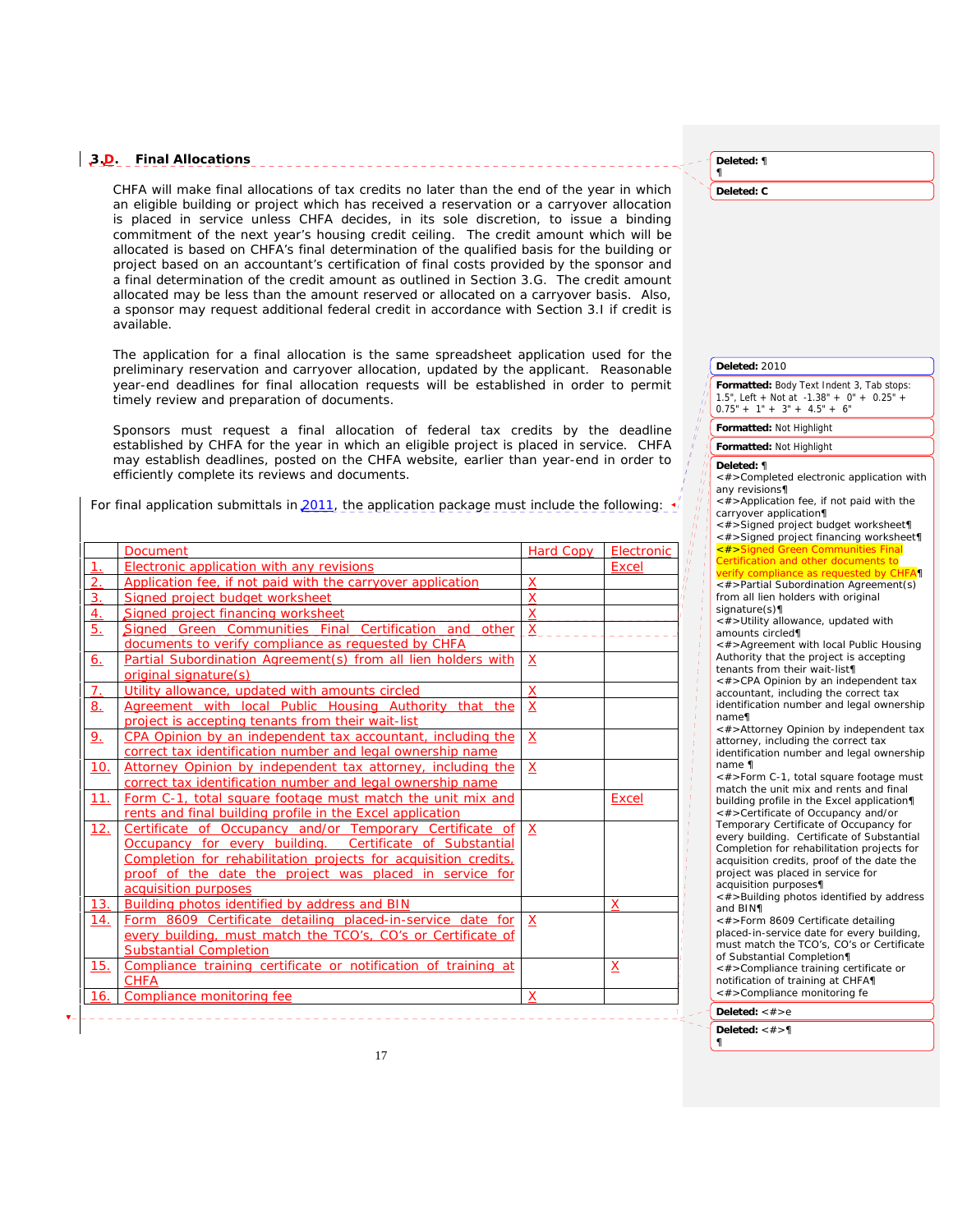IRS Form 8609 will be issued no sooner than thirty (30) days after CHFA has received a complete final application, including all of the requirements listed below and the recorded LURA.

# **3.E. Amount of Credit Available Annually**

The annual "per capita" federal tax credit amount available to Colorado for 2011 is \$2.20 for each state resident. CHFA is also permitted by the Code to carry forward any unused credits from the prior year for allocation in the current year ("carry forward credits"). CHFA may also have available for re-allocation, credits recovered from projects that have received carryover allocations in previous years and are no longer able to utilize them ("returned credits").

# **3.F. Set-Asides**

# **IRS Code Required Non Profit Set-Aside**

 The Code requires that at least ten percent of the annual federal housing credit ceiling be set-aside for the entire year for projects in which  $501(c)(3)$  or  $501(c)(4)$  non-profit organizations (having an express purpose of fostering low-income housing) own an interest in the project and materially participate in the project and operation of the project throughout the compliance period. This could result in reserving tax credits to a lower ranking project in order to meet the non-profit set-aside requirement. Such nonprofit organizations may not be affiliated with, nor controlled by, a for-profit organization. Material participation is defined in Section 469(h) of the Code as "involved in the operations of the activity on a basis which is regular, continuous and substantial." Note: The set-aside does not apply to projects financed with private activity bonds.

## **Denver Housing Authority HOPE VI Set-Aside**

In 2011, CHFA is providing a set-aside of up to \$1.25 million in annual credit for the second phase of the South Lincoln Homes redevelopment project, sponsored by the Denver Housing Authority, (DHA). DHA is applying for a HOPE VI award for this multiple phase redevelopment project located near the 10<sup>th</sup> and Osage light rail station. This setaside is the first of a five-year set-aside of up to \$1.25 million in annual credit per year **Address** for five years that CHFA intends to reserve in order to assist DHA in providing adequate financial leveraging to help ensure the success of their HOPE VI application. If DHA is successful in securing HOPE VI funds, it will proceed with this project which will transform the existing South Lincoln Homes with its deteriorating and obsolete public housing buildings to a mixed income and multiuse community with new public housing, LIHTC and market rentals and for-sale units. The project will be built in phases to allow the existing residents to transfer to a new unit at the site without being displaced. As such, CHFA supports a *five-year* set aside of up to \$1,250,000 in annual credit per year for five years for this project, (subject to meeting all underwriting, compliance, and other components of the QAP).

# **3.G. Maximum Credit Award**

 Except for projects financed with private activity bonds, CHFA will accept applications for no more than \$1,250,000 of the annual "per capita" federal credit for any one project or any one applicant, or affiliate of such applicant. As long as an application is active, (meaning the applicant has not yet received CHFA approval of the enforceable financing commitments and executed entity documents.), the amount requested in the application will count against the \$1,250,000 cap. For purposes of this Section, "Affiliate" means any Person (as defined below) who, (i) directly or indirectly through one or more intermediaries, controls, is controlled by or is under common control with, the applicant; or (ii) owns or controls any outstanding voting securities, partnership interests, membership interests or other ownership interests of the applicant; or (iii) is an officer, director, employee, agent, partner or shareholder of the applicant; or (iv) has an officer,

**Deleted:** Placed-In-Service Application (see Section 7.B for Private Activity Bondfinanced projects)**¶ ¶**

Projects which received a carryover allocation of federal credits must be placed-in-service by the end of the second year following the year of the allocation ("Year 2") or the tax credits are subject to recapture. If a project places in service in Year 2, but the applicant will not have all of the required documentation completed by this time, 8609(s) will not be issued in Year 2. A written notification of the placed-inservice date must be provided to CHFA within fifteen (15) days of the actual placed-in-service date. Regardless of the placed-in-service date, a Placed-in-Service application, with the items below included, must be submitted no later than the first business day in November of Year 2, without exception. This is needed so that CHFA is able to record the LURA prior to the end of Year 2.

#### **Deleted:** :

**Deleted:** The Placed in Service application packet includes:¶

• Certificate(s) of Occupancy or

Temporary Certificate(s) of Occupancy¶ • Photographs of the completed

building(s), identified by address and Building Identification Number(s) (BIN)¶ • Completed Form 8609 Certificate*¶*

*<#>*Legal Description of Property*¶*

• Partial Subordination to the LURA from every lien holder¶

• Following completed worksheets of the Final Application: Project Information, Project Financing, Applicant Info – Development Team and Unit Mix and Rents¶

• For Rehabilitation projects: evidence that the place-in-service requirements for rehabilitation have been met¶ ¶

The remaining requirements for the final allocation must be received within six (6) months from the date of receipt of the Placed-in-Service application. Starting<br>with the 7<sup>th</sup> month, a \$2,000 per mq<sub>... [4]</sub>

#### **Deleted: D**

**Addressed Section** 

1925222

**Deleted:** 2010 **Deleted: E Deleted:** 2010 **Deleted:** first **Formatted:** Superscript **Deleted:** recently received an award of \$10,000,000 in grant funds from the federal Capital Fund Recovery Competition Grant program for this proposed project located near the 10<sup>th</sup>  $.151$ 

**Deleted:** in 2010

**Deleted:** ¶ ¶

**Deleted: F**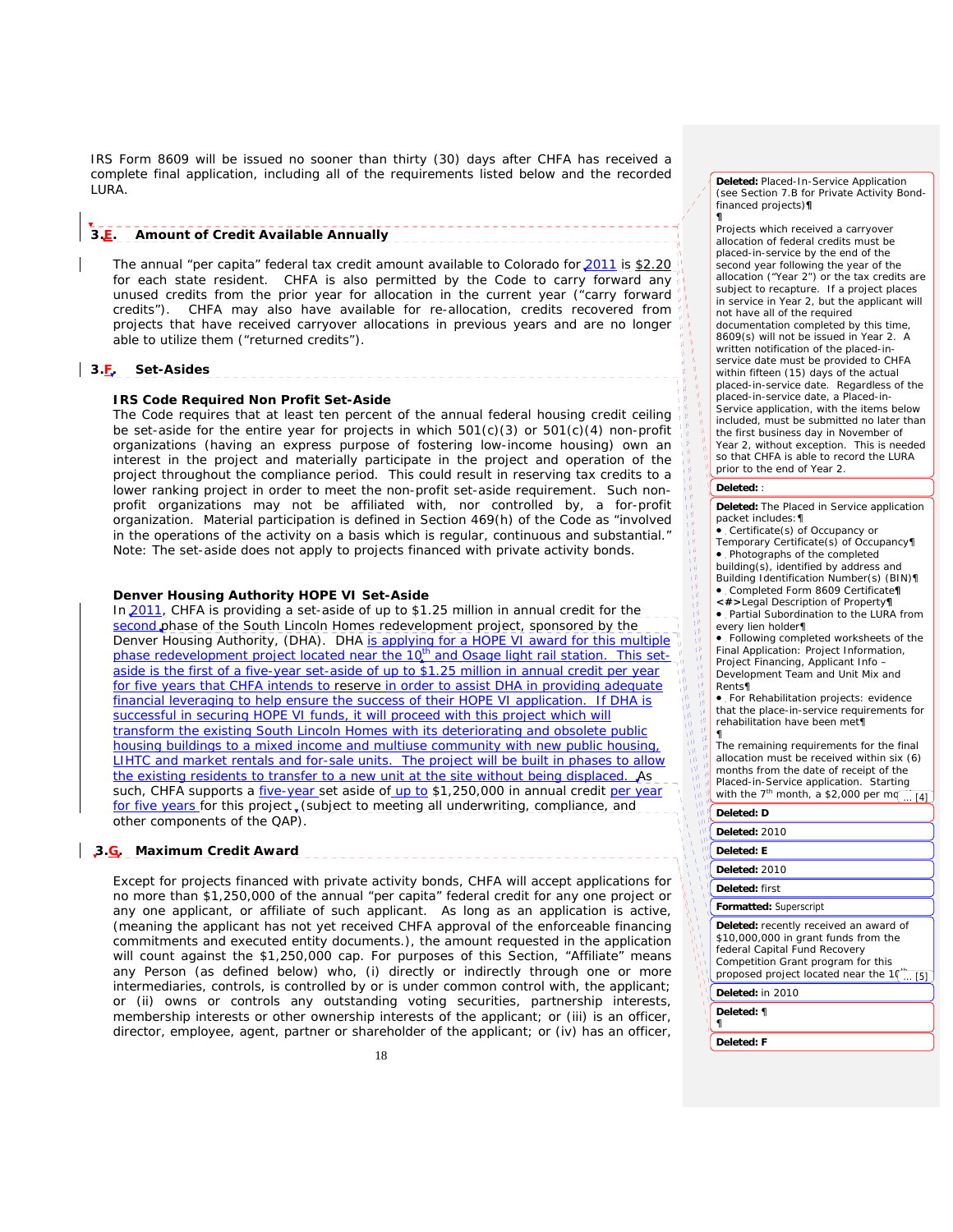director, employee, agent, partner or shareholder who is also an officer, director, employee, agent, partner or shareholder of the applicant.

"Person" means an individual, partnership, limited liability company, corporation, trust or other entity.

 "Control" means the possession, directly or indirectly, of the power to direct or cause the direction of the management and policies of a Person, whether through the ownership of voting securities or other ownership interest, or otherwise.

 Notwithstanding the forgoing provisions, a Person who provides consulting or turn-key project services to an applicant on a strictly fee for service basis and not for a share of revenues, ownership interest, or other incentive compensation will generally not be considered an Affiliate, provided that CHFA reserves the right to make such determination based on a review of the facts and circumstances in individual cases.

# **3.H. Determination of Tax Credit Amount**

 The Code requires that CHFA not allocate to a project a housing credit dollar amount in excess of the amount of federal credit that CHFA determines necessary for the financial feasibility of the project and its viability as a qualified low-income housing project throughout the credit period. CHFA will evaluate each proposed project taking into account such factors as it determines relevant, including, but not limited to, the following items:

- 1. Project cost, including the reasonableness of cost per unit, developer fees and overhead, consultant fees, builder profit and overhead, and syndication costs (For Acquisition/Rehabilitation projects or Rehabilitation only, hard costs for rehabilitation, not including costs for acquisition or any soft costs, must be at least the greater of 20% of eligible basis or \$7,600 per unit in order to be eligible for tax credits);
- 2. Sources and uses of funds and the total financing planned for the project, including the ability of the project to service debt;
- 3. Project income and expenses, including a determination of the reasonableness of the proposed operating costs;
- 4. The proceeds or receipts expected to be generated by reason of tax benefits;
- 5. The percentage of the credit dollar amount used for project costs other than the cost of intermediaries;
- 6. The use of federal funds and other assistance (applicable HUD subsidies will be subject to a subsidy layering review based on HUD's most current subsidy layering review guidelines as further explained in Section 3.H., below); and
- 7. Other factors which may be relevant to the economic feasibility of the project such as the area economy or the housing market.

 Based on this evaluation, CHFA will estimate the amount of tax credits to be reserved for the project. This determination is made solely at CHFA's discretion and is in no way a representation as to the actual feasibility of the project. Rather, it will serve as the basis for making reservation of tax credits for projects competing for credit from the federal housing credit ceiling or an initial determination of credit amount with respect to a project financed by Private Activity Bonds. The amount of tax credits may change during the allocation process due to variations in cost, mortgage amount, tax credit percentage, syndication proceeds, etc.

**Deleted: G**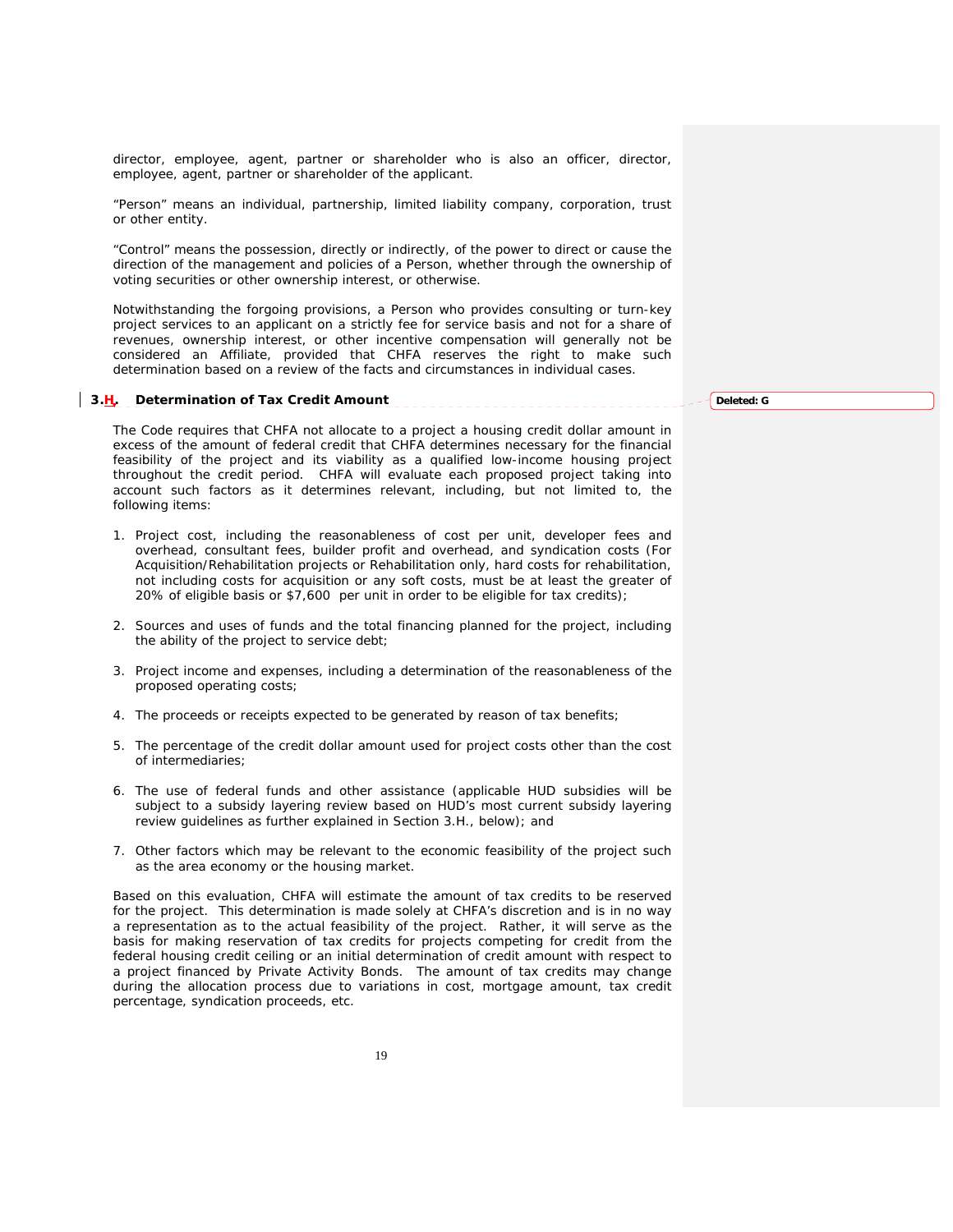This analysis to determine the tax credits necessary will be done (i) at the time of preliminary application, (ii) at the time a carryover allocation is approved (if applicable), and (iii) at the time the project is placed in service (after all project costs are finalized and a third party cost certification has been completed).

 If there are changes in sources and/or uses of funds or other material changes at these times, CHFA will adjust the tax credit amount to reflect the changes and the tax credit amount may be reduced.

## **Calculation of Tax Credit Amount**

CHFA will estimate the credit amount needed by a project using three calculation methods. The amount of credits reserved will be based on the smallest of the amounts resulting from these calculation methods. This determination is made solely at CHFA's discretion, and is not a representation of the feasibility or viability of the project. CHFA retains the right to reserve less than the amount produced by application of the three calculation methods. The calculation methods are as follows:

# **Method One: Qualified Basis Calculation**

- Eligible Basis multiplied by the applicable fraction (the lesser of percentage of floor space allocable to the low income units or the percentage of the low income units out of total rental units in the project)
- Qualified Basis multiplied as follows:
	- Qualified acquisition costs multiplied by Applicable Percentage
		- = Annual Credit Amount
	- Qualified new construction or rehab costs multiplied by Applicable Percentage = Annual Credit Amount

## **Applicable Percentage Rate**

For new construction and rehabilitation competitive credits, CHFA will use the higher of 9.00% or the Applicable Percentage Rate (APR), published at the time of application. In this case an election to lock in is not necessary.

For competitive acquisition credits, CHFA will use the APR published at the time of application. The APR may be locked in by the sponsor at the time of carryover allocation by election under Code Section  $42(b)(2)(A)(ii)$ . For projects financed with private activity bonds CHFA will use the APR published at the time of application and the APR may be locked in at the time the bonds are sold. If the election has not been made previously, the APR used at final allocation will be the percentage prescribed by the Secretary of the Treasury for the month in which the building(s) is placed in service. To find the current APR, cut and paste the following link:

http://www.novoco.com/low\_income\_housing/facts\_figures/federal\_rates.php

## **Method Two: Gap Calculation**

- Total uses of funds minus total sources (excluding equity from the sale of tax credits) of funds = Gap (equity needed from tax credits)
- Gap divided by tax credit equity factor divided by 10 years = annual federal credit amount

 CHFA will select, at least annually, an equity factor based on market conditions. At the time of the Preliminary Application, the equity factor to be used for this calculation is listed in the "Project Financing" worksheet of the Preliminary Application. If there is a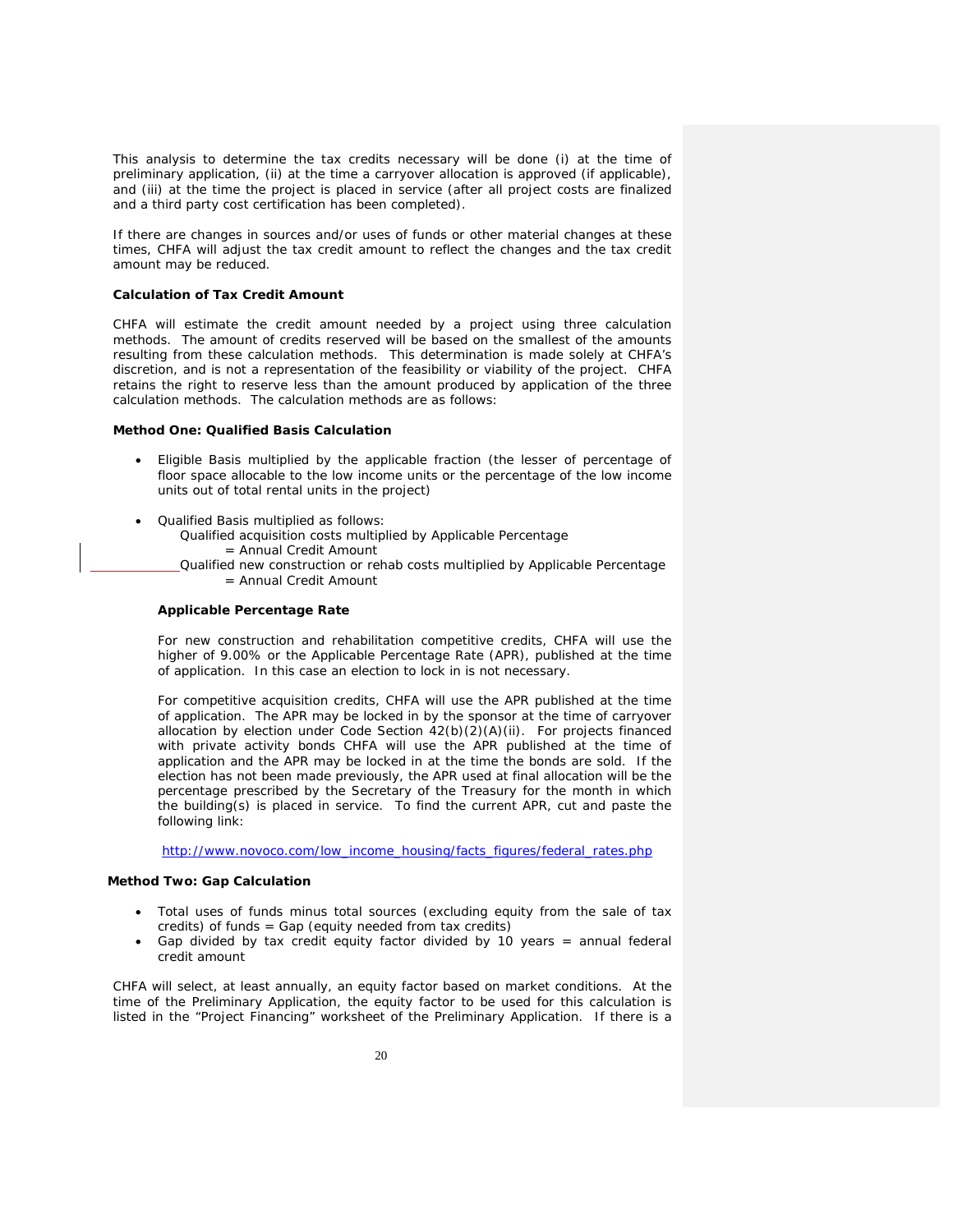firm equity commitment in place at this time use the equity factor contained in the commitment.

 At the time of the Carryover Allocation there is a requirement that the project has an executed partnership entity document that clearly states the equity factor. That equity factor is to be used in the Gap Calculation for the Carryover Allocation.

 The equity factor to be used at final allocation will be the actual equity factor contained in the executed taxpayer partnership agreement.

# **Method Three: Cost Basis Limit Calculation**

• This method compares project development costs with standards originally based on HUD's Maximum Mortgage Limits for the Section 221(d)(4) mortgage insurance program. These standards will be modified on an annual basis prior to the end of the calendar year based on ongoing reviews of construction cost resource publications. The unit mix and size, construction features, and location are considered as part of the analysis. The current year's limits will be listed in the application. Projects are limited to the basis limits in effect at the time of allocation.

The Code allows for a 30% basis boost for projects located in one of the following areas.

- **Qualified Census Tracts** (listed in the application): Designated by HUD as areas where 50 percent or more of the households have an income of less than 60 percent of the area median; and
- **Difficult Development Areas** (listed in the application): Designated by HUD as areas experiencing high construction, land and utility costs relative to the area median income. (NOTE: Difficult Development Areas (DDAs) are re-designated annually). Projects in a DDA that receive a reservation may need to meet allocation requirements earlier than the deadline indicated in the Preliminary Reservation letter in order to retain the DDA designation.
- **CHFA Basis Boost:** In addition, CHFA is authorized to award up to a 30 percent "basis boost" to buildings that it determines need the boost to be economically feasible. This basis boost, however, is not eligible for projects that qualify for a basis boost because they are already in a HUD Qualified Census Tract or Difficult Development Area. The request must be supported by a narrative that details the reasons for the financial need for the CHFA basis boost. The CHFA basis boost only applies to new construction and rehab eligible basis of competitive (9%) LIHTC projects. It does not apply to acquisition eligible basis or projects financed with tax exempt bonds.

**Deleted: ¶**

**Deleted:** and the developer must increase the total amount of funds (loans, soft funds, owner equity or deferred developer fee, etc.) by the "CHFA Factor" which is an amount equal to 20% of the budgeted developer fee

Page Break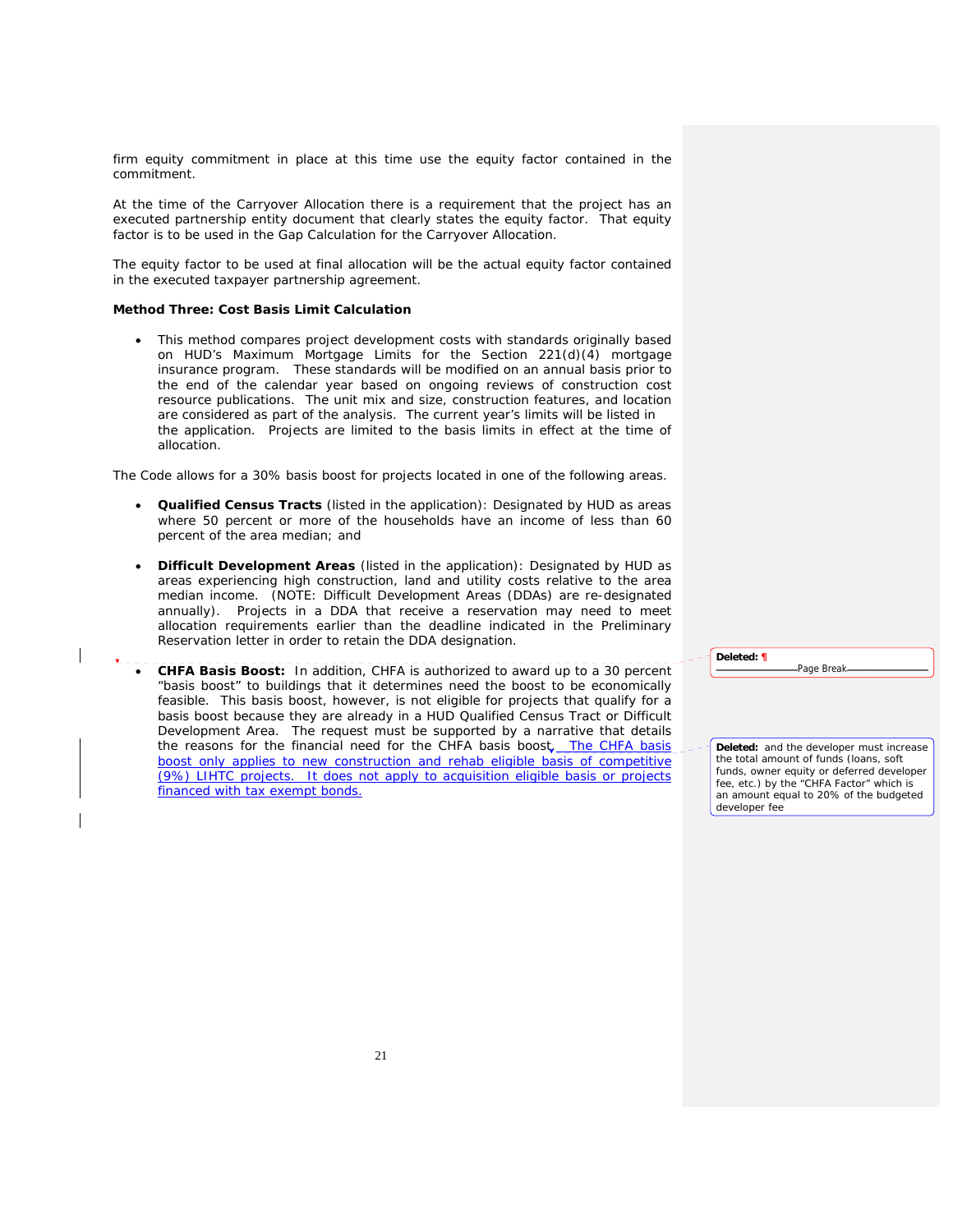## **Contractor and Developer Fee Limits**

CHFA will limit developer and builder fees and overhead in calculating the amount of tax credits to be allocated to a proposed project as indicated below (a reduction in fees will result in a reduction of total project costs and eligible basis). HUD also restricts these fees for projects subjected to the subsidy layering review (See Section 3.H.).

Aggregate Builder's Profit, Overhead\* as a Percent of Hard Construction Costs (not including Builder's Profit, Overhead, and General Requirements)

| <b>Project Type</b> | <b>Number of Units</b> | W/Identity of<br>Interest*** | W/O Identity<br>Interest*** |
|---------------------|------------------------|------------------------------|-----------------------------|
| Rehab and New       | 75 units $+$           | 6%                           | 8%                          |
| Construction        | 31-74 units            | 8%                           | 10%                         |
|                     | 30 units or less       | 10%                          | 12%                         |

\* Overhead must be project-related and may include a percentage for main office expenses for the job.

 \*\*General requirements include project-related site costs such as fencing, utilities to the site during construction, job site supervisor, job site office, etc. General Requirements will not be included in the limitation but may be included as a budget line item on the "Project Budget" worksheet. For those projects subject to the HUD subsidy layering review, this change is subject to approval by HUD.

\*\*\* Identity of Interest between sponsor, developer, builder and/or subcontractors - An identity of interest will be assumed if any of the following factors are present: common financial interest; any family members; individual and corporation where 50 percent or more of outstanding stock is owned by that individual; members of the same controlled group of corporations; a partnership and each of its partners; S Corporation and each of its shareholders.

Aggregate Developer Fee, (including Overhead and Profit) and Consultant\* Fee Limits as\* a Percent of Certain Project Costs\*\*

| <b>Project Type</b>               | <b>Number of Units</b> | <b>Percent Allowed</b> |
|-----------------------------------|------------------------|------------------------|
| <b>Substantial Rehabilitation</b> | 51 units or more       | 12%                    |
| <b>And New Construction</b>       | 50 units or less       | 15%                    |

- Consultant Fee (in lieu of, or as part of, the Developer Fee) is defined as a fee to a third party(ies) for performing tasks that a developer would normally perform, e.g., prepare tax credit application and loan application, manage local government approvals, act as owner agent during project construction.
- Certain Project Costs: Total cost to complete the project, minus the cost of land, developer fees, consultant fees and project reserves. In the case of Acquisition and Rehabilitation projects, this calculation requires documentation in the appraisal for the value of the land only.

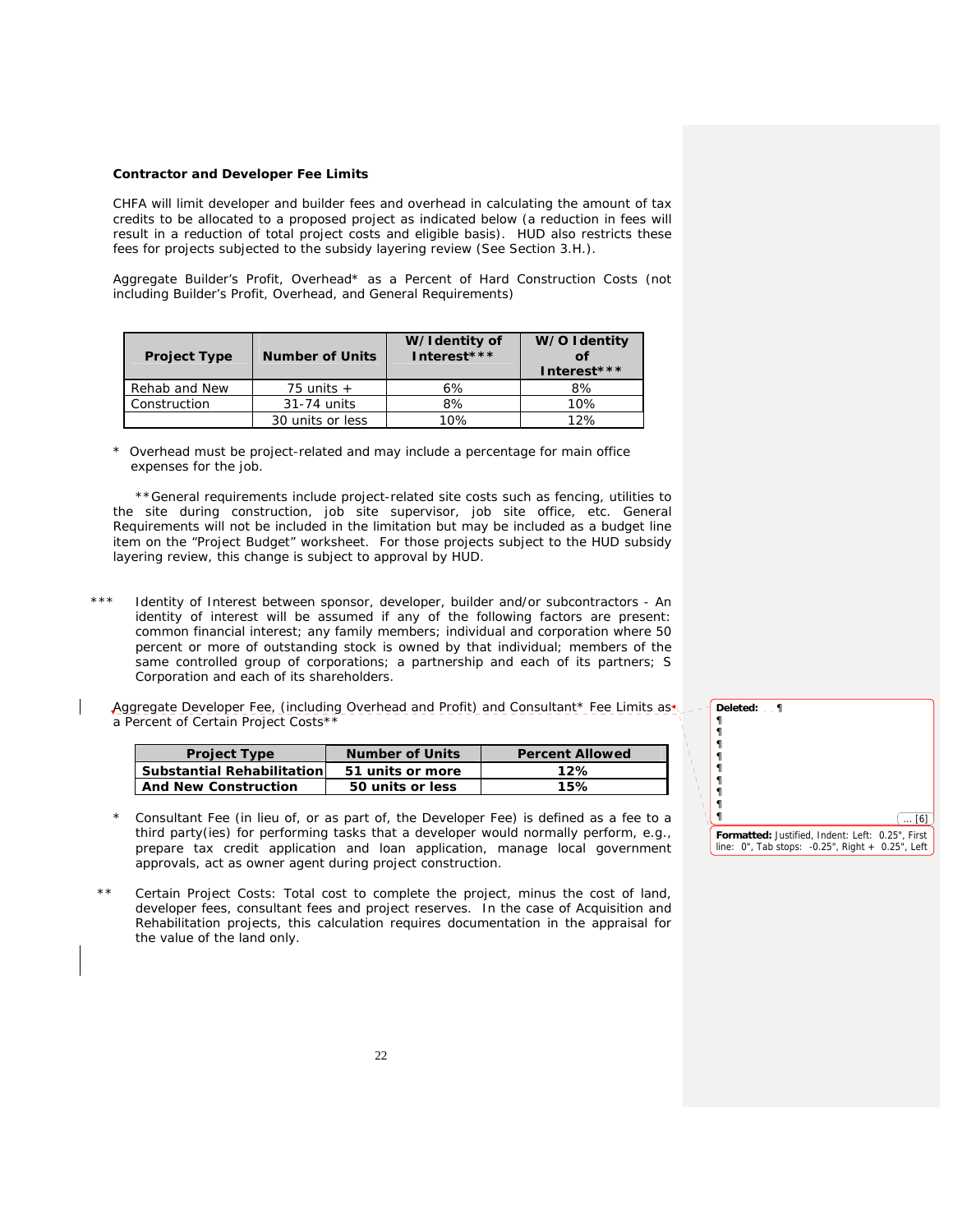An increase of the percent allowed, up to 5%, may be requested for homeless projects that are serving tenants at, or below, 30% of the Area Median Income (AMI). The increase in equity provided by the additional annual credit must be committed to provide supportive services or a rental subsidy for such tenants. Evidence of the commitment must be provided with the application and such commitments will be reflected in the LURA. A minimum of 15% of the total units in the project must be at, or below, 30% AMI. For those projects subject to the HUD subsidy layering review, this change is subject to approval by HUD.

# **3.I. Subsidy Layering Review**

 Section 911 of the Housing and Community Development Act of 1992 and Section 102 of the Department of Housing and Urban Development Reform Act of 1989 have placed limitations on combining Low Income Housing Tax Credits with certain HUD and other federal programs. The limitations currently apply to a number of programs under the jurisdiction of the HUD Office of Housing, including but not limited to, Section 221(d)(3), 221(d)(4), 223(f) and 542(c) mortgage insurance, flexible subsidy, and project based Section 8 assistance.

 As part of a Memorandum of Understanding (MOU) between HUD and CHFA, projects combining federal Low Income Housing Tax Credits with these programs will be subject to a subsidy layering review by CHFA. The MOU requires that HUD and CHFA share information on the developer's disclosure of sources and uses of funds and on project costs for all projects financed with a combination of federal tax credits and HUD Housing assistance.This review is designed to ensure that such projects do not receive excessive assistance. Under the subsidy layering review, developer fees and contractor overhead, profit and general requirements are limited to those percentages listed in Section 3.G. HOME or CDBG funding, when combined solely with tax credits, do not trigger the subsidy layering review process.

# **3.J. Additional Federal Credits**

 Sponsors may apply for an increase in federal tax credit amounts (supplemental credits) in subsequent years if a project's eligible basis has increased, additional credit is available and the need is due to circumstances beyond the control of the developer. A request for supplemental credits may only be made at the time of the carryover or final application and must include the following:

- 1. A narrative explaining the reason for the need for additional credit and stating the sponsor's planned contribution towards filling the funding gap.
- 2. The carryover or final application that includes the requested supplemental credit amount.

Supplemental credits may be awarded if (i) there are additional credits available, (ii) CHFA is satisfied that the additional amount is necessary for the financial feasibility and viability of the project, and (iii) the increased amount of credits does not exceed CHFA's basis limits for the year of allocation. Such applications will be subject to the same competitive application process described above in Section 3.A., unless the request is for \$100,000 or less in annual credit. In any case, there is no guarantee that additional credits will be awarded to a project.

A fee of \$1,000 will be assessed for requests of additional credit.

**Deleted: H**

**Deleted: I**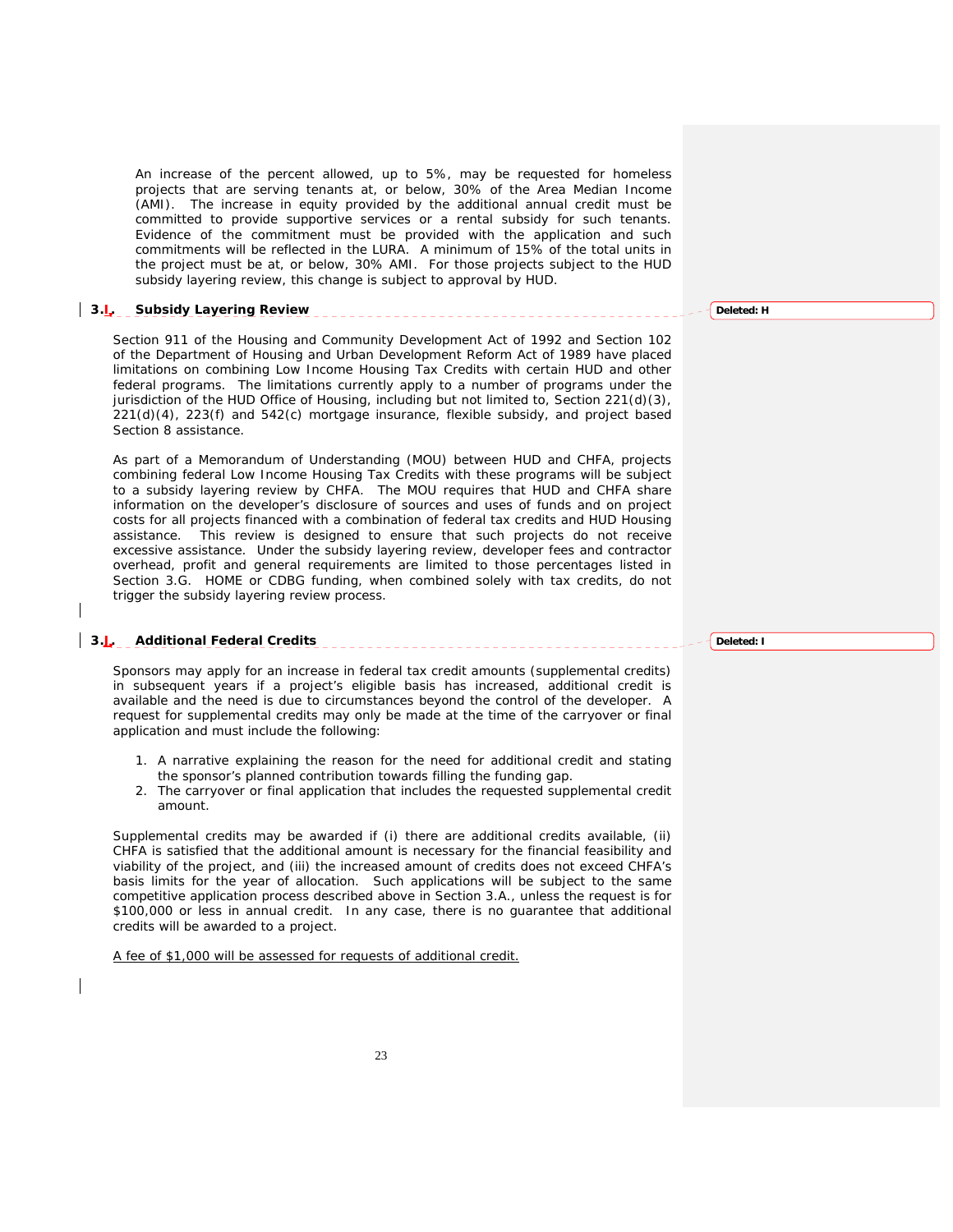Projects are not eligible for additional federal credits if they have not been awarded a supplemental allocation by December 31st of the year in which the project is placed-inservice.

De minimus increases due to changes in the APR do not require a formal request and the \$1,000 additional credit request fee will not be assessed in these cases. Staff is authorized to grant de minimus increases based on changes to the APR from Preliminary Application to Carryover (where applicable) to Final Application.

For projects financed with private activity bonds, additional credits may be awarded if (i) CHFA is satisfied that the additional amount is necessary for the financial feasibility and viability of the project, and (ii) the increased amount of credits does not exceed CHFA's basis limits for the year of allocation. The \$1,000 additional credit request fee will not be assessed for projects financed with private activity bonds.

# **3.K. Sponsor Elections**

- 1. Applicable Credit Percentage (APR) for Federal Credits The APR for competitive acquisition (4%) credits projects may be locked in at two points in the allocation process, (i) the month in which such building is placed in service, or (ii) at the election of the taxpayer, at the time of a carryover allocation. The Authority's Carryover Allocation Agreement provides a space for such election. Lock-in is not necessary for competitive new construction and rehabilitation (9%) credits as the greater of 9% or the APR will be used.
- 2. Gross Rent Floor *–* Section 42(g)(2)(A) of the Code provides that a Low-Income unit is "rent restricted" if the gross rent for such unit does not exceed 30 percent of the imputed income limitation applicable to the unit. Under Revenue Procedure 94-57, the effective date of the income limitation used to establish the gross rent floor is the time the Authority initially allocates a housing credit dollar amount to the project (that is, the date of a carryover allocation, or if no carryover allocation is made, the date of final allocation) unless the sponsor designates a building's placed in service date as the effective date for the gross rent floor. Such designation must be made by advising the Authority in writing no later than the placed in service date. The Carryover Allocation Agreement provides a space for such designation. The gross rent floor for projects not seeking a carryover allocation will be the date of final allocation, which ordinarily closely follows the placed in service date. For projects financed with tax-exempt bonds, the effective date of the income limitation used to establish the gross rent floor is the date the Authority initially issues a determination letter to the building, unless the sponsor designates a building's placed in service date as the effective date for the gross rent floor. Such designation must be made by advising the Authority in writing no later than the placed in service date.
- 3. Begin Credit PeriodSection 42(f)(1) of the Code defines the credit period for federal tax credits as the ten (10) taxable years beginning with (i) the taxable year in which the building is placed in service, or (ii) at the election of the taxpayer, the succeeding taxable year.

#### **3.L. Land Use Restriction Agreement (LURA) Deleted: K**

 Section 42(h)(6) of the Code requires that a project be subject to "an extended lowincome housing commitment". The Authority complies with these requirements with the execution and recording of a LURA at the time of the final allocation of credits. The LURA sets forth, as covenants running with the land for a minimum of thirty (30) years (or additional years if the project owner has committed to a longer use period), the lowincome unit set-asides, the percentages of median income to be served, the special housing needs units committed to (if any), and such other requirements as CHFA may apply based on the Plan.

**Deleted: J**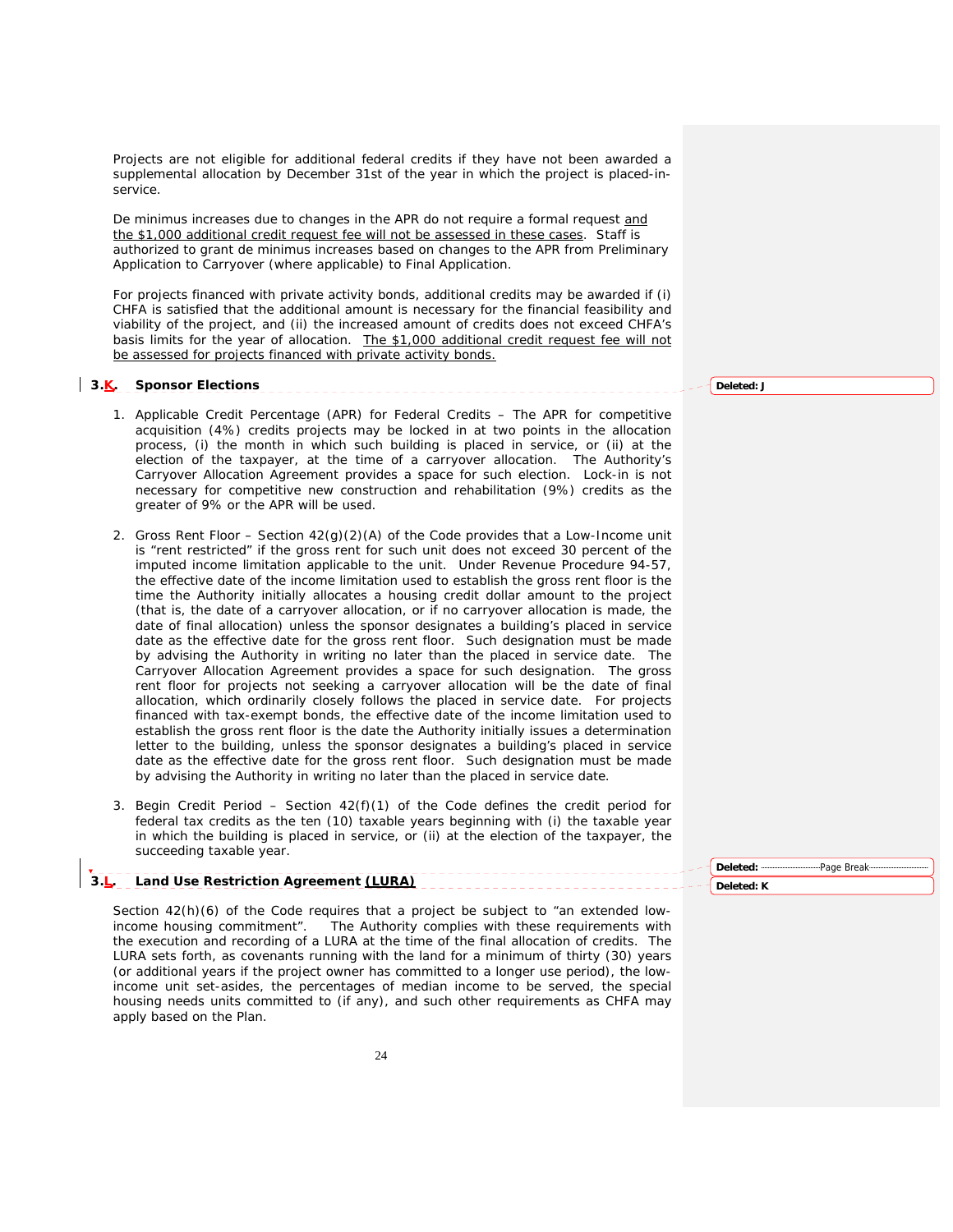The project owner will be required to have all lien holders of a project complete and sign a Partial Subordination to the LURA which will subordinate their liens to certain Code required provisions of the LURA.

# **3.M. Administration of Plan**

 CHFA reserves the right to resolve all conflicts, inconsistencies or ambiguities, if any, in this Plan or which may arise in administering, operating or managing the reservation and allocation of credits or Colorado's Low-Income Housing Tax Credit program and the right, in its sole discretion, to modify or waive, on a case by case basis, any provision of this Plan that is not required by the Code. All such resolutions or any such modifications or waivers are subject to written approval by the Executive Director or delegated designee and are available for review, as requested, by the general public.

## **3.N. Amendments**

 CHFA reserves the right to amend this Plan from time to time, pursuant to the Code, for any reason, including, without limitation (i) to reflect any changes, additions, deletions, interpretations, or other matters necessary to comply with Section 42 of the Code or regulations promulgated hereunder; (ii) to cure any ambiguity, supply any omission, or cure or correct any defect or inconsistent provision in this Plan; (iii) to insert such provisions clarifying matters or questions arising under this Plan as are necessary or desirable and are not contrary to or inconsistent with this Plan or Section 42 of the Code; (iv) to modify identified housing needs and selection criteria reflecting those needs, based upon continuing assessment of such needs, provided that no such amendment shall retroactively affect a reservation of credit previously made under this Plan; and (v) to facilitate the award of Credits that would not otherwise be awarded. All such amendments shall be fully effective and incorporated herein upon the Board's adoption of such amendments. This Plan also may be amended as to substantive matters at any time following public notice and public hearing, and approval by the Board and by the Governor of the State.

# **3.O. Transfers of Reservations and Carryover Allocations**

 Initial Determinations, Reservations and Carryover Allocations generally may not be transferred or assigned by an applicant to a third party. However, an applicant may assign a reservation or carryover allocation to an entity in which the applicant is the managing general partner, managing member or such other capacity in which the applicant will exercise control of such other entity. In addition, where funding from governmental entities requires changes to the ownership, CHFA may, at its sole discretion, permit such a change.

# **4. UNDERWRITING CRITERIA**

 CHFA has adopted minimum underwriting standards for all projects that wish to apply for tax credits under this Plan, including projects financed with private activity bonds that are applying for the non-competitive tax credit. These standards must be met at the time of preliminary application, carryover application (for competitive credits) and final application. Projects that do not meet the following minimum standards will not be considered for a reservation of tax credits. Implementation of these standards does not constitute a representation of the feasibility or viability of the project.

**Deleted: L**

**Deleted: M**

**Deleted: N**

Deleted: **--------------------------**Page Break-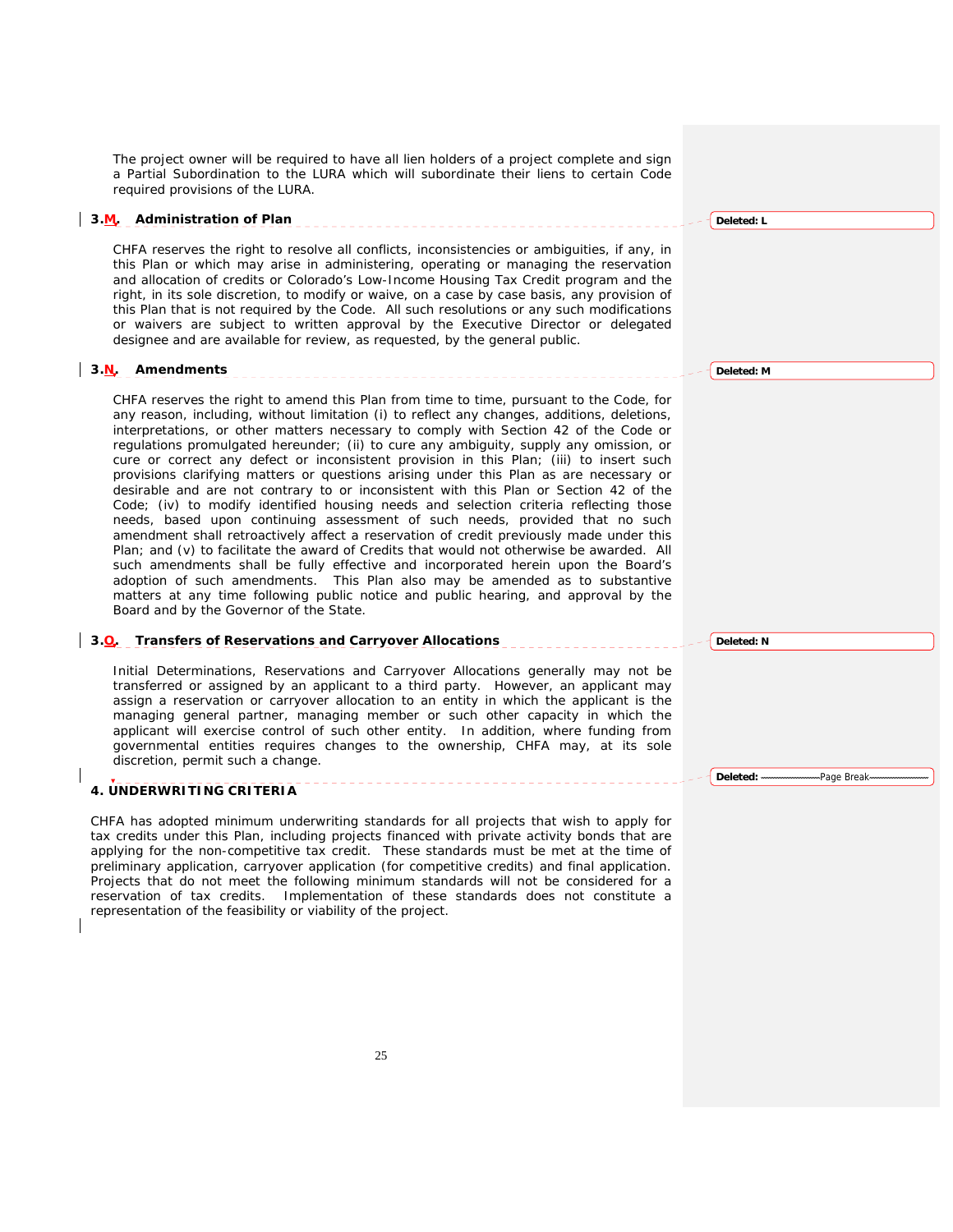### **4.A***.* **Minimum Operating Reserve Requirements**

 The total project budget for the project must include minimum operating reserves equal to four (4) months of projected annual operating expenses and four months of debt service payments. This is a minimum requirement. However, market study results regarding lease-up projections may require a larger reserve amount. Reserves must remain with the project for a minimum of three years from the time the project is placed in service. These requirements, as well as provisions for reserve account reductions over time as project benchmarks are achieved, must be contained in the entity partnership agreement and may not be removed from the entity partnership agreement without the consent of CHFA. Project based Section 8 projects may substitute the reserves purchased from the Seller and transferred by HUD if they equal or exceed the Minimum Operating Reserves.

 CHFA will consider developer/owner guarantees in lieu of the above requirements. Exceptions may be considered only after a review of the developer/owner's financial capacity and liquidity, developer track record of previous projects, and the number and amount of outstanding guarantees for other projects. Such guarantees must be in place at the time of the Carryover Allocation for competitive, 9% deals, and, therefore, referenced in the executed partnership agreement. For private activity bond-financed deals the guarantees must be in place at the time of initial determination.

## **4.B. Minimum Replacement Reserve Requirements**

 Minimum replacement reserves must equal \$250/unit annually for new construction senior projects and \$300/unit annually for rehabilitation and new construction family projects. CHFA will consider an adjustment to the rehabilitation replacement reserve based on the extent of the rehabilitation. Capitalized replacement reserves may also substitute for the annual per unit requirement depending on the amount to be capitalized which may include the existing reserves for project-based Section 8 projects.

## **4.C. Minimum Pro Forma Underwriting Assumptions**

 The following minimum underwriting assumptions must be used for the 15 year pro forma provided as part of the application. These are minimum requirements. Results of the market study may require different, more conservative assumptions.

- 1. Vacancy Rate 7% on all project income; 10% vacancy rate for any retail/commercial income and 5% for any projects receiving a project-based Section 8 subsidy.
- 2. Annual Rental Income Growth 2% and 3% for any project receiving a projectbased Section 8 subsidy.
- 3. Annual Operating Expense Growth 3%
- 4. Per Unit Per Annum Operating Expenses (PUPA) \$3,900 excluding replacement reserves, higher for projects that are providing additional services and \$4,600 for project-based Section 8 projects; \$20,000 for licensed assisted living facilities or a lower amount based on 3 years of audited financials. For senior-only projects a lower PUPA may be accepted if documentation of actual expenses from an existing senior-only deal is made available. A lower PUPA may be accepted for projects that are exempt from real estate taxes if evidence of the exemption and county estimates of per unit taxes is provided.

**Formatted:** Indent: Left: 0.5", No bullets or numbering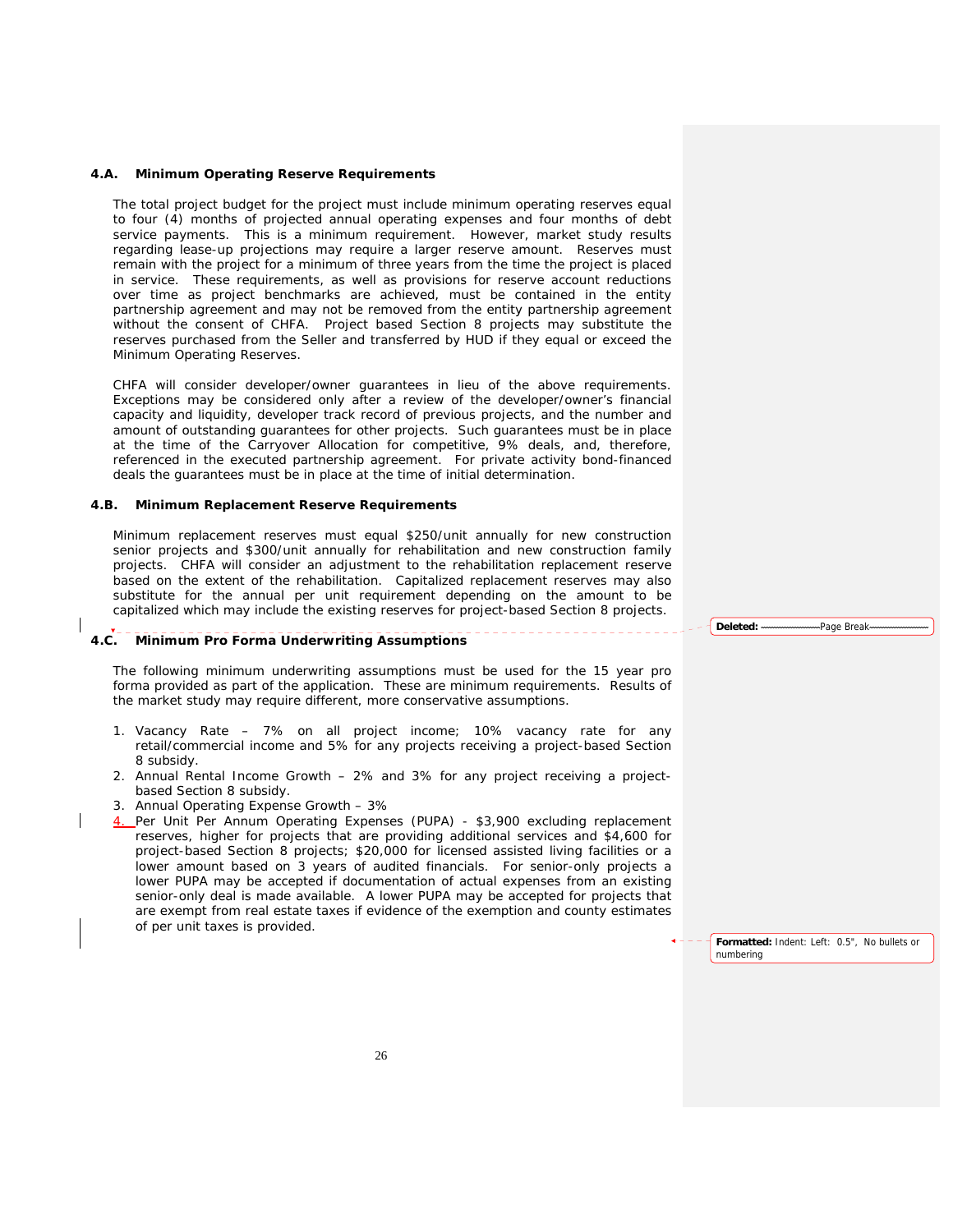5. Debt Coverage Ratio – Minimum 1.15 to 1.0 for all amortized debt throughout the initial 15-year pro forma period. Projects with debt coverage ratios that exceed 1.3 to 1.0 may be eligible for less credit than the amount calculated as per Section 3.G. of the Plan. All projects that utilize Section 8 project-based subsidy will be underwritten with the rents according to the lesser of the HAP Contract rents or tax credit rent limits. These limits are based on data published annually by HUD. If the Section 8 contract administrator is willing to allow rents above these limits, the project may receive the additional income in practice, but it will be underwritten using the lower rent projections regardless of the length of the Section 8 contract. These projects will be underwritten at the more conservative revenue levels to best serve the project's long-term financial viability.

## **5. SCORING CRITERIA**

Proposed projects that meet the Minimum Application and Underwriting requirements will be scored based on the criteria described below. Proposed projects must meet the minimum score of 130 points (60 for Private Activity Bond projects), the majority of which are earned in the primary and secondary criteria. These criteria are explained in more detail below.

- 1. Primary Selection Criteria: A Proposed project must earn points in both of the Primary Selection Criteria (low income targeting and lowincome use period) to be eligible for credits in Colorado.
- 2. Secondary Selection Criteria: Proposals earning points under both Primary Selection Criteria will also be evaluated based on the Secondary Selection Criteria, which relate to area housing needs, project characteristics, project location, sponsor characteristics, tenant population characteristics, public housing waiting lists.

 Regardless of numerical ranking, the scoring does not operate to vest in an applicant or project any right or reservation or allocation of tax credits in any amount. CHFA will in all instances reserve and allocate tax credits consistent with its sound and reasonable judgment, prudent business practices, and the exercise of its discretion. Specifically, but without limiting the generality of the foregoing, CHFA reserves the right NOT to reserve or allocate tax credits to any applicant or project, regardless of that applicant's point ranking, if the Tax Credit Committee determines, in its sole and absolute discretion, that (i) a reservation or allocation for such applicant or project does not further the purpose and goals set forth in Section 2 hereof; (ii) the applicant's proposed project is not financially feasible or viable; or (iii) there is not a substantial likelihood that the project will be able to meet the requirements for carryover or final allocation in a timely manner. For purposes of these determinations, the information which may be taken into account includes, but is not limited to, comments of officials of local governmental jurisdictions, the market appropriateness of the project, market information from sources other than the submitted market study and the sponsor's (including any principal's) prior experience and performance with Colorado's and other states' affordable housing programs and federal or other states' affordable housing programs. The prior performance considered would include, but is not limited to, progress made with previous tax credit reservations, project compliance and payment of monitoring fees.

**Deleted:** CHFA Executive Director or delegated designee **Deleted:** their

**Deleted:** tax credit

**Deleted:** housing assistanc **Deleted:** e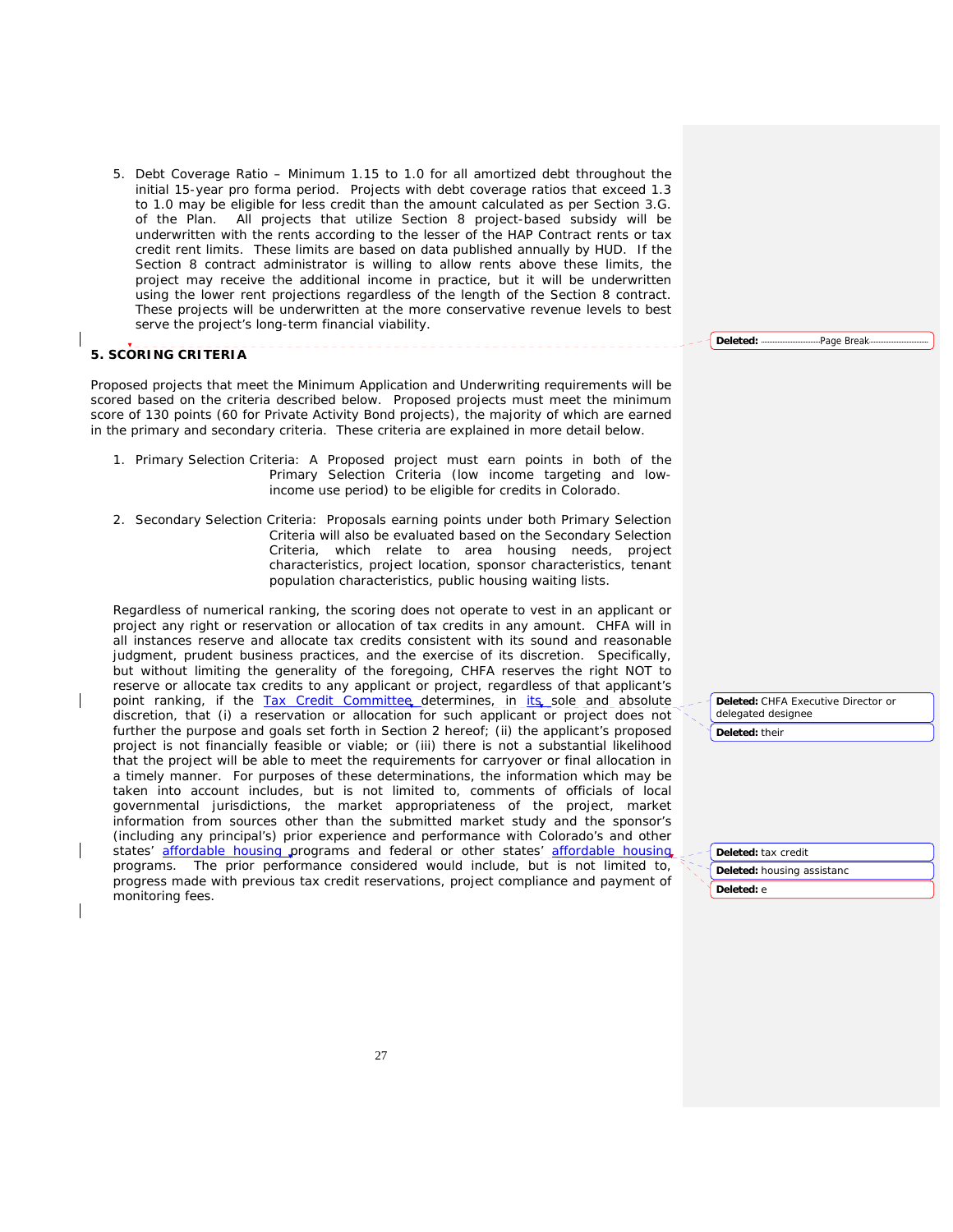# **5.A. Primary Selection Criteria**

## 1. **Low-Income Targeting**

 The Code mandates that to be eligible for Low Income Housing Tax Credits, a project must meet one of two minimum thresholds: either a minimum of 20 percent of the total project units must be rent restricted for and occupied by tenants with incomes of 50 percent or less of the Area Median Income (AMI); OR a minimum of 40 percent of the total project units must be rent restricted for and occupied by tenants with incomes of 60 percent or less of the AMI. This threshold election is made on the IRS Form 8609 and is irrevocable. The tenants of these rent-restricted units are to pay no more than 30 percent of the imputed income limitation applicable to the unit for both rent and utilities. The income and rent limits are adjusted for household size.

 Low-Income Targeting Points given as follows (applicants must choose either threshold (a) or (b) below and may also choose (c), if the requirements therein are met; Projects located in counties with median incomes below \$46,750 will be allowed to use the weight factor of 60 instead of 50 for selecting the 60% of AMI threshold, a weight factor of 72.5 instead of 60 for selecting the 50% of AMI threshold and a weight factor of 92.5 instead of 80 for selecting the 40% of AMI threshold. Because applications will be accepted throughout the calendar year, the current county median income at the time of the application will be used to determine eligibility for a weight factor adjustment. The median income amount will be updated when new AMI levels are published by HUD.

(a) Threshold 40% at 60% of AMI

| $%$ of AMI                                                                                                                                                                                                                                                                            | $#$ of Rent<br><b>Restricted Units</b> | % of Rent<br><b>Restricted Units</b><br>a÷b |  | Weight | Points |
|---------------------------------------------------------------------------------------------------------------------------------------------------------------------------------------------------------------------------------------------------------------------------------------|----------------------------------------|---------------------------------------------|--|--------|--------|
| 60%                                                                                                                                                                                                                                                                                   | (a)                                    |                                             |  | X 50   |        |
| 50%                                                                                                                                                                                                                                                                                   | (a)                                    |                                             |  | X 72.5 |        |
| 40%                                                                                                                                                                                                                                                                                   | (a)                                    |                                             |  | 92.5   |        |
| NOTE: No more than 60 percent of total number of low-income units can be designated as serving<br>tenants at or below 40% of the AMI for purposes of determining the points in the 40% AMI category<br>unless the project has project-based rental assistance or operating subsidies. |                                        |                                             |  |        |        |
| TOTAL                                                                                                                                                                                                                                                                                 |                                        |                                             |  |        |        |

| <b>TOTAL</b><br>of rent restricted | (p` | <b>Total Points</b> |  |
|------------------------------------|-----|---------------------|--|
| units                              |     |                     |  |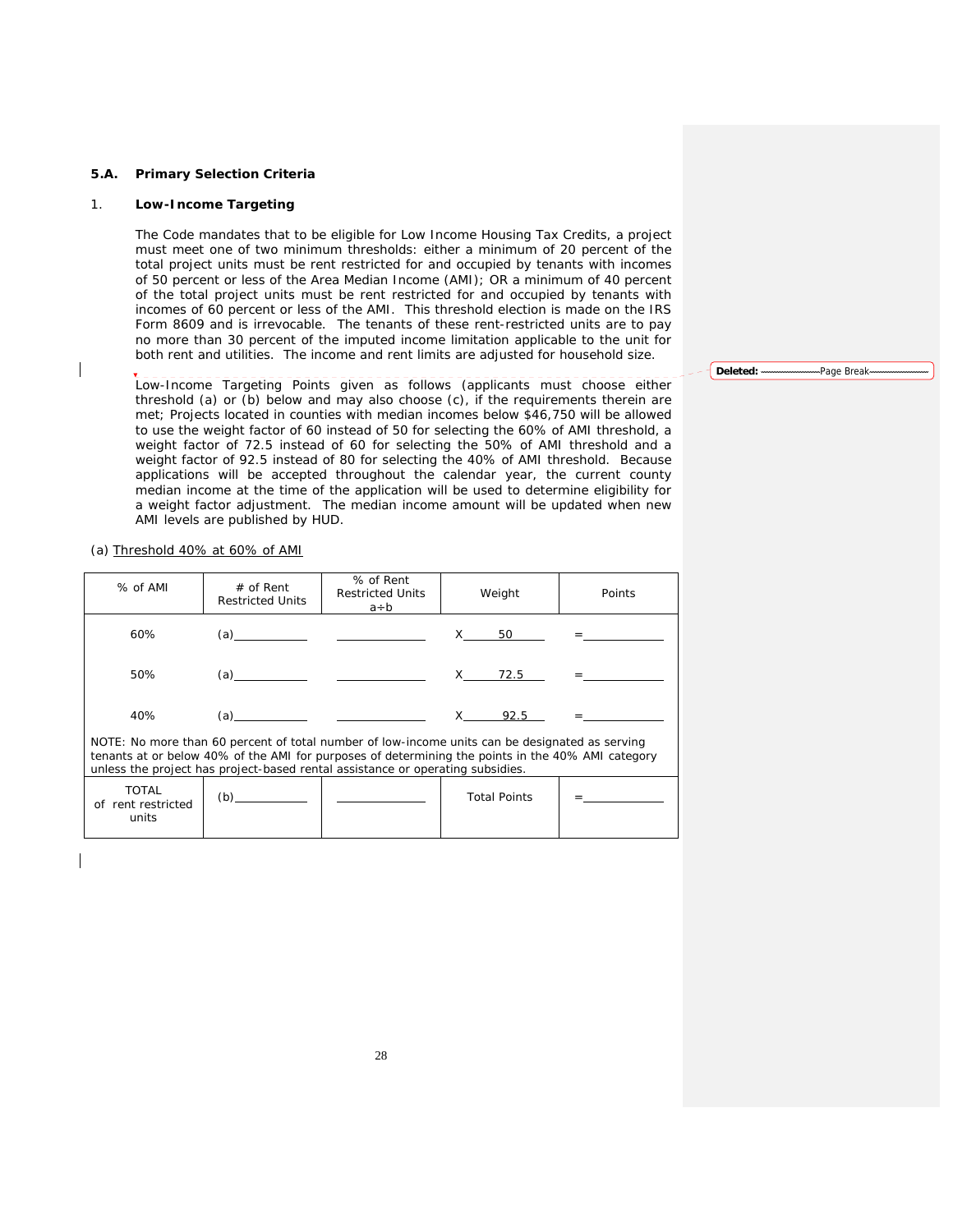# (b)Threshold 20% at 50% of AMI

| % of AMI                                                                                                                                                                                                                                                                                  | $#$ of Rent<br><b>Restricted Units</b> | % of Rent<br><b>Restricted Units</b><br>a÷b | Weight              | Points |
|-------------------------------------------------------------------------------------------------------------------------------------------------------------------------------------------------------------------------------------------------------------------------------------------|----------------------------------------|---------------------------------------------|---------------------|--------|
| 50%                                                                                                                                                                                                                                                                                       | (a)                                    |                                             | X 72.5              |        |
| 40%                                                                                                                                                                                                                                                                                       | (a)                                    |                                             | 92.5                |        |
| NOTE: No more than 60 percent of total number of the low-income units can be designated as serving<br>tenants at or below 40% of the AMI for purposes of determining the points in the 40% AMI category<br>unless the project has project-based rental assistance or operating subsidies. |                                        |                                             |                     |        |
| <b>TOTAL</b><br>of rent restricted<br>units                                                                                                                                                                                                                                               | (b)                                    |                                             | <b>Total Points</b> |        |

(c)Targeting 30% of AMI or below. Additional points will be awarded for projects that target very, very low-income residents. In order to score points in this category, the project must have local, state, or federally funded rental assistance or operating subsidies. Developers of housing for the homeless must have at least five (5) years experience in the development and management of housing for the homeless.Projects providing housing for the homeless must provide a range of supportive services to the residents, at no cost to the residents, in order to receive the additional points. Supportive services might include, but are not limited to, case management, job training and/or placement, continuing education, transportation, child care and health care. These services must be provided by a service provider(s) with a minimum of three years experience in the related field of service provision. Documentation must be provided. Projects claiming points in this section cannot also claim points under Section 5.B.5.

| Very, Very Low-Income Targeting (Select One)                                                                                                                                                                                                                                              | <b>Total Points</b>                                              |                                                                  |  |  |
|-------------------------------------------------------------------------------------------------------------------------------------------------------------------------------------------------------------------------------------------------------------------------------------------|------------------------------------------------------------------|------------------------------------------------------------------|--|--|
| 10% of<br>total units at/or<br>below 30% AMI - 5<br>Points                                                                                                                                                                                                                                | 20% of<br>total units at/or<br>below $30\%$ AMI $-$<br>10 Points | 30% of<br>total units at/or<br>below $30\%$ AMI $-$<br>15 Points |  |  |
| NOTE: No more than 60 percent of total number of the low-income units can be designated as<br>serving tenants at or below 40% of the AMI for purposes of determining the points in the 40%<br>AMI category unless the project has project-based rental assistance or operating subsidies. |                                                                  |                                                                  |  |  |

#### 2.**Extended Low-Income Use**

 The Code requires that the low-income occupancy and rent restrictions be maintained during the initial compliance period of 15 years [Section 42(i)(1)]. In addition, the occupancy restrictions must be maintained for an extended use period of an additional 15 years [Section 42(h)(6)(D)] subject to termination by foreclosure or the qualified contract process [Section 42(h)(6)(F)].

**Deleted:** and sale using a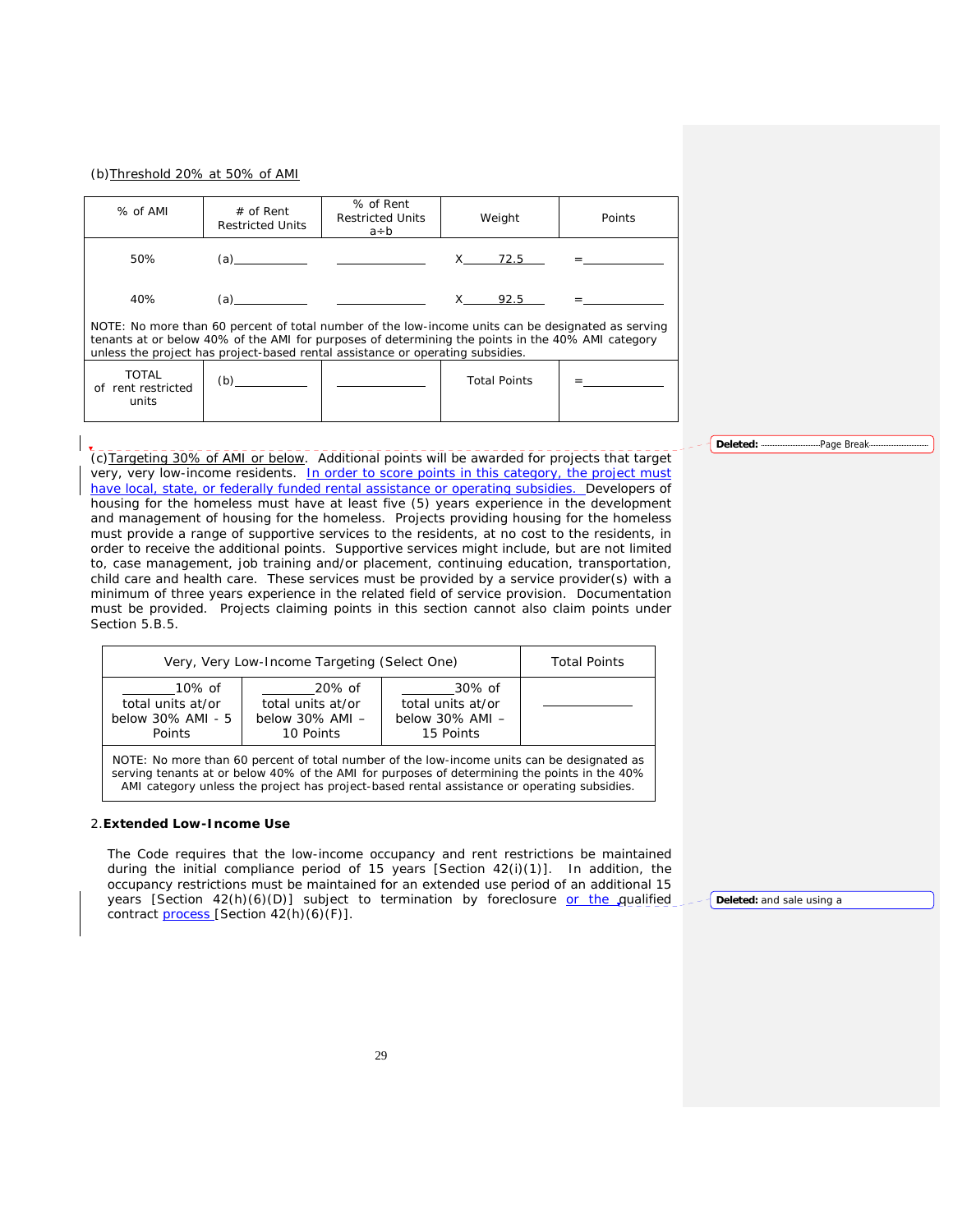The Code also requires that state allocating agencies give priority to projects with the longest low-income use period. Therefore, CHFA requires a minimum waiver of five (5) years of the rights to termination using the qualified contract process to be considered for evaluation.  $\mathbf{v}_{-2} = 2$ 

 CHFA will award points for projects that receive federal tax credits which waive any rights to terminate the Extended Use Period under Section 42(h)(6)(E)(i)(II) of the Code in the following increments:

> 15 Years' Compliance + 5 Years' Waiver – 10 points 15 Years' Compliance + 10 Years' Waiver – 20 points 15 Years' Compliance + 15 Years' Waiver – 30 points 15 Years' Compliance + 20 Years' Waiver – 34 points 15 Years' Compliance + 25 Years' Waiver – 38 points

Home Ownership Options:

Projects wishing to convert to home ownership at the end of the 15-year compliance period may do so under the provisions of the Code. CHFA will accept no more than two (2) applications per calendar year that intend to convert to home ownership. Such projects are limited to a maximum of thirty-four (34) points under the scoring for this section. As these projects will be rental housing for a minimum of fifteen years, they will be underwritten as a rental project and are subject to the same underwriting criteria in Section 4 of this Plan.

The following conditions generally apply:

- The units must be single family detached or townhouse;
- Intention to convert must be expressed in writing at the time of application;
- Applicant must submit a comprehensive plan that includes, but is not limited to, provisions for repair or replacement of heating system, water heater and roof prior to sale, limitation on equity upon subsequent sales, homeownership classes for potential homebuyers and requirements for extent of stay in rental unit in order to be eligible for purchase;
- Purchaser must occupy unit as primary residence;
- Units must be initially marketed to existing rental residents, including those that, at the time of sale, exceed 60% AMI. Remaining units not sold to existing renter households must be sold to households earning 80% or less of AMI.

 (For the conversion of existing projects to affordable homeownership, see Appendix D: CHFA Policy Regarding the Release of the LURA).

Community Revitalization Plan

CHFA will award one (1) point for projects located in a Qualified Census Tract, that contribute to a community revitalization plan (CRP)\*

\*Until such time as the Internal Revenue Service provides a definition of a "community revitalization plan," CHFA defines such a plan as a published document, approved and adopted by the local governing body by ordinance or resolution, that targets local funds to specific geographic areas (the geographic area cannot be the entire town or city that has adopted the plan) for both commercial/retail and lowincome residential projects (serving residents at, or below, 60% of the AMI, with additional consideration given to residents with children).

**Deleted:** The Code also requires that state allocating agencies give priority to projects with the longest low-income use period.¶ ¶

**Deleted:** Colorado

**Deleted:** by sale

**Deleted:** a

**Deleted:** The CHFA requirements do not change the Code requirements (initial compliance period of 15 years plus 15 year extended use period), except that the Code provisions for termination in connection with a sale of the property do not apply during the period which the owner has committed to CHFA that it will maintain the occupancy and rent requirements.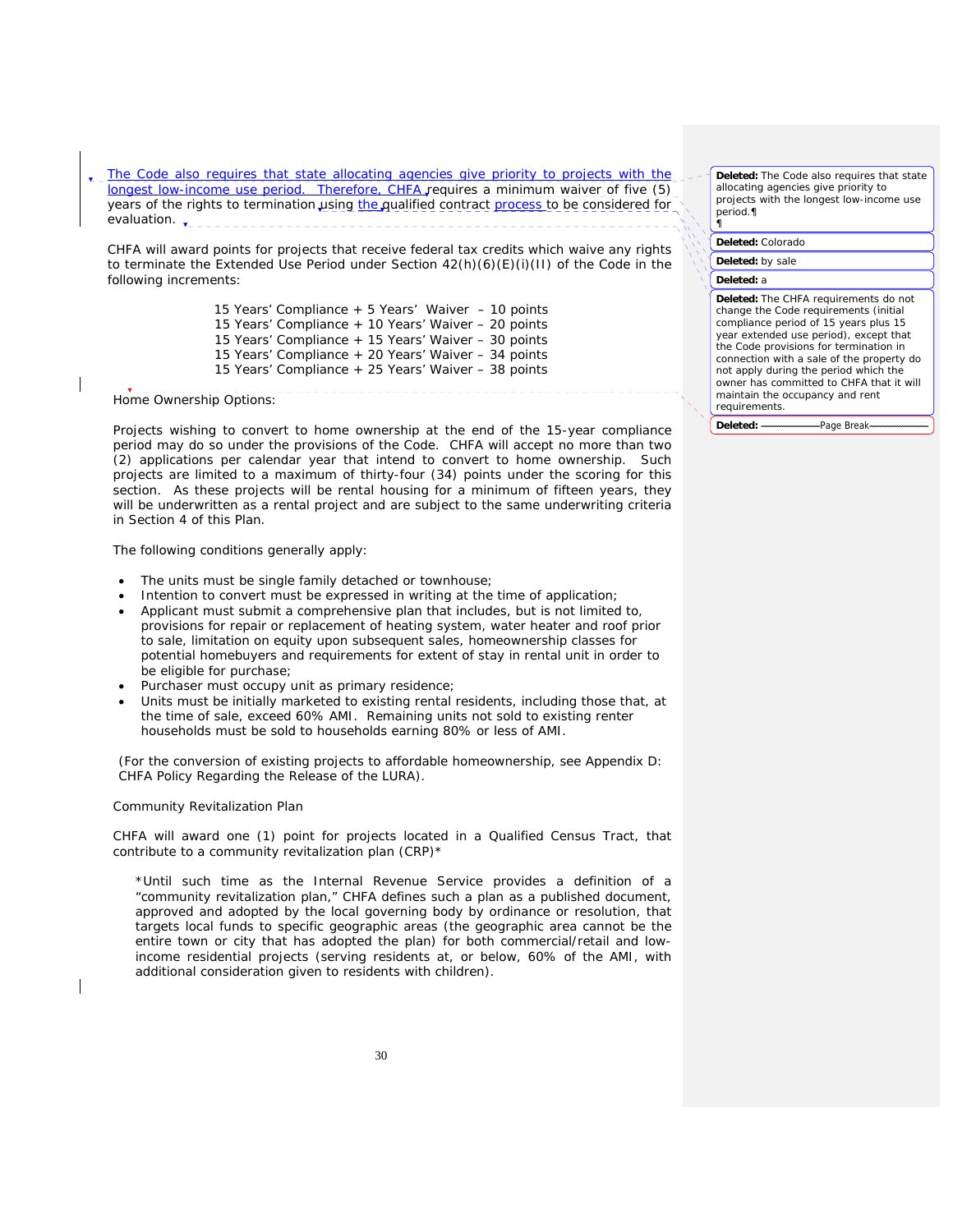## **5.B. Secondary Selection Criteria**

## **1. Housing Need Characteristics**

Points may be earned under this category if the area where the proposed project is located is experiencing housing problems. Based on HUD's 1991 Comprehensive Housing Affordability Strategy (CHAS) regulations, households with housing problems include those that (1) occupy units with significant physical defects; (2) are overcrowded; and/or (3) have a cost burden of greater than 30 percent of annual income for gross housing costs, as determined by 1990 U.S. Census Data.

The C-1 table in the application is a listing, by county or metropolitan area, of the percentage of renter households with incomes below 51 percent of the area median income experiencing housing problems. The C-2 table in the application is a listing, by county or metropolitan area, of the number of renter households experiencing housing problems. Sponsors should review these exhibits, and identify the location of the proposed project (a city or, if the city is not listed, the county), to determine the appropriate number of points for that area.

Sponsors may submit additional data from local, state, area Council of Governments (COGS), a Community Housing Development Organization (CHDO) or credible independent study for CHFA's consideration. The data must be quantitative and specifically address the above-identified issues or, if the project will house special needs tenants, the data must address these needs.

## **2. Project Location**

Five (5) points may be earned for proposed projects to be located in a community that has an identified community housing priority (e.g. supports a local, regional or state plan, a neighborhood plan, or some other community-sponsored need assessment, master plan etc.) or to be located at an existing or planned Transit Oriented Design (TOD) site. Applicant must provide evidence, clearly demonstrating the project fits into the community's need;

# **3. Project Characteristics**

Points may be earned for the following:

- a. (10 points) Project that provides housing for a mix of incomes (i.e. that have no more than 80% tax credit-eligible units) for mixed-income projects, including projects financed with private activity bonds, CHFA requires that Low-Income set-aside units be distributed proportionately throughout the bedroom/bath mix and type. Both market rate and low-income units must have the same design regarding unit amenities and square footage. (See Section 3.A.10.)
- b. (5 points) Project of 50 or fewer units
- c. (5 points) Rehabilitation of blighted buildings OR locally or federally designated historic structures. Blighted buildings are buildings that are in severe disrepair, including, but not limited to, boarded up, abandoned, or uninhabitable buildings, all of which have serious building code violations. Rehabilitation expenditures must be at least \$7,600 in hard costs per unit to be eligible for rehabilitation credits.Substantial rehabilitation projects that are changing the buildings use to residential but do not fit the above description of a blighted building do not qualify for points under this category.
- d. (15 points) Preservation Projects: Preservation Projects are defined as existing tax credit projects that are eligible for acquisition/rehabilitation credits that are retaining their current income targeting, projects eligible for acquisition/rehabilitation credits that have federally subsidized rental assistance (HUD Section 8, Rural Development Section 515, etc.)

**Deleted:** Page Break

**Formatted:** Indent: Left: 0.75", No bullets or numbering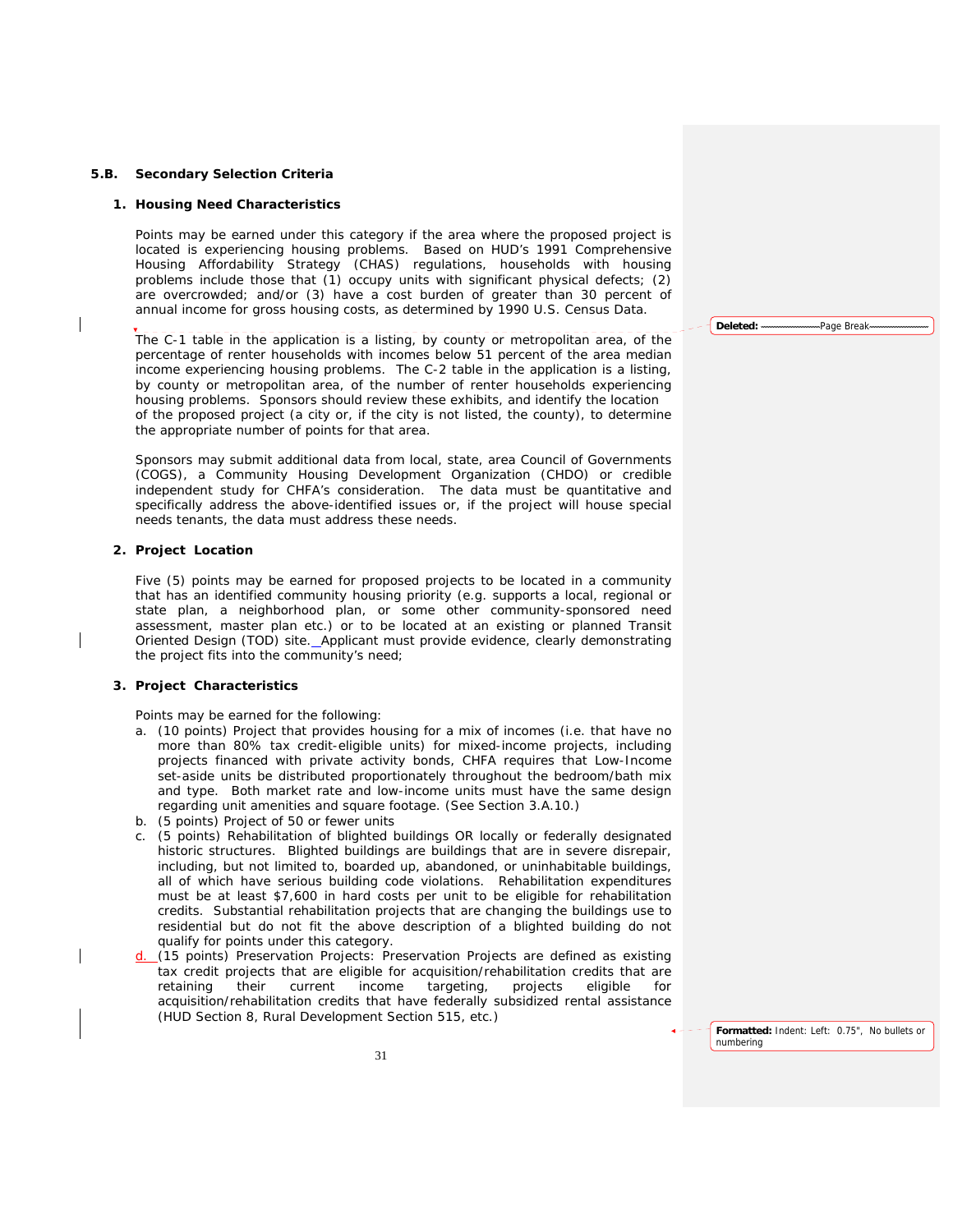e. (1 point) Rehabilitation projects in an area that is part of a community revitalization plan (CRP)\*. (Cannot score under this category if also scoring under Section 5.A.3. of the Allocation Plan)

\*CHFA defines such a plan as a published document, approved and adopted by the local governing body by ordinance or resolution, that targets local funds to specific geographic areas (the geographic area cannot be the entire town or city that has adopted the plan) for both commercial/retail and low-income residential projects (serving residents at, or below, 60% of the area median income, with additional consideration to tenant populations of individuals with children).

# **4. Applicant Characteristics**

Points may be earned for the following:

Five (5) points) Applicant is a Colorado-based, 501 (c) (3) or (4) tax-exempt organization, having an express purpose of fostering low-income housing, or a Colorado public housing authority, is the sole general partner (either itself or through its or a related subsidiary) and will from the time of application materially participate\* in the development and operation of the project throughout the compliance period. A Colorado-based tax-exempt organization is defined as an entity that has a base of operations in Colorado, including offices and a full-time staff whose responsibilities include the project of housing in Colorado. Entities that are merely registered with the Colorado Secretary of State as a non-profit, but whose staff works and lives in another state, do not meet the definition of a Colorado-based tax-exempt organization. Projects receiving points under this category will be considered as part of the non-profit set-aside under Section 3.E. Applicants must provide the Non-Profit Questionnaire, Articles of Incorporation, By-Laws, The IRS Determination letter, Certificate of Good Standing from the Colorado Secretary of State and the list of the Board of Directors with dates of appointment and other organizational affiliation.

\*Materially participate is defined in Section 469(h) of the Code as "involved in the operation of the activity on a basis which is regular, continuous and substantial".

## **5. Tenant Populations with Special Housing Needs**

Eight (8) points may be earned for the set-aside of at least 33 percent of the units for special needs tenant populations listed below. Applicant must provide evidence of a client source (e.g. letters from referring agencies, marketing plans, etc.). A sample agreement is included in the "Scoring" worksheet in the application. This agreement must be typed on the entity's letterhead, must be signed and dated by both parties and a copy must be included with the application in order to receive points. Documentation must be provided that demonstrates previous experience for the entities that will be providing services and managing the property. These units must be held available and rented only to these populations. (The minimum setaside of 33% may be waived if any State regulations restrict the number of special needs units in a project. Waivers will be considered on a case by case basis and only with documentation of State imposed restrictions.) Projects claiming points in this section cannot also claim points under Section 5.A.1.(c).

**Formatted:** Indent: Left: 0", Hanging: 1" **Deleted:** ¶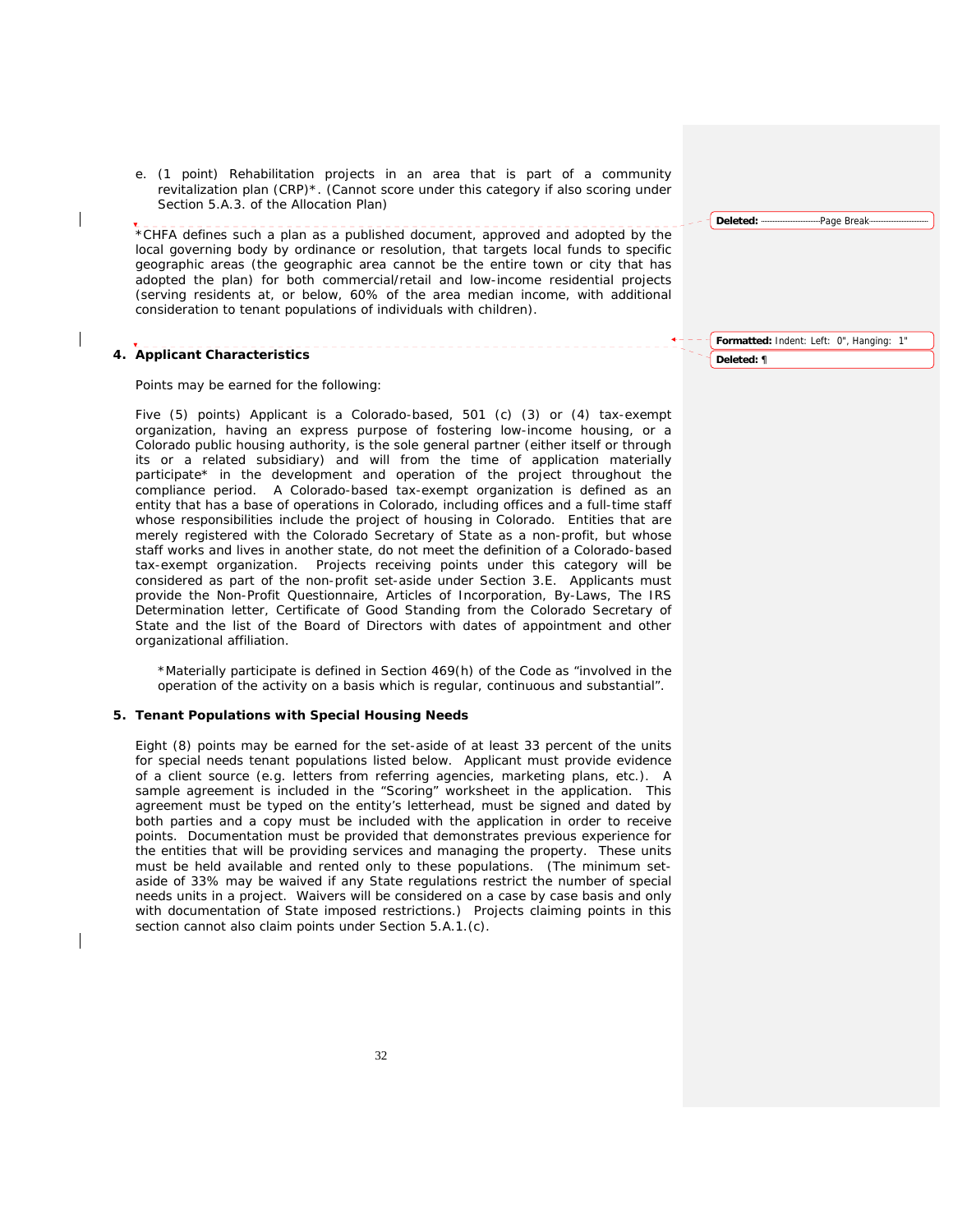#### **Homeless**

Eligible Individual or Family (under Section 42 of the Code) who: a) Lacks a fixed, regular and adequate nighttime residence; and b) Has a primary nighttime residence that is: 1) A supervised publicly or privately operated shelter designed to provide temporary living accommodations (including welfare hotels, congregate shelters, and transitional housing); 2) An institution that provides a temporary residence for individuals intended to be institutionalized; or 3) A public or private place not designed for, or ordinarily used as a regular sleeping accommodation for human beings. The term "Homeless Individual" does not include any individual imprisoned or otherwise detained under an Act of the Congress or a State law.

The project must provide services, such as job counseling, transportation, education, etc., to the homeless clients in order to receive points under this section.

## **Supportive Housing for Nonelderly Special Needs Tenants**

Supportive Housing – Housing facilities serving persons with chronic, sometimes severe, disabilities (e.g. developmental, mental illness, AID's, physical handicap). The focus is on providing a stable, long term living environment, access to appropriate services and in many cases, meals and assistance with tasks of daily living.

# **6. Subsidized Housing Waiting List**

Two (2) points may be earned by applicants who enter into a written agreement with the local public housing representative to give priority to households on waiting lists for subsidized or public housing. The information required in the written agreement is included in the "Scoring" worksheet, Exhibit F, in the Application.

# **6. FEES**

## **6.A. Preliminary Reservation Fees**

- 1. Application fee An application fee of \$2,500 is due when the Preliminary Application is submitted. The fee is non-refundable and must be submitted with the application at the time of submittal.  $H$  an application is resubmitted in a subsequent round and  $H$ there are no changes made from the previous submittal, the application fee for the resubmittal will be reduced to \$1,000. The \$2,500 fee is required for all preliminary applications including resubmittals of applications in subsequent rounds.
- 2. Reservation Fee After a project has received a preliminary reservation, a reservation fee of three percent of the actual federal tax credit amount for which the project is eligible must be paid prior to the issuance of the Reservation Letter. The applicant will have 10 days in which to pay the reservation fee and maintain the tax credit reservation. This fee is non-refundable and will not be adjusted if the final tax credit amount is reduced or the tax credits are returned or unused.
- 3. Reservation Hold Fee CHFA may also charge an additional one percent fee to hold a reservation for a specific period which otherwise is subject to revocation as provided in Section 3.A.9.

## **6.B. Carryover Allocation Fees**

1. Projects requesting carryover allocations of federal credits will be charged two percent of the federal tax credit carryover amount for which the project is eligible. This is due at the time the carryover application is submitted. This fee is nonrefundable and will not be adjusted if the final tax credit amount is reduced, or the tax credits are returned or unused.

Deleted: **-----------------------**Page Break-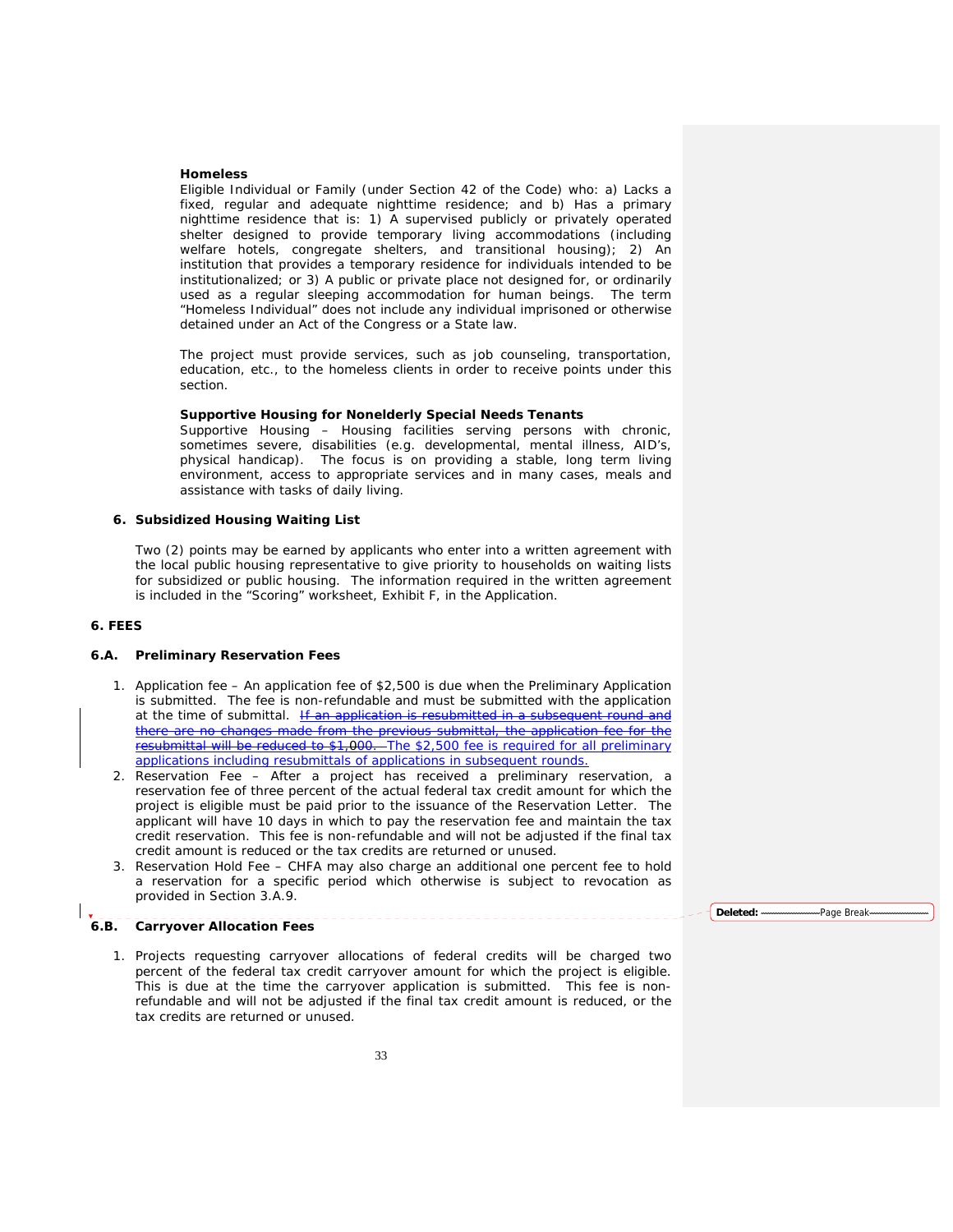## **6.C. Final Allocation Fees**

- 1. Final Allocation Fee A final allocation fee of two percent of the federal tax credit amount for which the project is eligible is payable at the time of application for a final allocation of tax credits. If a project has paid a two percent fee at the time of carryover, the final allocation fee will be waived.
- 2. Recording Charge A recording charge equal to \$5 per page plus \$1 per document will be due when the executed LURA is returned to CHFA for recording.

## **6.D Additional Credit Request Fee**

1. An additional credit request fee will be charged for requests of additional credit above and beyond the initial reservation credit amount. This fee however, does not apply to requests for de minimus increases due changes in the APR or requests for additional credit for projects financed with tax exempt bonds.

# **6.E. Fees for Projects Financed with Tax Exempt Bonds**

- 1. An application fee of one percent of the annual tax credit amount requested, or \$2,500, whichever is greater, is due at the time an application is submitted for review.
- An additional two percent of the annual tax credit amount determined (minimum \$1,500) is due at the time an initial determination letter is issued. The applicant will have 10 days in which to pay the initial determination fee in order to maintain the initial determination. This fee is non-refundable and will not be adjusted if the final tax credit amount is reduced or the tax credits are returned or unused $\frac{1}{\tau}$
- 3. A final allocation fee of two and one-half percent of the annual tax credit amount allocated (minimum \$2,500) is payable at the time of application for a final allocation of tax credits $\overline{\mathbf{r}}$ .
- 4. Recording Charge A recording charge equal to \$5 per page plus \$1 per document will be due when the executed LURA is returned to CHFA for recording.

# **6.F. Compliance Monitoring Fee**

 A compliance-monitoring fee will be assessed to cover the costs of the compliance monitoring program. This fee will be assessed to cover the initial 15 years of the compliance period in a lump sum, at the time of final application. This fee (which will be determined in the year the project receives a reservation of credit) will be based on the number of low-income units, any designated manager and/or maintenance units, the compliance time period, and then present valued. The payment of this fee will be required prior to the issuance of the 8609(s). The amount of the compliance-monitoring fee for the remainder of the contractual extended use period will be determined in year 15.

 There are no clear rules establishing whether or not this lump sum fee can be included in the eligible basis. If a sponsor obtains an opinion from a tax attorney and an accountant stating that the requirements have been met to include this fee in the eligible basis, CHFA may allow the sponsor to do so. This will be done on a case-by-case determination.

## **6.G. Qualified Contract Processing Fees**

A non-refundable qualified contract processing fee of \$2,500 will be assessed for all qualified contract requests as described in Section 10. In addition, all necessary third party costs related to processing these requests will be passed on to the owners. CHFA may require an owner to fund a deposit of up to \$30,000 to cover such costs.

**Formatted:** Numbered + Level: 1 + Numbering Style: 1, 2, 3, … + Start at: 1 + Alignment: Left + Aligned at: 0.25" + Indent at: 0.5", Tab stops: 0.25", Left + 0.5", Left + 0.75", Left

#### **Deleted:** ¶

**Formatted:** Numbered + Level: 1 + Numbering Style: 1, 2, 3, … + Start at: 1 + Alignment: Left + Aligned at: 0.25" + Indent at: 0.5", Tab stops: 0.5", Left + 0.75", Left

**Deleted:** ¶

**Deleted:** ¶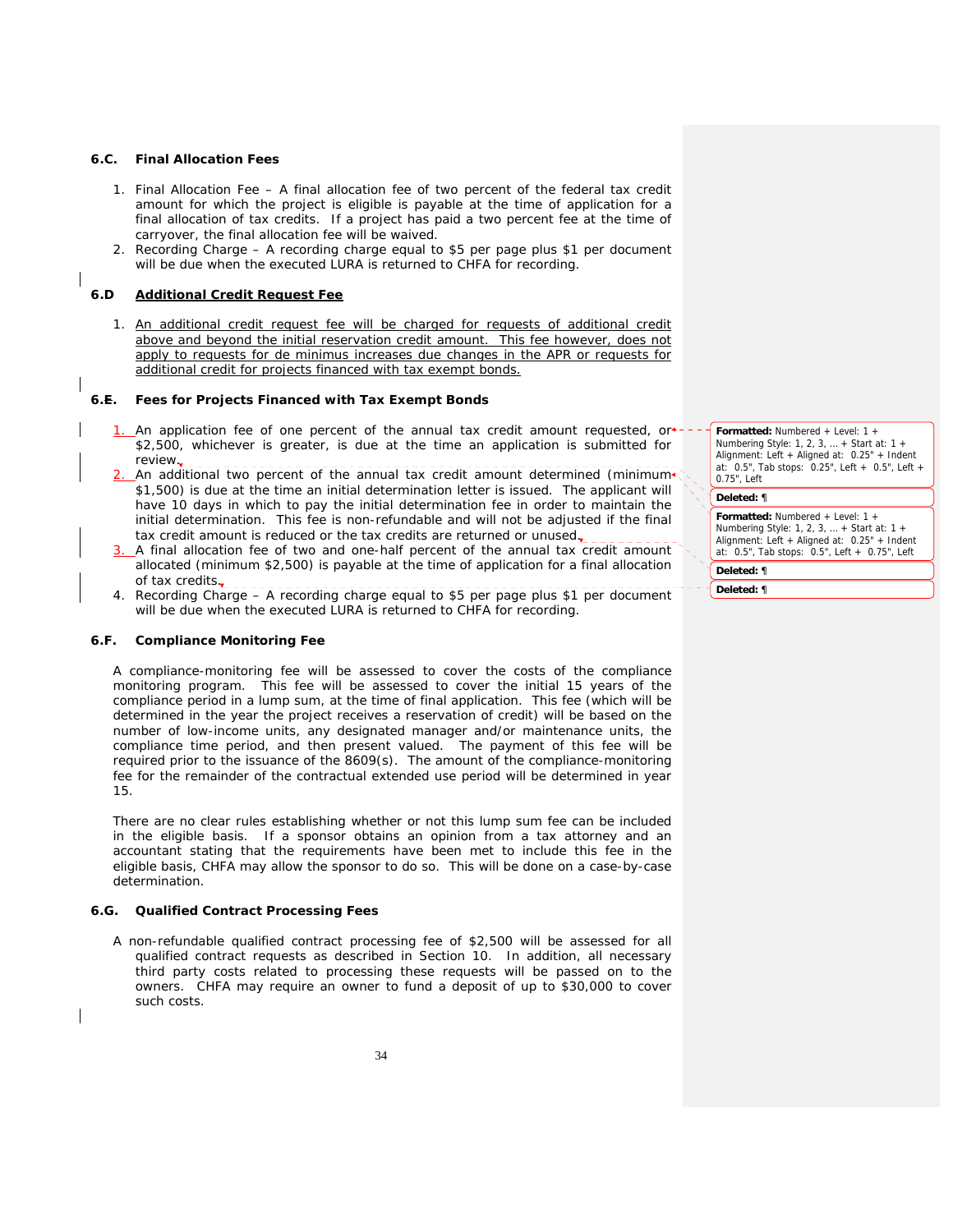# **7. PROJECTS FINANCED WITH TAX-EXEMPT BONDS**

Applications for projects financed with tax-exempt, private activity bonds will be accepted throughout the year, except for the month of December.

The following sections of this Plan do not apply to projects financed with tax-exempt bonds: Sections 3.A.4-5., 3.A.9.,3.B., 3.D.- $F_{\bar{r}} =$  Unless otherwise stated, all other provisions of this Plan apply to projects financed with tax-exempt bonds.

Under Section 42(h)(4) of the Code, projects financed with tax-exempt bonds may be entitled to 30% present value tax credits outside the federal housing credit ceiling. The bonds must have received an allocation of private activity bond cap pursuant to Section 146 of the Code, and principal payments on the bonds must be applied within a reasonable period to redeem the bonds. Credits are allowed for that portion of a project's eligible basis that is financed with the tax-exempt bonds. If 50% or more of a project's aggregate basis (land and building) is so financed, the project is entitled to credits for up to the full amount of qualified basis.

Projects financed with tax-exempt bonds are required by the Code to apply through the state credit agency for an allocation and for a determination that the project satisfies the requirements of this Plan. CHFA may accept the underwriting criteria of the permanent lender and/or the provider of credit enhancement if a summary of the financial analysis performed by the lender that addresses the criteria of Section 4. of this Plan is provided to CHFA, otherwise, the criteria in Section 4. of this Plan will be applied.CHFA has established 60 points as the minimum number of points which a tax-exempt bond financed project will have to score under the Scoring worksheet in the application to be considered for tax credits in Colorado. Sponsors may submit an application at any time, except for the month of December, in accordance with the following process.

The applicant must notify CHFA, in writing, that an application has been submitted to the issuer of bonds. The applicant must also notify CHFA if the project is seeking mortgage insurance through the Federal Housing Administration (FHA), or credit enhancement from another source.

# **7.A Threshold Criteria for Non-Competitive (4%) Tax Credit Applications**

## **Threshold #1 – Minimum Score**

 All applications must score a minimum of 60 points under "Scoring Criteria" in order to be considered for an initial determination. The minimum score threshold must be met at the time of application.

## **Threshold #2 – Site Control**

The applicant must demonstrate full control of all land and buildings included in the project through a fully executed agreement such as an option agreement, a purchase or sale agreement or other similar instruments. Warranty deeds should be recorded. Site Control must be demonstrated at the time of application. Include 2 hard copies under the "Site Control" tab.

**Deleted:** ., 3.N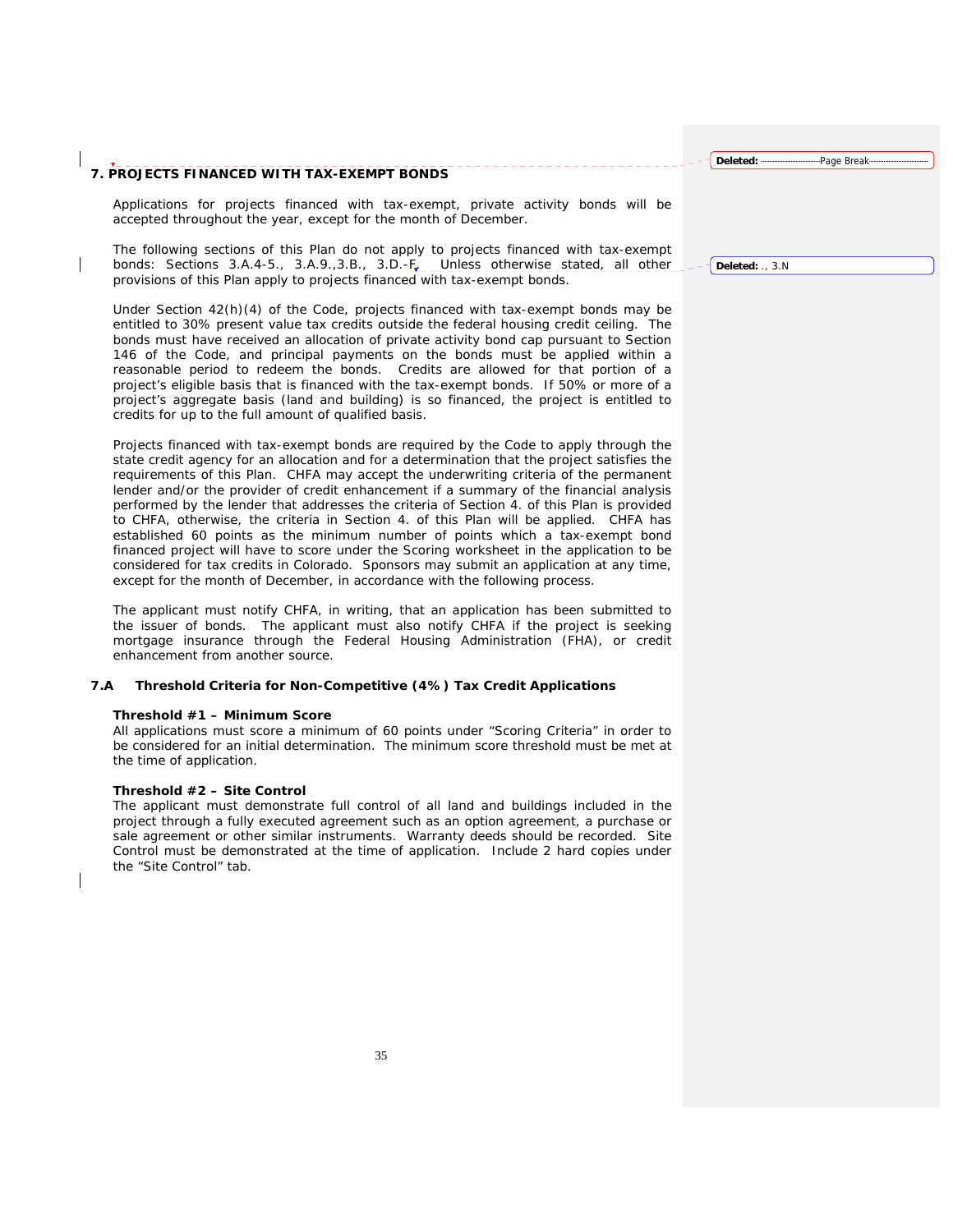## **Threshold #3 – Market Study**

The market study must be prepared by a CHFA-approved analyst who is completely unaffiliated with the developer and/or owner of the proposed project and has no financial interests in the proposed project. Prior to commencing a market study for the proposed project, the market analyst must notify CHFA (Kim Dillinger at kdillinger@chfainfo.com or 303-297-7361) of the intent to undertake a market study and must follow the format and content requirements contained in the Market Study Guide (Appendix A). Once the analyst has contacted Kim, they must then download the "Comparison Chart" and a "Unit and Project Amenities" chart located on CHFA's website at [insert link]. These charts are in WORD format. These charts are to be completed separately from the market-study (this does not eliminate any market-study guide requirements) and submitted back via the Tax Credit portal [insert address] at the time of application submission.

Failure to comply with market study requirements will result in a denial of the study and the application. Submit 1 hard copy and 1 pdf version via email.

The market study must match the submitted application regarding income targeting, unit mix, unit sizes and rents. If the market study and application do not match, the application will not be processed and will be returned to the applicant.

# **Threshold #4 – Outstanding Non-Compliance**

Applications will not be accepted if there are any outstanding IRS Forms, 8823, Report of Noncompliance or any non-compliance with the provisions of the Land Use Restriction Agreement (LURA), on any projects which are owned or managed by the applicant or the applicants management agent. Whether affiliated or unaffiliated, consideration will be given to circumstances in which CHFA is required to issue an 8823 for occurrences outside the control of management, such as accidents or acts of nature.

### **Threshold #5 – Readiness-to-Proceed**

- CHFA will pay particular attention how the applicants can demonstrate the ability to meet all the carryover requirements including securing financing and tax credit commitments within 12 months of the application.
- Evidence of current zoning status (New Construction); If the site is not properly zoned, provide evidence that the required change will be in place at the time the carryover application is due (approximately 14 months from the preliminary application date). If the site is zoned properly, provide evidence that other approvals, such as site plan approval, will be in place at the time the carryover application is due. Projects that are properly zoned at the time of the preliminary application may be given priority in the selection process.
- Phase I and/or Phase II Environmental (send 1 pdf version of each to Tax Credit portal [insert address])
- Schematic Drawings for New Construction (send 1 pdf version of each to Tax Credit portal [insert address]).
- Cost Estimate from Third Party Cost Estimator or General Contractor -New Construction, (send 1 pdf version of each to Tax Credit portal [insert address])
- Capital Needs Assessment (Acquisition/Rehabilitation) from a Third Party Cost Estimator or General Contractor (send 1 pdf version of each to Tax Credit portal [insert address]
- •

Deleted: Page Break-

#### **Deleted:** and will be sent to the analyst electronically

**Deleted:** The market study must be prepared by a CHFA-approved analyst who is totally unaffiliated with the developer and/or owner of the proposed project and has no financial interests in the proposed project. Prior to commencing a market study for the proposed project, the market analyst must notify CHFA (Kim Dillinger at

*kdillinger@chfainfo.com* or 303-297- 7361) of the intent to undertake a market study and must follow the format and content requirements contained in the Market Study Guide (Appendix A). Once the analyst has contacted Kim, they must then contact Paula Harrison to request a "Comparison Chart". This chart is in WORD format and will be sent to the analyst electronically. This chart will be completed separately from the marketstudy (this does not eliminate any market-study guide requirements) and submitted back to pharrison@chfainfo.com at the time of application submission.*¶*

Failure to comply with market study requirements will result in a denial of the study and the application. Provide 1 hard copy and 1 pdf version via email.¶

¶ At the time of application, the market study must match the submitted application regarding income targeting, unit mix and rents. If the market study and application do not match, the application will not be processed and will be returned to the applicant.

**Deleted:** Applications will not be accepted if there are any outstanding 8823's, or any non-compliance with the provisions of the LURA, on any projects which are owned or managed by the applicant or the applicants management agent. Consideration will be given to circumstances in which CHFA is required to issue an 8823 for occurrences outside the control of management, such as acts of nature.¶

## **Deleted:** ¶

*¶*

**Deleted:** <#>Evidence of current zoning status, plus a schedule for any other required approvals, such as special entitlements (New Construction)¶ <#>Phase I Environmental (email pdf)¶ <#>Schematic Drawings (New Construction)¶ <#>Cost Estimate from General Contractor or Cost Estimator (New Construction) (email pdf)¶ Capital Needs Assessment for Acquisition/Rehabilitation projects (email pdf)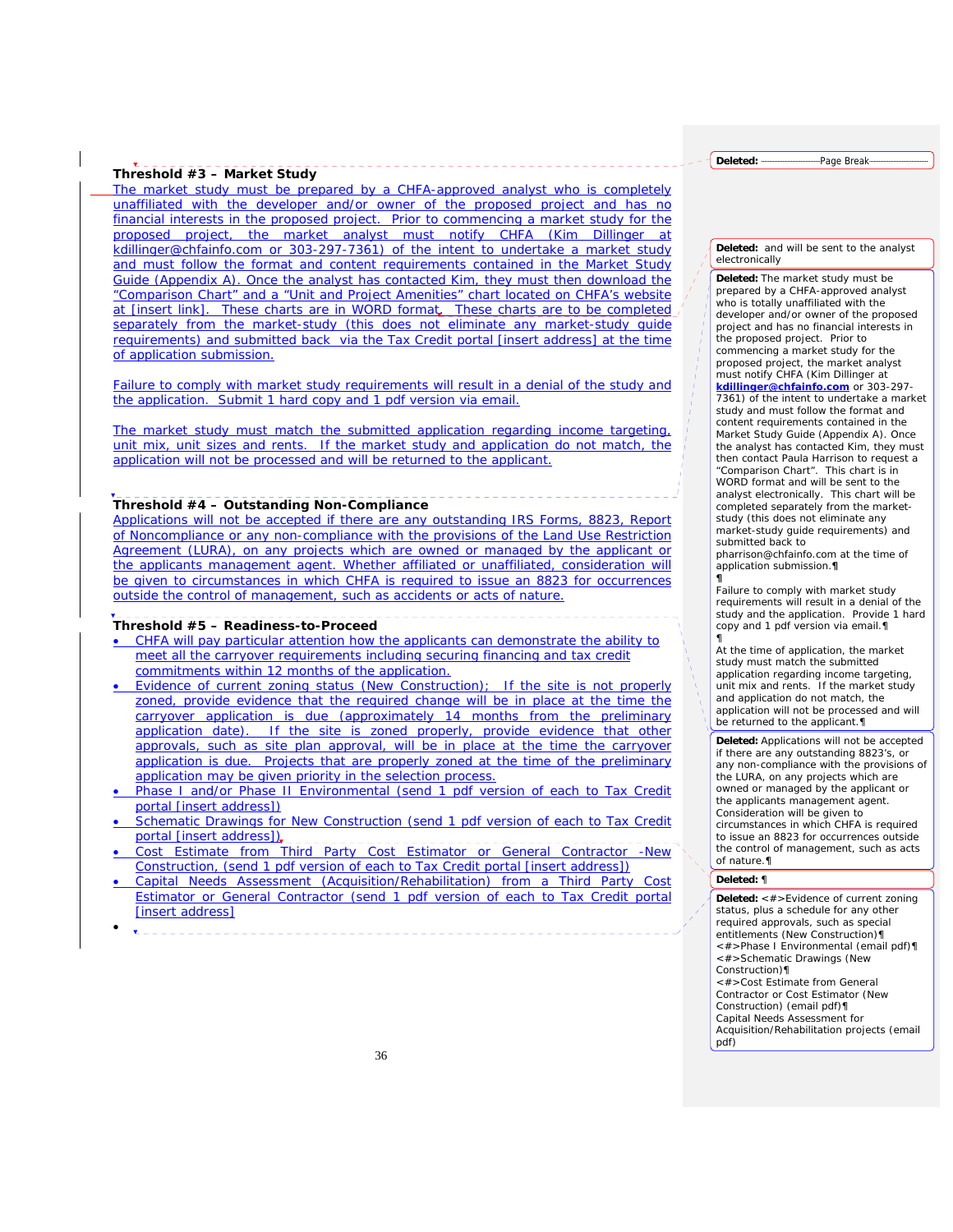#### **Threshold #6 – Development Team Experience**

The developer must provide evidence that the developer has multi-family, rental housing development experience and that the management company, the consultant, if any, the legal firm and the accounting firm engaged by the applicant have experience with lowincome housing tax credit projects. Resumes must be provided for the entire project team. In addition, the management company must have experience related to population specific projects (i.e., independent senior, homeless, etc.). If the developer has no LIHTC experience, a consultant or fee developer with LIHTC experience is highly recommended.

## **Threshold #7 - Energy Efficiency Requirements**

All applicants must agree to meet Enterprise Green Community standards to apply for credits. Applicants must complete the Enterprise Green Community Certification (under the Energy Efficiency Requirement Tab of the application); certifying that the project will meet or exceed the requirements (or the equivalent of those requirements) for Enterprise Green Communities for new construction or rehabilitation as applicable. Attachments should be submitted along with the application as needed to describe the energy efficiency items that are not included in the Enterprise Green Communities Certification. More information regarding these requirements can be found in Section 8 of the QAP.

## **Threshold #8 –2011Excel Spreadsheet Application**

For preliminary application submittals in 2011, the application package must include the following documents using the preliminary application tabs provided (will be mailed after letter of intent is received) and where indicated electronic documents must be submitted. Electronic documents may be submitted on disc or via the Tax Credit portal [insert address]:

|                  | <b>Document</b>                                                  | Hard Copy               | Electronic <sup>+</sup> |
|------------------|------------------------------------------------------------------|-------------------------|-------------------------|
|                  | <b>Electronic application</b>                                    |                         | <b>Excel</b>            |
| 2.               | <b>Application fee</b>                                           | X                       |                         |
| $\overline{3}$ . | Cost estimate from General Contractor or Cost Estimator          | $\overline{X}$          |                         |
| <u>4.</u>        | Letter of interest from lender for construction and permanent    | X                       |                         |
|                  | financing                                                        |                         |                         |
| 5.               | Letter of interest from syndicator/equity investor               | X                       |                         |
| <u>6.</u>        | <b>Evidence of contact with soft fund sources</b>                | $\overline{\mathsf{X}}$ |                         |
| 7.               | Utility allowances worksheet with amounts circled                | X                       |                         |
| 8.               | Evidence of property tax exemption, if applicable                | X                       |                         |
| 9.               | Supporting documents for scoring                                 | X                       |                         |
| 10.              | Narrative, must include description of the project as            |                         | Word                    |
|                  | proposed, detailed type of construction, population being        |                         |                         |
|                  | served, bedroom mix, location, amenities, services if            |                         |                         |
|                  | provided, description of energy efficiencies, type of financing, |                         |                         |
|                  | local, state and federal subsidies, etc.                         |                         |                         |
| 11.              | Location maps                                                    |                         | Pdf                     |
| 12.              | Schematic drawings, elevation, site plan and floor plan          |                         | Pdf                     |
| 13.              | <b>Timeline</b>                                                  | X                       |                         |
| <u>14.</u>       | Phase I Environmental - the report must not be older than 12     |                         | Pdf                     |
|                  | months from the date of the application for tax credits. If the  |                         |                         |
|                  | Phase I identifies any Recognizable Environmental Hazards        |                         |                         |
|                  | (RECs) additional reports addressing the RECs should be          |                         |                         |
|                  | submitted with the application including a<br>Phase              |                         |                         |
|                  | Environmental report, no older than 12 months from the date      |                         |                         |
|                  | of the application for tax credits, if the Phase I report        |                         |                         |
|                  | recommends that a Phase II be conducted.<br><i>(provide)</i>     |                         |                         |

**Deleted:** The applicant must provide evidence that the applicant has multifamily, rental housing development experience and that the management company, the consultant, if any, the legal firm and the accounting firm engaged by the applicant have experience with lowincome housing tax credit projects. Resumes must be provided. In addition, the management company must have experience related to population specific projects (i.e., independent senior, homeless, etc.). Sponsors with no LIHTC experience are encouraged to use an experienced LIHTC consultant.

**Formatted:** Indent: Left: 0", First line: 0.25"

## **Deleted:**

#### **Deleted: 2009**

**Formatted:** Indent: Left: 0", First line: 0"

#### **Deleted:**

**Formatted:** Left, Indent: Left: 0.25", Tab stops: Not at 0" + 0.25" + 0.5" + 0.75" + 6"

**Formatted Table**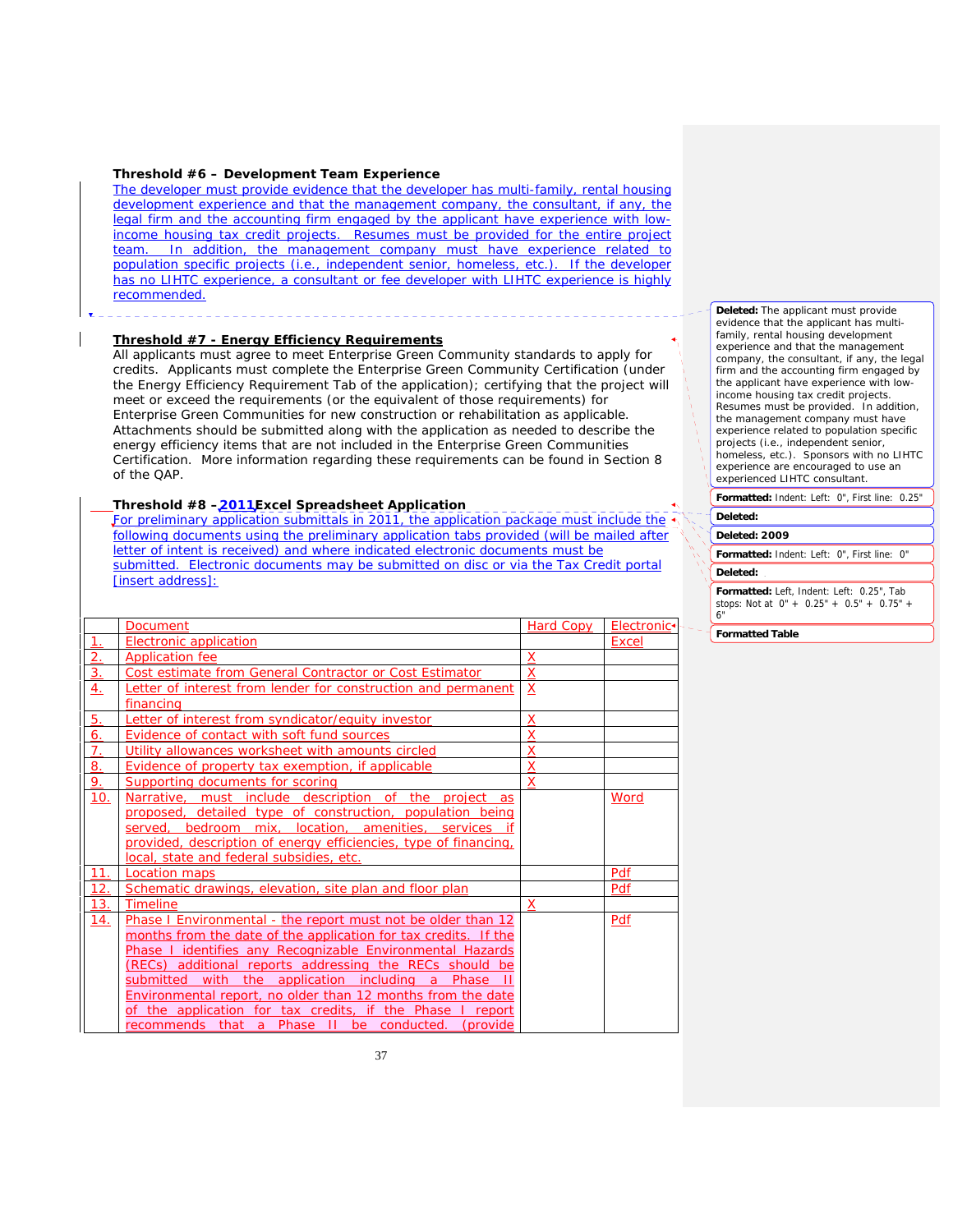|                 | electronic version only - no hard copy required).                                                                         |                          |     |                                  | Comment [m6]: ADD                                                                   |
|-----------------|---------------------------------------------------------------------------------------------------------------------------|--------------------------|-----|----------------------------------|-------------------------------------------------------------------------------------|
| 15.             | Zoning status documentation, must be from zoning                                                                          | $\overline{X}$           |     |                                  | Deleted: 20.                                                                        |
|                 | department                                                                                                                |                          |     |                                  | <b>Formatted Table</b>                                                              |
| 16.             | Site control documentation                                                                                                | $\overline{\mathsf{X}}$  | Pdf |                                  |                                                                                     |
| 17 <sub>2</sub> | <b>Market Study</b>                                                                                                       | X                        | Pdf |                                  | <b>Formatted Table</b>                                                              |
| 18.             | For acquisition/rehabilitation projects provide the following:                                                            |                          |     |                                  | Deleted: ¶<br><#>Electronic application ¶                                           |
|                 | An attorney's opinion that the ten year rule requirements are                                                             | $\underline{\mathsf{X}}$ |     |                                  | <#>Application fee¶                                                                 |
|                 | met. If the existing project is currently federally assisted,                                                             |                          |     |                                  | <#>Cost estimate from General                                                       |
|                 | the applicant must provide evidence of the existing federal                                                               |                          |     |                                  | Contractor or Cost Estimator¶<br><#>Letter of interest from lender for              |
|                 | assistance to be exempt from the 10-year rule requirement<br>A third-party Capital Needs Assessment (see Appendix B for   |                          |     |                                  | construction and permanent financing ¶                                              |
|                 | <b>Capital Needs Assessment requirements)</b>                                                                             |                          | Pdf |                                  | <#>Letter of interest from                                                          |
|                 | An appraisal with the land value calculated separately from                                                               | $\mathbf{\underline{X}}$ | Pdf |                                  | syndicator/equity investor ¶<br><#>Evidence of contact with soft fund               |
|                 | the building value                                                                                                        |                          |     |                                  | sources¶                                                                            |
|                 | For acquisition of un-restricted properties, a relocation plan                                                            | $\underline{X}$          |     | 加<br>町                           | <#>Utility allowances worksheet with<br>amounts circled ¶                           |
|                 | for addressing the potential displacement of current                                                                      |                          |     | 町<br>Λŋ                          | <#>Evidence of property tax exemption,                                              |
|                 | residents. Such a plan must include a budget for providing                                                                |                          |     | Aπ                               | if applicable¶                                                                      |
|                 | moving and utility hook-up costs for all residents that wish to                                                           |                          |     | м<br>Mт                          | <#>Supporting documents for scoring¶<br><#>Narrative, must include description of   |
|                 | move or that are required to move. An owner certification                                                                 |                          |     | Aп<br>-411                       | the project as proposed, detailed type of                                           |
|                 | must be provided that all residents have been informed of                                                                 |                          |     | Mт<br>λη                         | construction, population being served,                                              |
|                 | the availability of such funds                                                                                            |                          |     | 力<br>力                           | bedroom mix, location, amenities,<br>services if provided, description of energy    |
|                 | Certification of the architect, who has designed the project,                                                             | $\mathbf{X}$             |     | ЛŢ<br>$\mathbf{u}_1$             | efficiencies, type of financing, local, state                                       |
|                 | that the project has been designed to comply with the                                                                     |                          |     | Λij                              | and federal subsidies, etc. (send in WORD                                           |
|                 | requirements of all applicable local, state or federal fair<br>housing and other disability-related laws, however         |                          |     | $\mathbf{u}_1$<br>$\mathbf{u}_1$ | format) $\P$<br><#>Location maps [send electronic                                   |
|                 | denominated. The certification must clearly state that the                                                                |                          |     | <b>A</b><br>Aπ                   | version]¶                                                                           |
|                 | project will comply with the following laws: local building                                                               |                          |     | Ar p<br>πï                       | <#>Schematic drawings, elevation, site<br>plan and floor plan (send pdf version)¶   |
|                 | codes, Colorado Fair Housing Act, as amended, Colorado                                                                    |                          |     | πî<br>Лij                        | $<\#$ > Timeline¶                                                                   |
|                 | Standards for Residential Construction (C.R.S. Section 9-5-                                                               |                          |     | 前后后                              | Deleted: For preliminary application                                                |
|                 | 112), Federal Fair Housing Act, as amended, the Americans                                                                 |                          |     |                                  | submittals in 2009, the application                                                 |
|                 | with Disabilities Act. The architect certification must also                                                              |                          |     | Ψí                               | package must include the following: 1<br><#>Electronic application submitted via    |
|                 | state that the project has been designed to meet or exceed                                                                |                          |     | ŧη<br>ŧη                         | email or disk¶                                                                      |
|                 | the energy efficiency requirements in section 8 of the QAP.                                                               |                          |     | u.,<br>ŧη                        | <#>Application fee¶                                                                 |
|                 | The owner is required to certify to the above in the case of an                                                           |                          |     | ŧη<br>11 I                       | <#>Cost estimate from General<br>Contractor or Cost Estimator¶                      |
|                 | acquisition/rehabilitation project that does not employ an<br>architect                                                   |                          |     | Lι                               | <#>Lender provided evidence of contact                                              |
| 19              | <b>Bond Inducement Resolution</b>                                                                                         |                          |     |                                  | by applicant regarding financing sources¶<br><#>Utility allowances worksheet with   |
|                 | The following documents are not required with the preliminary application, however, they                                  |                          |     |                                  | amounts circled ¶                                                                   |
|                 | are required prior to the issuance of the Initial Determination Letter,                                                   |                          |     |                                  | <#>Evidence of property tax exemption,                                              |
| 21.             | Agreement for Section 42(m)(2)(D) Determination<br>(not                                                                   | $\mathbf{X}$             |     |                                  | if applicable¶<br><#>Supporting documents for scoring¶                              |
|                 | required for CHFA issued bonds)                                                                                           |                          |     |                                  |                                                                                     |
| <u>22.</u>      | Issuer Certificate (CHFA will prepare when CHFA is the                                                                    | $\overline{\mathbf{X}}$  |     |                                  | Deleted: <#>Narrative, must include type<br>of construction¶                        |
|                 | issuer)                                                                                                                   |                          |     |                                  | <#>Location maps and drawings¶                                                      |
|                 | These documents are required when the bonds are sold:                                                                     |                          |     |                                  | $<\#$ >Timeline¶<br><#>Phase I Environmental¶                                       |
|                 | 23. Election of APR - Original                                                                                            | $\mathbf{x}$             |     |                                  | <#>Zoning status documentation, must                                                |
| 24.             | Designation of Gross Rent Floor                                                                                           | X                        |     |                                  | be from zoning department¶                                                          |
| 25.             | <b>Executed Partnership Agreement: This must be submitted</b>                                                             |                          | pdf |                                  | <#>Site control documentation, 2 copies¶<br><#>Market study, 1 hard copy, 1 pdf[]   |
|                 | when completed by all parties to the partnership agreement.                                                               |                          |     |                                  |                                                                                     |
|                 | Must list the terms of all funding sources, loans, equity pay-                                                            |                          |     | $\mathbf{I}$<br>īΙ               | <#>For acquisition/rehabilitation projects                                          |
|                 | in, equity contributions, and the requirements of section 4.B.<br>"Minimum Operating Reserve Requirements." The agreement |                          |     |                                  | provide the following: ¶<br><#>An attorney's opinion that the ten                   |
|                 | must state the amount of the operating reserve and the                                                                    |                          |     |                                  | year rule requirements are met. If the                                              |
|                 | amount must equal or exceed the operating reserve                                                                         |                          |     |                                  | existing project is currently federally                                             |
|                 | approved by CHFA and this provision must not be removed                                                                   |                          |     |                                  | assisted, the applicant must provide<br>evidence of the existing federal assistance |
|                 | from the agreement without CHFA's approval.                                                                               |                          |     |                                  | to be exempt from the 10-year rule                                                  |
|                 |                                                                                                                           |                          |     |                                  | requirement.                                                                        |

requirement.¶<br><#>A third-party Capital Needs<br>Assessment (see Appendix B for Capital<br>Needs Assessment requirements),¶ [... [7]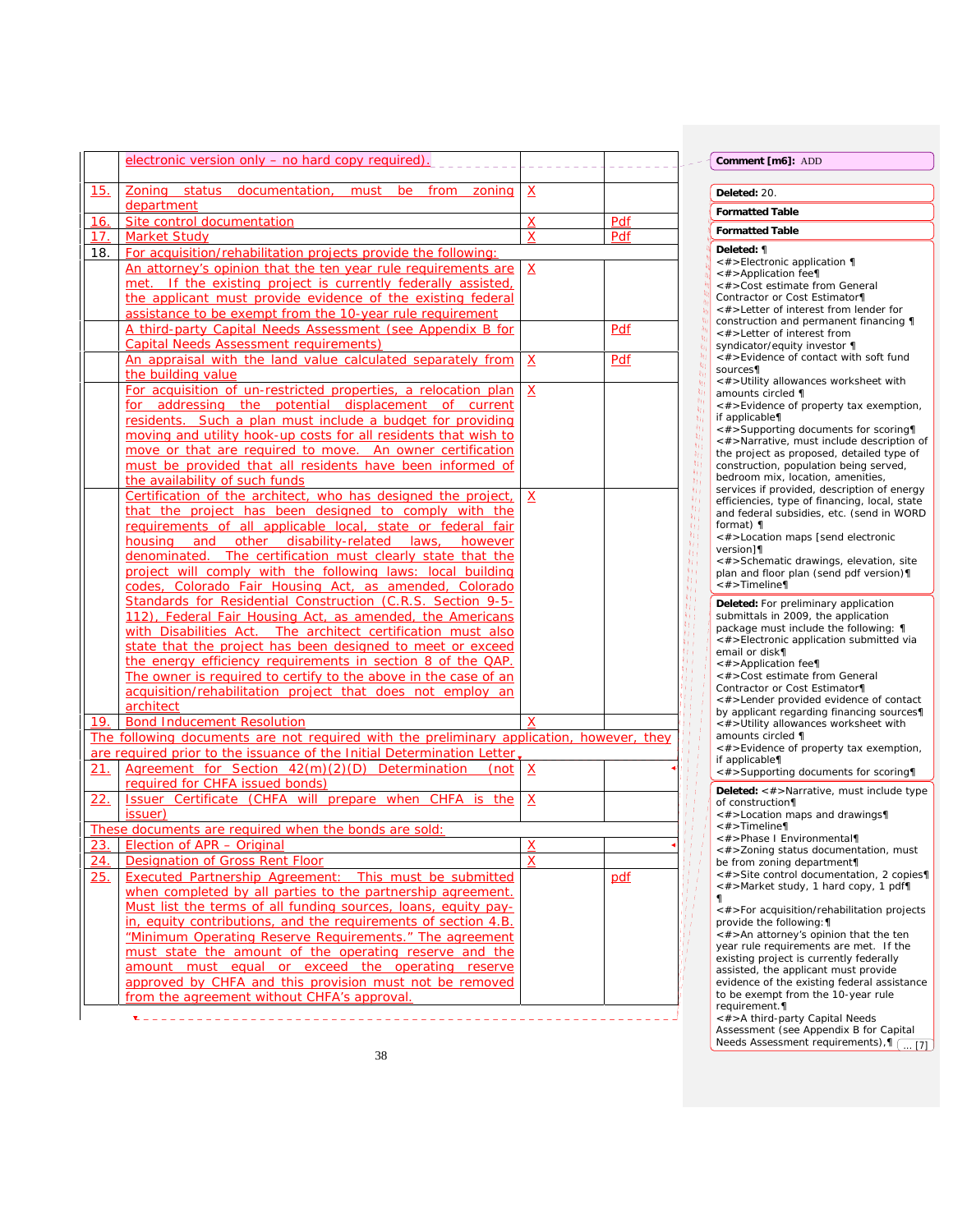- **7.A.1. Site Evaluation** After review of the Preliminary Application, CHFA staff will conduct a site visit to determine general site suitability. Sites will be evaluated on the following: proximity to schools, shopping, public transportation, medical services, parks/playgrounds; marketability; conformance with neighborhood character and land use patterns; site suitability regarding slope, noise (e.g., railroad tracks, freeways), environmental hazards, flood plain or wetland issues.
- **7.A.2. Application Review Meeting** Upon submission by the applicant, and review by CHFA of the above information, CHFA staff will contact the applicant to discuss any issues or concerns with the information submitted or with the proposed site. In order for determination decisions to be made in as timely a manner as possible, the applicant will have ten (10) business days to address any concerns or issues. If the requested information is not received by the deadline the application will not be processed any further.
- **7.A.3. Initial Determination**  After review of the items above and any additional requested information, staff will make a recommendation to the Committee for approval. Committee members will consist of the Chief Operating Officer, the Chief Financial Officer, the Director of Commercial Lending, the Director of Asset Management, the Director of Marketing and Strategic Development, the Manager of Multifamily Loan Production, the Manager of Program Compliance and, as a non-voting member, the General Counsel. Failure to pay the initial determination fee within 10 days of the initial determination issuance will result in the revocation of the initial determination.
- Projects that receive approval from the Committee are given an initial determination of tax credits. The determination as to compliance with the Allocation Plan shall remain valid and effective through the end of the second year after the issuance of the determination letter. Because the Allocation Plan may be amended from time to time, if the Project is not placed in service by that date, it will be necessary to re-determine compliance with the then-current Allocation Plan.
- **7.A.4. Jurisdiction Notification** The Code requires that the State allocating agency notify the chief executive officer of the local jurisdiction where each proposed project is located. A notification will be sent to the affected jurisdiction immediately after an application is submitted and deemed complete. The jurisdiction

will then be given an adequate opportunity to comment on the proposed project. CHFA will consider the comments and may contact the local jurisdiction for additional information. CHFA will also send a notice to the local housing authority, if applicable.

- **7.A.5. Status Reporting** Projects receiving determinations may be required to provide reports, in a format prescribed by CHFA, outlining progress toward placement in service. Information requested will be project specific and may include, but is not limited to, such items as zoning and other local project approvals, firm debt, equity and/or gap financing commitments and construction progress towards project completion.
- **7.A.6. Changes to Project** A determination of tax credits is based upon information provided in each project application. Until a project is placed in service, any material changes to the project, such as changes in the site, scope, costs, ownership or design, as submitted in the application will require written notification to and approval by CHFA. Changes in project characteristics, which were the basis, in whole or in part, of CHFA's decision to issue an initial determination of credits, may result in a revocation of the determination.

**Deleted:** CHFA Tax Credit **Deleted:** ultimate **Deleted:** by the CHFA Executive Director or delegated designee **Deleted:** the Manager of Special Assets,

**Deleted:** CHFA Executive Director or delegated designee

**Deleted:** Page Break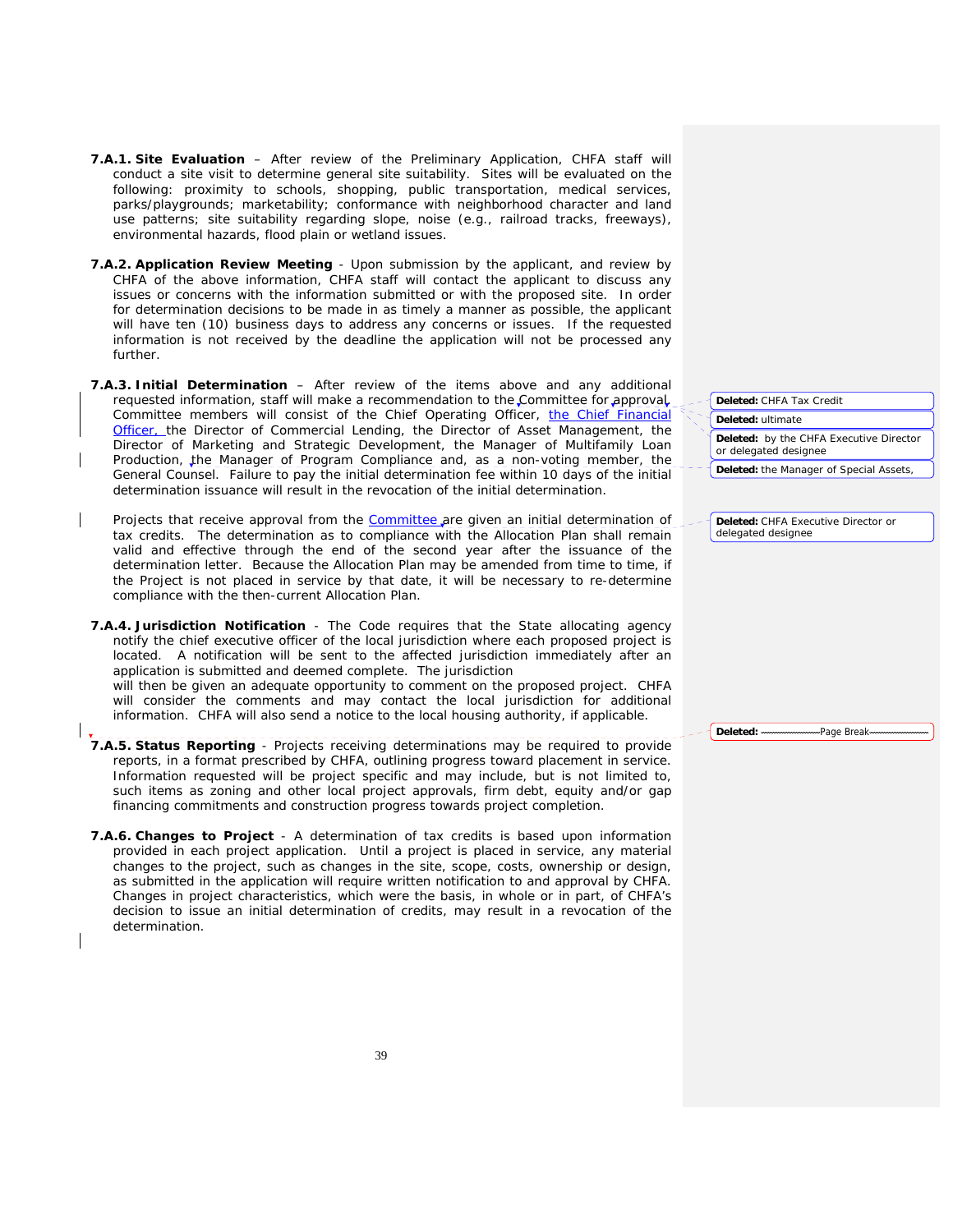**7.A.7. Equitable Distribution of Unit and Affordability Mix -** For mixed-income projects financed with private activity bonds, CHFA requires that Low-Income set-aside units be distributed proportionately throughout each building, and to the extent possible, each floor of each building, of the project and throughout the bedroom/bath mix and type. Both market-rate and low-income units must have the same design regarding unit amenities and square footage. Amenities include, but are not limited to, fireplaces, covered parking, in-unit washer/dryers and mountain views.

 For projects that are 100% low-income CHFA requires that the units at different targeting levels (40% AMI, 50% AMI, etc) be distributed proportionately throughout each building, throughout the bedroom/bath mix and type and, to the extent possible, throughout each floor or each building of the project. All targeting levels must have the same design regarding unit amenities and square footage. Amenities include, but are not limited to, fireplaces, covered parking, in-unit washer/dryers and mountain views.

 Regardless of the income mix of the property, Section 42 requires that charges for services other than housing will not be considered rent if the services are optional and practical alternatives exist. As an example, a project may offer a limited number of garages. The additional charge would not be considered in the maximum rent The additional charge would not be considered in the maximum rent calculation if the garages were not included in basis and practical alternatives existed, in this case, free surface parking. CHFA interprets "practical alternatives" to mean that there would be at least one free surface space for each unit. Local codes may require more than one space. For projects that contain 100% structured parking, the number of spaces required would be that required by local code and the maximum rents for all low income units must include parking.

**7.A.8. Election of Applicable Percentage Rate (APR)** - The APR is established at either, (i) the month in which the building is placed in service, or (ii) at the owner's election, the month in which the bonds are issued. If the later is desired, the Election Statement (form issued by CHFA) must be signed by the owner, notarized and submitted to CHFA before the close of the fifth calendar day following the month in which the bonds are issued (see Section 3.J.).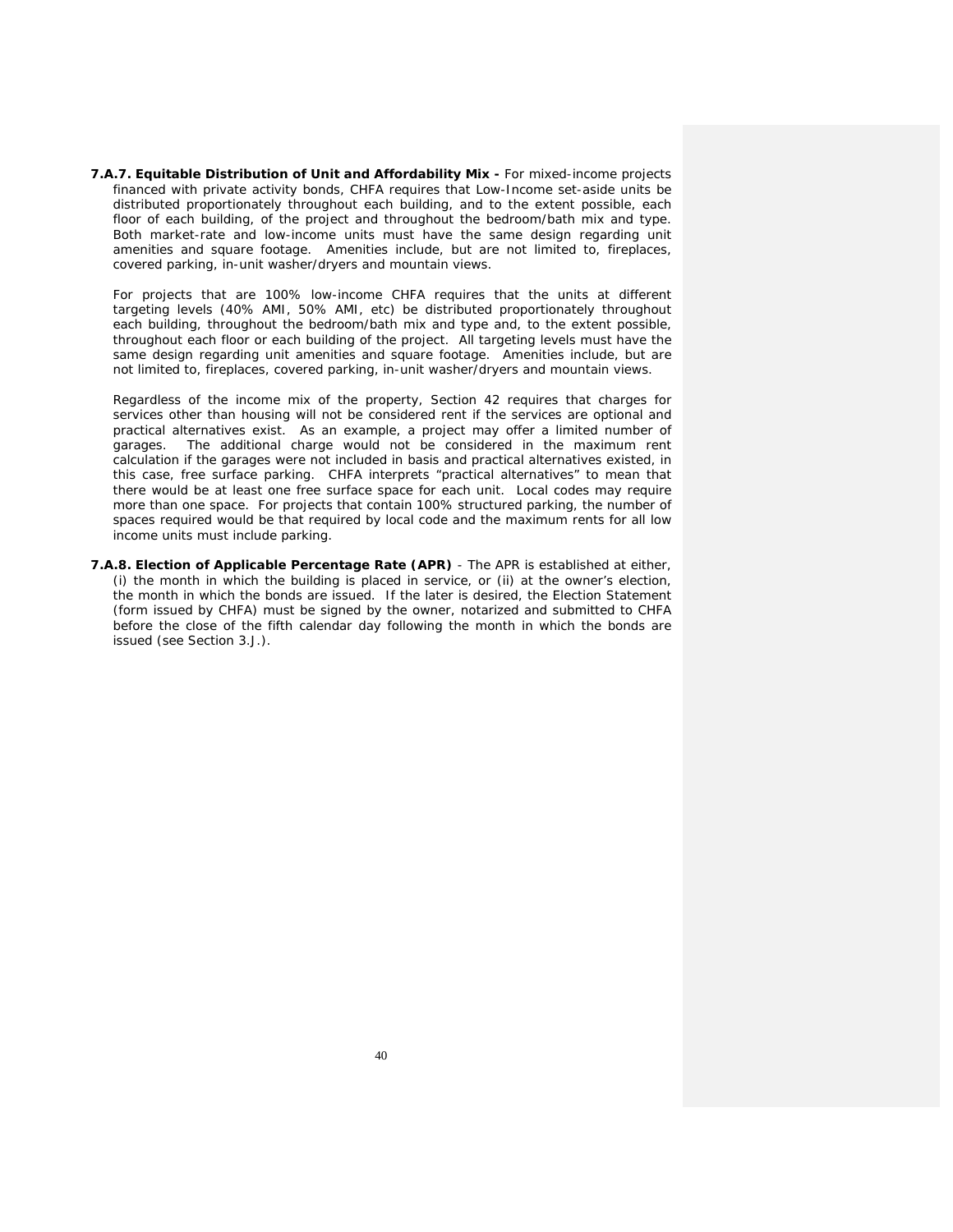### **7.B. Placed-In-Service Application**

A written notification of the place-in-service date must be provided to CHFA within fifteen (15) days of the actual place-in-service date. Regardless of the place-in-service date, a Placed-in-Service application, with the items below included, must be submitted no later than the first business day in November, without exception. This is needed so that CHFA is able to record the LURA prior to the end of the year in which the project places in service. The Placed in Service application package includes:

|           | <b>Document</b>                                                 | <b>Hard Copy</b> | Electronic |
|-----------|-----------------------------------------------------------------|------------------|------------|
|           | Certificate(s) of Occupancy or Temporary Certificate(s) of      |                  |            |
|           | Occupancy                                                       |                  |            |
| 2.        | Photographs of the completed building(s), identified by         |                  | <u>x</u>   |
|           | address and Building Identification Number(s) (BIN)             |                  |            |
| 3.        | Utility allowances worksheet with amounts circled and totaled   | X                |            |
| <u>4.</u> | Legal Description of Property                                   |                  | Word       |
| 5.        | Partial Subordination to the LURA from every lien holder        | Х                |            |
| <u>6.</u> | Following completed worksheets of the Final Application:        | X                |            |
|           | Project Information, Project Financing, Applicant Info -        |                  |            |
|           | Development Team and Unit Mix and Rents                         |                  |            |
| 7.        | For Rehabilitation projects: evidence that the place-in-service | $\mathsf{x}$     |            |
|           | requirements for rehabilitation have been met                   |                  |            |

The remaining requirements for the final allocation must be received within six (6) months from the date of receipt of the Placed-in-Service application. Starting with the  $7<sup>th</sup>$  month, a \$2,000 per month late fee may be assessed until the remaining requirements are received.

## **7.C. Final Application Requirements for Non-Competitive (4%) Tax Credit Applications**

 In the year in which the project is placed in service, the owner must request a final allocation of credits no later than the end of the year. CHFA will provide an application package for final allocation requests. Reasonable year-end deadlines for final allocation requests will be established in order to permit timely review and preparation of documents.

 IRS Form 8609 will be issued no sooner than thirty (30) days after CHFA has received a final application, with all of the requirements listed below.

**Formatted:** Indent: Left: 0"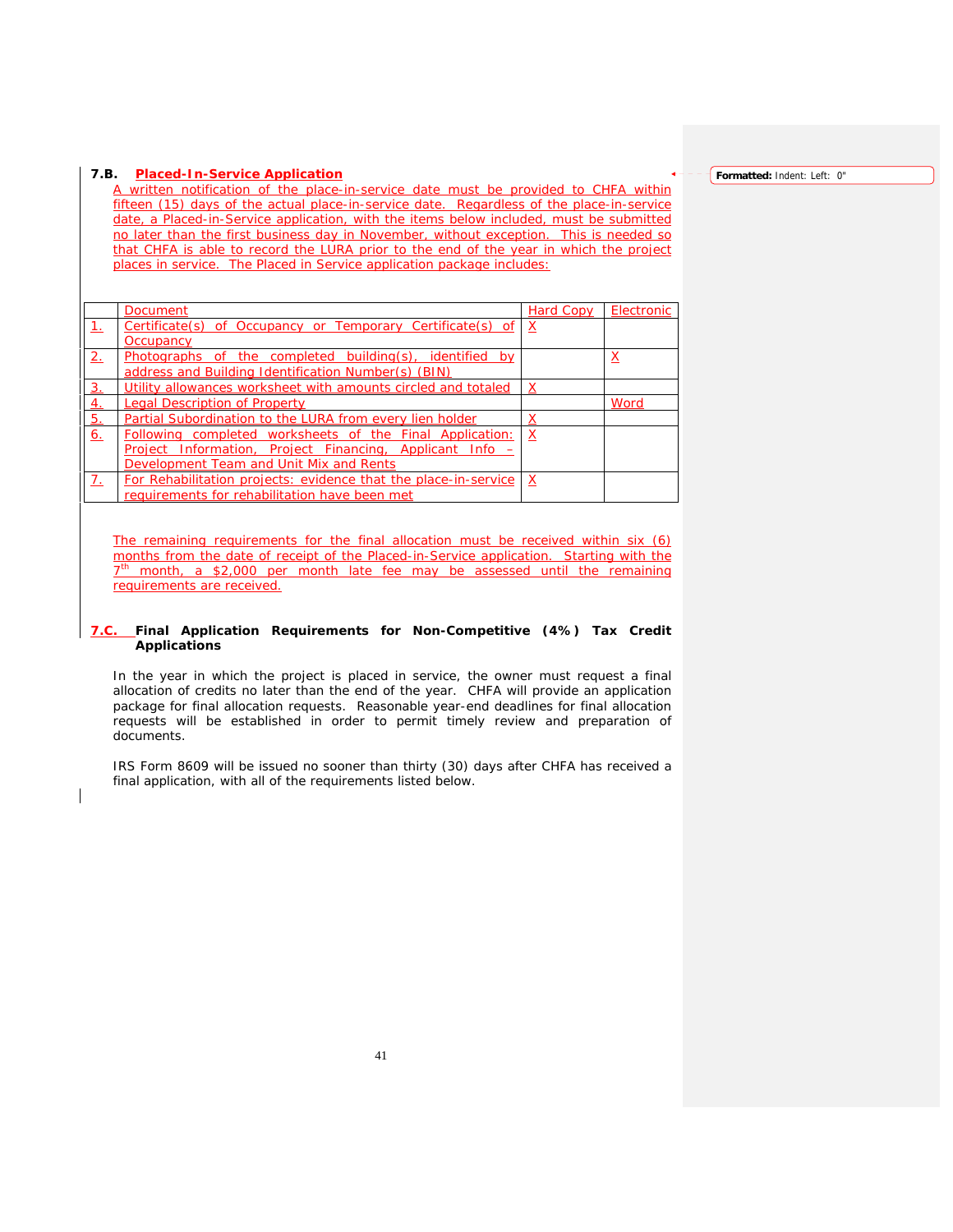| For final application submittals in 2011, the application package must include the |  |  |  |
|------------------------------------------------------------------------------------|--|--|--|
| following:                                                                         |  |  |  |

|                | <b>Document</b>                                                                                                                                                                                                                                                                                                                                                                                                                                                                                                                            | <b>Hard Copy</b>            | Electronic          |
|----------------|--------------------------------------------------------------------------------------------------------------------------------------------------------------------------------------------------------------------------------------------------------------------------------------------------------------------------------------------------------------------------------------------------------------------------------------------------------------------------------------------------------------------------------------------|-----------------------------|---------------------|
| $\mathbf{1}$ . | Electronic application with any revisions                                                                                                                                                                                                                                                                                                                                                                                                                                                                                                  |                             | <b>Excel</b>        |
| 2.             | <b>Application fee</b>                                                                                                                                                                                                                                                                                                                                                                                                                                                                                                                     | $\underline{X}$             |                     |
| 3.             | Signed project budget worksheet                                                                                                                                                                                                                                                                                                                                                                                                                                                                                                            | $\overline{X}$              |                     |
| 4.             | Signed project financing worksheet                                                                                                                                                                                                                                                                                                                                                                                                                                                                                                         | $\overline{X}$              |                     |
| 5.             | Partial Subordination Agreement(s) from all lien holders with<br>original signature(s)                                                                                                                                                                                                                                                                                                                                                                                                                                                     | $\overline{X}$              |                     |
| 6.             | Utility allowance, updated with amounts circled                                                                                                                                                                                                                                                                                                                                                                                                                                                                                            |                             |                     |
| 7.             | Agreement with local Public Housing Authority that the                                                                                                                                                                                                                                                                                                                                                                                                                                                                                     | <u>X</u><br>$\underline{X}$ |                     |
|                | project is accepting tenants from their wait-list                                                                                                                                                                                                                                                                                                                                                                                                                                                                                          |                             |                     |
| <u>8.</u>      | CPA Opinion by an independent tax accountant, including the<br>correct tax identification number and legal ownership name                                                                                                                                                                                                                                                                                                                                                                                                                  | $\mathsf{X}$                |                     |
| 9.             | Attorney Opinion by independent tax attorney, including the<br>correct tax identification number and legal ownership name                                                                                                                                                                                                                                                                                                                                                                                                                  | $\mathsf{X}$                |                     |
| 10.<br>11.     | <b>Executed Partnership Agreement:</b> This must be submitted<br>when completed by all parties to the partnership agreement.<br>The agreement must list the terms of all funding sources,<br>loans, equity pay-in, equity contributions, and the<br>requirements of section 4.B. "Minimum Operating Reserve<br>Requirements". The agreement must state the amount of the<br>operating reserve and the amount must equal or exceed the<br>operating reserve approved by CHFA.<br>Form C-1, total square footage must match the unit mix and |                             | pdf<br><b>Excel</b> |
|                | rents and final building profile in the Excel application                                                                                                                                                                                                                                                                                                                                                                                                                                                                                  |                             |                     |
| 12.            | Certificate of Occupancy and/or Temporary Certificate of<br>Occupancy for every building. Certificate of Substantial<br>Completion for rehabilitation projects for acquisition credits,<br>proof of the date the project was placed in service for<br>acquisition purposes                                                                                                                                                                                                                                                                 | $\mathsf{x}$                |                     |
| 13.            | Building photos identified by address and BIN                                                                                                                                                                                                                                                                                                                                                                                                                                                                                              |                             | X                   |
| 14.            | Form 8609 Certificate detailing placed-in-service date for<br>every building, must match the TCO's, CO's or Certificate of<br><b>Substantial Completion</b>                                                                                                                                                                                                                                                                                                                                                                                | $\boldsymbol{\mathsf{X}}$   |                     |
| 15.            | Compliance training certificate or notification of training at<br><b>CHFA</b>                                                                                                                                                                                                                                                                                                                                                                                                                                                              |                             | X                   |
| 16.            | Compliance monitoring fee                                                                                                                                                                                                                                                                                                                                                                                                                                                                                                                  | $\mathsf{x}$                |                     |

**Deleted:** 

**Deleted: 2009**

# **Formatted:** Not Highlight

**Deleted:** ¶ <#>Completed electronic application with any revisions¶

**Formatted:** Body Text Indent 3, Tab stops: Not at 0.5"

**Deleted:** <#>A certification or checklist completed and signed by a third party (such as an energy auditor, engineer or general contractor) indicating that the minimum energy efficiency threshold requirements (or the equivalent of those requirements) under Section 8 of the QAP have been met or exceeded

### **Deleted:** <#>¶

<#>Application fee¶

<#>Signed project budget worksheet¶ <#>Signed project financing worksheet¶ <#>Partial Subordination Agreement(s) from all lien holders, including legal description¶

<#>Utility allowance¶

<#>Agreement with local Public Housing Authority that the project is accepting tenants from their wait-list¶

<#>CPA Opinion by an independent tax accountant, including the correct tax identification number and legal ownership name¶

<#>Attorney Opinion by independent tax attorney, including the correct tax

identification number and legal ownership name¶ <#>Executed Partnership Agreement:

This must be submitted when completed by all parties to the partnership agreement. The agreement must list the terms of all funding sources, loans, equity pay-in, equity contributions, and the requirements of section 4.B. "Minimum Operating Reserve Requirements". The agreement must state the amount of the operating reserve and the amount must equal or exceed the operating reserve approved by CHFA. Please send a pdf version via e-mail to

pharrison@chfainfo.com¶ <#>Form C-1, total square footage must match the unit mix and rents and final building profile in the application¶ <#>Certificate of Occupancy and/or Temporary Certificate of Occupancy for every building. Certificate of Substantial Completion for rehabilitation projects¶ <#>Building photos identified by address¶ <#>Form 8609 Certificate detailing placed-in-service date for every building, the place-in-service date should match the date of the Certificate of Occupancy or Temporary Certificate of Occupancy and the "Final Building Profile" worksheet ¶ <#>Compliance training certificate or notification of training at CHFA¶ <#>Compliance monitoring fee¶ Page Break

¶ **Placed-In-Service Application¶** A written notification of the place-inservice date must be provided to  $CH_{n+1}[8]$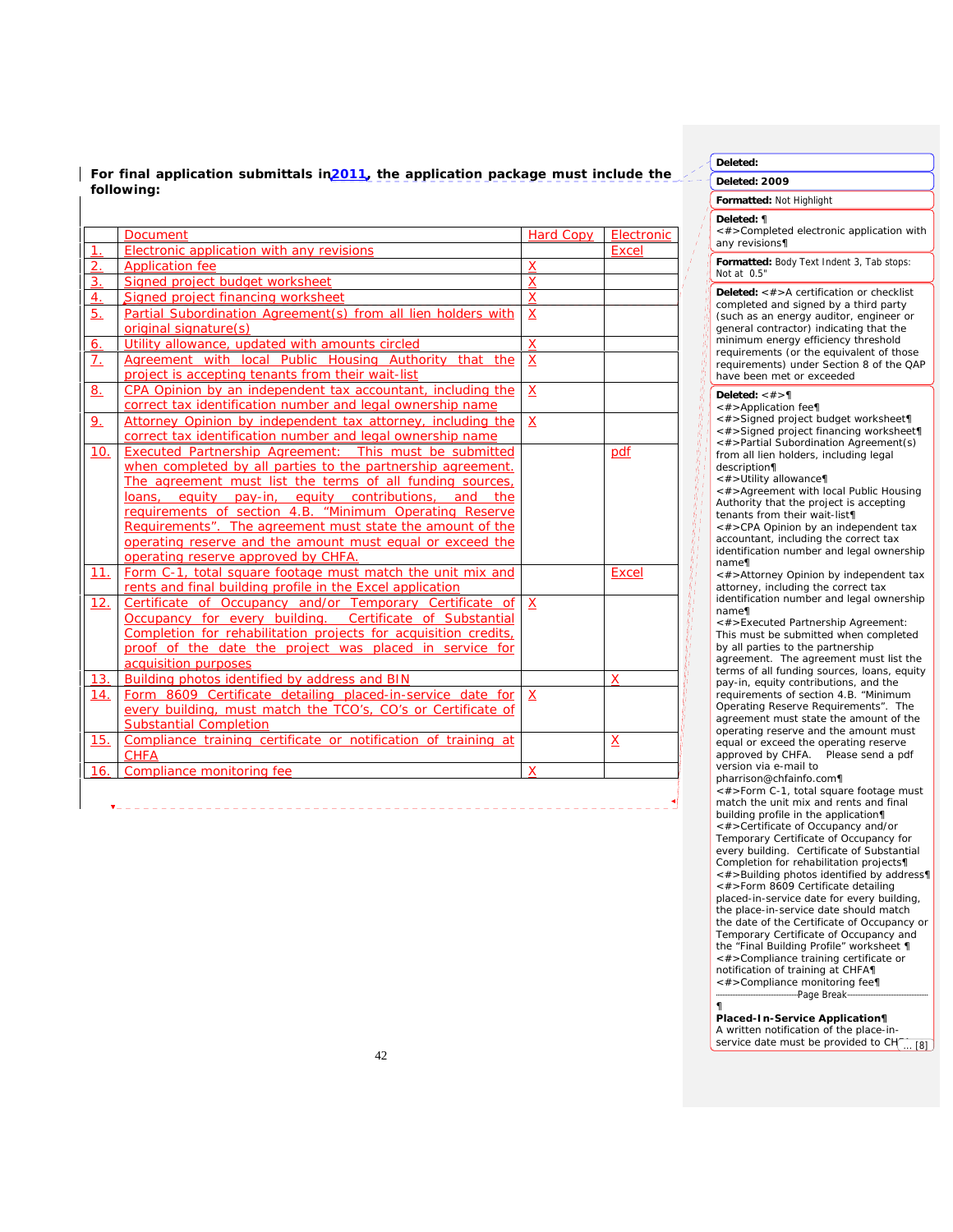## **8. ENERGY EFFICIENCY REQUIREMENTS**

## **Enterprise Green Communities Criteria**

In order to be eligible for LIHTC, in Colorado, a project must comply with all of the mandatory provisions of the Enterprise Green Communities criteria. In addition, new construction projects must earn a minimum of 35 points from the Optional Criteria, while moderate rehabilitation projects must earn a minimum of 30 points from the Optional Criteria. CHFA may waive compliance with specific criteria if the applicant can demonstrate that the criteria creates a substantial hardship or is inadvisable for a specific project, and that an alternative proposed will meet the intent of the criteria.

Green projects must meet a minimum number of Green Communities criteria that include:

- **Integrated Design Process** sustainable building strategies are considered from the earliest stages of project planning, with an experienced green building design specialist participating at every stage.
- **Location and Neighborhood Fabric** locations that conserve resources, take advantage of existing infrastructure and civic amenities, are close to transportation and contribute to the fabric of healthy, livable communities.
- **Site Improvements** chosen to conserve natural resources, improve operational efficiencies, enhance health and promote non-automotive means of transit.
- **Water Conservation** utilization of water-efficient appliances and fixtures, low water landscaping and irrigation, and use of gray water (water recaptured and recycled from showers, sinks and clothes washers) when possible.
- **Energy Efficiency** a guiding principle in all stages of development, including efficient construction methods, design and insulation of units for efficient heating and cooling, use of Energy Star appliances, and efficient interior and exterior lighting.
- **Materials Beneficial to the Environment** including reuse and recycling on the construction site to decrease waste, and use of building products and techniques that contribute to more durable, healthy and resource-efficient buildings.
- **Healthy Living Environment** including the use on safe biodegradable materials such as Low/No VOC (volatile organic compound) paints and primers, adhesives, and sealants; use of materials and construction techniques to reduce mold and ensure adequate ventilation; garage isolation.
- **Operations and Maintenance** training for employees and residents to explain and assist in the preservation of the property's green character.

## **Partnership**

CHFA, the City of Denver Office of Economic Development, and the State of Colorado Division of Housing have partnered together in creating a unified green building standard requirement. The partnership will require affordable housing developers seeking LIHTC or other funding from the City of Denver or the Division of Housing to meet the requirements of the Enterprise Green Communities criteria. The documentation required for meeting the criteria has also been unified. One set of documents can be used for all three funding sources .

#### **Compliance**

Colorado Green Communities is a self certifying program. Documentation submitted in support of meeting specific criteria must include a statement by a licensed architect or building engineer certifying that all criteria has been met, unless a waiver was approved, and incorporated into the project. CHFA may waive compliance with specific criteria if the applicant can demonstrate that the criteria creates a substantial hardship or is inadvisable for a specific project, and that an alternative proposed will meet the intent of the criteria.

| Deleted: Beginning in 2010, |  |
|-----------------------------|--|
| Deleted:                    |  |

**Deleted:** through CHFA

**Formatted:** Font: 10 pt **Formatted:** Font: 10 pt

**Formatted:** Font: 10 pt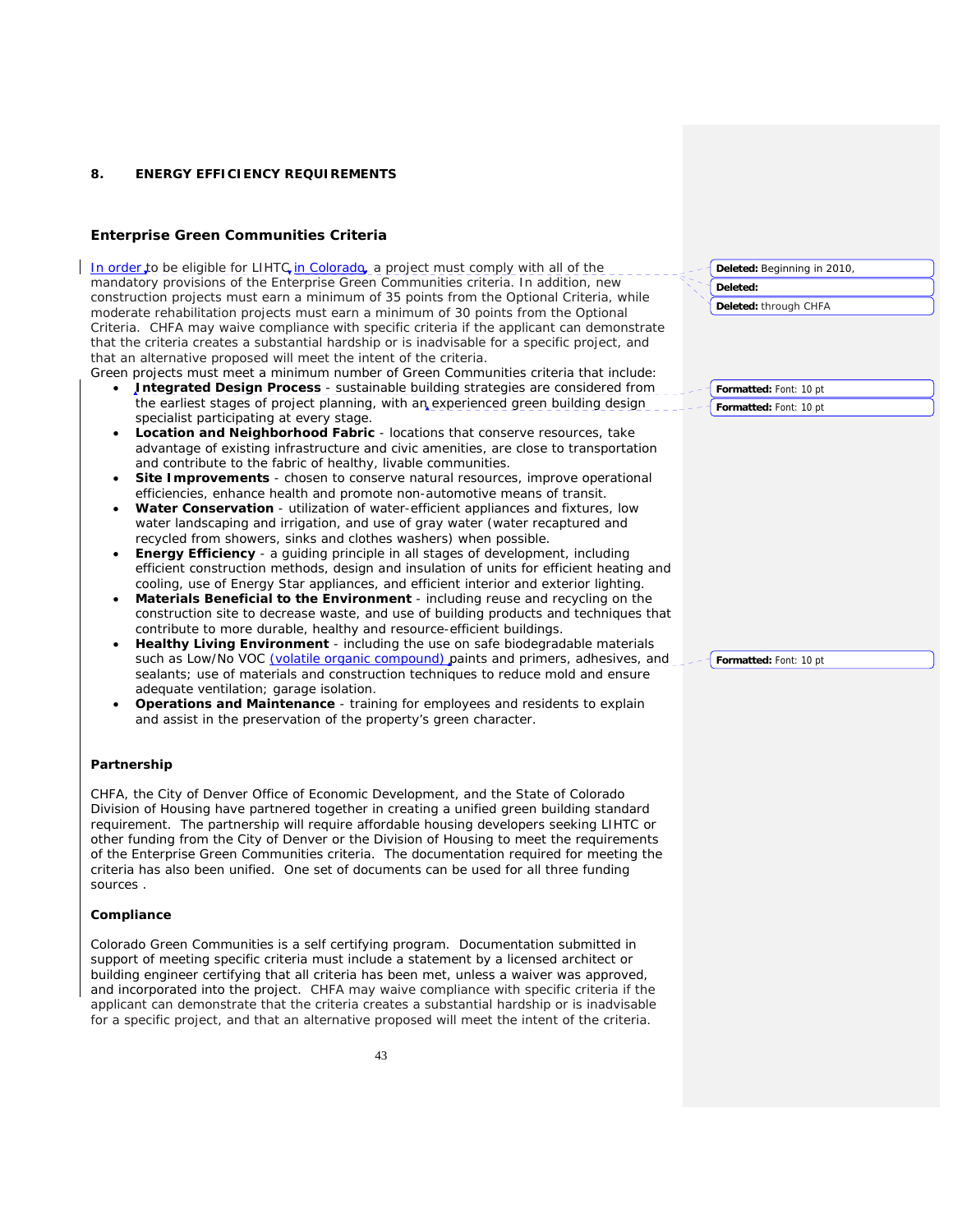| Colorado Green Communities Criteria Certification Form                                                                                                                             |                                                                                                                                |
|------------------------------------------------------------------------------------------------------------------------------------------------------------------------------------|--------------------------------------------------------------------------------------------------------------------------------|
| The Colorado Green Communities Criteria and Certification form can be found under the<br>Energy Efficiency tab of the 2011 Application.                                            | <b>Deleted: 2010</b>                                                                                                           |
| <b>Additional Resources:</b>                                                                                                                                                       | Formatted: Font: 10 pt                                                                                                         |
| <b>Energy Star Website:</b><br>http://www.energystar.gov/index.cfm?fuseaction=find_a_product.                                                                                      | <b>Field Code Changed</b>                                                                                                      |
| Enterprise Green Communities General Information and Funding Sources;                                                                                                              | <b>Deleted: Grants</b>                                                                                                         |
| http://wwwgreencommunitiesonline.org                                                                                                                                               | Deleted: Green Charrette Grant¶<br>Up to \$5,000 to assist housing developers                                                  |
| 9. USE OF HOME or NAHASDA FUNDS                                                                                                                                                    | integrate green building systems into<br>their projects and engage in a serious<br>discussion of green design possibilities. 1 |
| The federal statute governing the HUD HOME Investment Partnership Program (HOME)<br>permits participating jurisdictions to use HOME funds to assist in the development of eligible | Deleted: For more information use the<br>website link below:¶                                                                  |

The use of a federal HOME grant or NAHASDA funds that have been converted to a bona fide loan that is repayable and has a date certain repayment date are no longer considered a "federal subsidy", even if the interest rate is below the Applicable Federal Rate. In addition, the prohibition on the 30 percent basis boost for HOME-assisted properties in a

qualified census tract (QCT) or Difficult Development Area (DDA) has been eliminated.

 $\overline{\phantom{a}}$ 

housing. The Native American Housing Assistance and Self Determination Act of 1996 (NAHASDA) also provides funds to assist in the development of eligible affordable housing.

*website link below:¶* http://www.greencommunitiesonline.org/t ools/funding/grants/charrette.asp¶

**Deleted:** program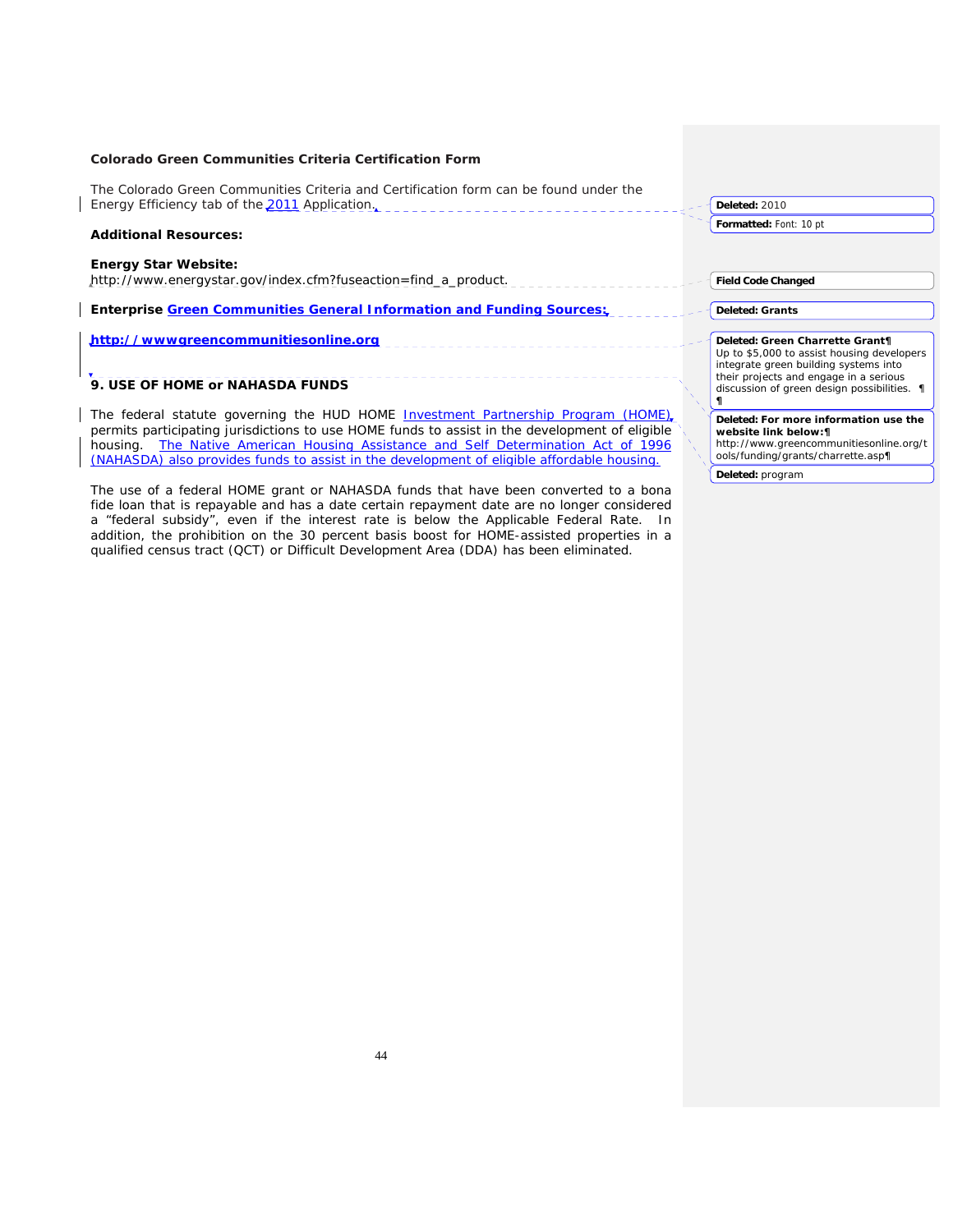## **10. QUALIFIED CONTRACT PROCESS**

Section  $42(h)(6)(E)(H)$  of the Code allows the extended use period for any building which is a part of a qualified low-income housing project to terminate if the housing credit agency (CHFA) is unable to present a qualified contract ("QC") for the acquisition of the low-income portion of the building by any person who will continue to operate such portion as a qualified low-income building. CHFA has a one-year period ("1YP") to respond to a formal request ("Request") from the owner and submission by the owner of all requirements outlined below. The process for the owner to make a formal request to CHFA for a qualified contract is detailed below. Please note that this process is available to very few projects in Colorado as most owners waived their rights to pursue this option under their Land Use Restriction Agreement.

- a. CHFA will require advance notice, in the form of a letter of intent, before an owner may submit a Request to produce a QC under the Code Section  $42(h)(6)(E)(i)(II)$ . This notice will not bind owners to submit a Request and does not start the 1YP. The 1YP will not begin until CHFA determines that the owner has met all of the submission requirements.
- b. CHFA will assess owners a non-refundable fee of \$2,500 for processing Requests. All necessary third party costs will be passed on to owners. CHFA may require an owner to fund a deposit of up to \$30,000 to cover such costs. CHFA may establish additional rules regarding withdrawal of a Request and/or the number of times an owner may submit a Request for a particular project.
- c. In determining when a project is eligible, CHFA will only consider the latest date for projects with multiple credit periods or allocations. Owners may not submit a Request until after the 14<sup>th</sup> year of:
	- a) the last credit period for projects with buildings that were placed in service different years, or
	- b) the most recent of multiple allocations to the same project.

For example, if five buildings in the project began their credit periods in 1990 and one started in 1991, the 15<sup>th</sup> year for the purposes of a Request would be 2006. If the project received its first allocation of \$500,000 in 1990 and a subsequent award of \$25,000 in 1992, the 15<sup>th</sup> year for the purposes of a Request would be 2007.

- d. CHFA will not consider a Request until the owner secures a complete, unconditional waiver of all purchase options, including a nonprofit general partner's right of first refusal.
- e. Projects that do not meet the basic physical compliance standards that are (or would be) necessary to claim credits are ineligible for consideration. Owners must correct all such violations prior to submitting a Request.
- f. CHFA will not consider a Request until after receipt of all supporting documentation. Owners will need to submit the following items along with the Request:
	- 1. first year 8609s,
	- 2. annual partnership tax returns for all years of operation since the start of the credit period ("all years"),
	- 3. annual project financial statements for all years,
	- 4. loan documents for all secured debt during the credit period,
	- 5. partnership agreement (original, current and all interim amendments),
	- 6. physical needs assessment for the entire project,
	- 7. appraisal for the entire project,
	- 8. market study for the entire project,
	- 9. title report, and
	- 10. Phase I environmental (Phase II if necessary),
	- 11.A completed "Calculation of Qualified Contract Price" including Worksheets A-E (in Appendix C of the Plan),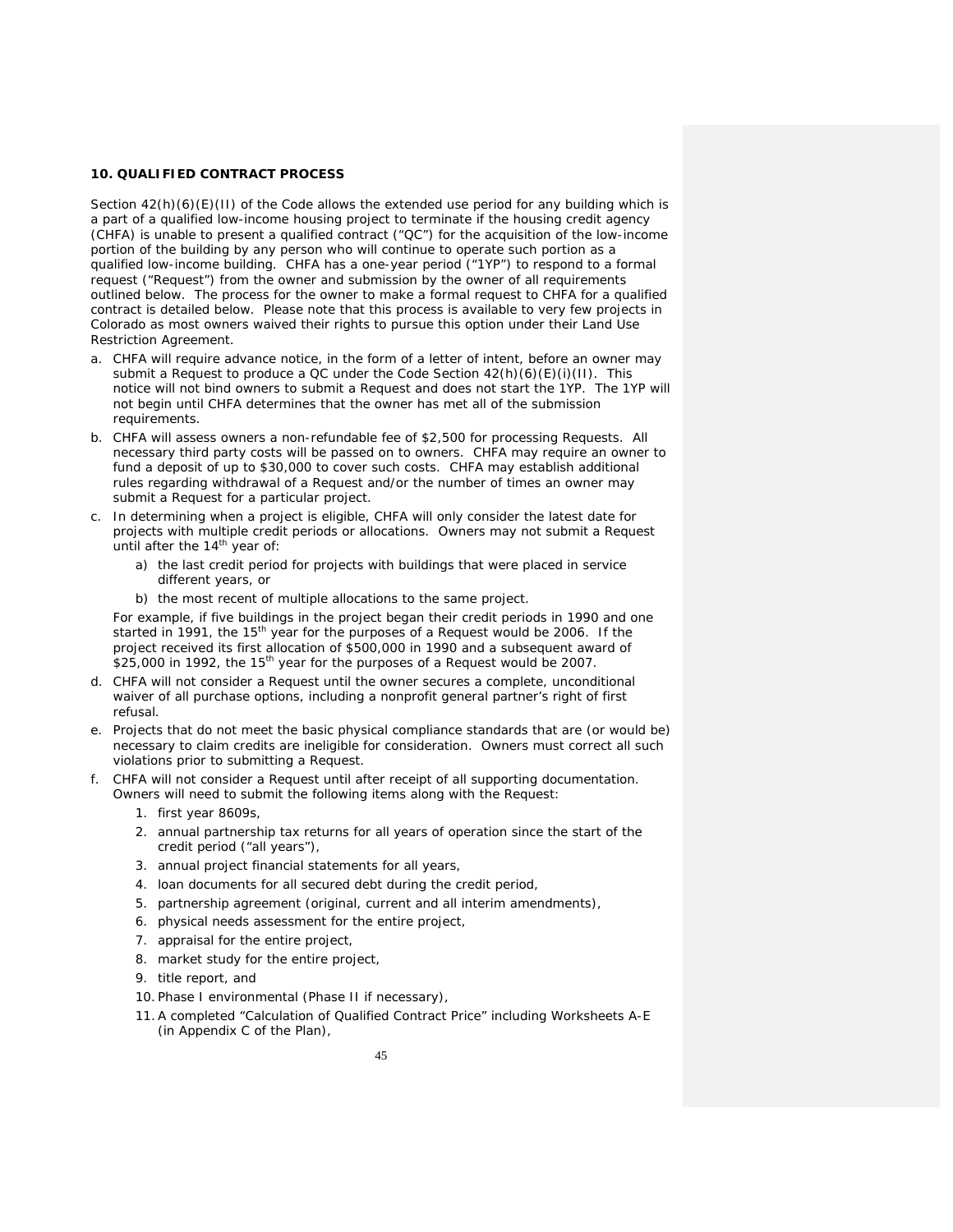- 12.A thorough narrative description of the property, including all project and unit amenities,
- 13.A detailed set of photographs of the project, including the interior and exterior,
- 14.Audited financials of the most recent 12 months of operating expenses,
- 15.A current rent roll for the entire project, and
- 16.Copies of any leases, if any portion of the land or improvements are leased
- 17.An opinion letter prepared by a third party certified public accountant stating that the qualified contract price was calculated correctly in accordance with Section 42.
- g. Owners who expect to take advantage of the QC option have a corresponding duty to maintain the records necessary to allow the computation required under the Code Section  $42(h)(6)(F)$ . There are three options where owners have not met this duty:
	- 1. CHFA deems the property ineligible,
	- 2. an accountant deduces missing information (interpolation), or
	- 3. the owner agrees to accept a three year period and fair market value.

An example of item  $2$  is to re-create what would have been the project's financial statement with accountant work papers. CHFA, in its sole discretion, will determine which option(s) are available.

- h. Once CHFA presents a contract for the QC price, the project is bound to the Extended Use Agreement. There is no requirement in the Code that the prospective buyer actually purchase the property. Whether or not the seller actually executes the contract and closes the transaction is a separate, legally unrelated question. Under the Code Section 42(h)(6)(E)(i)(II), CHFA's only obligation is to "present" a contract for the QC price. Once this occurs the owner may not terminate the extended use period.
- i. CHFA will create a standard form contract that includes basic real estate transaction terms (i.e. costs, due diligence period). This form simply establishes what the buyer needs to accept in order for CHFA to meet its statutory obligation of presenting a contract. Once a buyer agrees to the standard terms and QC price, the owner cannot terminate the extended use period. The parties would be free to negotiate different terms prior to closing.
- j. Every case of doubt or interpretation in determining value will be resolved in favor of a lower QC price. Any time spent by the owner questioning or challenging CHFA's calculation of the QC price or of CHFA questioning or challenging documentation presented by the owner will not count against the 1YP.

## **11. OTHER CONDITIONS**

In making reservations or allocations, CHFA relies on information provided by or on behalf of the sponsor. CHFA's review of documents submitted in connection with the tax credit allocation process is for its own purposes. In making reservations or allocations, CHFA makes no representations to the sponsor or anyone else as to compliance of the project with the Code, Treasury regulations, or any other laws or regulations governing federal tax credits or with the state housing tax credits.

No member, director, officer, agent or employee of CHFA shall be personally liable on account of any matters arising out of, or in relation to, the allocation of Low Income Housing Tax Credits.

MISREPRESENTATIONS OF ANY KIND WILL BE GROUNDS FOR DENIAL OR LOSS OF THE TAX CREDITS AND MAY AFFECT FUTURE PARTICIPATION IN THE TAX CREDIT PROGRAM IN COLORADO.

**Deleted:** (b)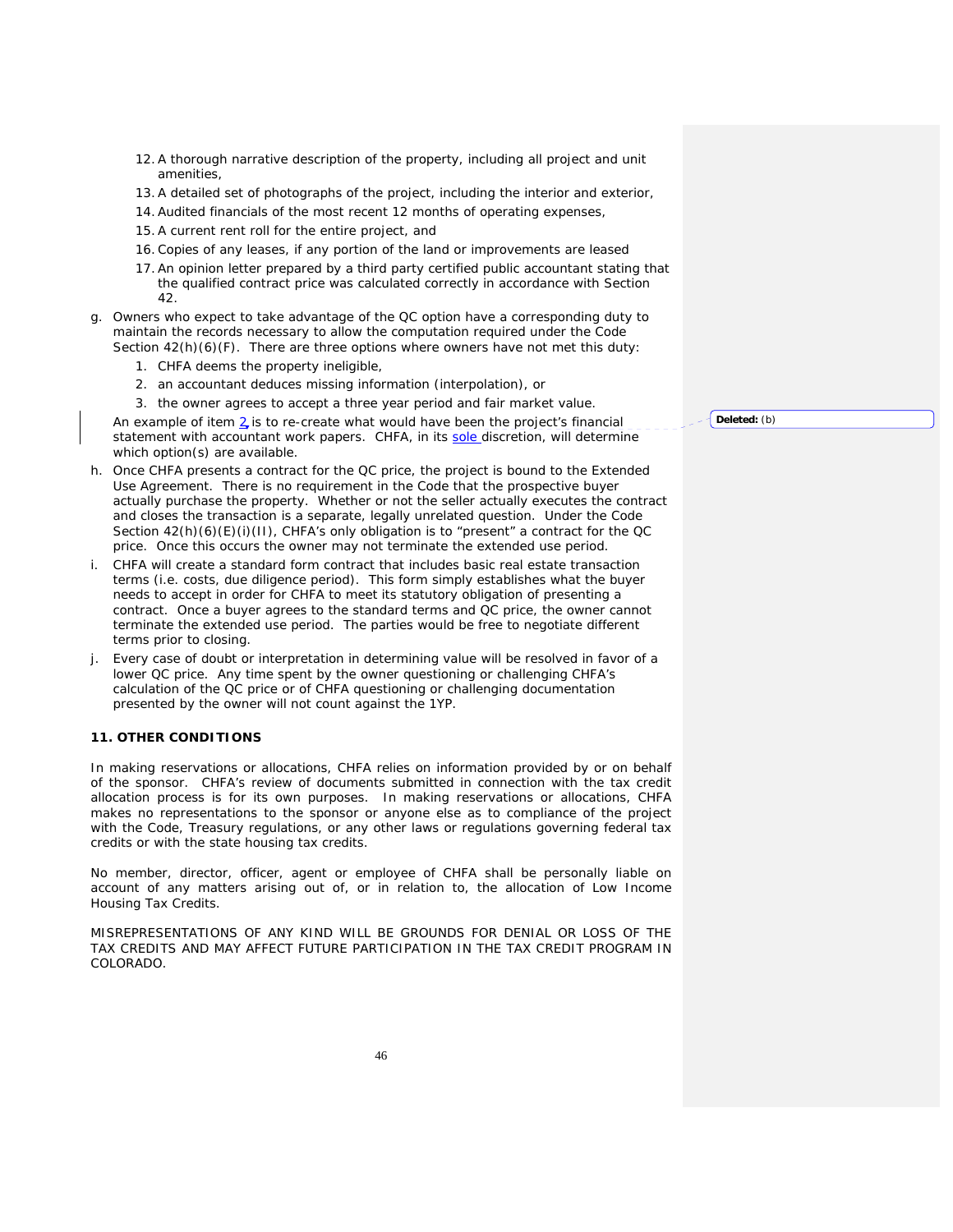## **12. SECTION 42 COMPLIANCE MONITORING PROCESS**

The State Tax Credit Act sunset on December 31, 2002 and state tax credits are no longer available for applications submitted after that date. Any references to state tax credits in the QAP apply only to projects that received state credits in 2001 and 2002.

Section 42(m)(1)(B)(iii) of the Code mandates that state housing credit agencies monitor all placed in service tax credit projects for compliance with the provisions of Section 42. The Code also mandates that the Internal Revenue Service be notified, by the state housing credit agencies, of any instance of noncompliance. The State Tax Credit Act also requires that CHFA monitor compliance with the Act. CHFA will also monitor for compliance with LURA provisions which contain any additional owner commitments made to secure points in the project selection process, e.g. additional low income units or an extended low-income use period. CHFA has assembled and will make available to project owners, a Compliance Manual (available on the CHFA website) explaining the LIHTC monitoring process in detail. All owner representatives and their management agent representatives will be required to successfully complete a compliance training session conducted or approved by CHFA prior to the release of IRS Form 8609 for federal tax credits or the Allocation Certificate for state tax credits.

In general, CHFA will monitor the following for compliance, all of which are also applicable to projects receiving state tax credits:

#### **12.A. Record Keeping, Record Retention and Inspection Provisions**

- 1. The owner of a low-income housing project is required to keep records for each qualified low-income building in the project showing:
	- a. The total number of residential rental units in the building (including the number of bedrooms and the size in square feet of each residential rental unit)
	- b. The percentage of residential rental units in the building that are low-income units
	- c. The rent charged on each residential rental unit in the building (including any utility allowances)
	- d. The number of occupants in each low-income unit
	- e. The low-income unit vacancies in the building and information that shows when, and to whom, the next available units were rented
	- f. The annual income certification of each low-income tenant per unit
	- g. Documentation to support each low-income tenant's income certification
	- h. The eligible basis and qualified basis of the building at the end of the first year of the credit period
	- i. The character and use of the nonresidential portion of the building included in the building's eligible basis under Section 42(d) of the Code (e.g. tenant facilities that are available on a comparable basis to all tenants and for which no separate fee is charged for use of the facilities, or facilities reasonably required by the project) and
	- j. Copies of all correspondence with the IRS or with the Colorado Department of Revenue.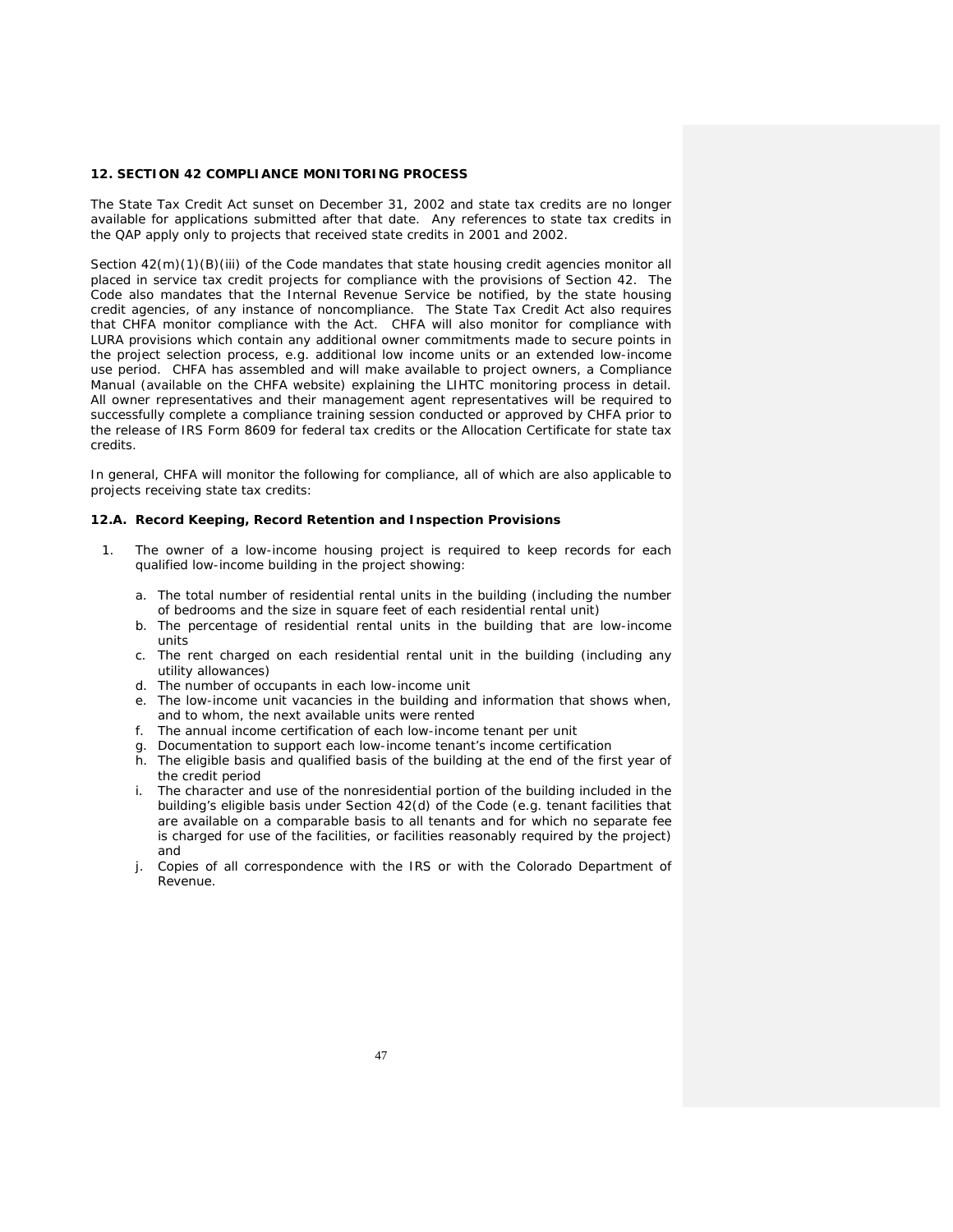- 2. The Owner is required to retain the records described in paragraph A.1 of this section for each building in the project for at least six (6) years after the due date (with extensions) for filing the federal or state income tax return for that year. The records for the first year of the credit period must be retained for at least six (6) years beyond the due date (with extensions) for filing the federal or state income tax return for the last year of the compliance period of the building.
- 3. The Owner is required to retain any original health, safety or building code violation reports or notices that were issued by the State or local government unit for CHFA's inspection under Section 12. C. Retention of such original reports or notices is not required once CHFA reviews them and completes an inspection, unless the violation remains uncorrected.

## **12.B. Certification Provisions**

- 1. In accordance with Section 42(1)(1) of the Code, following the close of the first taxable year in the credit period with respect to any qualified low-income building with federal tax credits, the owner must certify to the Secretary of the Treasury (i) the taxable year and calendar year in which such building was placed in service, (ii) the adjusted basis and eligible basis of such building as of the close of the first year of the credit period, (iii) the maximum applicable percentage and qualified basis of such building, (iv) the election made for the low-income targeting threshold as defined in Section  $42(g)(1)$  of the Code, and (v) such other information as the Secretary may require. This certification is accomplished by completing Part II of the 8609(s). A copy of the completed 8609(s) must also be submitted to CHFA.
	- 2. Following the close of the first taxable year in the credit period with respect to any qualified low-income project with state tax credits, the owner must certify to CHFA (i) the taxable year and calendar year in which such project was placed in service, (ii) the adjusted basis and eligible basis of such project as of the close of the first year of the credit period, (iii) the maximum applicable percentage and qualified basis of such project, (iv) the election made for the low-income targeting threshold as defined in Section  $42(g)(1)$  of the Code, and (v) such other information as CHFA may require. This certification is accomplished by completing the Allocation Certificate and submitting it to CHFA.
	- 3. The owner of a low-income housing project with federal or state tax credits is required to certify annually, by January 15th of each year, in a form to be provided by CHFA, that for the preceding 12-month period:
		- a. The project met the requirements of the 20-50 or 40-60 test as defined in Section  $42(q)(1)$  of the Code, whichever minimum set-aside is applicable to the project, and, if applicable to the project, the 15-40 test under Section 42(g)(4) for "deep rent skewed" projects;
		- b. There was no change in the applicable fraction (as defined in Section 42(c)(1)(B)) of any building in the project, or that there was a change and a description of the change;
		- c. The owner has received an annual income certification from each low-income tenant and documentation to support that certification;
		- d. Each low-income unit in the project was rent-restricted under Section  $42(q)(2)$ ;
		- e. Rents for low-income units were not increased within the term of the tenant leases.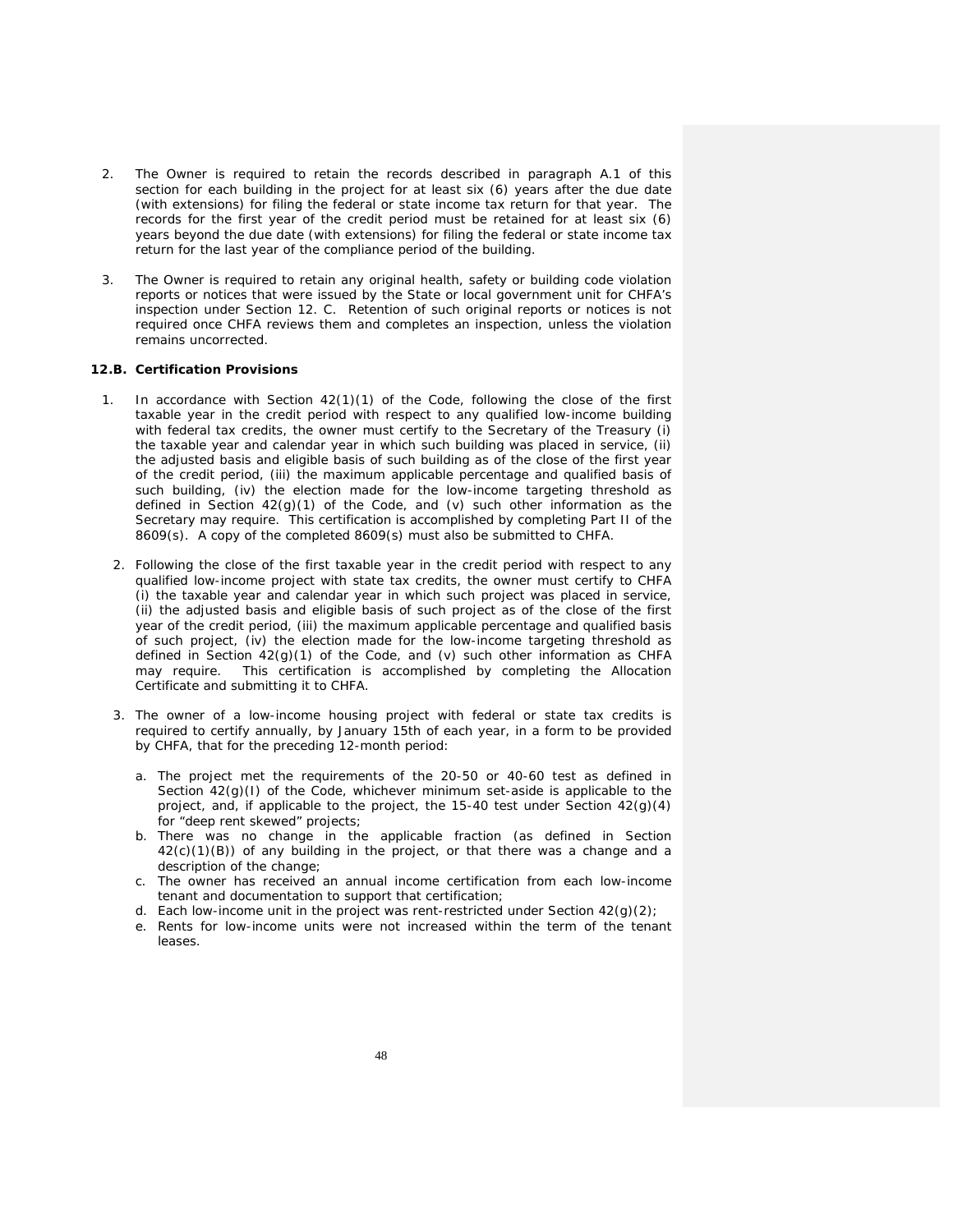- f. All units in the project were for use by the general public and no finding of discrimination under the Fair Housing Act, 42 U.S.C 3601-3619, has occurred for the project. [A finding of discrimination includes an adverse final decision by the Secretary of Housing and Urban Development (HUD), 24 CFR 180.680, an adverse final decision by a substantially equivalent state or local fair housing agency, 42 U.S.C 3616a(a)(1), or an adverse judgment from a federal court];
- g. Each building and low-income unit in the project were suitable for occupancy, taking into account local health, safety, and building codes (or other habitability standards), and the state or local government unit responsible for making local health, safety or building code inspections did not issue a report of a violation for any building or low income unit in the project. [If the governmental unit issued a violation report or notice, the Owner must attach to the certification a statement summarizing the violation report or notice or a copy of the violation report or notice. In addition, the Owner must state whether the violation has been corrected];
- h. There was no change in the eligible basis (as defined in Section 42(d)) of any building in the project, or that there was a change, and the nature of the change;
- i. All tenant facilities included in the eligible basis under Section 42(d) of any building in the project, such as swimming pool, other recreational facilities, and parking areas, were provided on a comparable basis without charge to all tenants in the building;
- j. If a low-income unit in the project became vacant during the year, reasonable attempts were, or are being, made to rent that unit or the next available unit of comparable or smaller size to tenants having a qualifying income before any units in the project were, or will be, rented to tenants not having a qualifying income;
- k. If the income of tenants of a low-income unit in the project increased above the applicable income limit allowed in Section  $42(g)(2)(D)(ii)$ , the next available unit of comparable or smaller size in the project was, or will be, rented to tenants having a qualifying income;
- l. An extended low-income housing commitment, as described in Section 42(h)(6), was in effect, including the requirement under Section  $42(h)(6)(B)(iv)$  that an owner cannot refuse to lease a unit in the project to an applicant because the applicant holds a voucher or certificate of eligibility under Section 8 of the United States Housing Act of 1937, 42 U.S.C. 1437s and the Owner has not refused to lease a unit to an applicant based solely on their status as a holder of a Section 8 voucher or certificate;
- m. All low-income units in the project were used on a non-transient basis (except for transitional housing for the homeless provided under Section 42(i)(3)(B)(iii) or single-room-occupancy units rented on a month-by-month basis under Section 42(i)(3)(B)(iv));
- n. The project meets the additional Owner agreements contained in Section 6 of the LURA;
- o. There was no change in the Owner entity (for example, transfer of general partnership interest);
- p. If the Owner received its credit allocation from the portion of the State's ceiling set-aside for projects involving "qualified non-profit organizations" under Section 42(h)(5) of the Code, the non-profit organization has materially participated in the operation of the project (within the meaning of Sec. 469(h) of the Code).
- 4. The federal tax credit certifications referenced in paragraphs B.1 and B.3 of this section are required to be made at least annually through the end of the 15-year compliance period under Section 42(i)(1) of the Code and the certifications are to be made under penalty of perjury.
- 5. The state tax credit certifications referenced in paragraphs B.2 and B.3 of this section are required to be made at least annually through the end of the 15-year compliance period.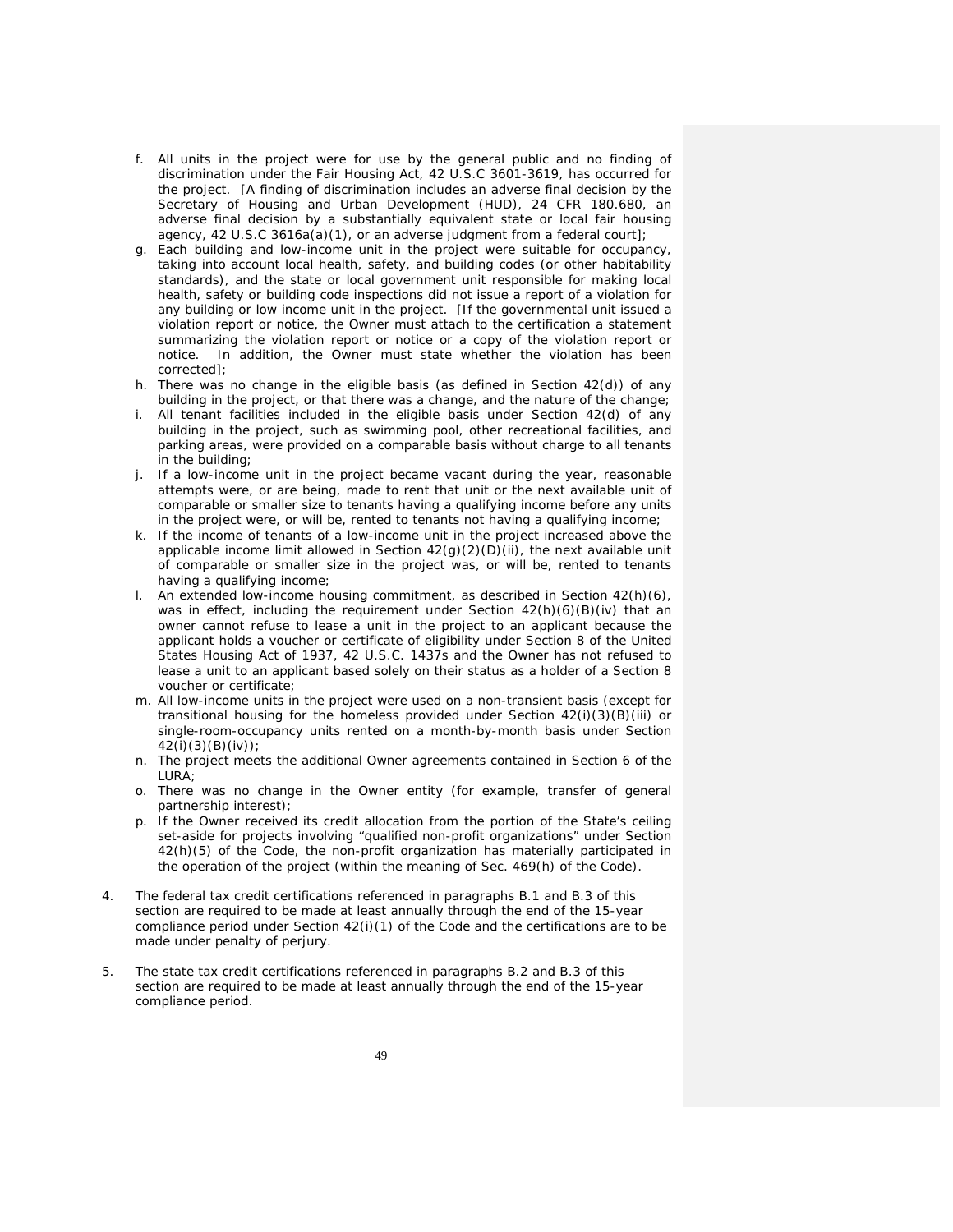- 6. The owner is required to provide to CHFA a copy of the Completed 8609(s) and Schedule A(s) that is submitted to the IRS for federal tax credits or a copy of the Allocation Certificate that is submitted to the Colorado Department of Revenue for state tax credits.
- 7. The owner is required to provide to CHFA, as it occurs, copies of all correspondence with the IRS or Colorado Department of Revenue.

#### **12.C. Inspection and Review Provisions**

- 1. CHFA will review the owner certifications submitted pursuant to paragraph B.3 of this section for compliance with the requirements of Section 42 of the Code.
- 2. Between the time a building is placed in service and applies for a final allocation of credit, and prior to the issuance of an 8609 or Allocation Certificate, CHFA will physically inspect the property. Within 2 years after placement in service, CHFA will conduct on-site inspections of all buildings in the project and, for at least 20% of the project's low-income units, inspect the unit and review the tenant income certification, supporting documentation and rent records.
- 3. At least once every 3 years, CHFA will conduct on-site inspections of all buildings in the project and, for at least 20% of the project's low-income units, inspect the unit and review the tenant income certification, supporting documentation and rent records.
- 4. CHFA will randomly select which low-income units and tenant records are to be inspected and reviewed by CHFA.
- 5. For the building and unit inspections referred to in paragraphs C.2 and C.3 of this section, CHFA will review any local health, safety, or building code violation reports or notices retained by the Owner and will determine whether the buildings and units are suitable for occupancy, taking into account local health, safety, and building codes (or other habitability standards) or whether the buildings and units satisfy the uniform physical condition standards for public housing established by HUD (24CFR 5.703). The HUD physical condition standards do not supersede or preempt local health, safety, and building codes. The project must continue to satisfy these codes and, if the CHFA becomes aware of any violation of these codes, CHFA must report the violation to the IRS.
- 6. CHFA has the right to perform an audit of any low-income housing project during the term of the LURA. An audit includes a physical inspection of any building in the project, as well as a review of the records described in section 10.A. The auditing provision of this paragraph C.6 is in addition to any inspection of low-income certifications and documentation under paragraphs C.1 through C.5 of this section.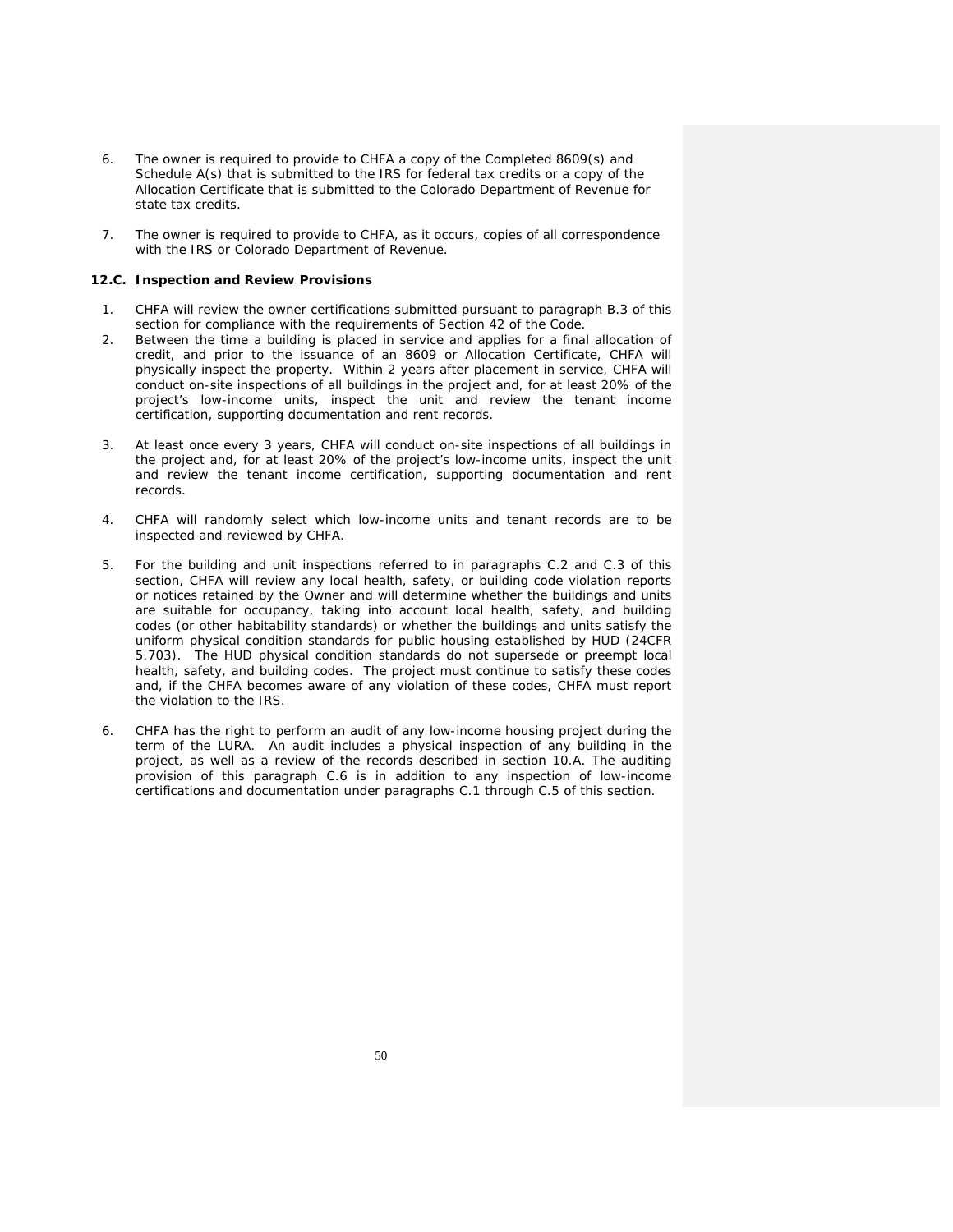#### **12.D. Notification of Noncompliance Provisions**

- 1. CHFA will provide prompt written notice to the owner of a low-income housing project if CHFA does not receive the certifications described in section 12.B or does not receive, or is not permitted to inspect, the tenant income certification, supporting documentation and rent records described in section 12.C, or discovers on audit, inspection or review, or in some other manner, that the project is not in compliance with the provisions of the LURA. The owner shall have a period of time designated by CHFA (30 to 90 days) from the date of such notice (the "Cure Period") to supply any missing certifications and bring the project into compliance with the LURA. CHFA may extend, in its sole discretion, the Cure Period for up to six months for good cause.
- 2. CHFA must file Form 8823 (Low-Income Housing Tax Credit Agency's Report of Noncompliance) with the IRS or State Noncompliance Form to the Colorado Department of Revenue no later than 45 days after the end of the Cure period whether or not the noncompliance or failure to certify is corrected. CHFA will explain on Form 8823 or State Noncompliance Form the nature of the noncompliance or failure to certify and indicate whether the owner has corrected the noncompliance or failure to certify. Any change in either the applicable fraction or eligible basis that results in a decrease in the qualified basis of the project as defined in Section  $42(c)(1)(A)$  is an event of noncompliance that must be reported under this paragraph.
- 3. If the noncompliance or failure to certify is corrected within 3 years after the end of the correction period, CHFA will file Form 8823 to the IRS or State Noncompliance Form to the Colorado Department of Revenue reporting the correction of the noncompliance.

#### **12.E CHFA Record Retention Provisions**

CHFA will retain records of noncompliance for 6 years beyond CHFA's filing of the respective Form 8823 or State Noncompliance Form. In all other cases, CHFA will retain the certifications and records for 3 years from the end of the calendar year CHFA receives the certification and records.

#### **12.F. Monitoring Fee**

 A monitoring fee will be assessed to cover the costs of the compliance monitoring program. A compliance monitoring fee will be assessed to cover the initial 15 years of the compliance period in a lump sum, at the time of final allocation. This fee (which will be determined in the year the project receives a final allocation of credit) will be based on the number of low-income units, any designated manager and/or maintenance units, and the compliance time period, and then present valued. The payment of this fee will be required prior to the issuance of the 8609(s) or Allocation Certificate. The amount of the compliance monitoring fee for the remainder of the contractual extended use period will be determined in year 15.

 There are no clear rules establishing whether or not the up front fees can be included in the eligible basis. If a sponsor obtains an opinion from a tax attorney and an accountant stating that the requirements have been met to include these fees in the eligible basis, CHFA may allow the sponsor to do so. This will be done on a case-bycase determination.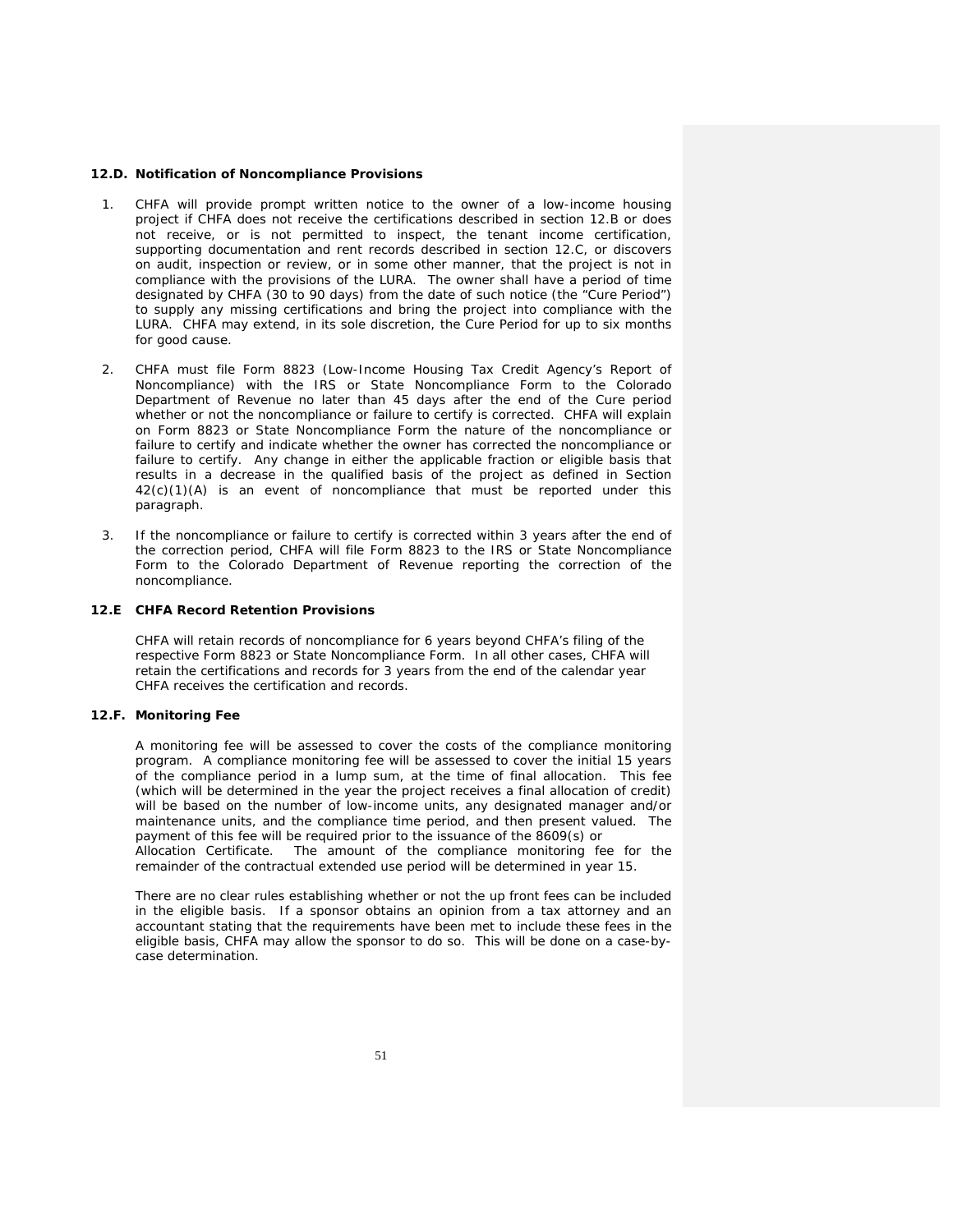#### **Appendix A**

## **MARKET STUDY GUIDE**

#### **Market Study Requirements**

Along with the Preliminary Application, the applicant must provide a market study one hard copy and an e-mailed pdf file) prepared by an experienced market analyst, approved by CHFA, who is totally unaffiliated with the developer and/or owner of the proposed project and has no financial interest in the project. A letter of engagement with an approved market analyst must be submitted at the time of the submission of the letter of intent. A completed market study that meets the requirements of the Market Study Guide completed by an approved market analyst must be submitted at the time of the submission of the application. The market analyst must contact CHFA's appraiser, Kim Dillinger at kdillinger@chfainfo.com or 303.297.7361 prior to commencement of the study. Once the analyst has contacted Kim, they must then download the "Comparison Chart" and a "Unit and Project Amenities" chart located on CHFA's website at [insert link]. These charts are in WORD format. These charts are to be completed separately from the market-study (this does not eliminate any market-study guide requirements) and submitted back via the Tax Credit portal [insert address] at the time of application submission.

The study must identify whether there is a need for the number, size and type of rental housing proposed. The market analyst must follow the Market Study Guide of this Plan or the market study and the application will be rejected. In order to avoid the rejection of any study the market analyst must contact Kim Dillinger prior to the Letter of Intent.

A favorable statement of conclusions about the strength of the market for the proposed project does not operate to vest in an applicant or project any right to a reservation or allocation of tax credits in any amount. CHFA reserves the right NOT to reserve or allocate tax credits to any applicant or project, regardless of that applicant's total points. CHFA will in all instances reserve and allocate tax credits consistent with its sound and reasonable judgment, prudent business practices, the exercise of its discretion, and in accordance with this Plan.

 CHFA will accept a previously written study if that study has been written by an analyst that is on the list of approved market analysts is in Appendix A of this Plan, the study is amended to contain all of the elements of the market study guide, including formatting, and data older than six months are updated to present time and match the application. If any of the above items are not addressed in the market study, the study will not be accepted and the preliminary application will be rejected.

 For the acquisition/rehabilitation of 100% project-based Section 8 projects, Public Housing with 100% rental assistance and RD 515 projects with 100% rental assistance, CHFA will accept the market study information that is provided in a complete appraisal, from a Colorado-certified general appraiser, that separates the value of the land from the building(s), along with a current rent roll and, if part of an OAP restructuring, the Rent Comparability Study.

**Formatted:** Not Highlight

**Deleted:** Once the analyst has contacted Kim, they must then contact Paula Harrison to request a "Comparison Chart" and a "Unit and Project Amenities Chart located on CHFA's website at [insert link] These charts are **Deleted:** This chart is **Deleted:** in WORD format **Deleted:** and will be sent to the analyst electronically. This chart will **Deleted:** are to be completed separately from the market-study (this does not eliminate any market-study guide requirements) and submitted back to CHFA via the Tax Credit Portal [insert address] **Deleted:** pharrison@chfainfo.com **Deleted:** at the time of application submission.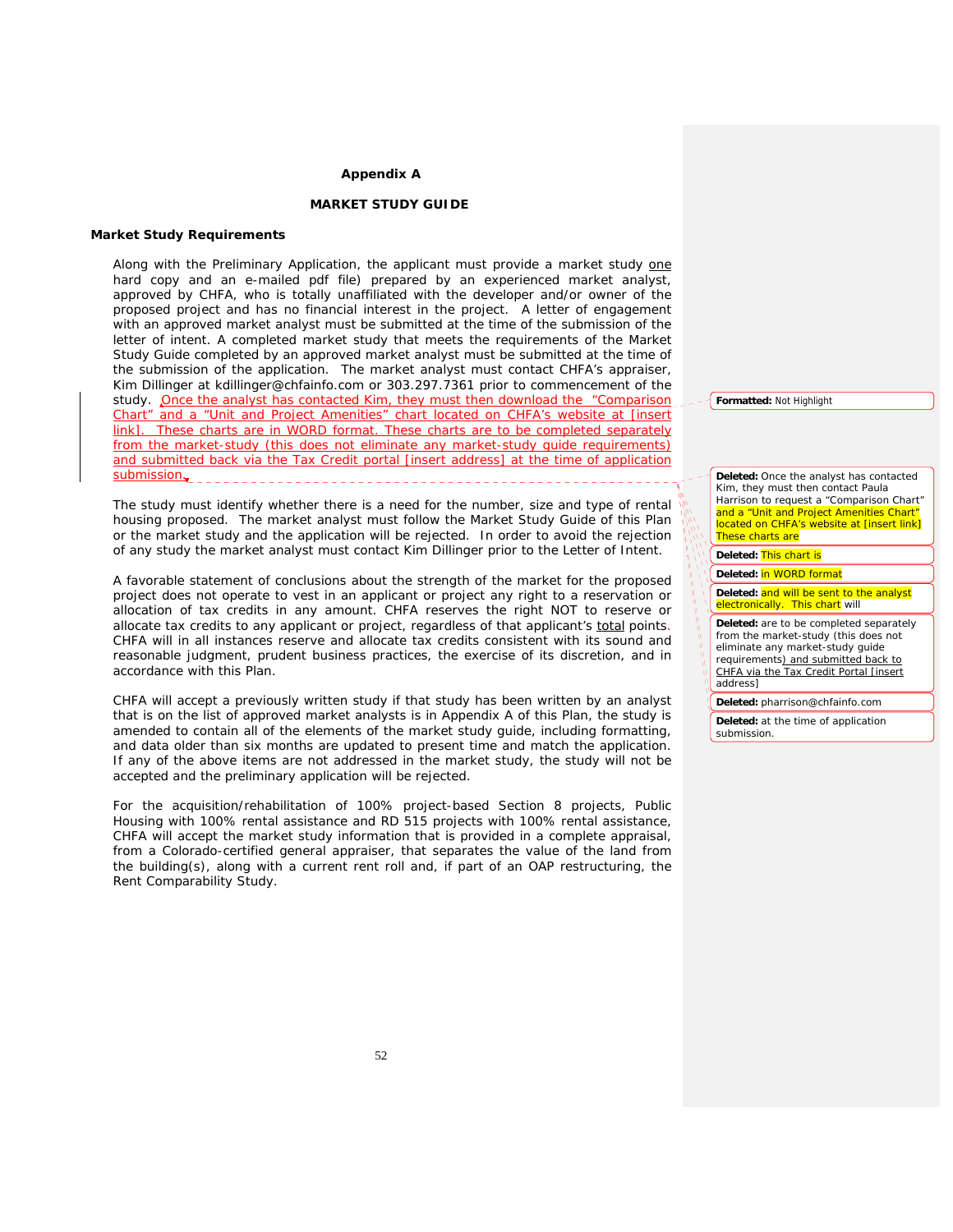## **Analyst Qualifications and Responsibilities**

The minimum requirements for analysts are as follows:

- 1. Five (5) years experience completing market studies for multi-family rental projects;
- 2. Submittal of a resume of the market analyst firm, as well as the firm's individual analysts, detailing affiliations, designations, credentials, certifications and licenses;
- 3. Attend the market analysts meeting at CHFA to discuss the requirements in the CHFA Market Study Guide and expectations for retaining analysts on the Approved Market Analyst List in Appendix A of this Plan.

CHFA may remove a market analyst from the approved list if an analyst's market study is rejected as a result of not meeting the requirements of this guide.

The market analyst must:

- Visit the site of the proposed project and all existing projects examined in the Comparability Analysis section.
- Provide demographic data on the market area that is updated to the anticipated place-in-service date. Demographic and other relevant data must be referenced in the report with the information sources clearly identified.
- Provide demand and capture rates that are calculated based on the anticipated project completion date. Information on existing and planned projects must not be older than six months from the time that the preliminary LIHTC application is submitted. Market studies written previously or prepared for other agencies (i.e. HUD) must be prepared by a CHFA-approved analyst and amended to meet all of the elements of this Market Study Guide, including format.
- Sign a certification that the report was prepared according to CHFA's Market Study Guide, that the information included is accurate, and that the report can be relied upon by CHFA to present a comprehensive assessment of the market for the proposed project. The certification must include the market study completion date, and must also indicate that the document is assignable to lenders and/or syndicators that are parties to the project's financial structure. The market analyst must also certify that the market study may be shared with the Department of Housing and Urban Development (HUD) as part of HUD's assistance to CHFA in the analysis of the market study.
- Prepare an update to the study in the form of an amendment letter, for instances in which the applicant makes changes to the project that differ from the details presented in the market study. This amendment must detail the changes and indicate how the changes impact captures rates and marketability.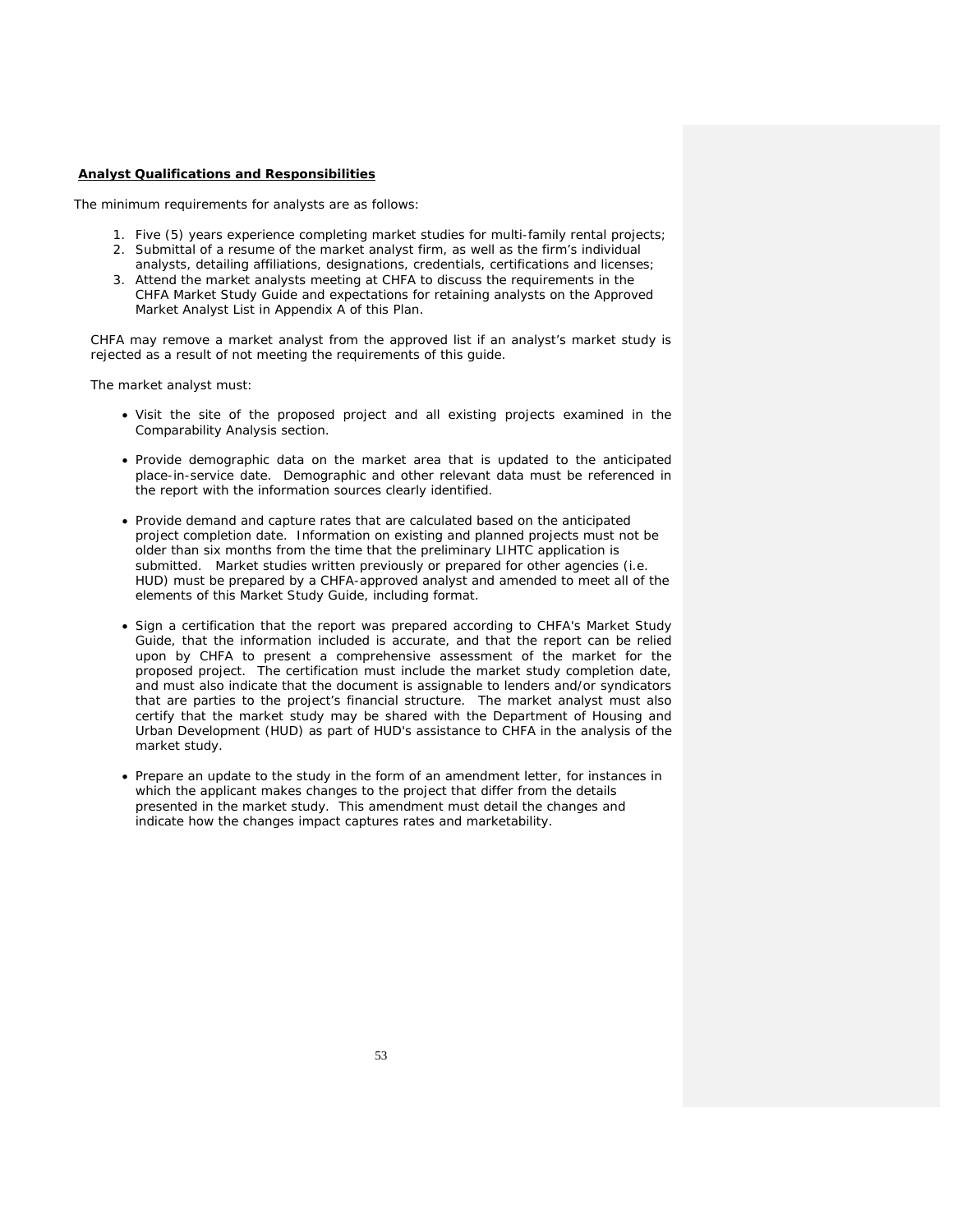## **Organization of the Report**

The market study must adequately address, and the table of contents must clearly identify, the items 1 through 9 below in the order in which they are listed:

- 1. Market Study Synopsis
- 2. Project Description
- 3. Location Analysis
- 4. Identification of Market Boundaries
- 5. Overview of Market Conditions
- 6. Comparability Analysis
- 7. Demographic Data
- 8. Demand Analysis
- 9. Recommendations and Conclusions

# **1. Market Study Synopsis**

## **Project Name:**

**Project Description:** A description of the project that includes the number of units, unit type and size, unit rent and income targeting, project and unit amenities, project design, location, parcel size, age of project (if acq/rehab).

## **Unit Number, Mix, Size and Type**

|            | 30%<br>AMI | 40%<br>AMI | 50%<br>AMI | 60%<br>AMI | Mkt | Total<br>Units | % of<br>Total | $Size*$ | Type<br>(flat, TH,<br>SF) |
|------------|------------|------------|------------|------------|-----|----------------|---------------|---------|---------------------------|
| 1 BR       |            |            |            |            |     |                |               |         |                           |
| 2 BR/1 BA  |            |            |            |            |     |                |               |         |                           |
| 2 BR/2BA   |            |            |            |            |     |                |               |         |                           |
| 3 BR       |            |            |            |            |     |                |               |         |                           |
| 4 BR       |            |            |            |            |     |                |               |         |                           |
| Total      |            |            |            |            |     |                |               |         |                           |
| % of Total |            |            |            |            |     |                | 100%          | N/A     | N/A                       |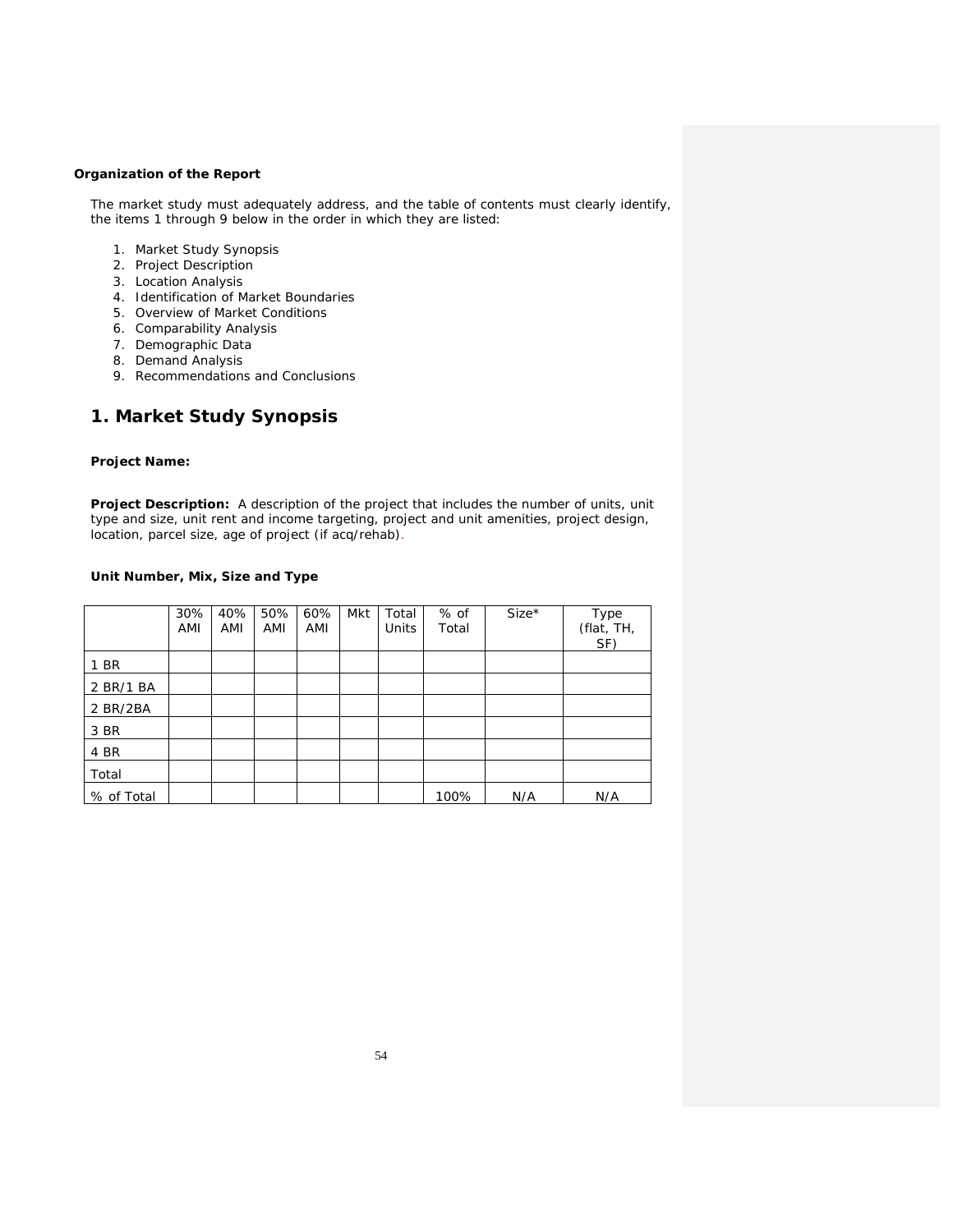## **Rent Comparison**

| Per Unit        | 30%<br>AMI | 40% AMI | 50% AMI | 60% AMI | Market |
|-----------------|------------|---------|---------|---------|--------|
| 1 BR            |            |         |         |         |        |
| 2 BR/1 BA       |            |         |         |         |        |
| 2 BR/2BA        |            |         |         |         |        |
| 3 BR            |            |         |         |         |        |
| 4 BR            |            |         |         |         |        |
| Total           |            |         |         |         |        |
| Comp.<br>Rents* | 30%<br>AMI | 40% AMI | 50% AMI | 60% AMI | Market |
| 1 BR            |            |         |         |         |        |
| 2 BR/1 BA       |            |         |         |         |        |
| 2 BR/2BA        |            |         |         |         |        |
| 3 BR            |            |         |         |         |        |
| 4 BR            |            |         |         |         |        |
| Total           |            |         |         |         |        |

\* Provide the range and the weighted average.

## **Comparability Analysis**

Rate the proposed project relative to the comparables. Use the symbols  $-$ ,  $=$ ,  $+$  to indicate if the comparables projects are – lower/inferior, = equal to, or higher/superior to the proposed project.

(Note: replace "Comp 1", "Comp 2", etc with the name of the apartment complex that is listed in this section.)

|           | Comp 1 | Comp 2 | Comp 3 | Comp 4 | Comp 5 | Comp 6 |
|-----------|--------|--------|--------|--------|--------|--------|
| Rents     |        |        |        |        |        |        |
| Unit Size |        |        |        |        |        |        |
| Unit Mix  |        |        |        |        |        |        |
| Quality   |        |        |        |        |        |        |
| Amenities |        |        |        |        |        |        |
| Location  |        |        |        |        |        |        |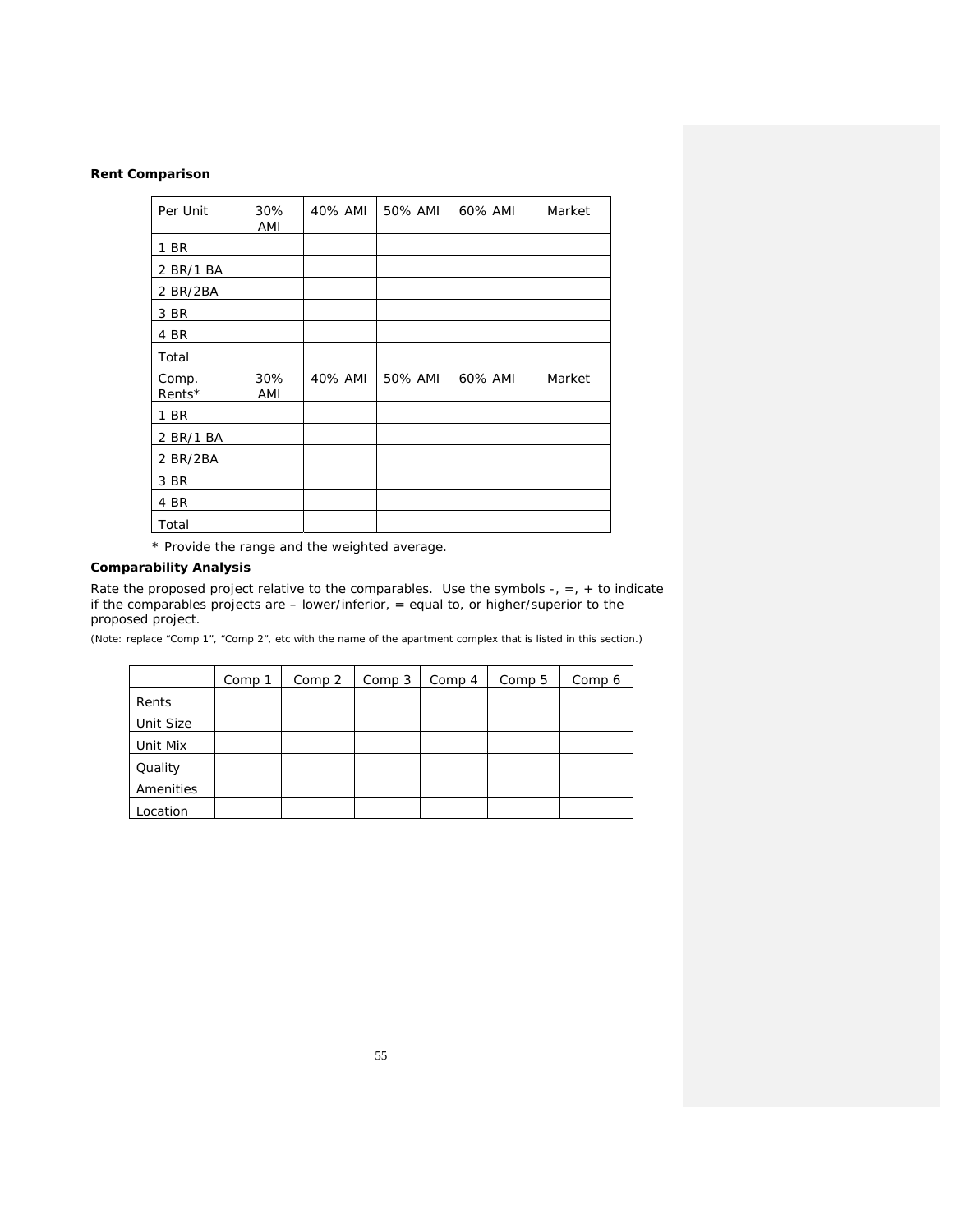## **Demand and Capture Rates**

|                                           | 30% | 40% | 50% | 60% | Total |
|-------------------------------------------|-----|-----|-----|-----|-------|
| Qualifying Households in Market<br>Income |     |     |     |     |       |
| Area                                      |     |     |     |     |       |
| In migration of Households (if any)       |     |     |     |     |       |
| Total Qualifying Households/Demand        |     |     |     |     |       |
|                                           |     |     |     |     |       |
| <b>Existing Units</b>                     |     |     |     |     |       |
| Capture Rate - Existing                   |     |     |     |     |       |
|                                           |     |     |     |     |       |
| Under Construction/Planned Units          |     |     |     |     |       |
| Total Existing & Planned Units            |     |     |     |     |       |
| Capture Rate - Required                   |     |     |     |     |       |

## **Recommendations and Conclusions**

On a scale of 1 to five where  $1 = not$  strong/good and  $5 =$  very strong/good, rate the following:

| Market Demand                          | 2 | 3 | 4 | 5 |
|----------------------------------------|---|---|---|---|
| <b>Project Location</b>                | っ | 3 | 4 | 5 |
| Proposed Unit Mix                      | 2 | 3 | 4 | 5 |
| <b>Proposed Unit Sizes</b>             | っ | 3 | 4 | 5 |
| <b>Proposed Rents</b>                  | っ | 3 | 4 | 5 |
| Overall Marketability - as proposed    | 2 | 3 | 4 | 5 |
| Marketability with recommended changes |   | 3 |   | 5 |

Succinctly summarize key recommendations:

Examples:

- 1. Reduce rent on two-bedroom units by an average of \$50.
- 2. Move playground from site near one-bedroom units to site near three-bedroom units.
- 3. Shift AMI targeting to serve more households at 40% AMI.

# **2. Project Description**

A description and analysis of the proposed project that covers:

- project design (number of floors, way by which units are accessed, quality of interior finishes)
- site plan;
- number of units by unit type and size;
- contract rent per unit and per square foot;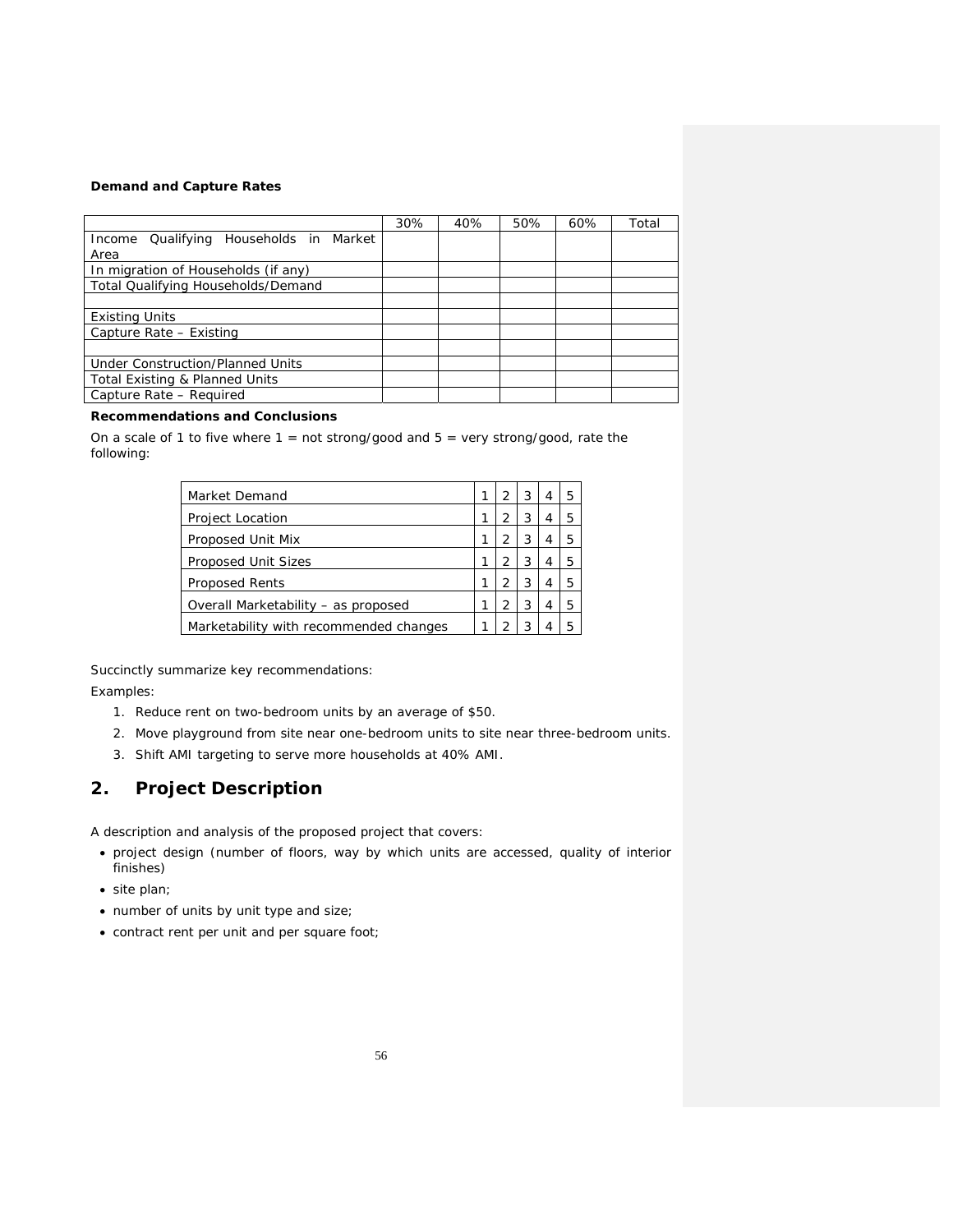- income targeting by AMI and income range served to be served by the proposed project based on the maximum incomes allowed and the minimum incomes needed to afford the proposed rents assuming that 40% of income goes toward the maximum allowed tax credit rent;
- project and unit amenities;
- parking;
- utilities (what is included in rent versus the responsibility of residents) and type of heat.
- project or acquisition/rehabilitation schedule and anticipated date for delivery of units

For Acquisition/Rehabilitation projects, the study must provide answers to the following questions:

- What is the estimate of the numbers of existing residents that will be displaced due to income or student restrictions?
- What will be the impact to occupancy levels as a result of the displacement of nonqualifying households?
- What will be the impact to occupancy levels as a result of the rehabilitation work?
- What, if any, actions will the owner take to sustain current occupancy levels?

# **3. Location Analysis**

A description and analysis of the proposed site and its location that covers:

- Location Provide the street address (if assigned to the site), the name of the closest street boundaries including the side of the street or corner on which the project is located, the approximate size of the parcel and a physical description of the site (flat or sloped, undeveloped or in use, vegetated or barren, views, etc).
- Maps and Photos Include clean legible maps of both the local neighborhood and citywide showing the proposed project location), photos of the site and photos of the adjacent parcels in all four directions. Maps and photos may be included in an appendix.
- Location Amenities Describe the proximity in blocks or miles from the proposed site services and facilities including neighborhood shopping, drug stores, schools, public transit, hospitals, highways or other major traffic arteries, churches, cultural attractions, and recreational facilities.
- Surrounding Land Use -- Describe the type of project located on all sides of the proposed property and in the nearby vicinity of the site (e.g., vacant land, commercial/business, industrial, housing). Indicate distance to the proposed site, present condition, zoning and likely changes in use. Also indicate any impacts such as noise, odor, unsightliness, etc from adjacent uses that might detract from the site's suitability for residential project.
- Infrastructure -- Indicate if there are any road or infrastructure improvements planned or under construction near the proposed project that might impact its marketability.
- Marketability Evaluate how the site and its location will enhance or detract from project marketability. Be specific (3-acre park across the street, electric utility substation on the corner).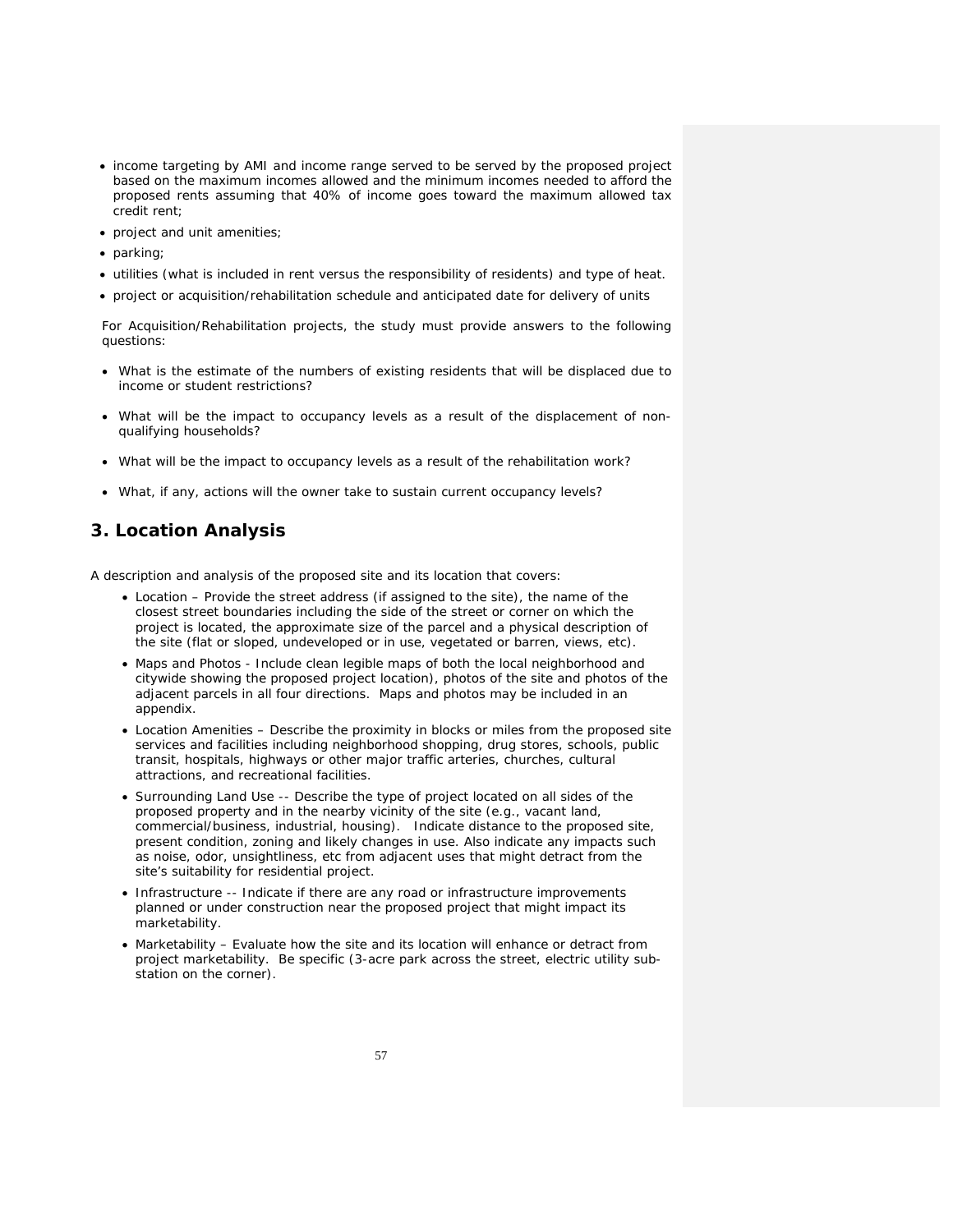# **4. Identification of Market Boundaries**

Provide a reasonable rationale for delineation of the primary market area from which the proposed project is expected to draw the majority of its residents. Radius boundaries are not allowed. The market boundary must include entire census tracts. The designation should instead take into account such things as:

- Municipal, County and census tract boundaries;
- Natural boundaries;
- Other physical barriers, like interstate highways; and,
- Socio-economic characteristics.

The market analyst should be prepared to discuss the market area designation with CHFA when contacting CHFA, as required, prior to commencing work on the study.

Provide a legible map outlining the primary market area which shows the site of the proposed project and if applicable, the secondary market area.

# **5. Market Conditions and Comparability Analysis**

#### Market Rate Conditions and Analysis

This section of the study must incorporate data on market rate rent and vacancy rates in the market area to the extent that it is available. For projects within the market area, reference the Denver Metro Apartment Vacancy and Rent Survey. Projects in communities covered by the Colorado Division of Housing's survey must reference it (*http://www.dola.colorado.gov/housing/vacintro.html*). In both cases, use the most recently published quarter at the time of report preparation (keeping in mind that the market study must be dated no more than six months prior to submission). Provide detailed information on current rent and vacancy rates by unit type and at least two years of historical information on average rents and the overall vacancy rate. Site all data sources.

## Tax Credit Conditions and Analysis

The analyst must prepare an inventory of all existing tax credit projects, both the competitive 9% projects and the non-competitive 4% projects using status reports on CHFA's website:

(http://www.chfainfo.com/multifam/multifamily\_developers/LIHTC%20Allocation/Developm ents\_by\_county.icm).

The market analyst should retrieve that information from the website rather than through a request to CHFA staff. In order to calculate capture rates by AMI, the inventory must state the number of units serving each AMI level. The inventory should include other incomerestricted projects that serve the same income levels as targeted by the proposed project. If there are no income-restricted projects in the market area, state so.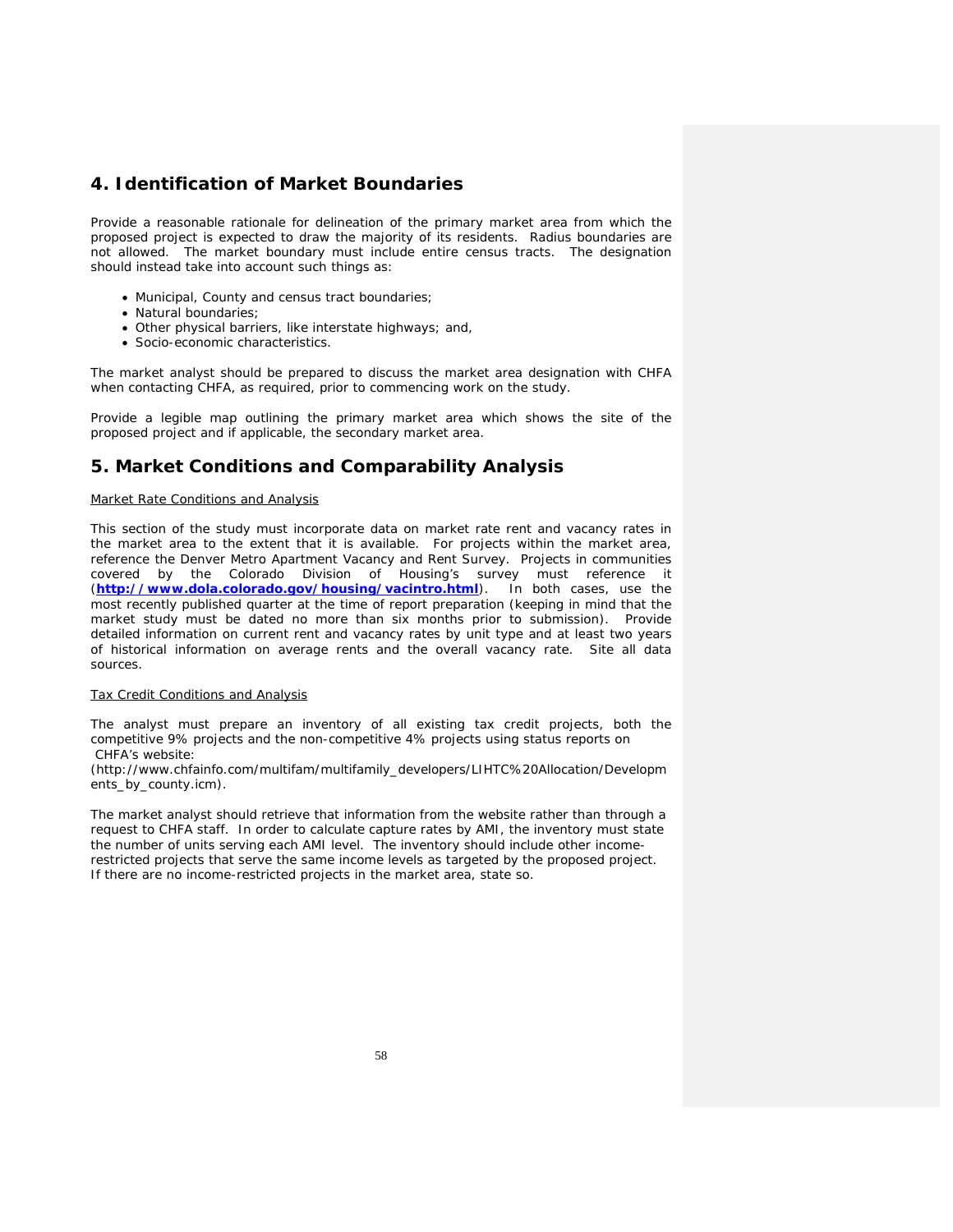## **Selection of Comparables**

The analyst must select projects from the inventory that are most similar to the proposed project for an in-depth analysis. The selection should be based on project size, unit mix, income restrictions, design, rents and location. If there are numerous projects in the market area, at least six should be selected. Unless market rates are significantly higher than the proposed rents as evidenced by information provided in the Market Overview section, at least two projects should also be included that offer market-rate units. In rural areas where few multifamily projects exist, provide information on mobile homes and single-family homes that are rented on a long-term basis to assess the competition. Include a legible map showing the location of all comparable properties and color photos of all properties.

## **Comparative Analysis**

The market study must present information in the same format as the tables provided. Rows can be deleted for unit types not offered or AMI levels not targeted by the proposed project. If you have unit types not specified in the sample tables, like a three-bedroom unit with 1.5 bathrooms, add them. Narrative analysis of the information is required.

*General Description* (Note: replace "Comp 1", "Comp 2", etc with the name of the apartment complex that is being analyzed in this section.)

|                    | Proposed<br>Project | Comp 1 | Comp 2 | Comp 3 | Comp 4 | Comp 5 | Comp 6 |
|--------------------|---------------------|--------|--------|--------|--------|--------|--------|
| Distance from      |                     |        |        |        |        |        |        |
| subject            |                     |        |        |        |        |        |        |
| Name of            |                     |        |        |        |        |        |        |
| project            |                     |        |        |        |        |        |        |
| Address            |                     |        |        |        |        |        |        |
| Property Type      |                     |        |        |        |        |        |        |
| Unit Type          |                     |        |        |        |        |        |        |
| Year Built         |                     |        |        |        |        |        |        |
| <b>Total Units</b> |                     |        |        |        |        |        |        |
| $#$ Inc.           |                     |        |        |        |        |        |        |
| Restricted         |                     |        |        |        |        |        |        |
| $#$ Free           |                     |        |        |        |        |        |        |
| Market             |                     |        |        |        |        |        |        |
| General            |                     |        |        |        |        |        |        |
| condition          |                     |        |        |        |        |        |        |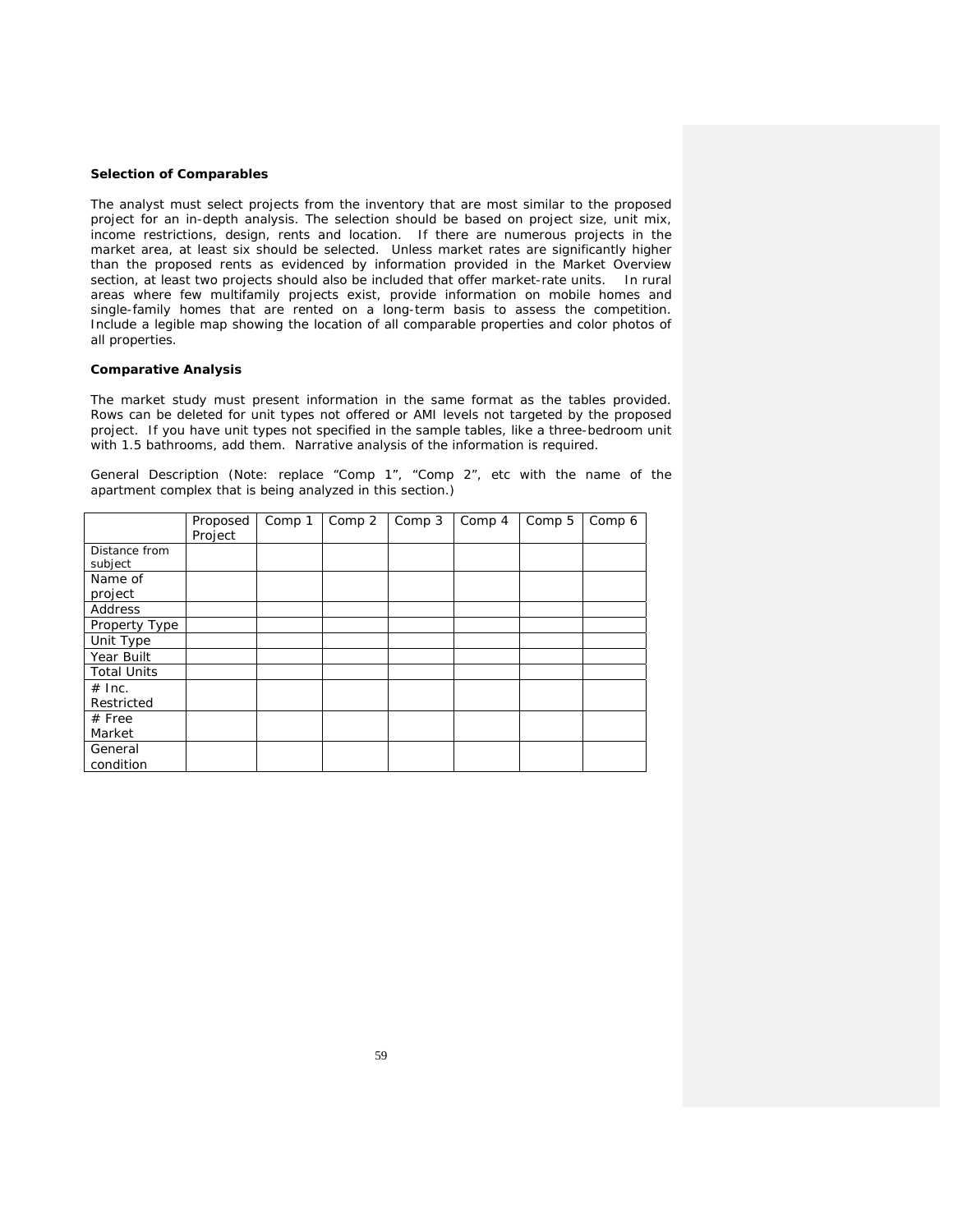## *Amenities*

| <b>Utilities</b>      |  |  |  |  |
|-----------------------|--|--|--|--|
| <b>AC</b>             |  |  |  |  |
| Water                 |  |  |  |  |
| Sewer                 |  |  |  |  |
| Heat Type             |  |  |  |  |
| Unit                  |  |  |  |  |
| <b>Amenities</b>      |  |  |  |  |
| Balcony/Patio         |  |  |  |  |
| <b>Dishwashers</b>    |  |  |  |  |
| Exterior              |  |  |  |  |
| Storage               |  |  |  |  |
| Microwave             |  |  |  |  |
| Washer/dryer          |  |  |  |  |
| hookups               |  |  |  |  |
| Washers/dryers        |  |  |  |  |
| in unit               |  |  |  |  |
| Other                 |  |  |  |  |
|                       |  |  |  |  |
| Other                 |  |  |  |  |
|                       |  |  |  |  |
|                       |  |  |  |  |
| Project               |  |  |  |  |
| <b>Amenities</b>      |  |  |  |  |
| Central laundry       |  |  |  |  |
| Basketball            |  |  |  |  |
| Court                 |  |  |  |  |
| Clubhouse             |  |  |  |  |
| Elevators             |  |  |  |  |
| <b>Exercise Equip</b> |  |  |  |  |
| Garage (\$            |  |  |  |  |
| extra)                |  |  |  |  |
| Hot tub               |  |  |  |  |
| Swimming pool         |  |  |  |  |
| Playground            |  |  |  |  |
| On-site               |  |  |  |  |
| management            |  |  |  |  |
| Security              |  |  |  |  |
| systems               |  |  |  |  |
| Other                 |  |  |  |  |
|                       |  |  |  |  |
| Other                 |  |  |  |  |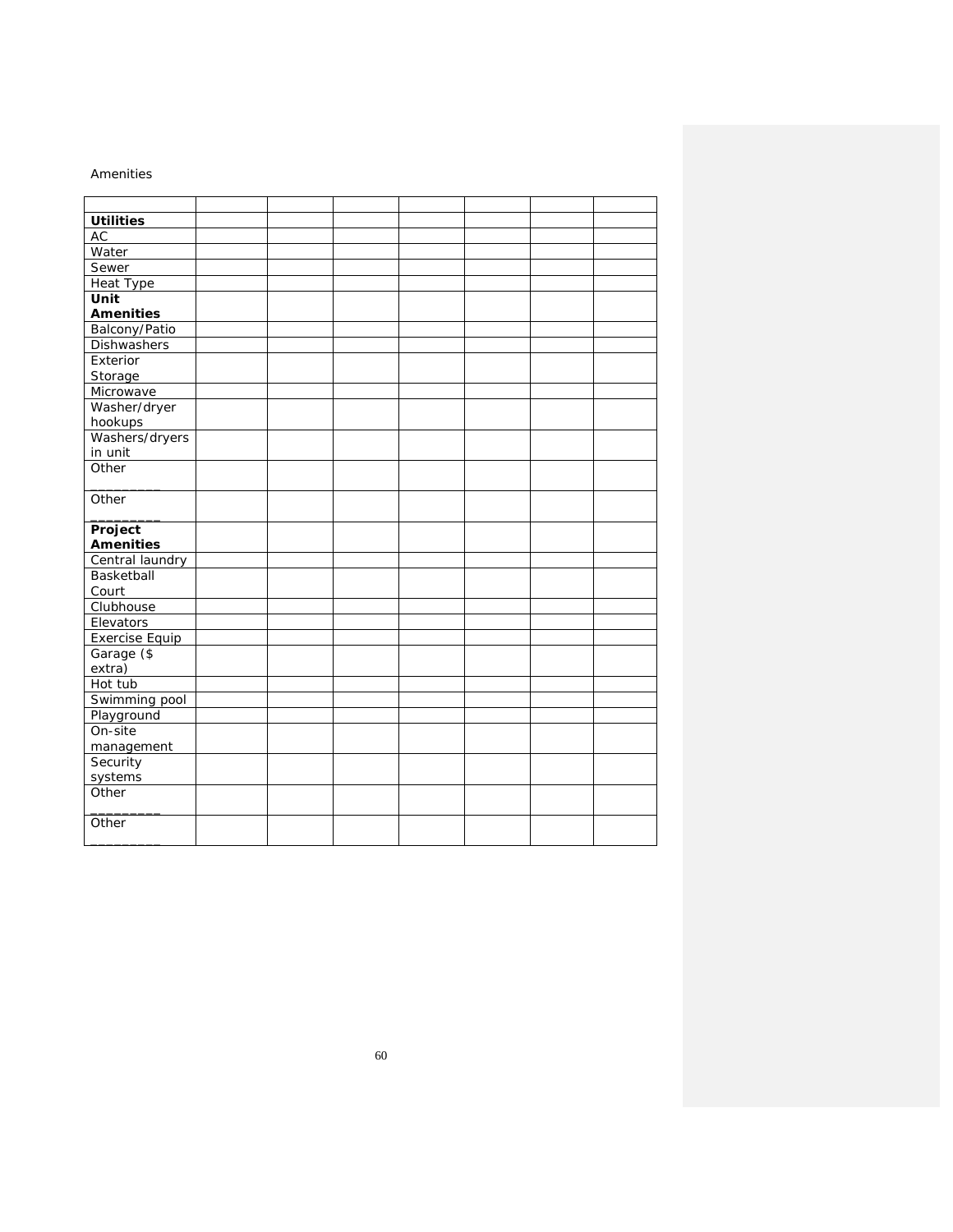## *Unit Size*

Provide a row for each unit type by size. If there are more than two unit sizes for any unit type, for example, five different floor plans for two-bedroom apartments, provide the range and the weighted average.

|           | Proposed   Comp 1   Comp 2   Comp 3   Comp 4   Comp 5   Comp 6<br>Project |  |  |  |
|-----------|---------------------------------------------------------------------------|--|--|--|
| 1 BR      |                                                                           |  |  |  |
| 2 BR/1 BA |                                                                           |  |  |  |
| 2 BR/2 BA |                                                                           |  |  |  |
| 3 BR/2 BA |                                                                           |  |  |  |
| 4 BR/2 BA |                                                                           |  |  |  |

| Unit Mix   |          |        |        |        |        |        |        |
|------------|----------|--------|--------|--------|--------|--------|--------|
|            | Proposed | Comp 1 | Comp 2 | Comp 3 | Comp 4 | Comp 5 | Comp 6 |
|            | Project  |        |        |        |        |        |        |
| 1 BR       |          |        |        |        |        |        |        |
| Inc.       |          |        |        |        |        |        |        |
| Restricted |          |        |        |        |        |        |        |
| Mkt.       |          |        |        |        |        |        |        |
| 2 BR/1 BA  |          |        |        |        |        |        |        |
| Inc.       |          |        |        |        |        |        |        |
| Restricted |          |        |        |        |        |        |        |
| Mkt.       |          |        |        |        |        |        |        |
| 2 BR/2 BA  |          |        |        |        |        |        |        |
| Inc.       |          |        |        |        |        |        |        |
| Restricted |          |        |        |        |        |        |        |
| Mkt.       |          |        |        |        |        |        |        |
| 3 BR/2 BA  |          |        |        |        |        |        |        |
| Inc.       |          |        |        |        |        |        |        |
| Restricted |          |        |        |        |        |        |        |
| Mkt.       |          |        |        |        |        |        |        |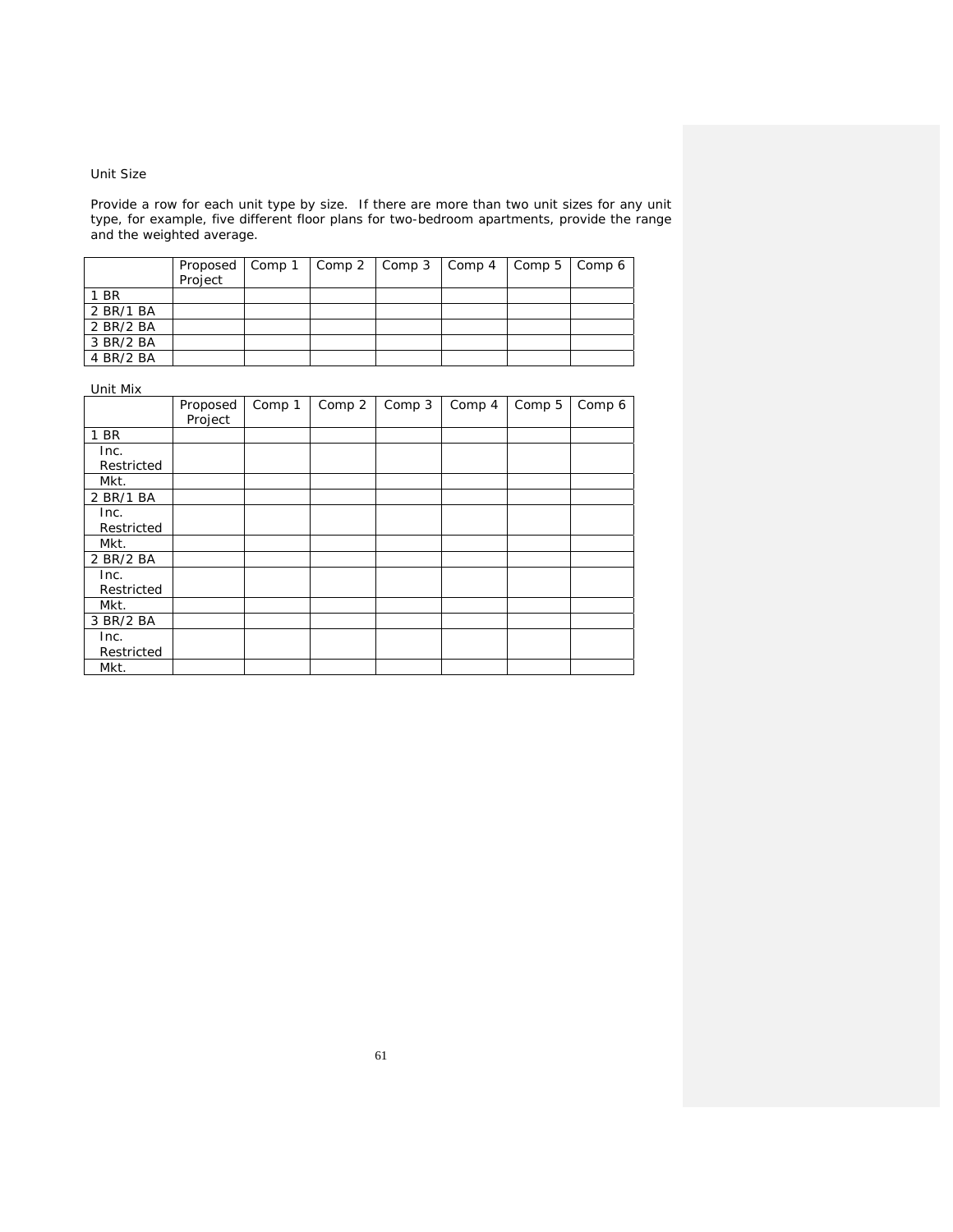## **Rent Comparison**

The rents shown should reflect the rates that would be charged to new residents moving into vacant units, not the discount rents for renewing leases. If rent reductions or concessions are offered, state the net rent. Rent concessions and other types of incentives such as waivers of security deposits should be described and analyzed.

| Rent per  | Proposed | Comp 1 | Comp 2 | Comp 3 | Comp 4 | Comp 5 | Comp 6 |
|-----------|----------|--------|--------|--------|--------|--------|--------|
| Unit      | Project  |        |        |        |        |        |        |
| 1 BR      |          |        |        |        |        |        |        |
| 30%       |          |        |        |        |        |        |        |
| 40%       |          |        |        |        |        |        |        |
| 50%       |          |        |        |        |        |        |        |
| 60%       |          |        |        |        |        |        |        |
| Mkt.      |          |        |        |        |        |        |        |
| 2 BR/1 BA |          |        |        |        |        |        |        |
| 30%       |          |        |        |        |        |        |        |
| 40%       |          |        |        |        |        |        |        |
| 50%       |          |        |        |        |        |        |        |
| 60%       |          |        |        |        |        |        |        |
| Mkt.      |          |        |        |        |        |        |        |
| 2 BR/2 BA |          |        |        |        |        |        |        |
| 30%       |          |        |        |        |        |        |        |
| 40%       |          |        |        |        |        |        |        |
| 50%       |          |        |        |        |        |        |        |
| 60%       |          |        |        |        |        |        |        |
| Mkt.      |          |        |        |        |        |        |        |
| 3 BR/2 BA |          |        |        |        |        |        |        |
| 30%       |          |        |        |        |        |        |        |
| 40%       |          |        |        |        |        |        |        |
| 50%       |          |        |        |        |        |        |        |
| 60%       |          |        |        |        |        |        |        |
| Mkt.      |          |        |        |        |        |        |        |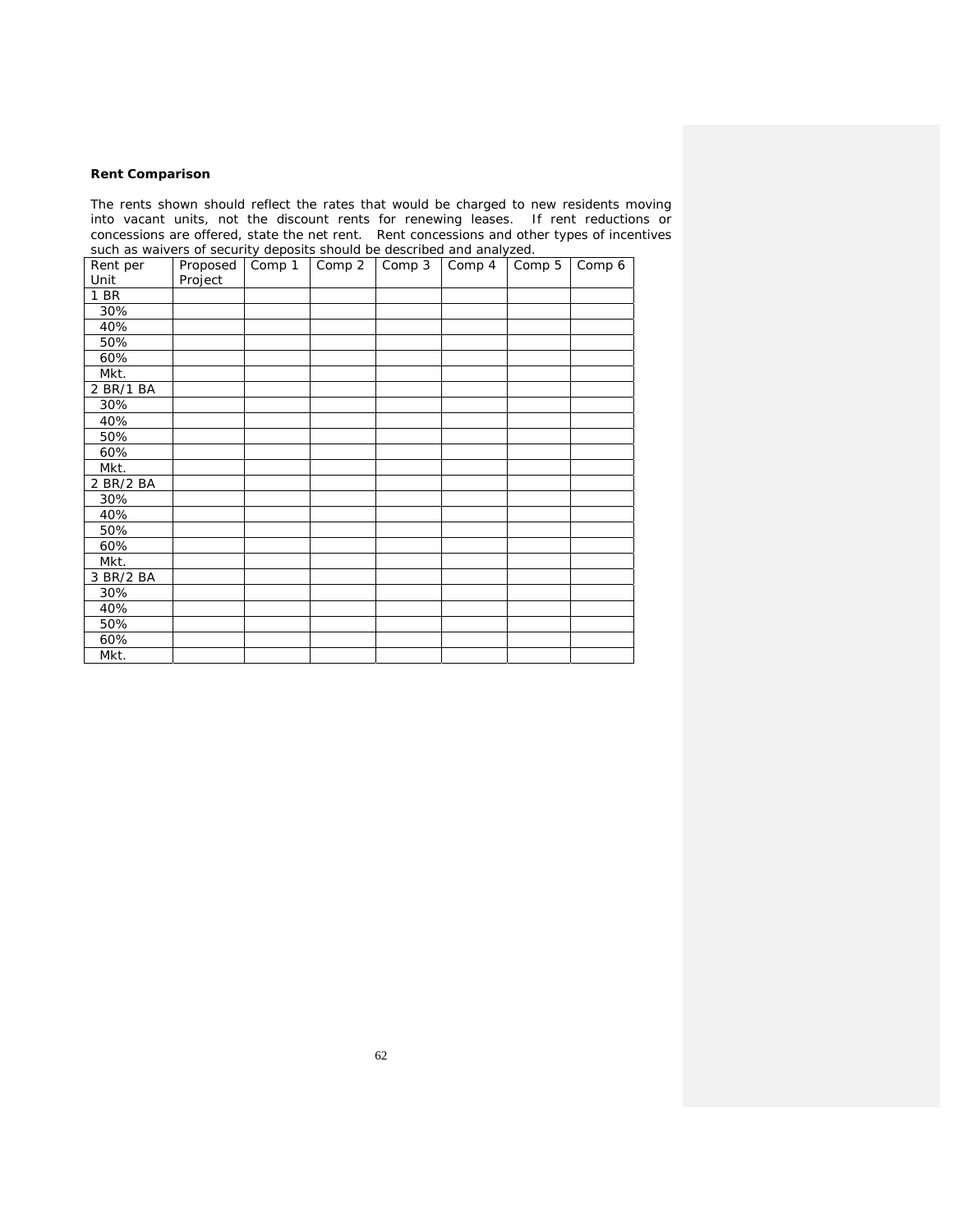| Rent per  | Proposed | Comp 1 | Comp 2 | Comp 3 | Comp 4 | Comp 5 | Comp 6 |
|-----------|----------|--------|--------|--------|--------|--------|--------|
| Sq. Ft.   | Project  |        |        |        |        |        |        |
| 1 BR      |          |        |        |        |        |        |        |
| 30%       |          |        |        |        |        |        |        |
| 40%       |          |        |        |        |        |        |        |
| 50%       |          |        |        |        |        |        |        |
| 60%       |          |        |        |        |        |        |        |
| Mkt.      |          |        |        |        |        |        |        |
| 2 BR/1 BA |          |        |        |        |        |        |        |
| 30%       |          |        |        |        |        |        |        |
| 40%       |          |        |        |        |        |        |        |
| 50%       |          |        |        |        |        |        |        |
| 60%       |          |        |        |        |        |        |        |
| Mkt.      |          |        |        |        |        |        |        |
| 2 BR/2 BA |          |        |        |        |        |        |        |
| 30%       |          |        |        |        |        |        |        |
| 40%       |          |        |        |        |        |        |        |
| 50%       |          |        |        |        |        |        |        |
| 60%       |          |        |        |        |        |        |        |
| Mkt.      |          |        |        |        |        |        |        |
| 3 BR/2 BA |          |        |        |        |        |        |        |
| 30%       |          |        |        |        |        |        |        |
| 40%       |          |        |        |        |        |        |        |
| 50%       |          |        |        |        |        |        |        |
| 60%       |          |        |        |        |        |        |        |
| Mkt.      |          |        |        |        |        |        |        |

*Vacancies and Wait Lists* 

|                    | Comp 1 | Comp 2 | Comp 3 | Comp 4 | Comp 5 | Comp 6 | Total/Overall |
|--------------------|--------|--------|--------|--------|--------|--------|---------------|
| Distance from      |        |        |        |        |        |        |               |
| subject            |        |        |        |        |        |        |               |
| <b>Total Units</b> |        |        |        |        |        |        |               |
| Vacant             |        |        |        |        |        |        |               |
| Units              |        |        |        |        |        |        |               |
| % Vacant           |        |        |        |        |        |        |               |
| Vacancies          |        |        |        |        |        |        |               |
| by Unit            |        |        |        |        |        |        |               |
| Type               |        |        |        |        |        |        |               |
| 1 BR               |        |        |        |        |        |        |               |
| 2 BR/1 BA          |        |        |        |        |        |        |               |
| 2 BR/2 BA          |        |        |        |        |        |        |               |
| 3 BR/2 BA          |        |        |        |        |        |        |               |
| 4 BR/2 BA          |        |        |        |        |        |        |               |
| # on Wait          |        |        |        |        |        |        |               |
| List               |        |        |        |        |        |        |               |

*Absorption* 

Information on the performance of comparables that is insightful about the rate at which the proposed units will be absorbed should be included. Consider the lease-up experience of projects completed in the last year or two, the rate by which comparable properties are able to fill vacated units and evidence of pent-up demand.

## **Upcoming Competition**

In order to determine what new projects will likely compete with the proposed project, a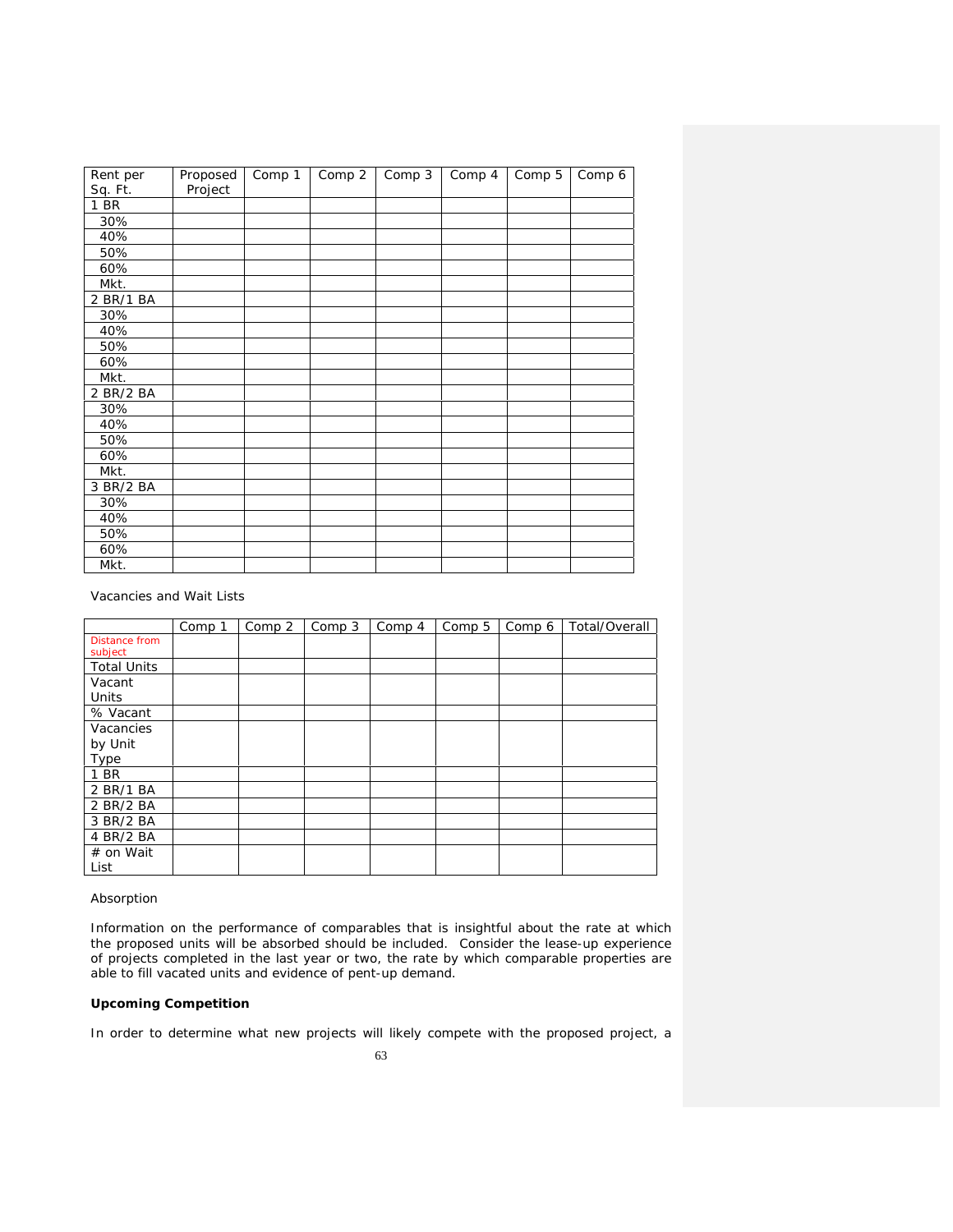careful examination of upcoming competition is necessary. In addition to checking with local governments and other public or private agencies, analysts should also check with CHFA for information on tax-exempt-bond-financed and new tax credit projects that are currently under consideration. The market study should include information on the availability and proximity of land in the proposed market area that is zoned, or could be zoned, for multifamily use.

Information on upcoming competition should include the following, if available:

- Name of project.
- Address/location.
- Distance from subject.
- Name of developer/owner.
- Property type.
- Proposed number of units, unit type (flat, TH, etc.), bedroom mix, unit size and amenities.
- Income restrictions and rental rates.
- Estimated unit delivery date.
- For projects that are in lease up, number of units occupied by unit type and AMI and rate at which units were leased.

# **7. Demographic Data**

Data describing household and housing unit characteristics in the market area must be provided in table format that is easily referenced. It is to be used to gauge the size of the proposed project in relationship to the total inventory of rental housing in the market area, assess the appropriateness of the proposed bedroom mix and complete the "Demand Analysis Calculation" in section VIII. The numbers that will be referenced in the Demand Analysis Calculation section must be easily identified.

As a minimum requirement, the following data from the 2000 Census must be provided for all projects. Data from the American Community Survey may also be used, if available. Census file and table numbers are provided. They can be found at http://factfinder.census.gov.

It is not necessary to make projections to the place-in-service date for the bulleted information below:

- Total housing units, number renter occupied and percent renter occupied (SF1 H4)
- Renter household size, both average and by persons in household (SF1 H15, SF3 H18)
- Age of renter occupied units (SF3 H 36)
- Number of bedrooms in renter occupied units (SF3 H42)
- Rent as a percentage of income (SF 3 H69)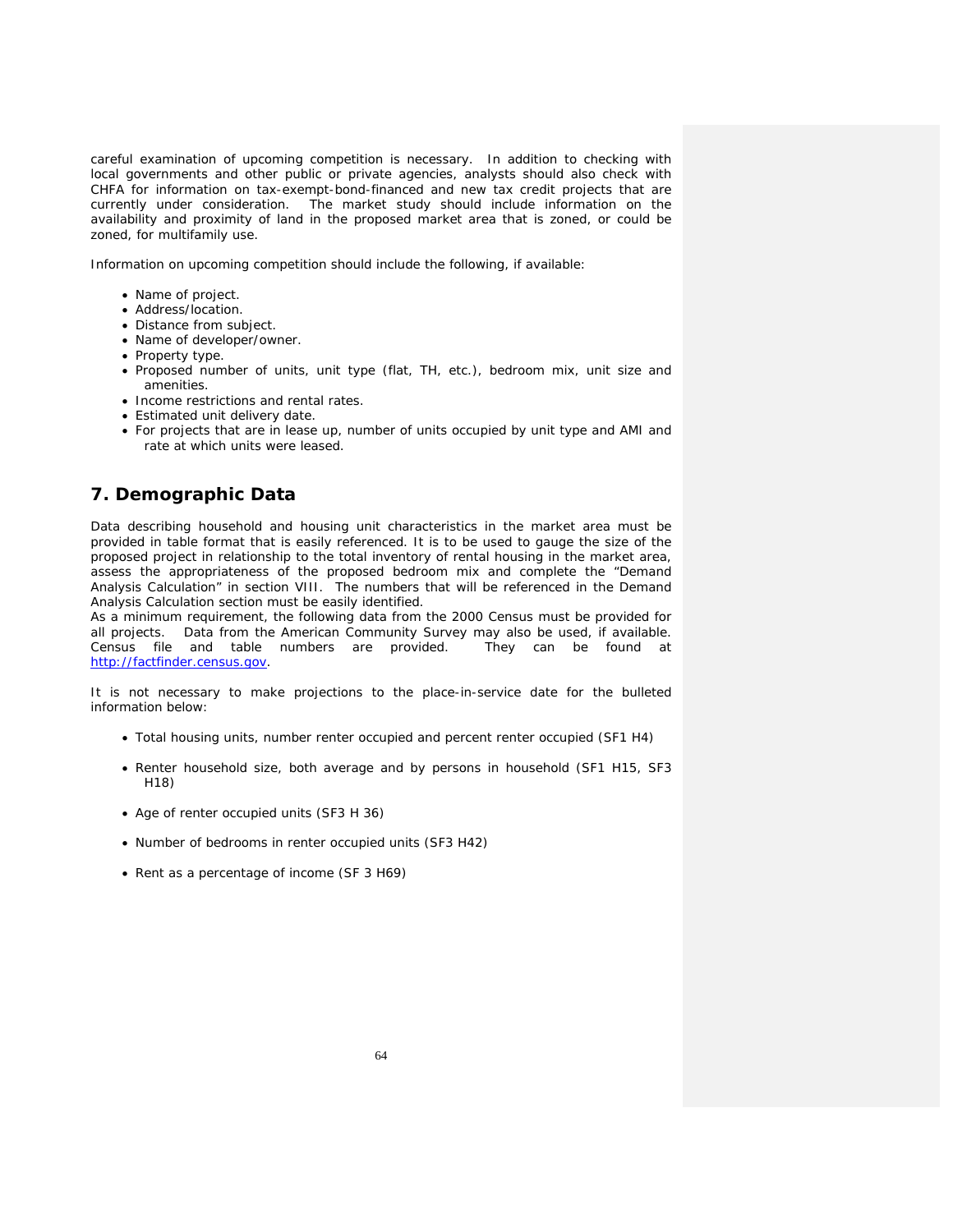For senior independent living projects, the following is also required:

- Renter households by age of householder (SF1 H16)
- Household type by age living alone versus as a couple (SF3 H19)

Other data that might be relevant, particularly to projects that are focused on serving special market niches, may be included.

#### **Projecting Households at Delivery Date**

Generate an estimate of the number of renter households that will be residing in the market area upon completion of the proposed project. This estimate should not take into account in migration that the project might be able to achieve, which can be addressed in the Demand Analysis Calculation. The rate of growth in population or households between 2000 and the anticipated date of project completion should be specified. Households that will not be served by the proposed project due to size should be subtracted. If the project will offer only one- and two-bedroom units, large families must be excluded. If the project will not offer one-bedroom units, one-person households must be subtracted.

#### **Income**

Estimate the number of income-eligible households residing in the market area. This may be done using the special tabulations developed by HUD from the 2000 Census data - http://www.huduser.org/datasets/spectabs.html . The special tabulations are also available from private vendors and provide data on households by income, size, tenure and age at the census tract level. As long as 2000 census data is used in these tabulations, this data is acceptable to use for the analysis.

# **8. Demand Analysis**

Demand and capture rates should be estimated for each AMI category that the proposed project will target since, in many cases, demand may be strong for one income category while the market might be saturated for another. Information from the Demographic Data and Comparability Analysis sections will be required to complete necessary calculations. Indicate the page numbers for the location of the numbers used in the calculations.

#### Multi-family - New Construction and Acquisition/Rehab

Demand estimates and capture rate calculations must be based on the following:

- The number of forecasted renter households that will be residing within the primary market area at the time of unit delivery.
- The assumption that tenants are paying no more than 40% of their income for the maximum allowed tax credit rent.
- One-bedroom units have 1 occupant, two-bedroom units have no more than 3 occupants, three-bedroom units have no more than 5 occupants.
- A justifiable assumption for in migration that takes into consideration the experience of comparable projects within the market area and/or anticipated job growth in the area.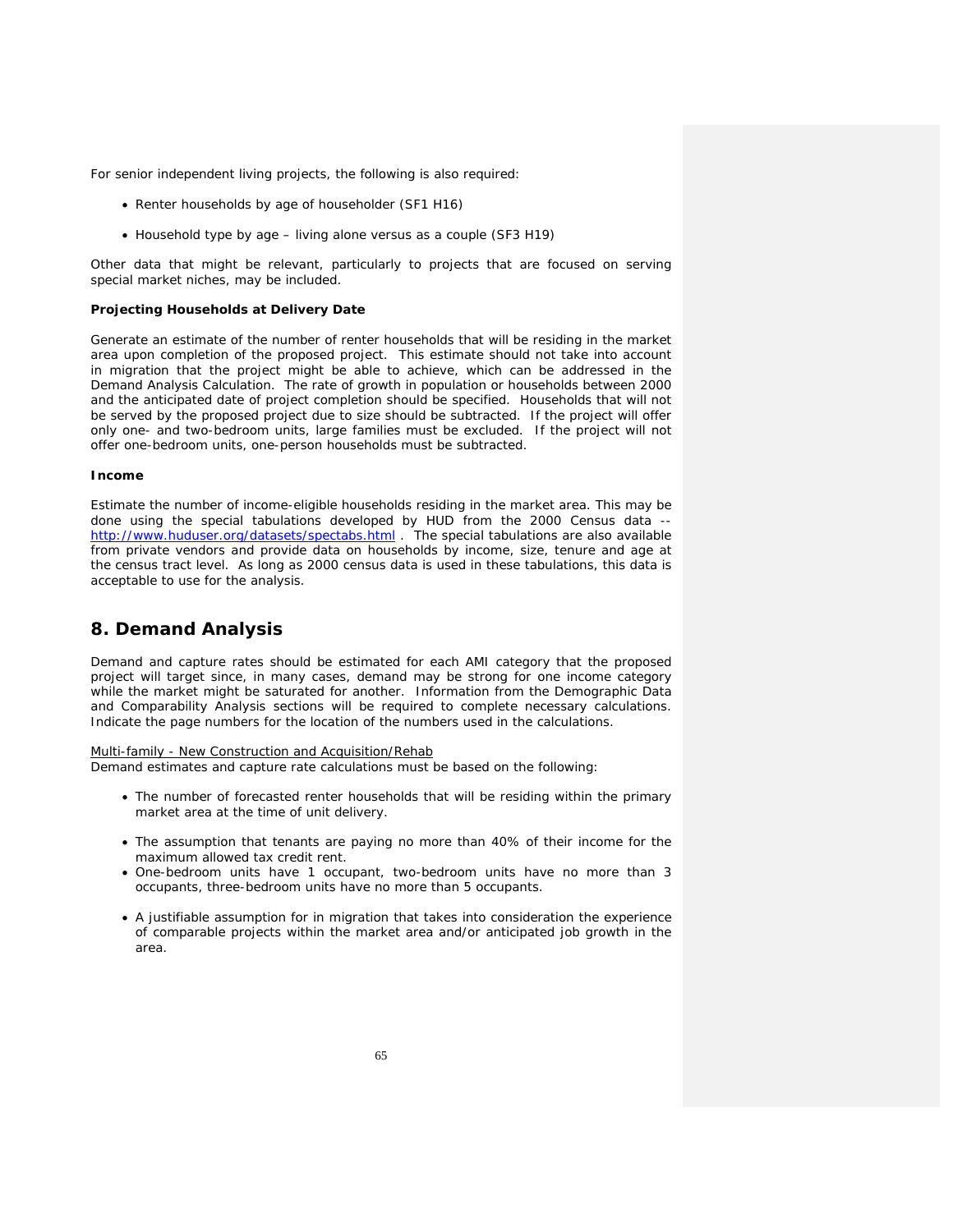- Inclusion of all tax credit units and other income restricted units targeting the same income categories as the proposed project. Units in project-based Section 8 projects should be subtracted. Units occupied by Section 8 voucher holders should not be subtracted. Only comparable LIHTC units should be used in the analysis. (e.g. family developments should only be compared to existing family LIHTC units).
- Exclusion of households that the proposed project will not serve based on size. For example, if no one-bedroom units are to be offered, one-person households should be subtracted from the demand estimate.

|  |  | Demand and Capture Rate Calculation |
|--|--|-------------------------------------|
|--|--|-------------------------------------|

|                                                                         | Page<br># | 30% | 40% | 50% | 60% | Mkt<br>units | Total |
|-------------------------------------------------------------------------|-----------|-----|-----|-----|-----|--------------|-------|
| Total Renter Households in Market<br>Area                               |           |     |     |     |     |              |       |
| - Unserved Households based on<br>Size (if any)                         |           |     |     |     |     |              |       |
| = Size-eligible Renter Households                                       |           |     |     |     |     |              |       |
| Percent Income<br>Qualifying<br>x<br>Households                         |           |     |     |     |     |              |       |
| = Income Qualifying Households in<br>Market Area                        |           |     |     |     |     |              |       |
| + In migration of Households (if<br>any)                                |           |     |     |     |     |              |       |
| Total<br>Qualifying<br>$=$<br>Households/Demand                         |           |     |     |     |     |              |       |
|                                                                         |           |     |     |     |     |              |       |
| <b>Existing Units</b>                                                   |           |     |     |     |     |              |       |
| Capture Rate - Existing<br>(existing<br>units/qualifying<br>households) | N/A       |     |     |     |     |              |       |
|                                                                         |           |     |     |     |     |              |       |
| <b>Under Construction/Planned Units</b>                                 |           |     |     |     |     |              |       |
| Proposed Projects                                                       |           |     |     |     |     |              |       |
| Other Projects (name)                                                   |           |     |     |     |     |              |       |
|                                                                         |           |     |     |     |     |              |       |
| Total Existing & Under                                                  |           |     |     |     |     |              |       |
| <b>Construction/Planned Units</b>                                       |           |     |     |     |     |              |       |
| Capture Rate - Required<br>(total units/qualifying households)          | N/A       |     |     |     |     |              |       |

### Senior Independent-Living - New Construction and Acquisition/Rehab

Demand estimates and capture rate calculations must be based on the following:

- The number of forecasted renter households that will be residing within the primary market area at the time of unit delivery with a householder age 62 or older.
- The assumption that tenants are paying no more than 40% of their income for the maximum allowed tax credit rent.
- One-bedroom units have 1 occupant and two-bedroom units have no more than 2 occupants.
- 66 • A justifiable assumption for in migration that may take into consideration the experience of comparable projects within the market area and the presence of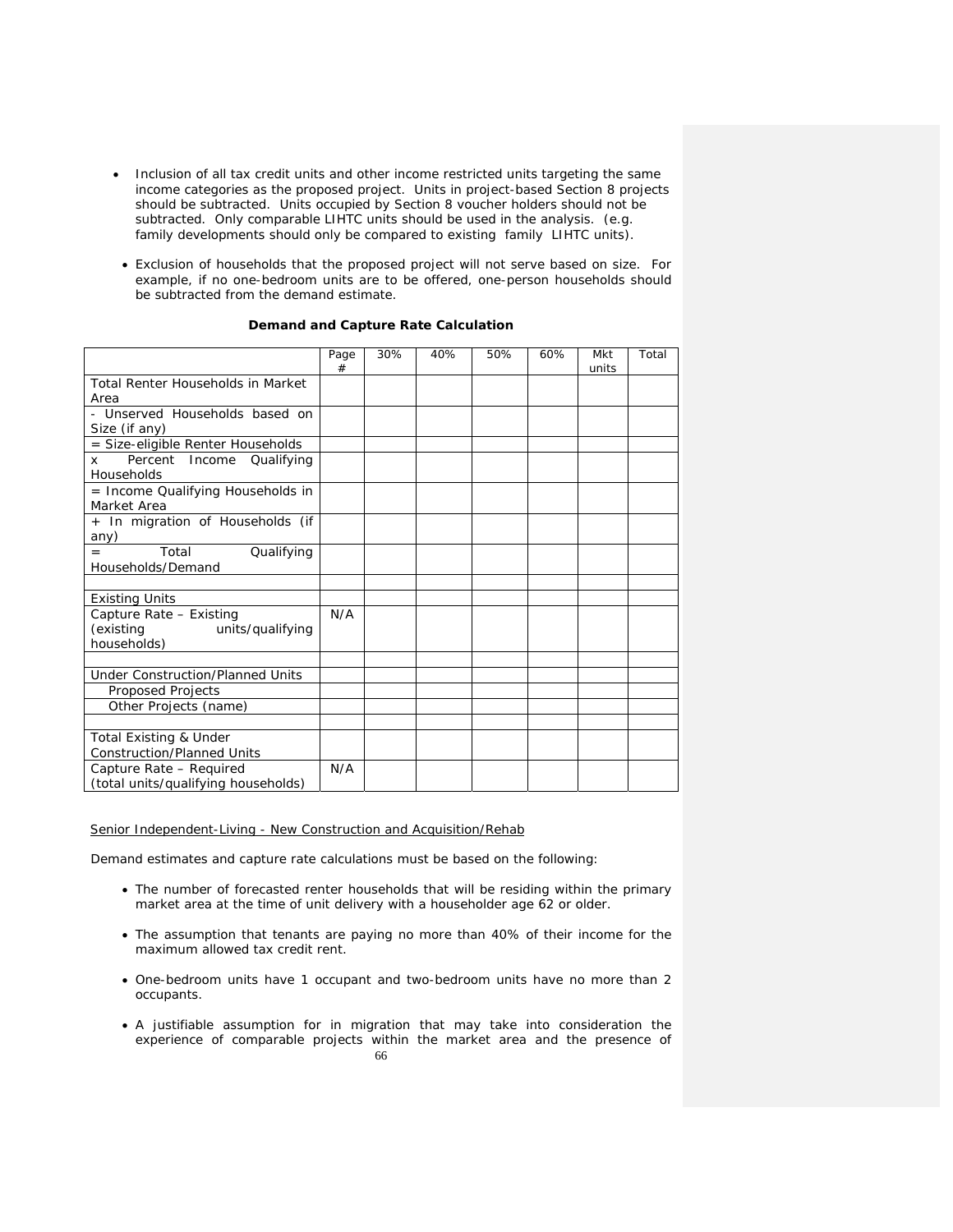householders in the prime care- giver age range (45 to 64).

- Inclusion of all age-restricted units financed with tax credits or other sources that have income restrictions targeting the same income categories as the proposed project. Units occupied by Section 8 voucher holders should be subtracted. Units occupied by Section 8 voucher holders should not be subtracted.
- Only comparable LIHTC units should be used in the analysis. (e.g. senior developments should only be compared to existing senior LIHTC units).
- •

## **Demand and Capture Rate Calculation – Senior Independent Living Projects**

|                                                                                        | Page<br># | 30% | 40% | 50% | 60% | Mkt<br>Units | Total |
|----------------------------------------------------------------------------------------|-----------|-----|-----|-----|-----|--------------|-------|
| 1 and 2 Person Senior Households -<br>Total                                            |           |     |     |     |     |              |       |
| X<br>Qualifying<br>Percent<br>Income<br><b>Households</b>                              |           |     |     |     |     |              |       |
| = Total Demand from 1 & 2 person<br>qualifying households living in the<br>Market Area |           |     |     |     |     |              |       |
| In migration adjustment factor (if<br>any)                                             |           |     |     |     |     |              |       |
| <b>Total Qualifying Households</b>                                                     |           |     |     |     |     |              |       |
|                                                                                        |           |     |     |     |     |              |       |
| <b>Existing Units</b>                                                                  |           |     |     |     |     |              |       |
| Capture Rate                                                                           | N/A       |     |     |     |     |              |       |
| <b>Under Construction/Planned Units</b><br>Proposed Projects                           |           |     |     |     |     |              |       |
| Other Projects (name)                                                                  |           |     |     |     |     |              |       |
|                                                                                        |           |     |     |     |     |              |       |
| <b>Total Existing &amp; Under</b><br><b>Construction/Planned Units</b>                 |           |     |     |     |     |              |       |
| Capture Rate Required                                                                  | N/A       |     |     |     |     |              |       |

# **9. Strength and Weaknesses**

Please list the subject's strengths and weaknesses separately.

# **10. Recommendations and Conclusions**

In this section, explicitly state your opinion regarding the marketability of the proposed project and whether or not development of the project as proposed is warranted. This should include your evaluation of overall market conditions as well as the specific project that is being proposed. All conclusions must be supported by data contained in the market study. If potential demand is sufficiently strong to justify additional units but the proposed project does not appear to be responsive to the demand, provide recommendations on how marketability could be improved.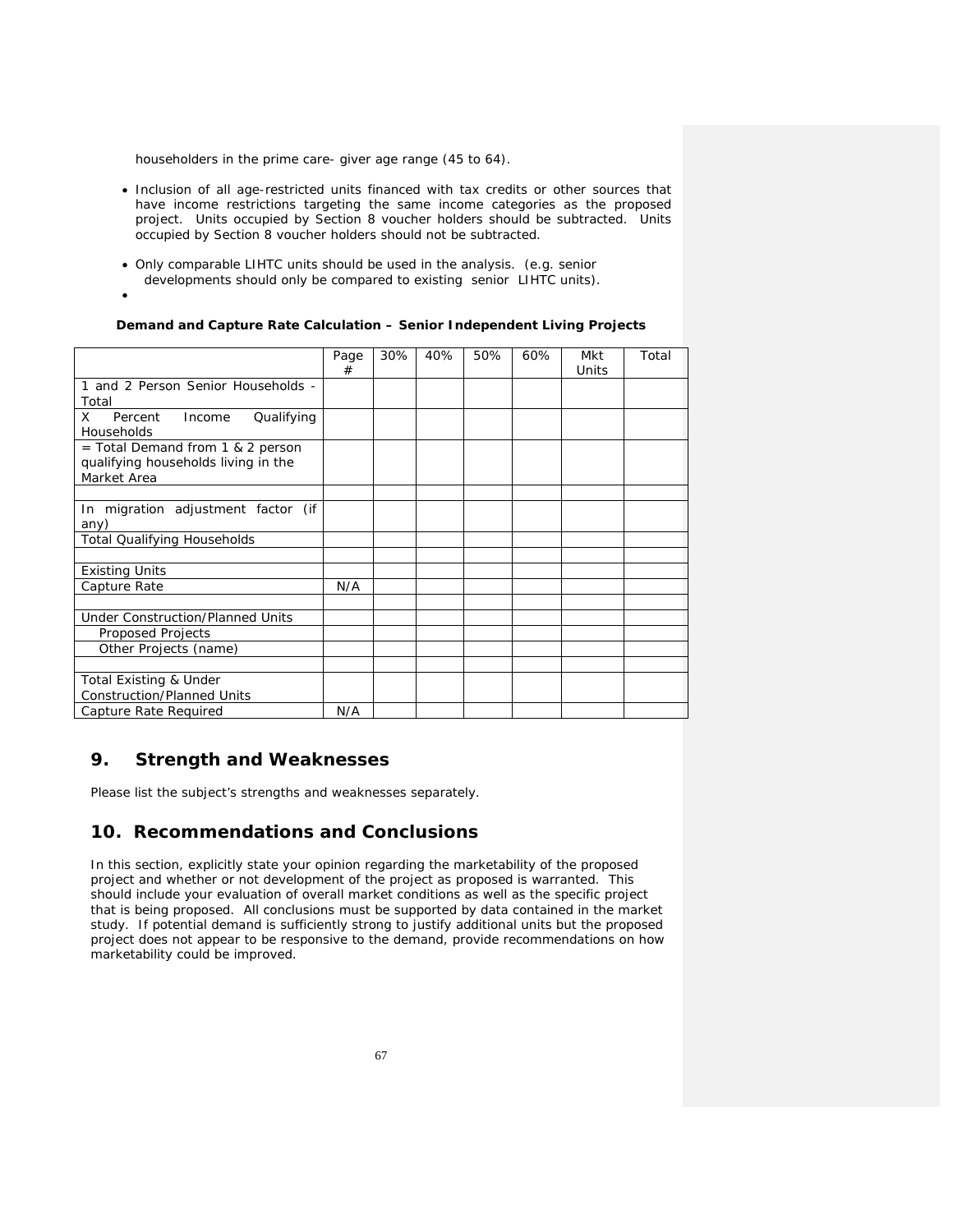At a minimum, the market study for all projects must:

- Assess the demand for the proposed project. Address the achievability of the required capture rate. If the increase between existing capture rates and the rates required to absorb planned units is significant, justify how this is or is not acceptable. Please note any unusual circumstances or conditions that should be considered, particularly the timing for the construction/delivery of competing units and the impact that it might have on absorption of the proposed project.
- Evaluate the competitiveness of the proposed project relative to comparable projects. Address the age or condition of properties in the area that might make the proposed project more or less competitive. Address whether the proposed project, in light of vacancy and absorption rates for the local market area, is likely to result in a higher vacancy rate for comparable, tax credit units within the market area.
- Provide a review of the proposed unit mix, unit sizes, unit type(s) and make a recommendation regarding unit mix and sizes. Include a rationale for these recommendations.
- Evaluate rents on a per-unit and per-square-foot basis in relationship to comparable properties, the free market and LIHTC maximums. Make recommendations if adjustments are needed to increase competitiveness or the size of the market from which the project can draw residents. The recommendation should also state whether or not utilities should be included in the rent.
- Evaluate the location of the proposed project including access to the site, amenities in the area and surrounding land use and state how these will enhance or detract from marketability.
- Address absorption of the project under current conditions.
- Evaluate the proposed amenities, including those that are being considered at an additional cost and make recommendations about amenities that would enhance lease-up or are not needed when compared to other units in the market area.
- Note any unusual conditions or opportunities that need to be considered. For example, the project may be located in an area that has significant job growth and may need to focus marketing to new employees.
- For Acquisition/Rehabilitation Projects, also assess the historical occupancy level of the property, plans for displacement of current residents, the impact that displacement of ineligible households on vacancy rates and the impact that rehabilitation will have on occupancies.

A list of approved Market Analysts may be found on the CHFA website at:

http://www.chfainfo.com/multifam/multifamily\_developers/LIHTC%20allocation/LIHTC%20 \*--- frormatted: Left allocation.icm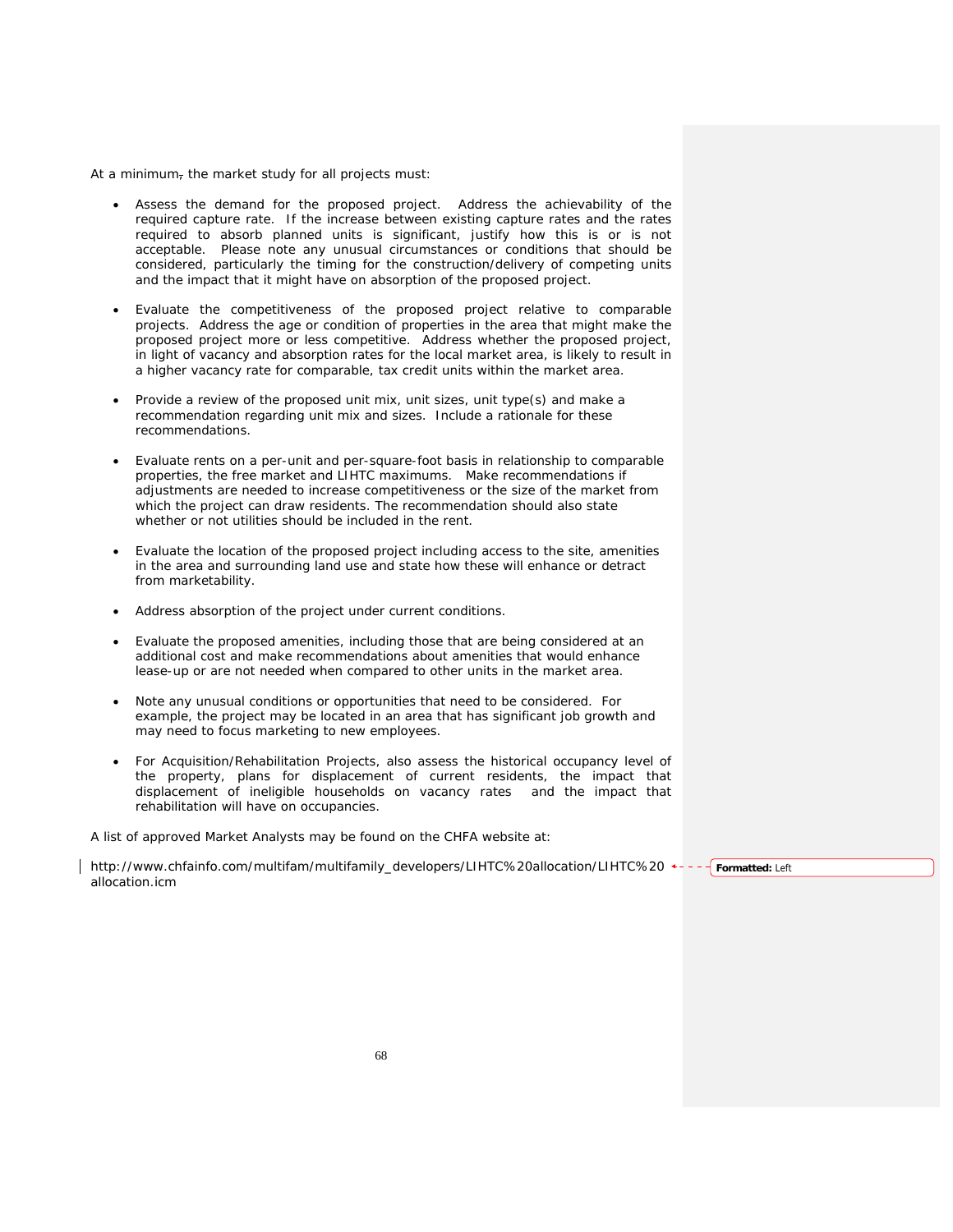#### Appendix B

#### CAPITAL NEEDS ASSESSMENT REQUIREMENTS

Projects applying for a preliminary reservation of tax credits for rehabilitation must submit a capital needs assessment (CNA) that is no older than six (6) months conducted by a third party architect or engineer with CNA experience (provide a resume). The assessment should include a site visit and physical inspection of the interior and exterior of units and structures, building material deficiencies and material building code violations as well as an interview with available on-site property management and maintenance personnel to inquire about past repairs/improvements, pending repairs, and existing or chronic physical deficiencies. The assessment should also consider the presence of hazardous materials on the site.

The assessment should include an opinion as to the proposed budget for recommended improvements and should identify critical building systems or components that have reached or exceeded their expected useful lives. The assessment should also include a projection of recurring probable expenditures for significant systems and components impacting use and tenancy, which are not considered operation or maintenance expenses, to determine the appropriate replacement reserve deposits on a per unit per year basis. The following components should be examined and analyzed for a capital needs assessment:

- site, including topography, drainage, pavement, curbing, sidewalks, parking, landscaping, amenities, water, sewer, storm drainage, gas and electric utilities and lines;
- structural systems, both substructure and superstructure, including exterior walls and balconies, exterior doors and windows, roofing system, and drainage;
- interiors, including unit and common area finishes (carpeting, vinyl tile, plaster walls, paint condition, etc.), unit kitchen finishes, cabinets and appliances, unit bathroom finishes and fixture, and common area lobbies and corridors; and
- mechanical systems, including plumbing and domestic hot water, HVAC, electrical, lighting fixtures, fire protection, and elevators (mechanical systems must be inspected by a qualified engineer)
- any non-compliant component or issue relative to the applicable accessibility guidelines of ADA, Section 504 and/or Fair Housing Guidelines
- detailed description of the scope of work and budget for the scope of work
- photographs of typical building characteristics and deficiencies

Issues identified by the capital needs assessment should be addressed during the rehabilitation process and considered in establishing replacement reserve accounts.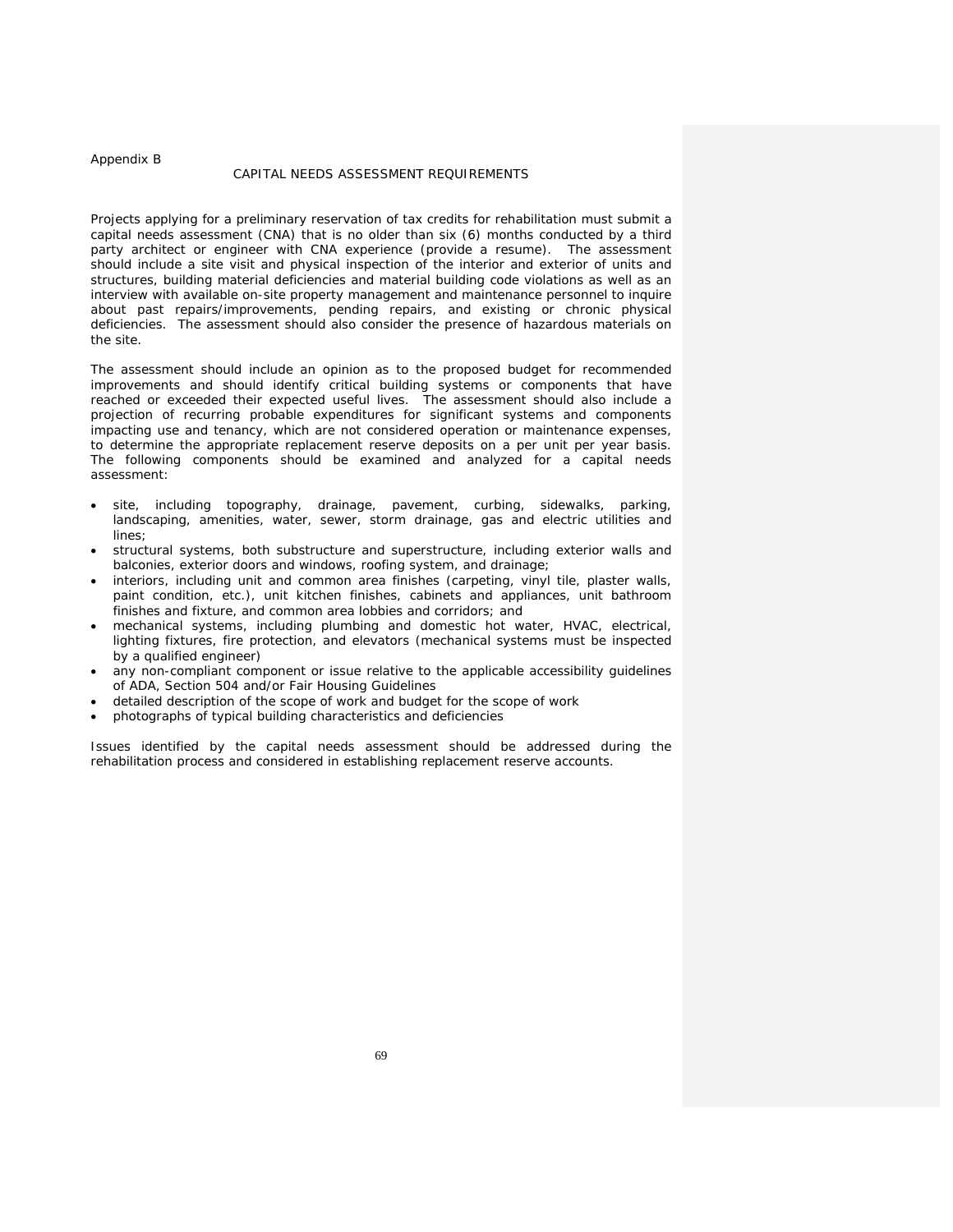## Appendix C **Instructions for Calculation of Qualified Contract Price**

 Before CHFA will commence marketing your project, you must complete the Calculation of Qualified Contract Price form attached to these instructions (the "Calculation Form"). This calculation will establish the price at which CHFA will market your project and present an offer for its purchase.

 To complete the Calculation Form, you must complete Exhibits A through D and, if the project has market rate units, Exhibit E. The results of Exhibits A through E are transferred to the Calculation Form to determine the Qualified Contract Price for the project.

 The Calculation Form is derived from a statutory formula set forth in Section 42(h)(6)(F) of the Code. The statutory formula divides the purchase price between the lowincome portion of the project and the market rate portion of the project, if any. Qualified Contract Price for the low-income portion of the project is equal to the sum of project indebtedness (Worksheet A), investor equity (Worksheet B), and other capital contributions (Worksheet C) reduced by the total cash that has been distributed, or is available for distribution, from the project (Worksheet D). If the project has any market rate units, the Qualified Contract Price is increased by the fair market value of those units (Worksheet E).

 Please remember that the twelve-month period for finding a buyer will not commence until the Calculation, and Exhibits A through E, are completed and returned to CHFA with the notification letter and other required materials. The Calculation must be prepared, approved or reviewed by the accountant for the project owner. An opinion letter from a third party certified public account must also be provided stating confirming the qualified contract price.

Once CHFA presents a contract for the QC price, the project is bound to the Extended Use Agreement. There is no requirement in the Code that the prospective buyer actually purchase the property. Whether or not the seller actually executes the contract and closes the transaction is a separate, legally unrelated question. Under the Code Section  $42(h)(6)(E)(i)(II)$ , CHFA's only obligation is to "present" a contract for the QC price. Once this occurs the owner may not terminate the extended use period.

**Deleted:** minimum

**Formatted:** Indent: First line: 0.5"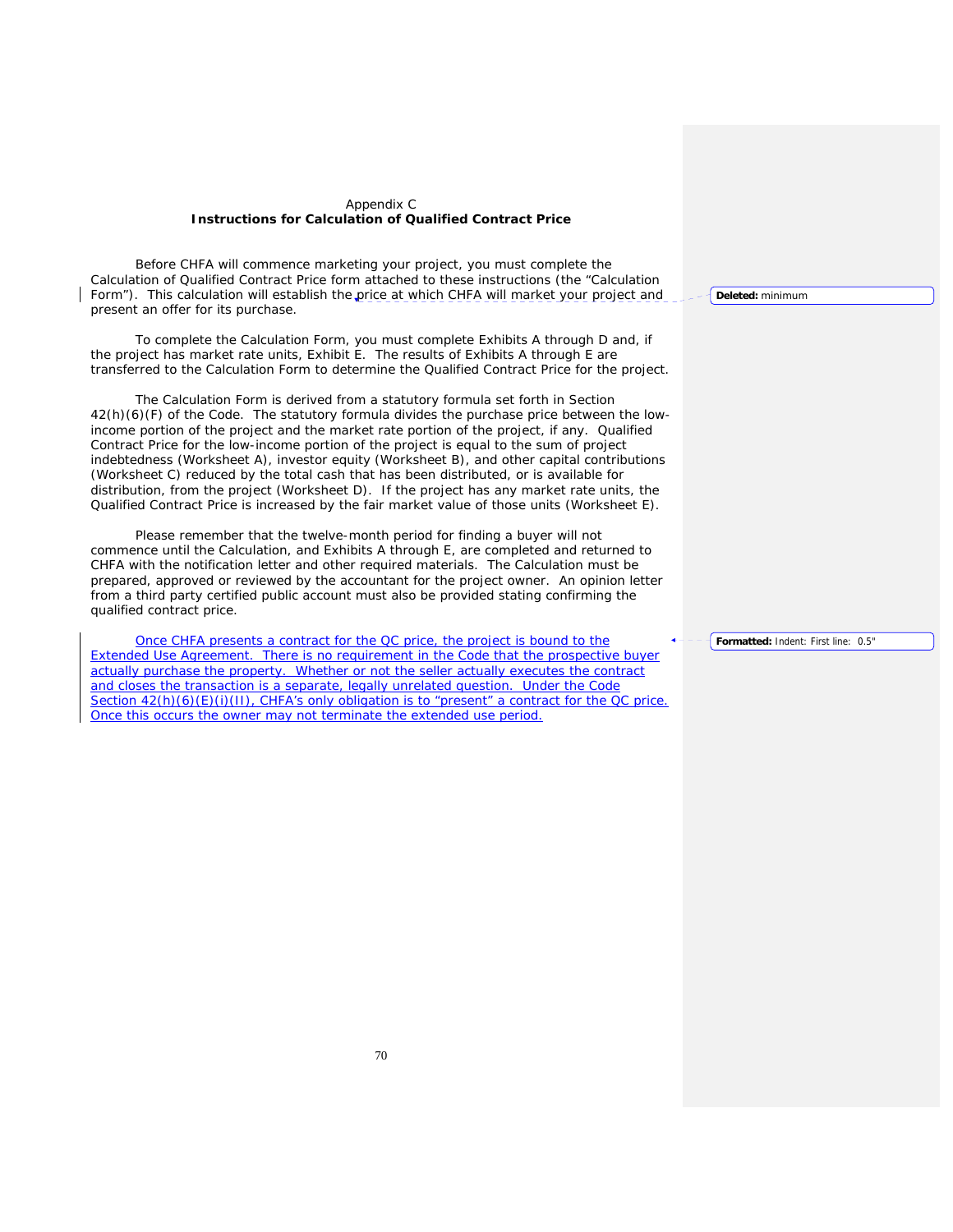#### **Calculation of Qualified Contract Price Pursuant to Section 42(h)(6)(F) of the Internal Revenue Code As of \_\_\_\_\_\_\_\_\_\_\_\_\_\_\_\_, 2005**

| А. |        | <b>Calculation of Low-Income Portion of Payment:</b>                                           |    |    |
|----|--------|------------------------------------------------------------------------------------------------|----|----|
|    | (i)    | Outstanding Indebtedness secured by, or<br>with respect to the Buildings (from<br>Worksheet A) | \$ |    |
|    | (ii)   | Adjusted Investor Equity (from Worksheet<br>B)                                                 | \$ |    |
|    | (iii)  | Other Capital Contributions not reflected in<br>(i) or (ii) (from $Worksheet C$ )              | \$ |    |
|    | (iv)   | Total of (i), (ii) and (iii)                                                                   | \$ |    |
|    | (v)    | Cash Distributions from or available from,<br>the Project (from Worksheet D)                   | \$ |    |
|    | (vi)   | Line (iv) reduced by Line $(v)$                                                                | \$ |    |
|    | (vii)  | Applicable fraction (as set forth in the Tax<br>Credit Regulatory Agreement)                   | %  |    |
|    | (viii) | Low-Income Portion of Qualified Contract<br>Price (Line (vi) multiplied by Line (vii))         |    | \$ |
| В. |        | <b>Fair Market Value of Non Low-Income</b><br>Portion of Building(s) (from Worksheet E)        |    | \$ |
|    |        | <b>Qualified Contract Price</b><br>(Sum of Line A(viii) and Line B)                            |    | \$ |

71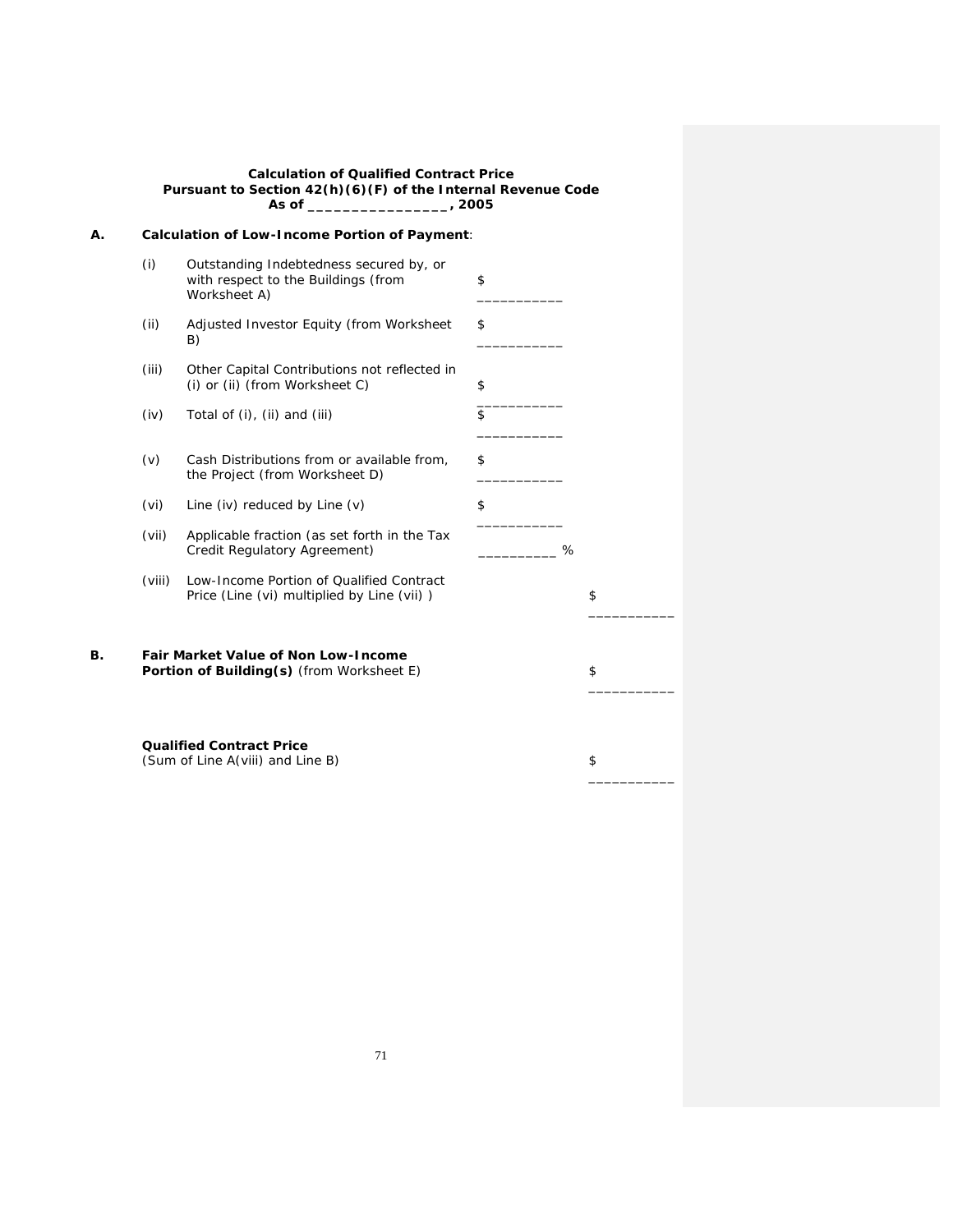## **WORKSHEET A**  *Outstanding Indebtedness With Respect to Low-Income Building(s)* **Code Section 42(h)(6)(F)(i)(I)**

## **Instructions**

 The Qualified Contract Price includes the unpaid balance of all secured and unsecured indebtedness with respect to the low-income buildings. Worksheet A requires you to set forth certain information with respect to each mortgage loan and other project indebtedness: The name of the lender, the unpaid principal balance, the accrued interest, the maturity date, and other relevant information.

 In the section marked "Other Information" (subsection (v) with respect to each loan), please set forth any information with respect to the loan that may be relevant to CHFA 's efforts to market the project. Examples of relevant information include whether the loan has a "due-on-sale" clause or if any portion of the loan is payable from net cash flow (i.e., is "soft" debt). Please also attach to the worksheet an amortization schedule for each loan, if available.

 In addition to mortgage indebtedness, you should also list any unsecured, long-term debt the proceeds of which were used directly in the construction, rehabilitation, or operations of the project.

 The unpaid principal balance and accrued interest for each loan set forth on this worksheet should be totaled and that total should be transferred to Section A(i) of the Calculation Form.

## **Worksheet**

|       | First Mortgage Loan:                                     |    |
|-------|----------------------------------------------------------|----|
| (i)   | Lender:<br><u> 1980 - Jan Samuel Barbara, manala</u>     |    |
| (ii)  | Principal Balance                                        | \$ |
| (iii) | <b>Accrued Interest</b>                                  | \$ |
| (iv)  | <b>Maturity Date:</b>                                    |    |
| (v)   | Other Information:                                       |    |
|       | [attach amortization schedule, if available]<br>Subtotal | \$ |
|       |                                                          |    |
|       | Second Mortgage Loan:                                    |    |
| (i)   | Lender:                                                  |    |
| (ii)  | Principal Balance                                        | \$ |
| (iii) | <b>Accrued Interest</b>                                  | \$ |
| (iv)  | <b>Maturity Date:</b>                                    |    |
| (v)   | Other Information:                                       |    |
|       |                                                          |    |
|       | [attach amortization schedule, if available]             |    |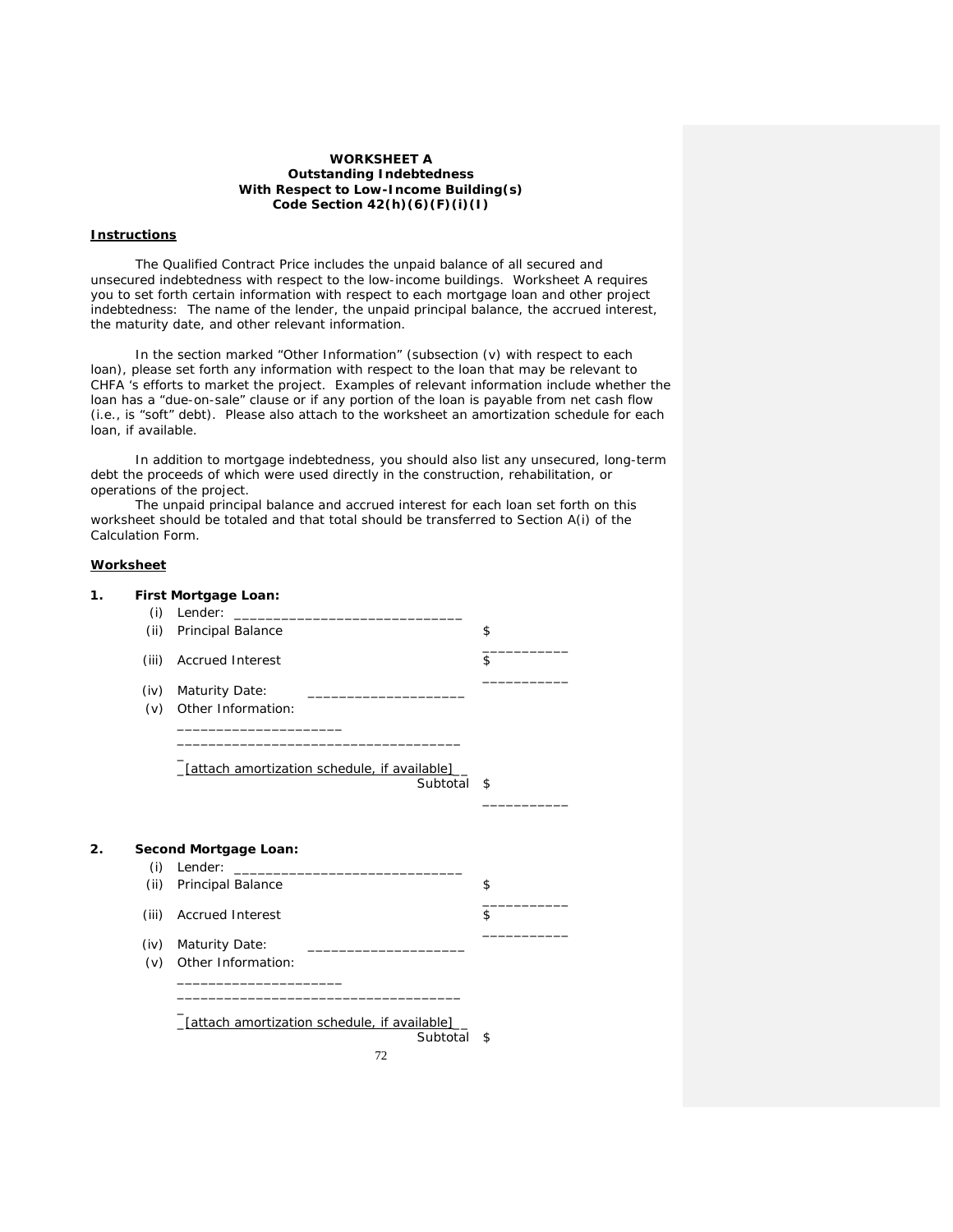| (ii)  | Principal Balance                                          | \$ |
|-------|------------------------------------------------------------|----|
| (iii) | <b>Accrued Interest</b>                                    | \$ |
|       | (iv) Maturity Date:                                        |    |
|       | (v) Other Information:                                     |    |
|       | [attach amortization schedule, if available]               |    |
|       | Subtotal                                                   | \$ |
|       |                                                            |    |
|       | <b>Fourth Mortgage Loan:</b>                               |    |
|       | $(i)$ Lender: $\_\_$<br>(ii) Principal Balance             | \$ |
|       | (iii) Accrued Interest                                     | \$ |
|       |                                                            |    |
|       | (iv) Maturity Date:<br>(v) Other Information:              |    |
|       |                                                            |    |
|       | [attach amortization schedule, if available]<br>Subtotal   | \$ |
|       | Other Indebtedness with Respect to Low-Income Building(s): |    |
| (i)   | Lender:                                                    |    |
| (ii)  | Principal Balance                                          | \$ |
| (iii) | <b>Accrued Interest</b>                                    | \$ |
|       | (iv) Maturity Date:                                        |    |
| (v)   | Other Information:                                         |    |
|       |                                                            |    |
|       | _[attach amortization schedule, if available]_             | \$ |
|       | Subtotal                                                   |    |

\_\_\_\_\_\_\_\_\_\_\_

\_\_\_\_\_\_\_\_\_\_\_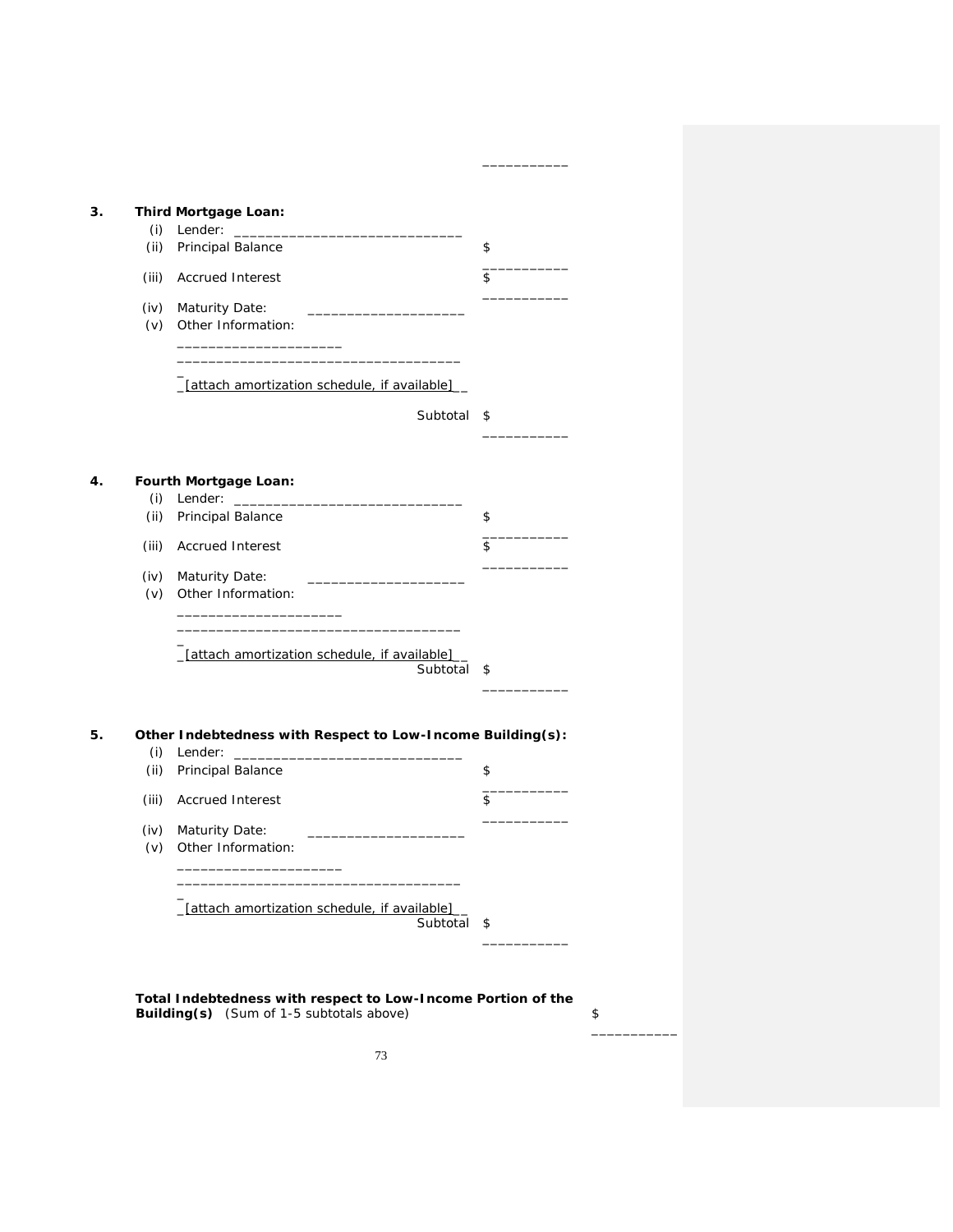#### **WORKSHEET B**  *Calculation of Adjusted Investor Equity In the Low-Income Building(s)*  **Code Section 42(h)(6)(F)(i)(II)**

### **Instructions**

 The Qualified Contract Price includes the sum of the "Adjusted Investor Equity" with respect to the project. "Adjusted Investor Equity" means, with respect to each calendar year, the aggregate amount of cash that taxpayers invested with respect to the low-income buildings, increased by the applicable cost-of-living adjustment, if any.

 Not all capital contributions with respect to the project qualify as "Adjusted Investor Equity." Specifically, cash invested in the project should be included in this Worksheet B only if **each of the following is true**:

- (i) The cash is contributed as a capital contribution and not as a loan or advance;
- (ii) the amount is reflected in the adjusted basis of the project (until there is further guidance from the Internal Revenue Service, CHFA will interpret this to mean cash contributions used to directly fund adjusted basis and cash contributions used to pay off a construction or bridge loan, the proceeds of which directly funded adjusted basis); and
- (iii) there was an obligation to invest the amount as of the beginning of the credit period (until there is further guidance from the Internal Revenue Service, CHFA will interpret this to include cash actually invested before the beginning of the credit period and cash invested after the beginning of the credit period for which there was an obligation to invest at the beginning of the credit period).

 With respect to Worksheet B, subsection (i) for each calendar year requires you to set forth the identity of the investor. Typically, this will be the tax credit investor (i.e., the investor limited partner); however, it may include a general partner if the cash investment by a general partner otherwise satisfies the requirements set forth above.

 Subsection (ii) requires you to set forth the amount of qualifying cash equity that was invested in the project for that calendar year. This amount should include only cash that was actually contributed to the project that year; it should not include amounts for which there was a mere obligation to invest.

 Subsection (iii) sets forth the cost-of-living adjustment for each calendar year. Investment amounts qualifying as investor equity are entitled to a cost-of-living adjustment. The applicable cost-of-living adjustment for each year is based on the Consumer Price Index – All Urban Consumers available through the U.S. Department of Labor, Bureau of Labor Statistics

 For each calendar year, the amount of "Adjusted Investor Equity" is the sum of the qualifying investment amount and the cost-of-living adjustment. After calculating the investment amount and cost-of-living adjustment, if any, for each year, these amounts must be totaled and set forth in column 15 of the worksheet. This total is then transferred to Section A(ii) of the Calculation Form.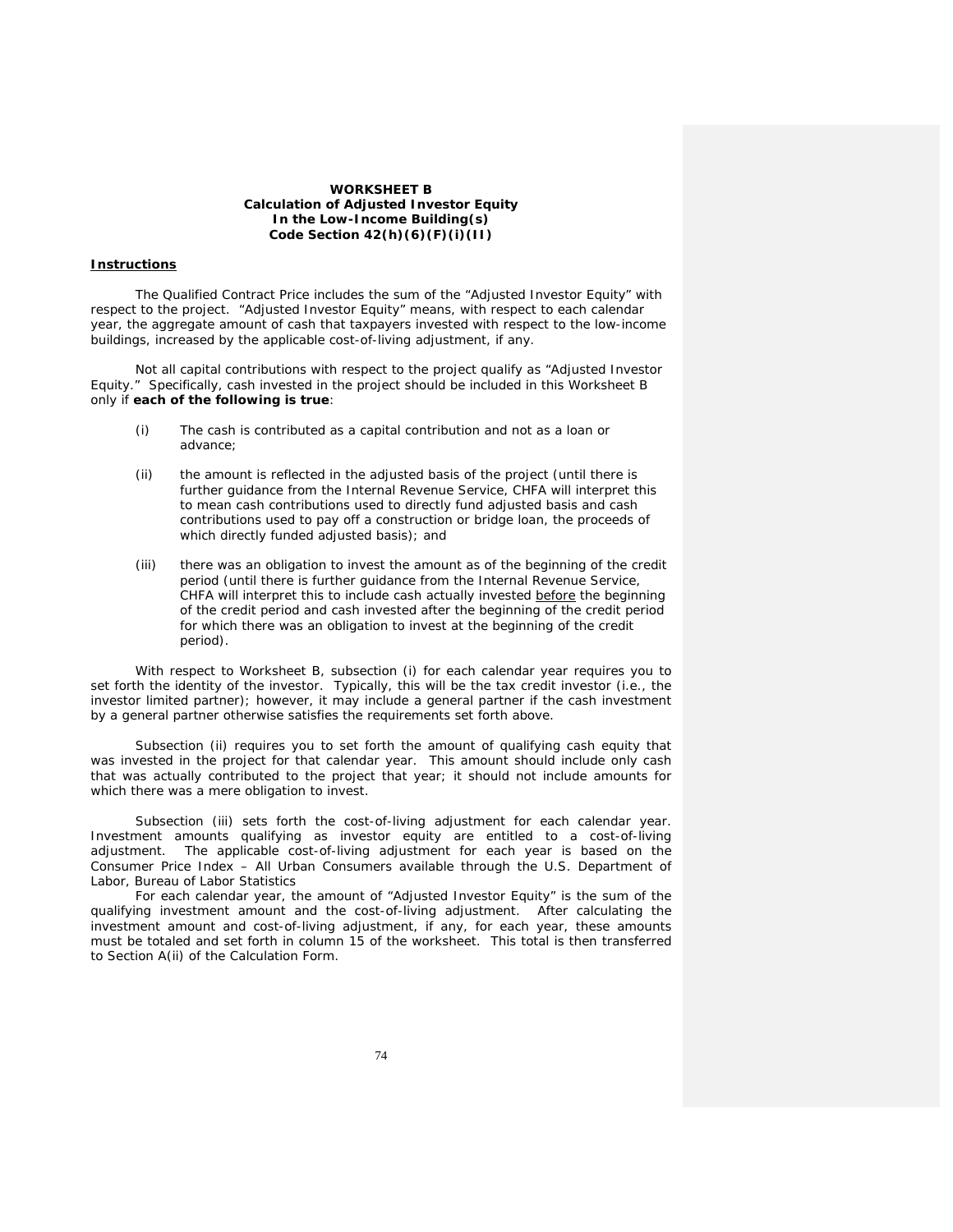| 1. | (i)   | 1990 Adjusted Investor Equity<br>Investor: |                          |    |
|----|-------|--------------------------------------------|--------------------------|----|
|    | (ii)  | <b>Investment Amount</b>                   |                          | \$ |
|    | (iii) | Cost-of-living Adjustment                  |                          | \$ |
|    |       |                                            | Subtotal (ii) plus (iii) | \$ |
| 2. | (i)   | 1991 Adjusted Investor Equity<br>Investor: |                          |    |
|    | (ii)  | <b>Investment Amount</b>                   |                          | \$ |
|    | (iii) | Cost-of-living Adjustment                  |                          | \$ |
|    |       |                                            | Subtotal (ii) plus (iii) | \$ |
| З. | (i)   | 1992 Adjusted Investor Equity<br>Investor: |                          |    |
|    | (ii)  | <b>Investment Amount</b>                   |                          | \$ |
|    | (iii) | Cost-of-living Adjustment                  |                          | \$ |
|    |       |                                            | Subtotal (ii) plus (iii) | \$ |
| 4. | (i)   | 1993 Adjusted Investor Equity<br>Investor: |                          |    |
|    | (ii)  | <b>Investment Amount</b>                   |                          | \$ |
|    | (iii) | Cost-of-living Adjustment                  |                          | \$ |
|    |       |                                            | Subtotal (ii) plus (iii) | \$ |
| 5. | (i)   | 1994 Adjusted Investor Equity<br>Investor: |                          |    |
|    |       | (ii) Investment Amount                     |                          | \$ |
|    | (iii) | Cost-of-living Adjustment                  |                          | \$ |
|    |       |                                            | Subtotal (ii) plus (iii) | \$ |
| 6. | (i)   | 1995 Adjusted Investor Equity<br>Investor: |                          |    |
|    | (ii)  | <b>Investment Amount</b>                   |                          | \$ |
|    | (iii) | Cost-of-living Adjustment                  | 75                       | \$ |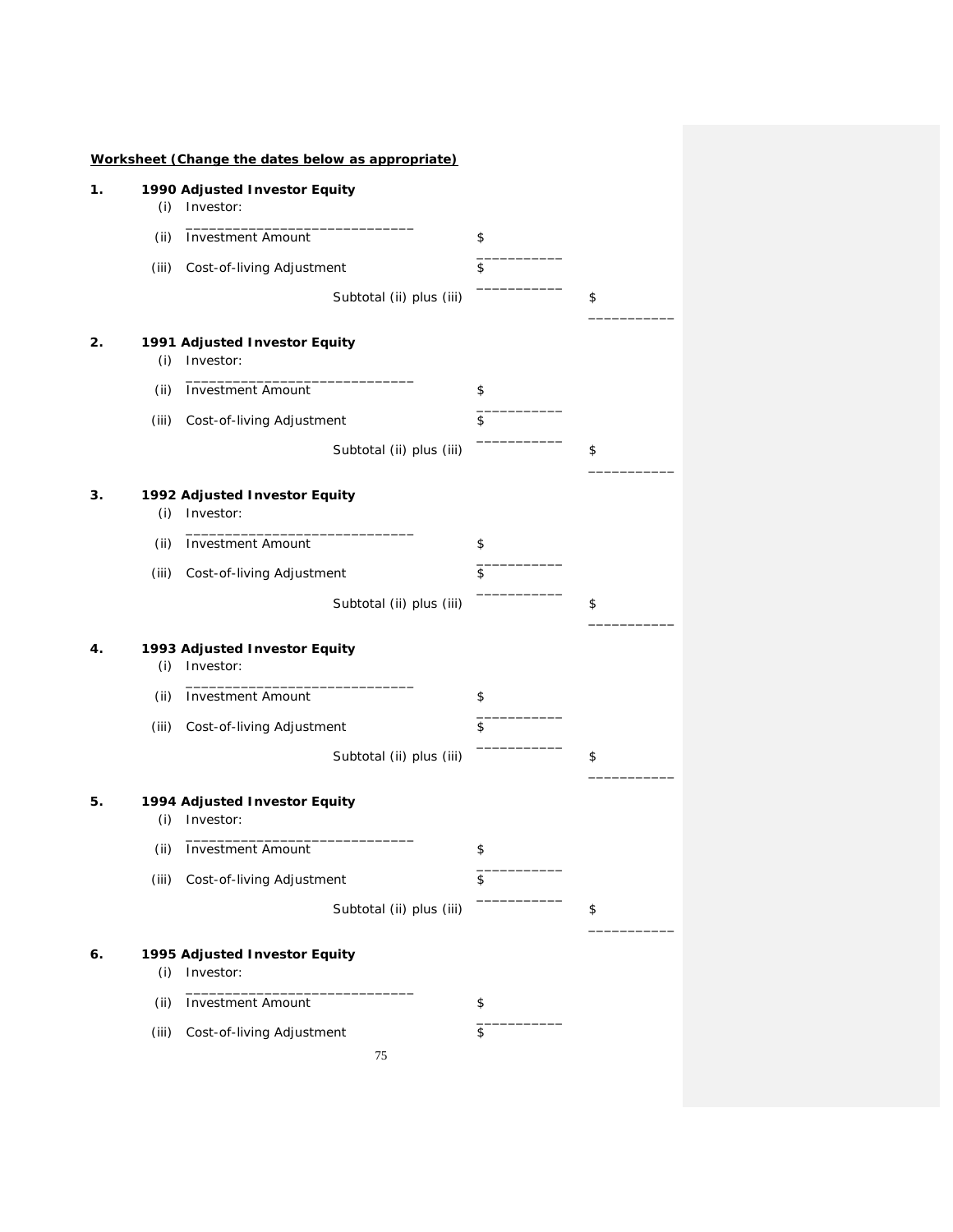|       |                                            | Subtotal (ii) plus (iii) | \$ |
|-------|--------------------------------------------|--------------------------|----|
|       |                                            |                          |    |
| (i)   | 1996 Adjusted Investor Equity<br>Investor: |                          |    |
| (ii)  | <b>Investment Amount</b>                   |                          | \$ |
| (iii) | Cost-of-living Adjustment                  |                          | \$ |
|       |                                            | Subtotal (ii) plus (iii) | \$ |
| (i)   | 1997 Adjusted Investor Equity<br>Investor: |                          |    |
| (ii)  | <b>Investment Amount</b>                   |                          | \$ |
| (iii) | Cost-of-living Adjustment                  |                          | \$ |
|       |                                            | Subtotal (ii) plus (iii) | \$ |
| (i)   | 1998 Adjusted Investor Equity<br>Investor: |                          |    |
| (ii)  | <b>Investment Amount</b>                   |                          | \$ |
| (iii) | Cost-of-living Adjustment                  |                          | \$ |
|       |                                            | Subtotal (ii) plus (iii) | \$ |
| (i)   | 1999 Adjusted Investor Equity<br>Investor: |                          |    |
| (ii)  | <b>Investment Amount</b>                   |                          | \$ |
| (iii) | Cost-of-living Adjustment                  |                          | \$ |
|       |                                            | Subtotal (ii) plus (iii) | \$ |
| (i)   | 2000 Adjusted Investor Equity<br>Investor: |                          |    |
| (ii)  | <b>Investment Amount</b>                   |                          | \$ |
| (iii) | Cost-of-living Adjustment                  |                          | \$ |
|       |                                            | Subtotal (ii) plus (iii) | \$ |
| (i)   | 2001 Adjusted Investor Equity<br>Investor: |                          |    |
|       |                                            | 76                       |    |

\_\_\_\_\_\_\_\_\_\_\_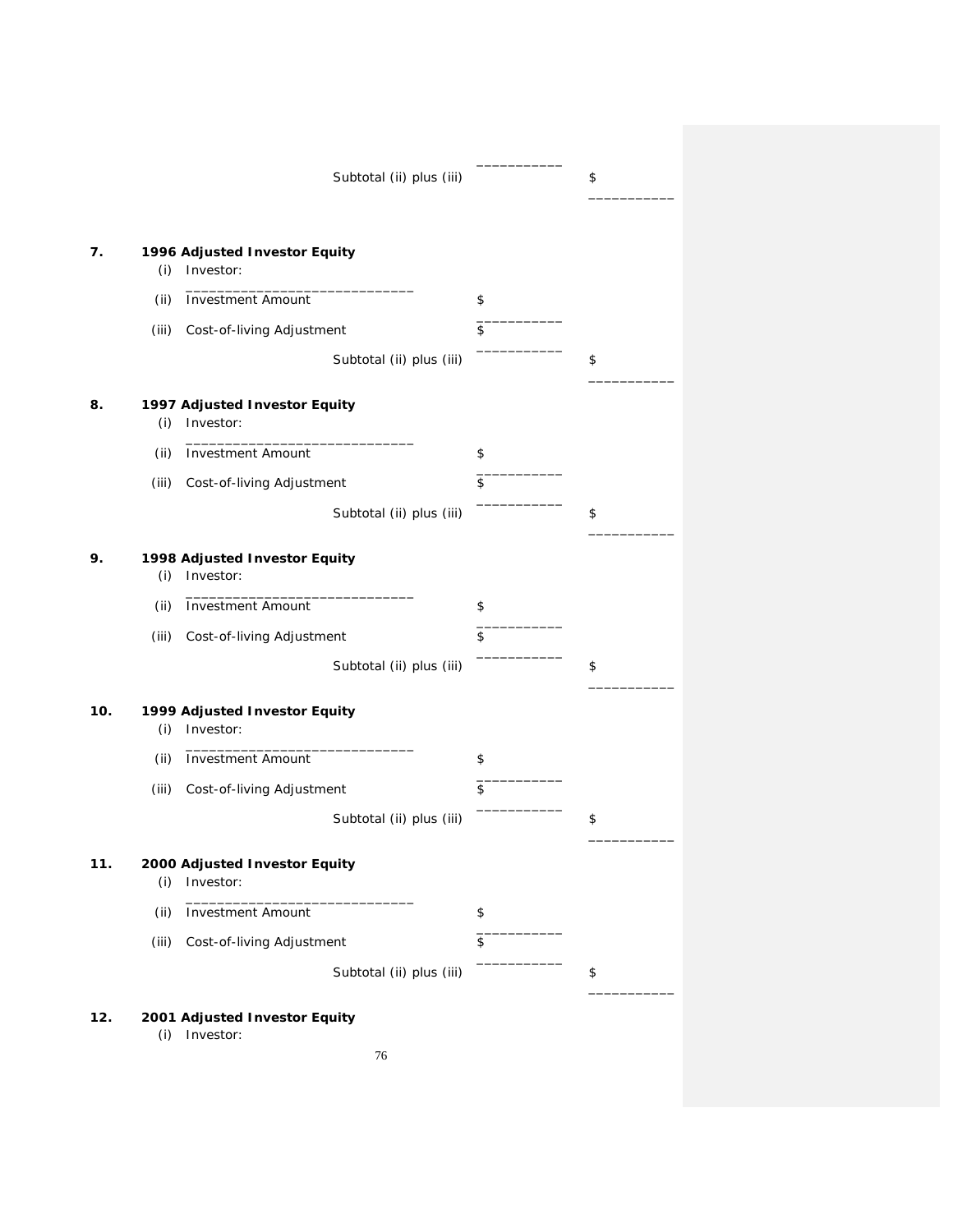|     | (ii)  | <b>Investment Amount</b>                                      | \$ |
|-----|-------|---------------------------------------------------------------|----|
|     | (iii) | Cost-of-living Adjustment                                     | \$ |
|     |       | Subtotal (ii) plus (iii)                                      | \$ |
| 13. | (i)   | 2002 Adjusted Investor Equity<br>Investor:                    |    |
|     |       |                                                               |    |
|     | (ii)  | <b>Investment Amount</b>                                      | \$ |
|     | (iii) | Cost-of-living Adjustment                                     | \$ |
|     |       | Subtotal (ii) plus (iii)                                      | \$ |
| 14. | (i)   | 2003 Adjusted Investor Equity<br>Investor:                    |    |
|     |       |                                                               |    |
|     | (ii)  | <b>Investment Amount</b>                                      | \$ |
|     | (iii) | Cost-of-living Adjustment                                     | \$ |
|     |       | Subtotal (ii) plus (iii)                                      | \$ |
|     |       | Total Adjusted Investor Equity (Sum of 1-14 subtotals above): | \$ |

**\_\_\_\_\_\_\_\_\_\_\_**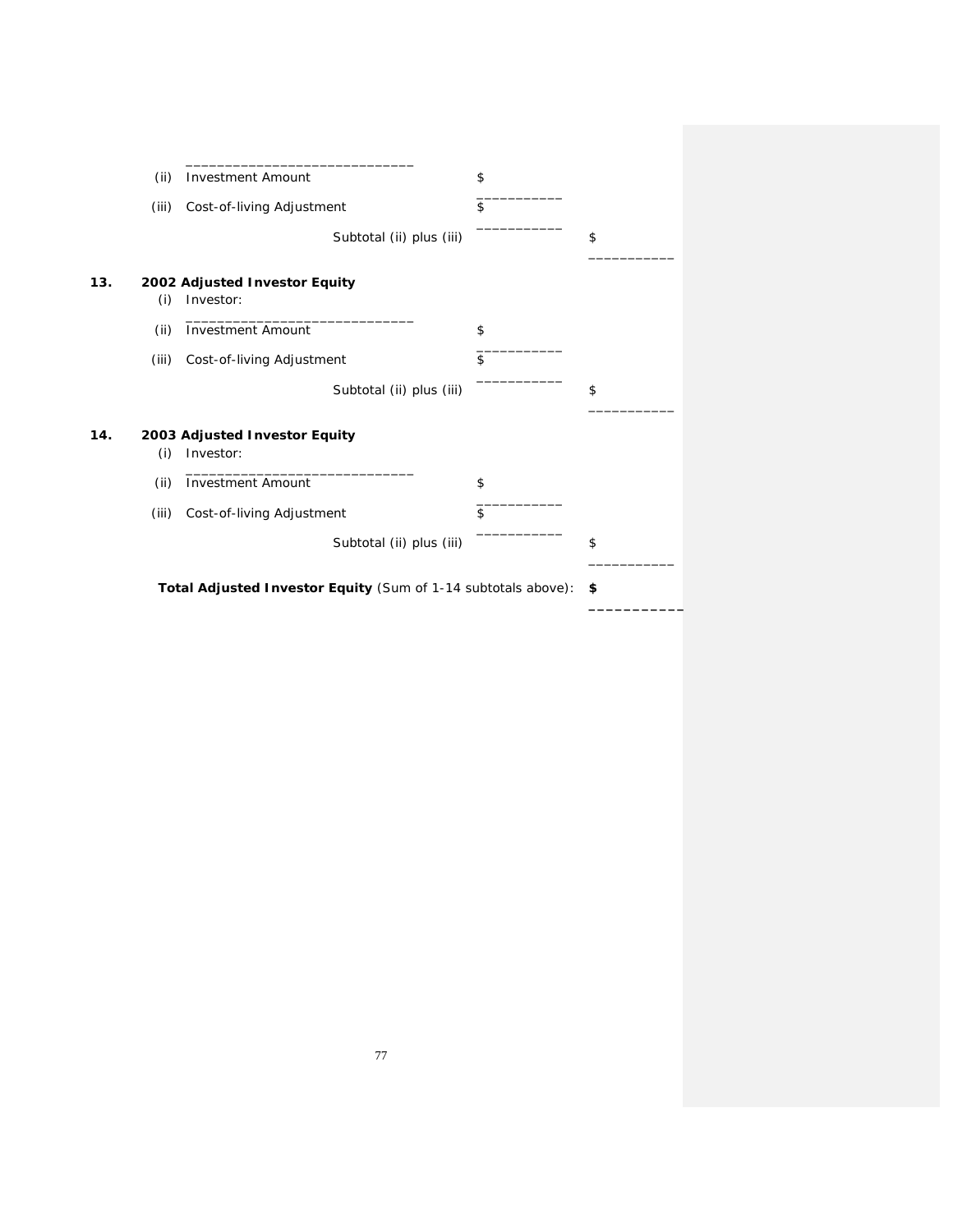### **WORKSHEET C**  *Other Capital Contributions* **Code Section 42(h)(6)(F)(i)(III)**

## **Instructions**

The Qualified Contract Price includes the amount of other capital contributions made with respect to the project. For this purpose, "other capital contributions" are not limited to cash (at least until there is contrary guidance from the Internal Revenue Service) and, therefore, include "in-kind" contributions such as land. However, if you include any noncash contributions in this worksheet, please describe in detail the type of contribution, the value you have assigned to the contribution, and your justification for assigning that value.

 Do not include in this Worksheet C any amounts included in Worksheets A or B. Further, all amounts included in this worksheet must constitute contributed capital and not be a debt or advance.

 After setting forth the required information with respect to each contribution, please total the contribution amounts and then transfer the total to Section A(iii) of the Calculation Form.

#### **Worksheet**

| 1.             | (i)<br>(ii)<br>(iii) | <b>Investment Amount</b><br>Name of Investor:<br><u> Alexandria de la contrada de la contrada de la contrada de la contrada de la contrada de la contrada de la c</u><br>Date of Investment:<br><u> 1989 - Andrea Station Books, amerikansk politik (d. 1989)</u><br>Use of Contributions/ Proceeds: _______________ |  |
|----------------|----------------------|----------------------------------------------------------------------------------------------------------------------------------------------------------------------------------------------------------------------------------------------------------------------------------------------------------------------|--|
|                | (iv)                 | <u> 1989 - Johann Stoff, amerikansk politiker (* 1908)</u>                                                                                                                                                                                                                                                           |  |
| 2 <sup>2</sup> | (i)<br>(ii)<br>(iii) | <b>Investment Amount</b><br>Name of Investor:<br>Use of Contributions/ Proceeds: _______________                                                                                                                                                                                                                     |  |
|                | (iv)                 | <u> 1989 - Johann Stoff, amerikansk politiker (* 1908)</u><br>Other Information: <u>_____________________________</u>                                                                                                                                                                                                |  |
| 3.             |                      | [Add as needed.]<br>Total of Other Contributions (1 - ____)                                                                                                                                                                                                                                                          |  |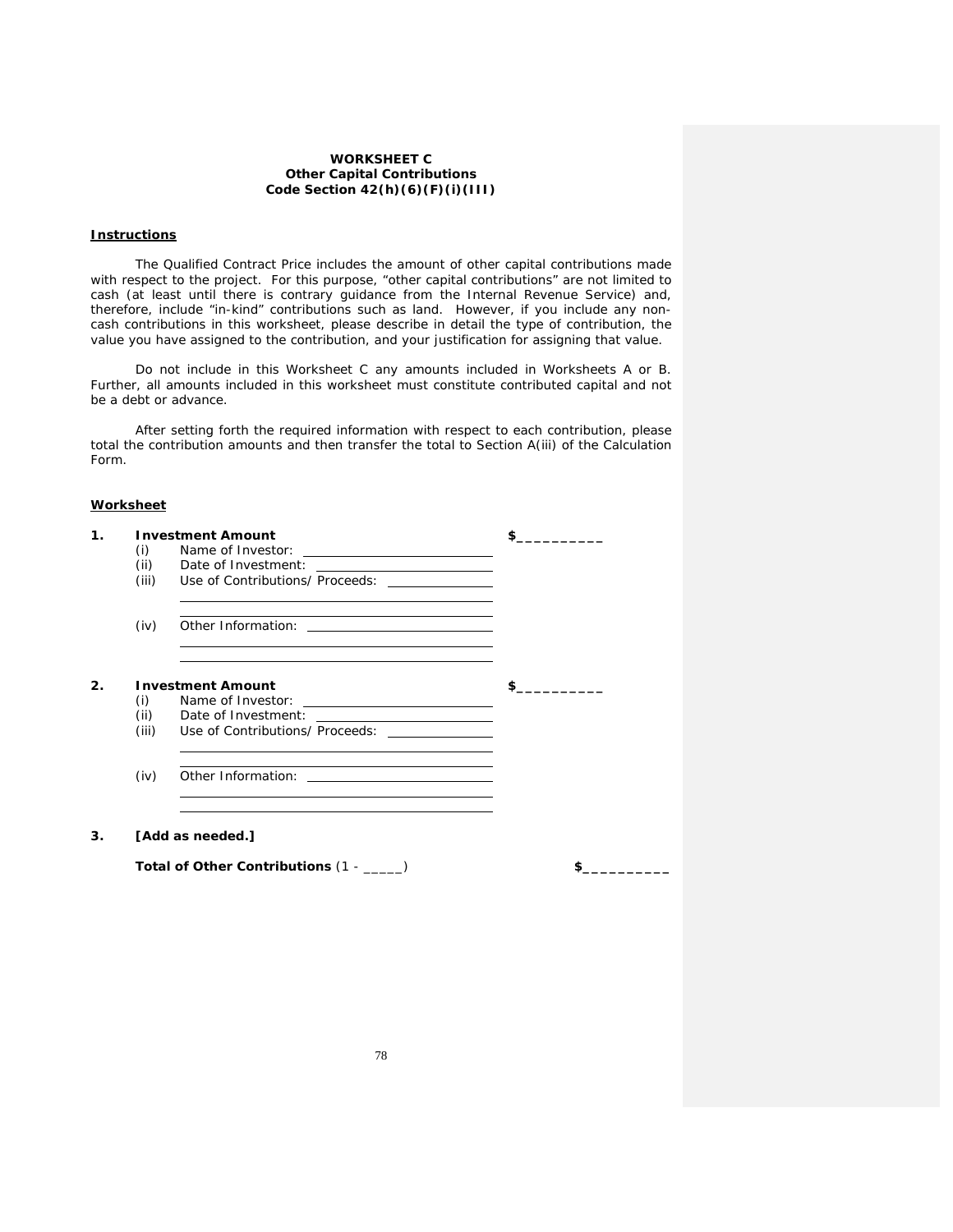#### **WORKSHEET D**  *Cash Distributions From, or available from the Project*  **Code Section 42 (h)(6)(F)(ii)**

#### **Instructions**

The Qualified Contract Price is reduced by the total of all cash distributions from, or available from, the project. To assist you in this calculation, we have divided Worksheet D into three sections.

 In Section A, set forth all cash distributions with respect to the project for the appropriate calendar years. Generally, this will include all cash payments and distributions from net operating income (i.e., "below the line" distributions and payments, after the payment of operating expenses, debt service, and reserve). Distributions set forth in Section A of the worksheet will include, but not be limited to, (i) amounts paid to partners or affiliates as fees (including investor fees, partnership management fees, incentive management fees and guaranty fees) and (ii) amounts distributed to partners as a return of capital or otherwise. Until guidance is provided by the Internal Revenue Service, CHFA will not reduce the Qualified Contract Price by payments of deferred Developer Fee to the extent the amount of fee was within the CHFA's guidelines. We require, however, that you list all payments and distributions from net cash flow. If you believe any portion of a payment or distribution should be excluded from the calculation (such as deferred Developer Fee), please identify such payments or distributions and provide an explanation of why it should be excluded.

Section A of the worksheet provides for up to five (5) types of distributions of net operating income for each year (items (i)-(v)). If there were more in any calendar year, you will need to attach an addendum to the worksheet setting forth the recipient, characterization and amount of such distribution.

The Qualified Contract Price is reduced not only by cash distributions made with respect to the project but also all cash that is available for distribution. In Section B you are required to set forth amounts held in reserve and other project accounts and the amounts thereof that are available for distribution. Until such time as guidance is provided by the Internal Revenue Service, CHFA will interpret "available for distribution" to mean all cash held in project accounts the distribution of which is not prohibited by mortgage restrictions, regulatory agreements or similar third-party contractual prohibitions. An amount currently held in a project account that will become unrestricted and available for distribution on or before the expiration of the one-year qualified contract period should be listed as available for distribution in Section B.

Finally, Section C requires you to set forth and describe all non-cash distributions that have been made with respect to the project. Absent unusual circumstances, the amount of "non-cash distributions" will not be applied to reduce the Qualified Contract Price (until contrary guidance from the Internal Revenue Service).

To complete Worksheet D, please total the qualifying cash distributed for all calendar years under Section A and the cash available (or that will be available) for distribution in Section B. The total of Sections A and B should be transferred to Section A(v) of the Calculation Form.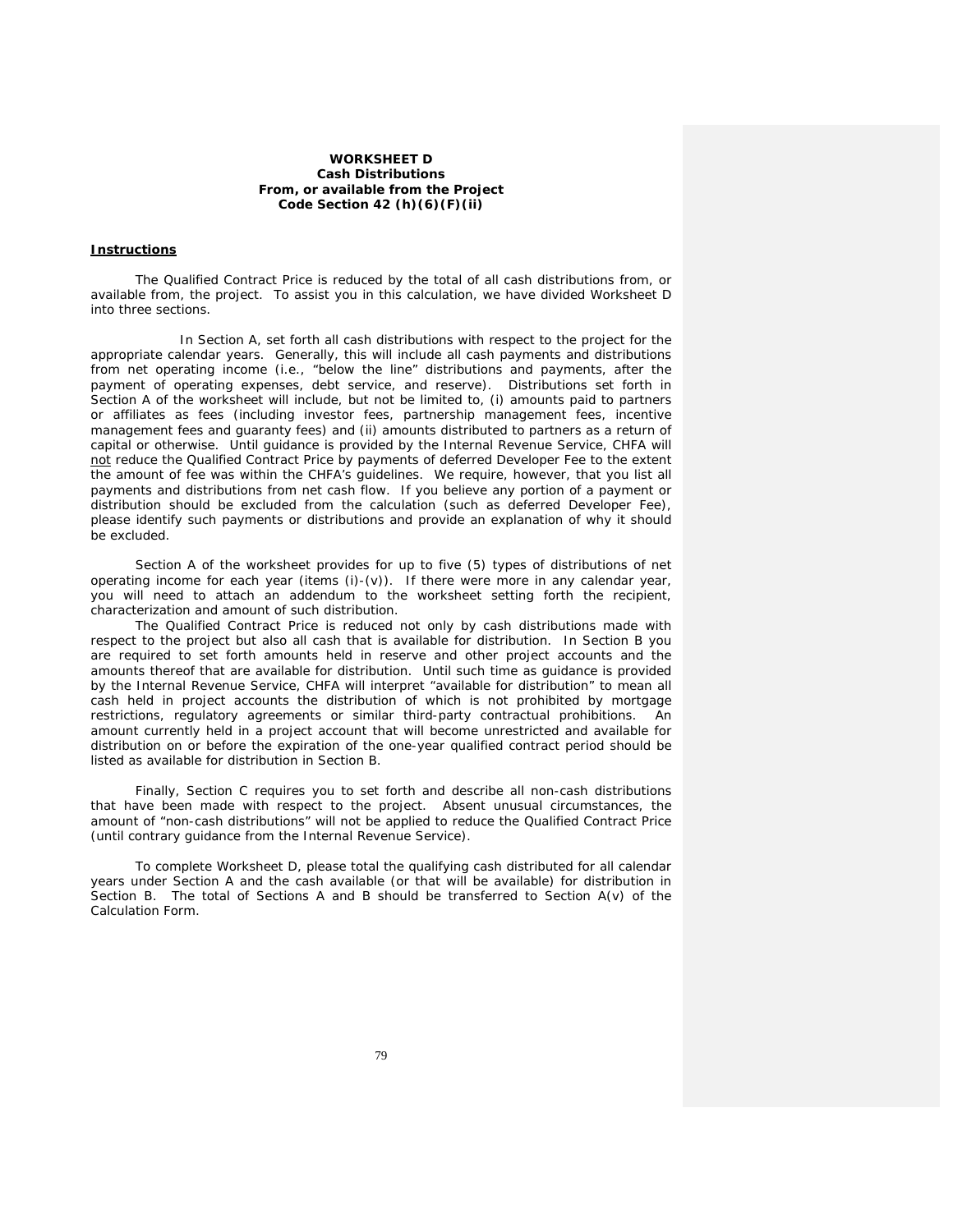## **Worksheet**

| 1 <sub>1</sub>   |       | 1990 Distributions                                              |               |
|------------------|-------|-----------------------------------------------------------------|---------------|
|                  | (i)   | Recipient and characterization: _______________                 |               |
|                  |       | Amount                                                          | $\sim$        |
|                  | (ii)  | Recipient and characterization: _______________                 |               |
|                  |       | Amount                                                          | $\sim$        |
|                  | (iii) | Recipient and characterization: ________________                |               |
|                  |       | Amount                                                          | $\sim$        |
|                  | (iv)  | Recipient and characterization: _______________                 |               |
|                  |       | Amount                                                          | \$            |
|                  | (v)   | Recipient and characterization:                                 |               |
|                  |       | Amount                                                          | $\sim$        |
|                  |       | <b>Total Distributions</b>                                      | \$            |
| $\overline{2}$ . |       | 1991 Distributions                                              |               |
|                  | (i)   | Recipient and characterization: _______________                 |               |
|                  |       | Amount                                                          | $\sim$        |
|                  | (ii)  | Recipient and characterization: Necipient and characterization: |               |
|                  |       | Amount                                                          | $\sim$        |
|                  | (iii) |                                                                 |               |
|                  |       | Amount                                                          | $\frac{1}{2}$ |
|                  | (iv)  | Recipient and characterization: ________________                |               |
|                  |       | Amount                                                          | $\sim$        |
|                  |       |                                                                 |               |
|                  | (v)   | Recipient and characterization: _______________                 |               |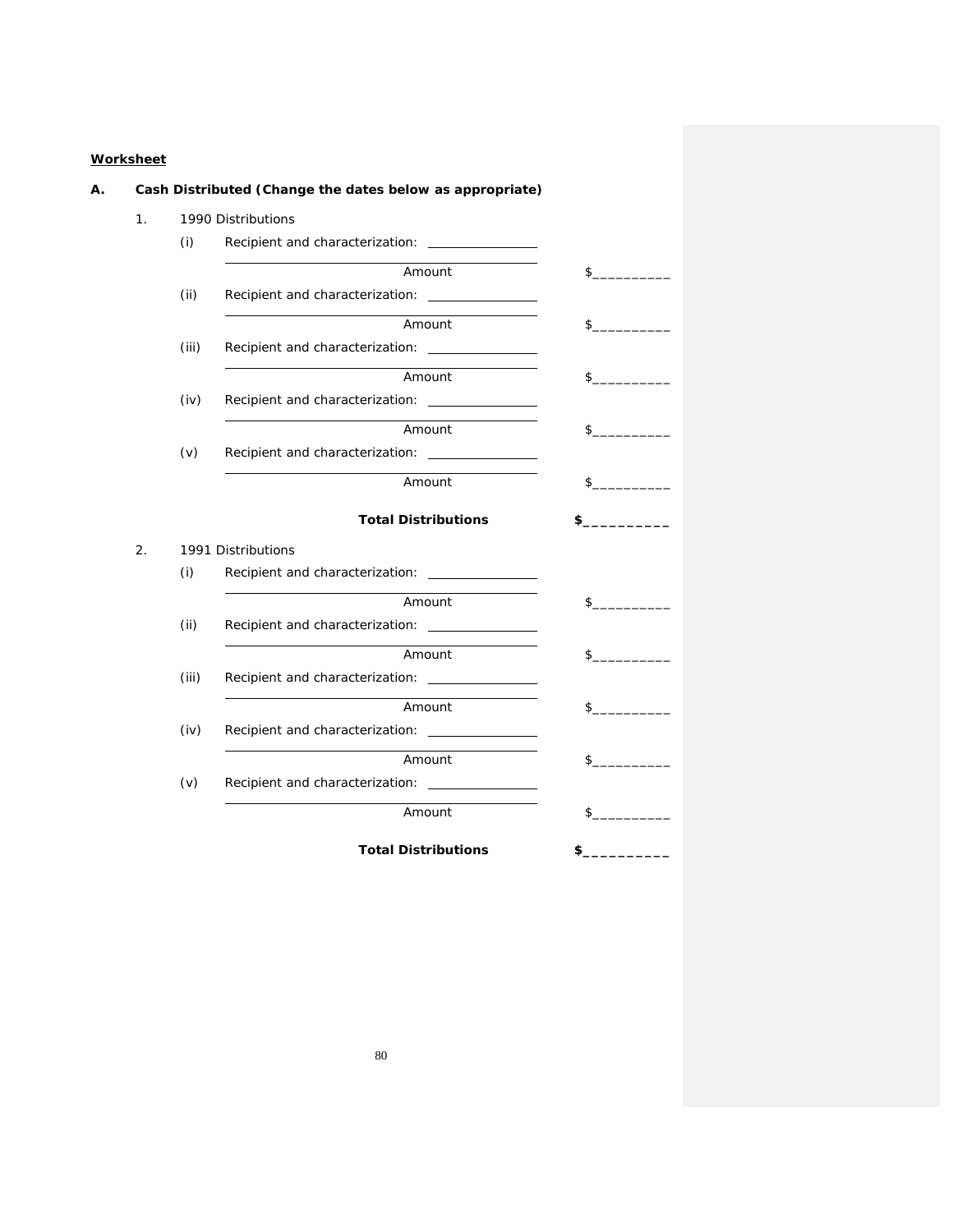|    |       | 1992 Distributions                               |               |
|----|-------|--------------------------------------------------|---------------|
|    | (i)   | Recipient and characterization: _______________  |               |
|    |       | Amount                                           | s             |
|    | (ii)  | Recipient and characterization: _______________  |               |
|    |       | Amount                                           |               |
|    | (iii) |                                                  |               |
|    |       | Amount                                           | \$            |
|    | (iv)  |                                                  |               |
|    |       | Amount                                           | \$            |
|    | (v)   |                                                  |               |
|    |       | Amount                                           | \$            |
|    |       |                                                  |               |
|    |       | <b>Total Distributions</b>                       | \$            |
| 4. |       | 1993 Distributions                               |               |
|    | (i)   |                                                  |               |
|    |       | Amount                                           | $\sim$        |
|    | (ii)  |                                                  |               |
|    |       | Amount                                           | $\frac{1}{2}$ |
|    | (iii) |                                                  |               |
|    |       | Amount                                           | \$            |
|    | (iv)  | Recipient and characterization: _______________  |               |
|    |       | Amount                                           | \$            |
|    | (v)   | Recipient and characterization: ________________ |               |
|    |       | Amount                                           | \$            |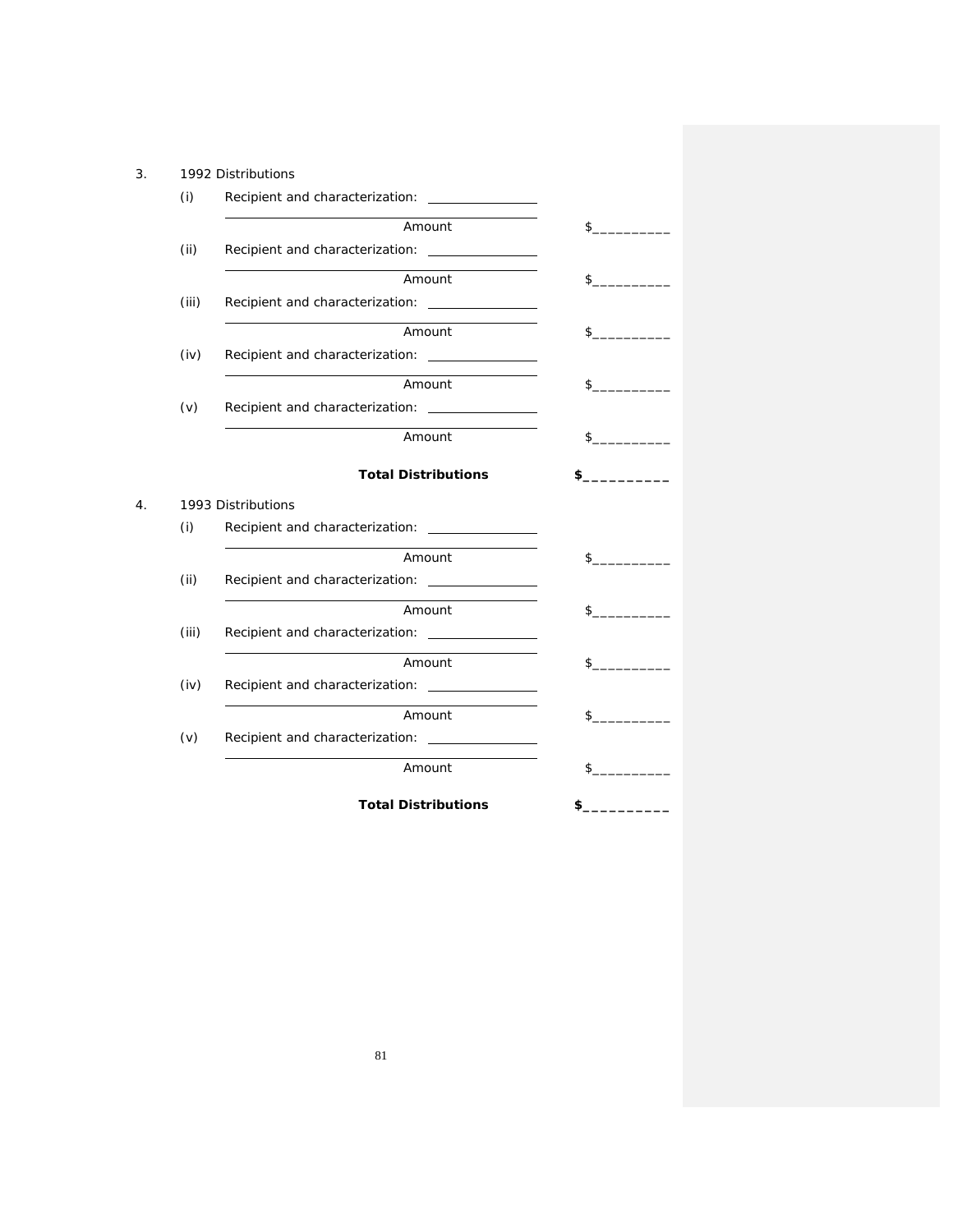| 1994 Distributions                               |                                                                                                         |
|--------------------------------------------------|---------------------------------------------------------------------------------------------------------|
| Recipient and characterization: _______________  |                                                                                                         |
| Amount                                           | $\sim$                                                                                                  |
| Recipient and characterization: _______________  |                                                                                                         |
| Amount                                           | $\mathsf{\$}$                                                                                           |
| Recipient and characterization: _______________  |                                                                                                         |
| Amount                                           | $\frac{1}{2}$                                                                                           |
| Recipient and characterization: _______________  |                                                                                                         |
| Amount                                           | \$                                                                                                      |
|                                                  |                                                                                                         |
| Amount                                           | $\sim$                                                                                                  |
|                                                  |                                                                                                         |
|                                                  |                                                                                                         |
|                                                  |                                                                                                         |
| Recipient and characterization: _______________  | \$                                                                                                      |
|                                                  | \$                                                                                                      |
|                                                  |                                                                                                         |
|                                                  |                                                                                                         |
| Amount                                           | \$                                                                                                      |
|                                                  |                                                                                                         |
| Amount                                           | \$                                                                                                      |
| Recipient and characterization: ________________ |                                                                                                         |
| Amount                                           | \$                                                                                                      |
| (iii)<br>(iv)<br>(iii)                           | <b>Total Distributions</b><br>1995 Distributions<br>Recipient and characterization:<br>Amount<br>Amount |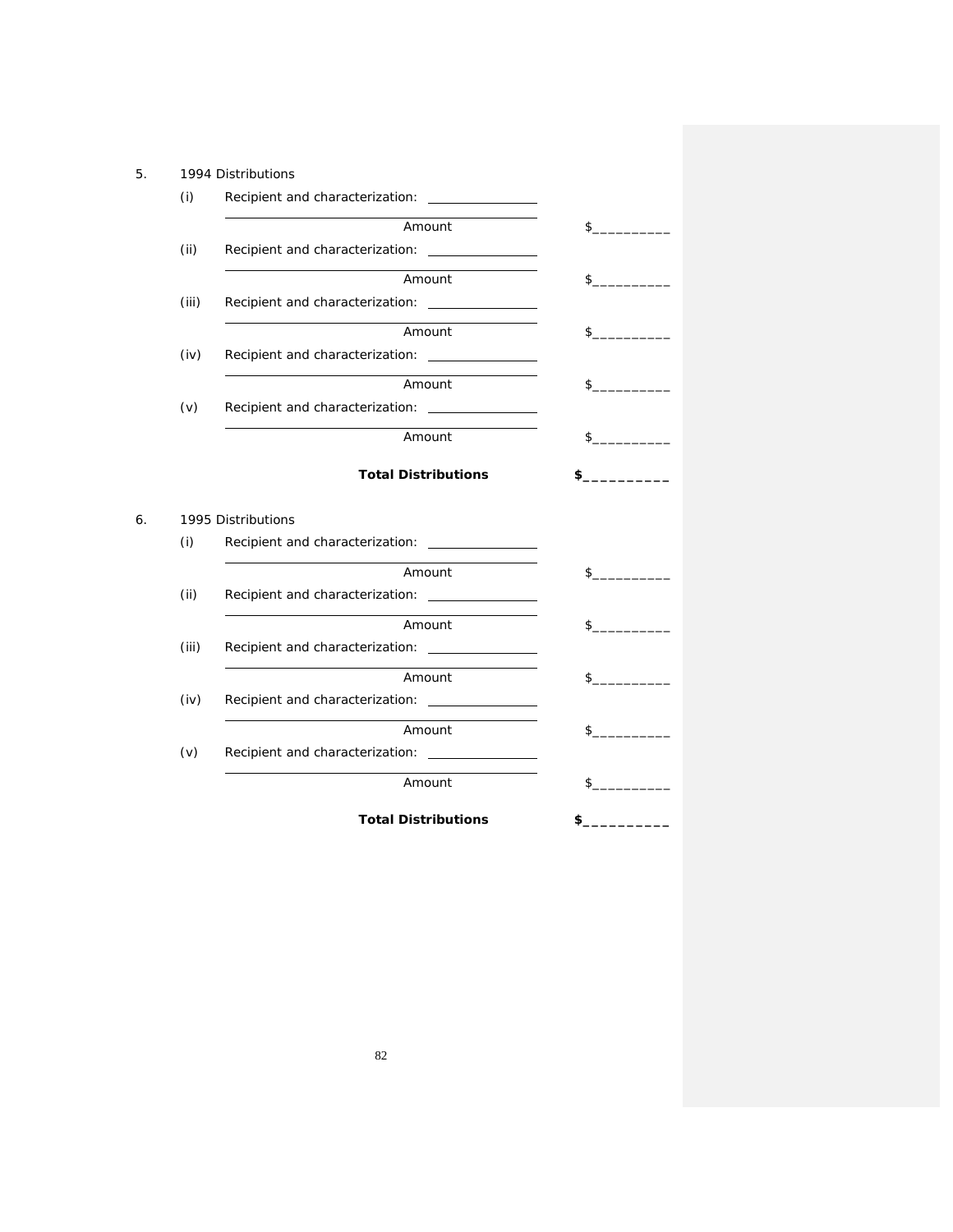| 7. |       | 1996 Distributions                               |              |
|----|-------|--------------------------------------------------|--------------|
|    | (i)   |                                                  |              |
|    |       | Amount                                           | $\sim$       |
|    | (ii)  | Recipient and characterization: _______________  |              |
|    |       | Amount                                           | $\mathbb{S}$ |
|    | (iii) |                                                  |              |
|    |       | Amount                                           | \$           |
|    | (iv)  | Recipient and characterization: _______________  |              |
|    |       | Amount                                           | \$           |
|    | (v)   | Recipient and characterization: _______________  |              |
|    |       | Amount                                           | $\sim$       |
|    |       | <b>Total Distributions</b>                       |              |
|    |       |                                                  |              |
|    |       | 1997 Distributions                               |              |
|    | (i)   |                                                  |              |
|    |       | Amount                                           | $\sim$       |
|    | (ii)  | Recipient and characterization:                  |              |
|    |       | Amount                                           | \$           |
|    | (iii) |                                                  |              |
|    |       | Amount                                           | $\sim$       |
|    | (iv)  | Recipient and characterization: ________________ |              |
| 8. |       | Amount                                           | $\sim$       |
|    | (v)   | Recipient and characterization: ________________ |              |
|    |       | Amount                                           | \$           |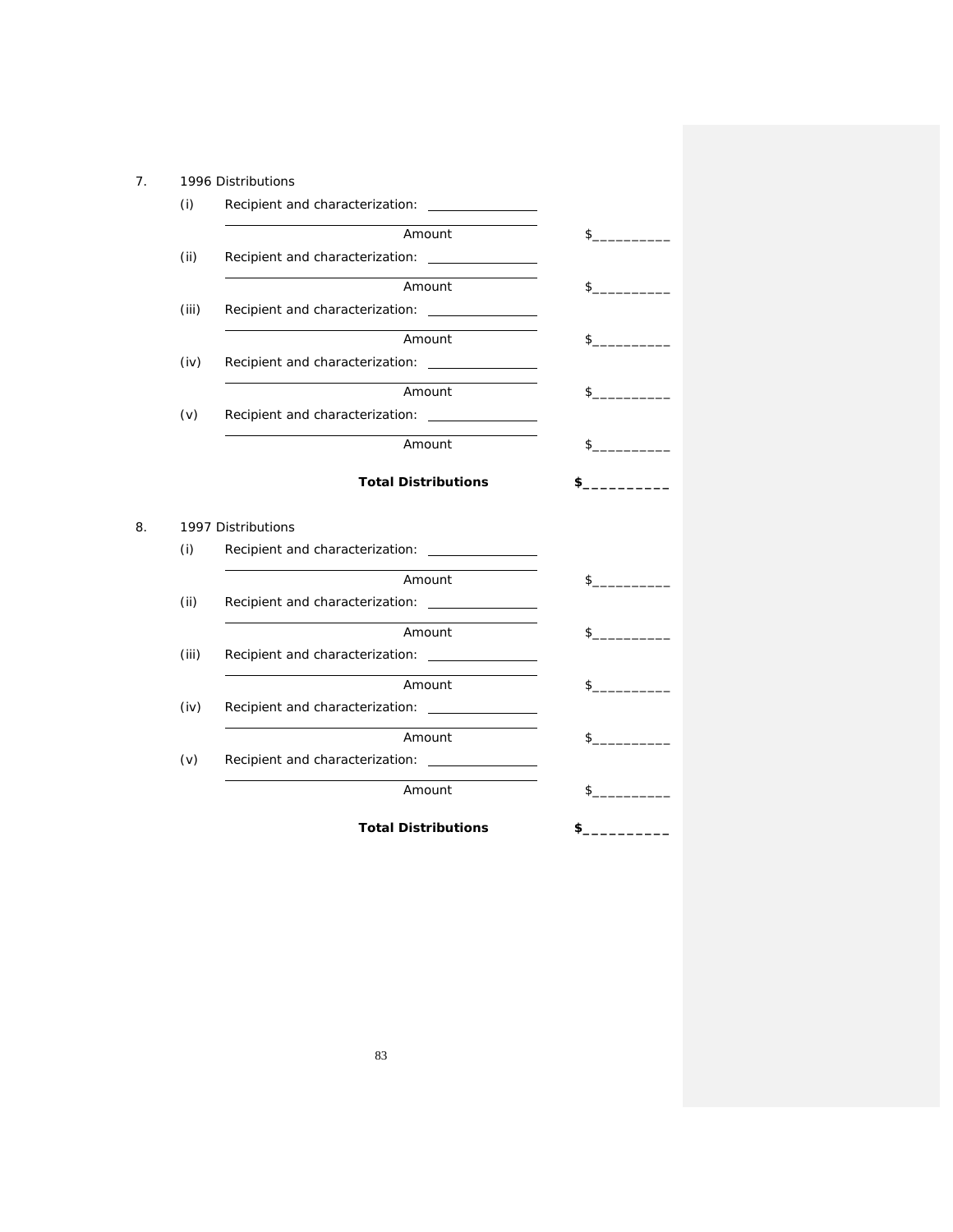| 9.         | 1998 Distributions                                        |        |
|------------|-----------------------------------------------------------|--------|
| (i)        | Recipient and characterization: _______________           |        |
|            | Amount                                                    | $\sim$ |
| (ii)       | Recipient and characterization: \[\station:\]             |        |
|            | Amount                                                    | $\sim$ |
| (iii)      | Recipient and characterization: _______________           |        |
|            | Amount                                                    | $\sim$ |
| (iv)       |                                                           |        |
|            | Amount                                                    | $\sim$ |
| (v)        | Recipient and characterization: ________________          |        |
|            | Amount                                                    | $\sim$ |
|            | 1999 Distributions                                        |        |
| 10.<br>(i) | Recipient and characterization: ________________          |        |
|            |                                                           |        |
| (ii)       | Amount                                                    |        |
|            |                                                           |        |
|            |                                                           |        |
|            | Amount                                                    | \$     |
| (iii)      |                                                           | $\sim$ |
|            | Amount                                                    | \$     |
| (iv)       |                                                           |        |
|            | Amount                                                    | \$     |
| (v)        | Recipient and characterization: _______________<br>Amount | \$     |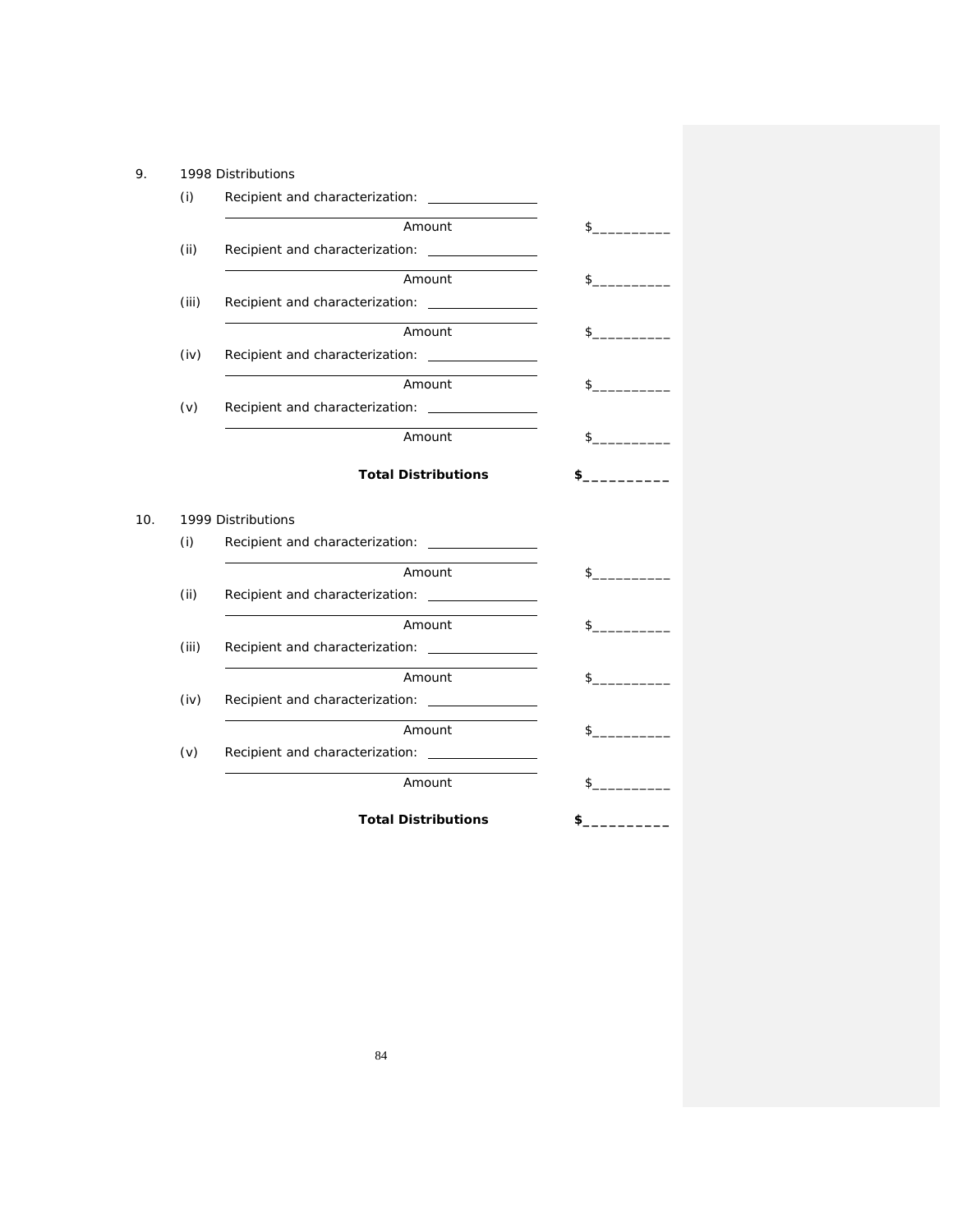| (i)<br>Recipient and characterization: _______________<br>Amount<br>(ii)<br>Recipient and characterization: _______________<br>Amount<br>(iii)<br>Recipient and characterization: _______________<br>Amount<br>(iv)<br>Recipient and characterization: _______________<br>Amount<br>$\sim$<br>(v)<br>Amount<br>$\sim$<br><b>Total Distributions</b><br>\$<br>2001 Distributions<br>(i)<br>Recipient and characterization:<br>Amount<br>\$<br>(ii)<br>Recipient and characterization: _______________<br>Amount<br>\$<br>(iii)<br>Amount<br>\$<br>(iv)<br>Amount<br>\$<br>Recipient and characterization: ________________<br>(v)<br>Amount<br>\$ | 11. | 2000 Distributions         |               |
|--------------------------------------------------------------------------------------------------------------------------------------------------------------------------------------------------------------------------------------------------------------------------------------------------------------------------------------------------------------------------------------------------------------------------------------------------------------------------------------------------------------------------------------------------------------------------------------------------------------------------------------------------|-----|----------------------------|---------------|
|                                                                                                                                                                                                                                                                                                                                                                                                                                                                                                                                                                                                                                                  |     |                            |               |
|                                                                                                                                                                                                                                                                                                                                                                                                                                                                                                                                                                                                                                                  |     |                            | $\sim$        |
|                                                                                                                                                                                                                                                                                                                                                                                                                                                                                                                                                                                                                                                  |     |                            |               |
|                                                                                                                                                                                                                                                                                                                                                                                                                                                                                                                                                                                                                                                  |     |                            | $\sim$        |
|                                                                                                                                                                                                                                                                                                                                                                                                                                                                                                                                                                                                                                                  |     |                            |               |
|                                                                                                                                                                                                                                                                                                                                                                                                                                                                                                                                                                                                                                                  |     |                            | $\frac{1}{2}$ |
|                                                                                                                                                                                                                                                                                                                                                                                                                                                                                                                                                                                                                                                  |     |                            |               |
|                                                                                                                                                                                                                                                                                                                                                                                                                                                                                                                                                                                                                                                  |     |                            |               |
|                                                                                                                                                                                                                                                                                                                                                                                                                                                                                                                                                                                                                                                  |     |                            |               |
|                                                                                                                                                                                                                                                                                                                                                                                                                                                                                                                                                                                                                                                  |     |                            |               |
|                                                                                                                                                                                                                                                                                                                                                                                                                                                                                                                                                                                                                                                  | 12. |                            |               |
|                                                                                                                                                                                                                                                                                                                                                                                                                                                                                                                                                                                                                                                  |     |                            |               |
|                                                                                                                                                                                                                                                                                                                                                                                                                                                                                                                                                                                                                                                  |     |                            |               |
|                                                                                                                                                                                                                                                                                                                                                                                                                                                                                                                                                                                                                                                  |     |                            |               |
|                                                                                                                                                                                                                                                                                                                                                                                                                                                                                                                                                                                                                                                  |     |                            |               |
|                                                                                                                                                                                                                                                                                                                                                                                                                                                                                                                                                                                                                                                  |     |                            |               |
|                                                                                                                                                                                                                                                                                                                                                                                                                                                                                                                                                                                                                                                  |     |                            |               |
|                                                                                                                                                                                                                                                                                                                                                                                                                                                                                                                                                                                                                                                  |     |                            |               |
|                                                                                                                                                                                                                                                                                                                                                                                                                                                                                                                                                                                                                                                  |     |                            |               |
|                                                                                                                                                                                                                                                                                                                                                                                                                                                                                                                                                                                                                                                  |     |                            |               |
|                                                                                                                                                                                                                                                                                                                                                                                                                                                                                                                                                                                                                                                  |     |                            |               |
|                                                                                                                                                                                                                                                                                                                                                                                                                                                                                                                                                                                                                                                  |     |                            |               |
|                                                                                                                                                                                                                                                                                                                                                                                                                                                                                                                                                                                                                                                  |     | <b>Total Distributions</b> | \$            |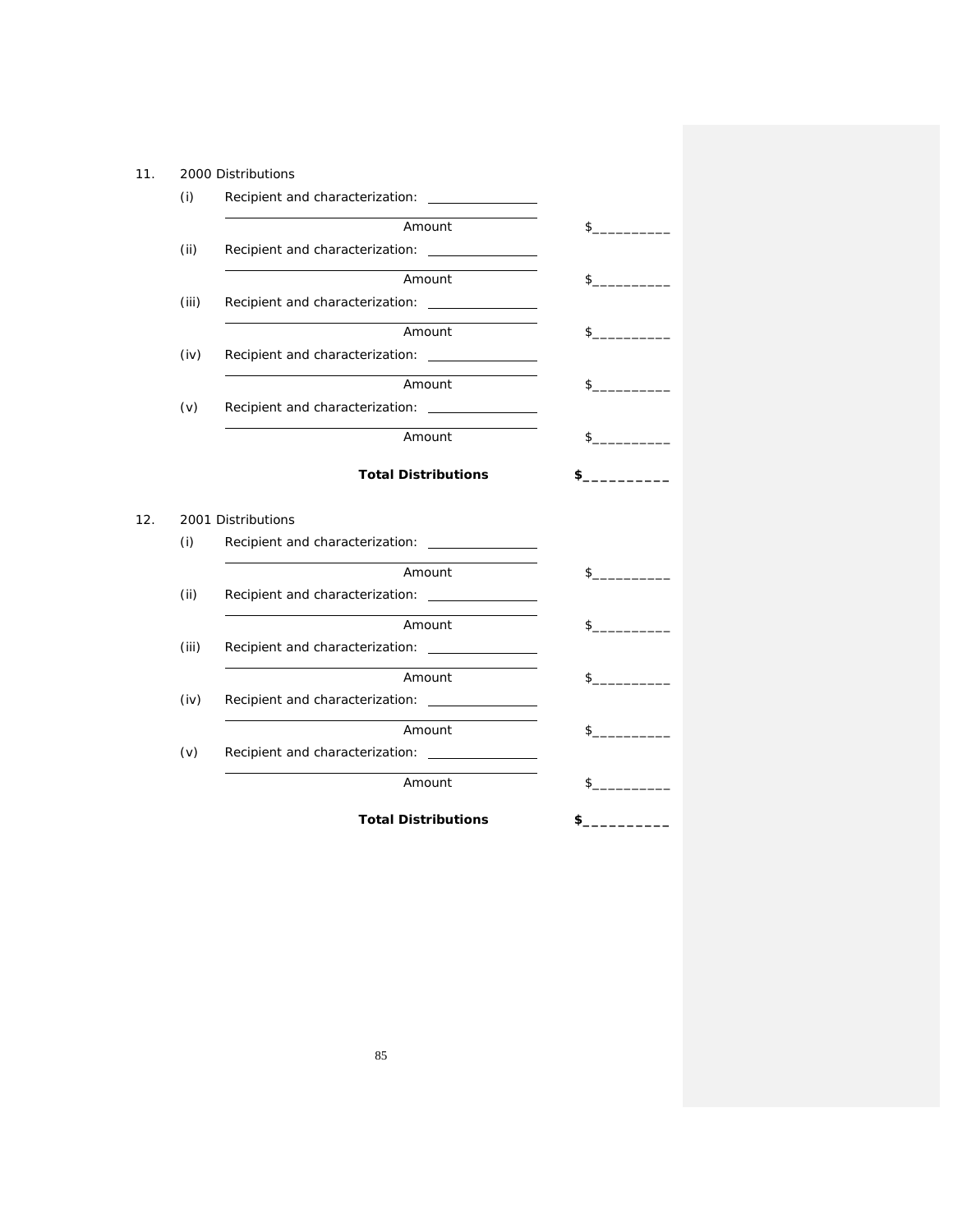|     |       | 2002 Distributions                               |               |
|-----|-------|--------------------------------------------------|---------------|
|     | (i)   | Recipient and characterization: _______________  |               |
|     |       | Amount                                           | s             |
|     | (ii)  | Recipient and characterization: _______________  |               |
|     |       | Amount                                           | $\sim$        |
|     | (iii) |                                                  |               |
|     |       | Amount                                           | $\sim$        |
|     | (iv)  | Recipient and characterization: ________________ |               |
|     |       | Amount                                           | $\sim$        |
|     | (v)   | Recipient and characterization: ________________ |               |
|     |       | Amount                                           | $\sim$        |
|     |       | <b>Total Distributions</b>                       | $\sim$ $\sim$ |
|     |       |                                                  |               |
| 14. |       | 2003 Distributions                               |               |
|     | (i)   | Recipient and characterization: ________________ |               |
|     |       | Amount                                           | $\sim$        |
|     | (ii)  |                                                  |               |
|     |       | Amount                                           | \$            |
|     | (iii) |                                                  |               |
|     |       | Amount                                           | \$            |
|     | (iv)  |                                                  |               |
|     |       | Amount                                           | \$            |
|     | (v)   | Recipient and characterization: _______________  |               |
|     |       | Amount                                           | \$            |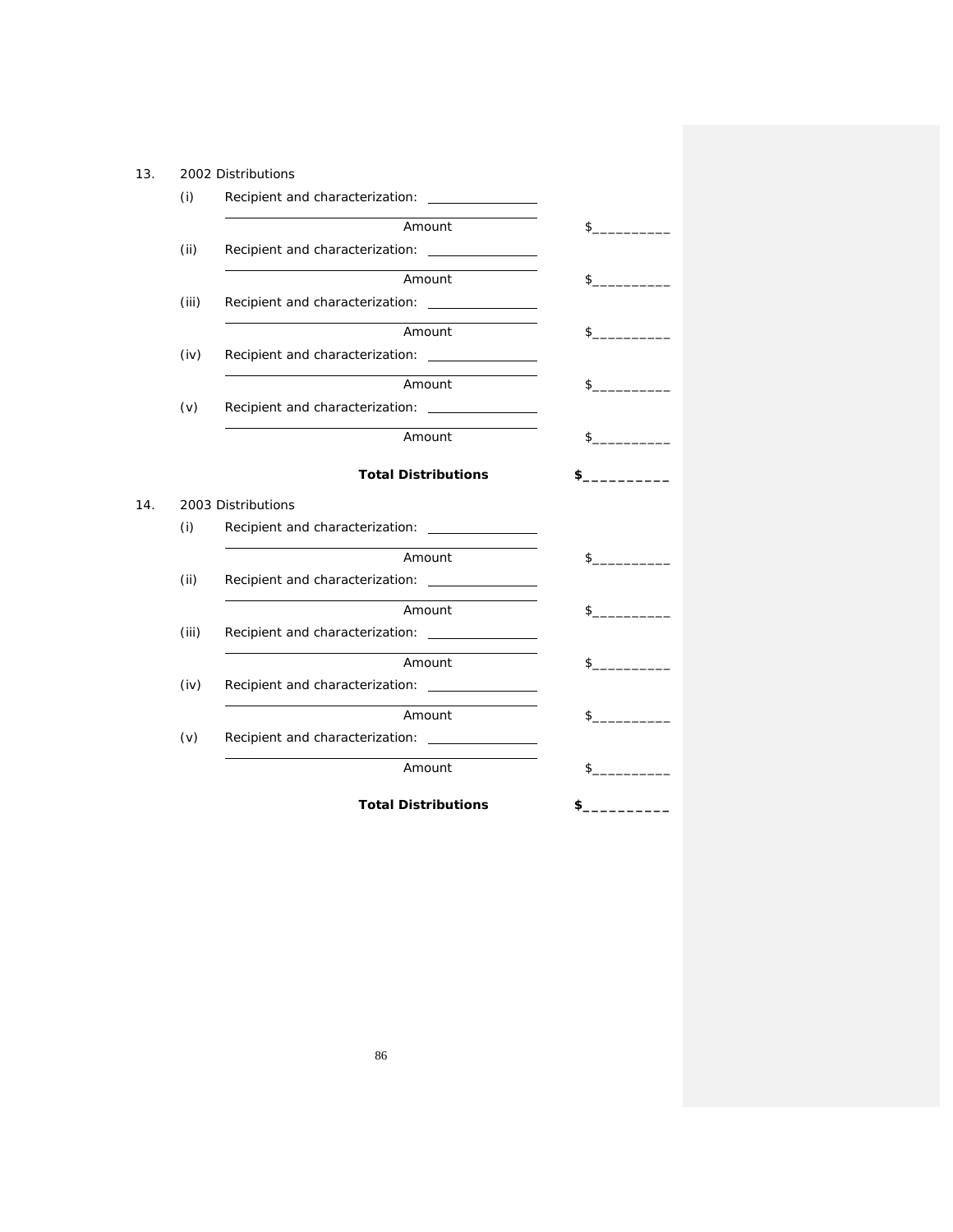|       | <b>Cash Available for Distribution:</b>                                                                                   |              |    |
|-------|---------------------------------------------------------------------------------------------------------------------------|--------------|----|
| 1.    | Amounts Held in Replacement Reserve                                                                                       |              |    |
|       | Account(s)                                                                                                                | \$           |    |
|       | Amount available for Distribution<br>a.                                                                                   |              | \$ |
| 2.    | Amount(s) Held in Operating Reserve Account(s) \$                                                                         |              |    |
|       | Amount available for Distribution<br>a.                                                                                   |              | \$ |
| 3.    | Amounts Held in Other Reserve Accounts (identify                                                                          |              |    |
|       | each account, the terms thereof, and amount held                                                                          |              |    |
|       | therein)                                                                                                                  | \$           |    |
|       | Amount available for Distribution<br>a.                                                                                   |              | \$ |
| 4.    | Amounts Held in Partnership Accounts                                                                                      |              |    |
|       | Other than Reserves                                                                                                       | $\mathsf{s}$ |    |
|       | Amount available for Distribution<br>$\mathsf{a}$ .                                                                       |              | \$ |
|       | <b>Total Amount Available for Distribution</b>                                                                            |              |    |
|       | (Sum of Lines $1a - 4a$ )                                                                                                 |              |    |
|       | <b>Total Cash Distributed and Available for Distribution</b><br>(Sum of Sections A and B)                                 | \$           |    |
|       |                                                                                                                           |              |    |
|       | List of All Non-Cash Distributions (identify asset distributed, recipient value,<br>and characterization of distribution) |              |    |
|       |                                                                                                                           |              |    |
| (i)   | Recipient:                                                                                                                |              |    |
| (ii)  | Date of Distribution:                                                                                                     |              |    |
| (iii) | Estimated Value of Asset When Distributed:                                                                                |              |    |
| (iv)  | Reason For and/or Characterization of Distribution: ____________________________                                          |              |    |
|       |                                                                                                                           |              |    |
|       | <b>Asset Distributed:</b>                                                                                                 |              |    |
| (i)   | Recipient:<br>Date of Distribution:                                                                                       |              |    |

(iii) Estimated Value of Asset When Distributed:  $\frac{\$}{\$}$ (iv) Reason For and/or Characterization of Distribution:

# **3. Asset Distributed:**

- (i) Recipient:<br>(ii) Date of Dis
- 
- (ii) Date of Distribution:<br>(iii) Estimated Value of Ass<br>(iv) Reason For and/or Cha Estimated Value of Asset When Distributed: \$
- Reason For and/or Characterization of Distribution: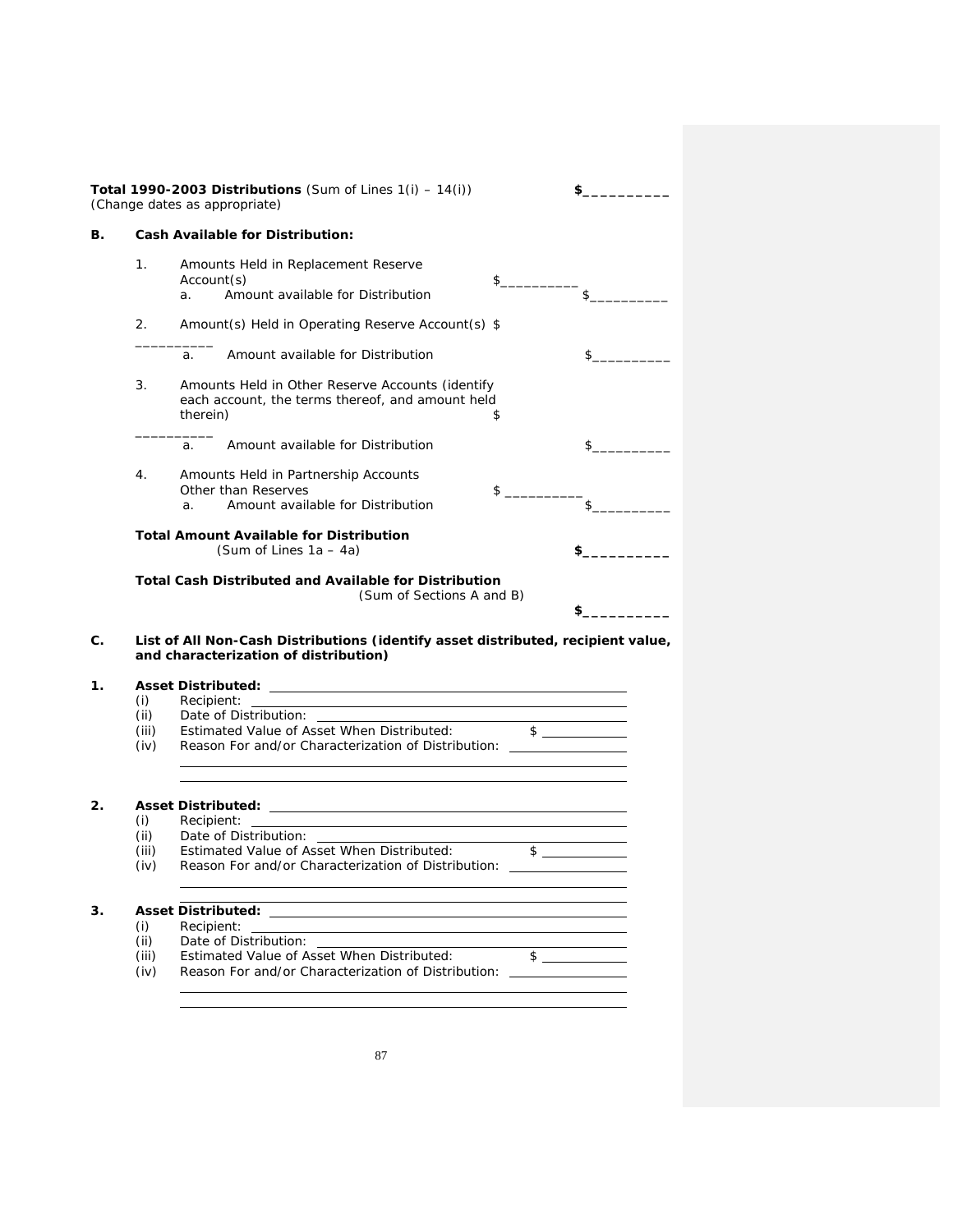## **WORKSHEET E**

## *Fair Market Value on Non-Low-Income Portion of Building(s)*

The fair market value of the non-low income portion of the project buildings is: \$

\_\_\_\_\_\_\_\_\_\_\_.

Set forth or attach to this worksheet the appraisal, study, methodology proof or other support for the fair market value of the non-low-income portion of the building(s). The fair market value set forth above should be transferred to Section B of the Calculation Form.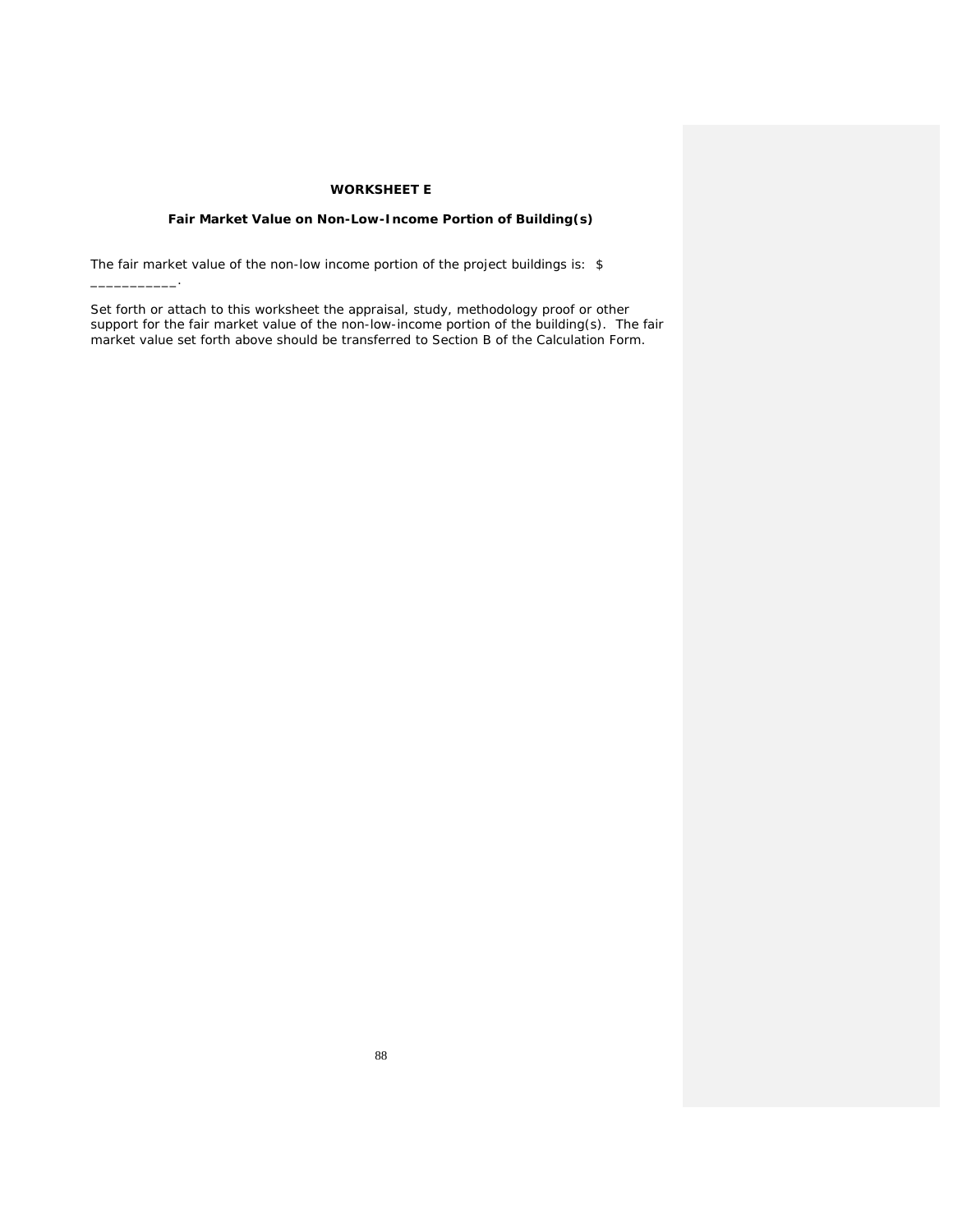#### Appendix D CHFA Policy Regarding the Release of the LURA

#### **OVERVIEW OF YEAR 15 ISSUES**

The Low Income Housing Tax Credit Program (LIHTC) was created by Congress in 1986 under Section 42 of the Federal Tax Reform Act. The purpose of the program is to encourage the construction and rehabilitation of low income rental housing by providing a federal income tax credit as an incentive to investors. Both individual and corporate investors may receive ten years of tax credits in return for investing equity capital into the development of eligible housing projects.

The Colorado Housing and Finance Authority (CHFA) is the designated state allocating agency for Colorado, and is responsible for designing and implementing the program in Colorado. All Projects must maintain the rent and income requirements through a 15 year compliance period and a 15 year extended use period, for a total of 30 years. The requirements are enforced through a LURA that is recorded against the property.

Tax credit Projects that were built in the early 1990's are now reaching the end of the initial 15 year compliance period, and developers of those properties are interested in their options going forward. When Congress enacted the low-income housing tax credit, it provided three statutory methods to terminate, or suspend, the 15 year extended-use period after the 15 year compliance period: 1. The Right of First Refusal method; 2. the Qualified Contract method; and 3. Foreclosure or by deed in lieu of foreclosure. **1. RIGHT OF FIRST REFUSAL** 

If an owner of a tax credit Project is interested in selling the property after the 15 year tax credit compliance period, then the owner can opt to sell the property to a qualified nonprofit organization, a government agency, or certain types of tenant organizations. A low income housing tax credit project will not lose its tax benefits if there is a right of first refusal in favor of such parties to purchase the property for the Code mandated minimum purchase price. The Code defines the minimum purchase price as the sum of the principal amount of outstanding indebtedness secured by the building (other than indebtedness incurred within the 5-year period ending on the date of the sale to the tenants), and All Federal, State, and local taxes attributable to such sale.

The Right of First Refusal method can be used by an owner that is interested in converting low-income rental units to affordable for-sale units. Although conversion of rental to homeownership units is permissible through the Right of First Refusal option, CHFA's primary goal is to preserve the existing rental housing stock available in the marketplace. If a multi-family Project was financed with low income housing tax credits, CHFA will look to ensure that the property is maintained as an affordable rental property, to the extent practical. However, there may be instances in which converting rental units to homeownership units is a more viable and financially feasible alternative. Requests to convert rental units to homeownership units will be presented by the Tax Credit Staff to the CHFA Tax Credit Committee for consideration on a case-by-case basis.

There are a variety of factors that will be considered in reviewing such requests, including:

- Reasons for Conversion
- **Impact on Existing Inventory**
- **Long-term Affordability**
- Regulatory Compliance

A more detailed look at each of those factors is discussed below: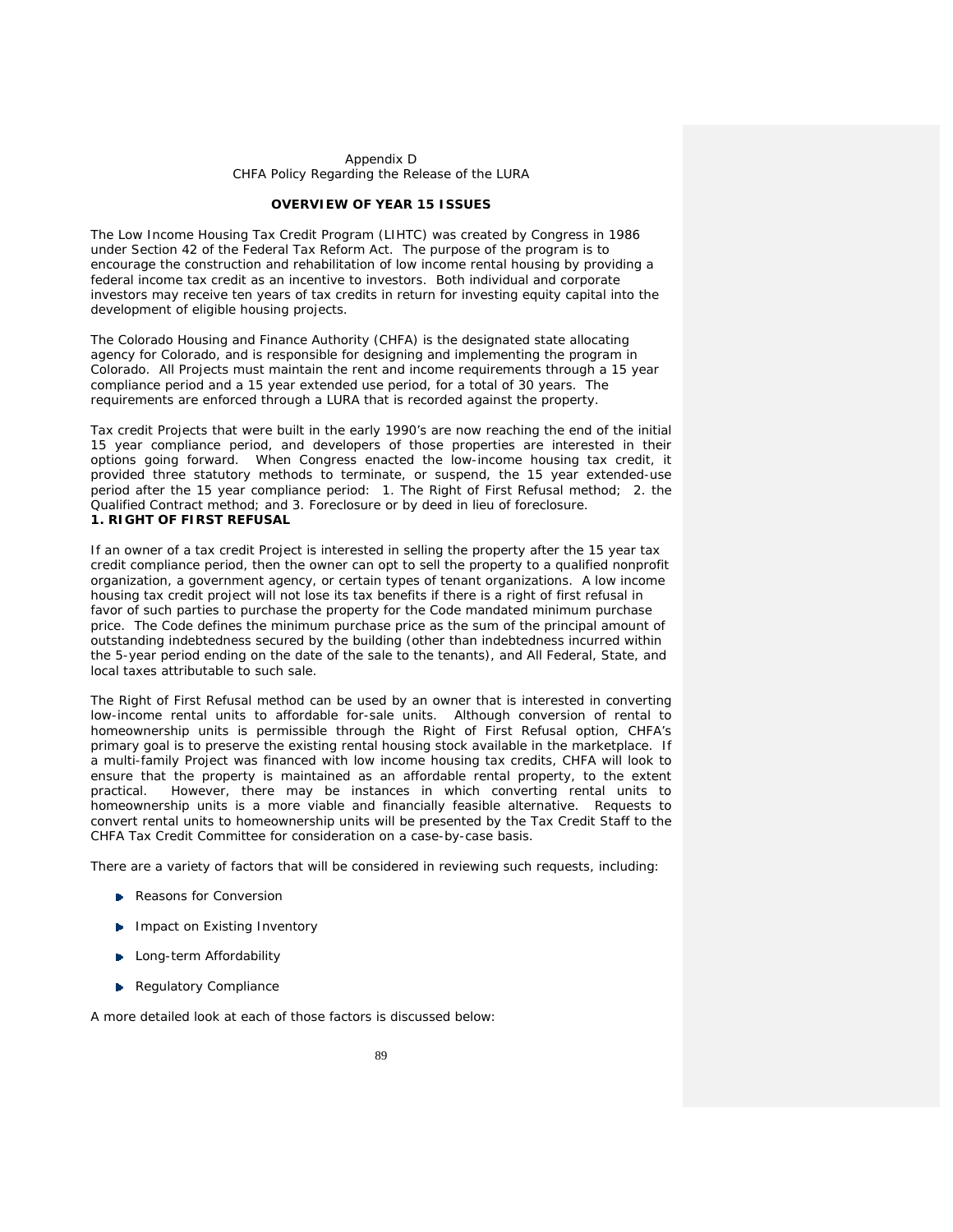**Reasons for Conversion.** The request for converting affordable rental to homeownership needs to make a compelling case for the conversion. How does the statutory sales price compare to the current for-sale product of similar unit mix and size? Based on the statutory price and an estimate of mortgage interest rates, how does the mortgage payment compare to the current affordable rental rates? Is the project no longer feasible as a rental property? In order to answer this question, CHFA will require a thorough feasibility analysis, including a complete tax credit application with a Project budget for the acquisition (if applicable) and rehabilitation of the Project and a proposed financing structure.

**Impact on Existing Inventory.** CHFA will require a thorough inventory of both the affordable and market-rate multifamily rental stock in the primary market area of the Project. This information will be used to determine if the conversion of the project will have a negative impact on the availability of affordable and/or market rate rental units in the primary market area. While local government approval is not a prerequisite for CHFA approval, CHFA will require comment from the local government stating their position on the conversion of rental units.

Long Term Affordability. CHFA will require that subsequent sales of the units remain affordable for future buyers for a minimum of fifteen (15) years after the initial sale through deed restrictions on the property.

**Compliance with Section 42 of the Code.** The proposal must meet the requirements of Section 42 of the Code, particularly Section 42(i)(7) provisions regarding the statutory minimum purchase price and right of first refusal.

## **2. QUALIFIED CONTRACTS**

Section  $42(h)(6)(E)(H)$  of the Code allows owners the option to offer a tax credit project for sale once the 15-year compliance period has expired. Owners can exercise this option by making a request to CHFA after the fourteenth year of the compliance period. If CHFA is unable to present a qualified contract for the acquisition of the low-income portion of the building by any person who will continue to operate such portion as a qualified low-income building, the LURA will terminate. During the three year period following the termination of the LURA, existing tenants of low-income units cannot be evicted without cause and rents can only be increased within defined limits.

The process for the owner to make a formal request to CHFA for a qualified contract is detailed in Appendix C. This option may not apply to owners who have waived their rights under Section 42(h)(6)(E)(II).

### **3. FORECLOSURE**

The extended use period can also terminate if the building is acquired by foreclosure or by deed in lieu of foreclosure. As with the Qualified Contract provision, existing tenants of lowincome units cannot be evicted without cause and rents can only be increased within defined limits for a three-year period following the termination of the extended-use period.

NOTE: CHFA will also consider release of the LURA if it can be demonstrated that tax credits were never claimed on a specific Project. However, such a release could be subject to challenge by tenants or the general public claiming the right to enforce provisions of the LURA. Consequently, CHFA will require owners to release CHFA from any liability and indemnify CHFA from any loss resulting from any parties seeking to enforce the terms of the LURA.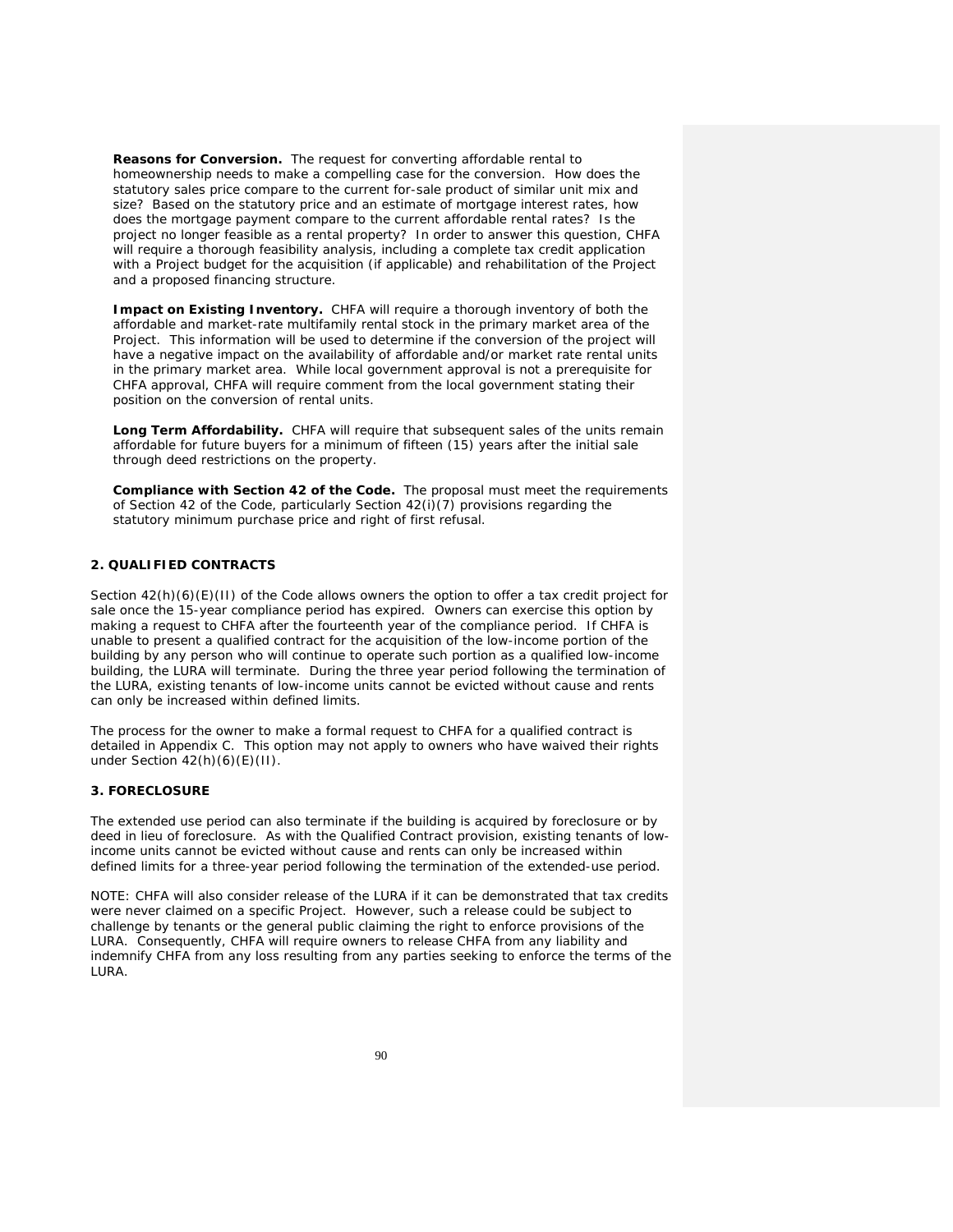| Page 11: [1] Deleted | paulaharrison | 9/14/2010 1:59:00 PM |
|----------------------|---------------|----------------------|
|                      |               |                      |

For acquisition/rehabilitation projects provide the following:

An attorney's opinion that the ten year rule requirements are met.

If the existing project is currently federally assisted, the applicant must provide evidence of the existing federal assistance to be exempt from the 10 year rule requirement. An attorney's opinion is not required if the applicant provides evidence of the exemption from the ten year rule (e.g. Section 8 Housing Assistance Payment or HAP contract or RHS Rental Assistance Contract).

A third-party Capital Needs Assessment (see Appendix B for Capital Needs Assessment requirements),

An appraisal with the land value calculated separately from the building value (send

| Page 11: [2] Deleted | paulaharrison | 9/14/2010 1:59:00 PM |
|----------------------|---------------|----------------------|
|                      |               |                      |

For acquisition of un-restricted properties, a relocation plan for addressing the potential displacement of current residents. Such a plan must include a budget for providing moving and utility hook-up costs for all residents that wish to move or that are required to move. An owner certification must be provided that all residents have been informed of the availability of such funds

| Page 15: [3] Deleted<br>paulaharrison | 9/14/2010 2:14:00 PM |
|---------------------------------------|----------------------|
|---------------------------------------|----------------------|

Completed electronic application with any revisions;

Application fees;

Utility allowances worksheet with amounts circled and totaled;

Narrative update if changes from preliminary; planning approval (Applicant must provide evidence that an application for all required building permits has been submitted to the issuer of such permits.);

Site plan and floor plan on 8  $\frac{1}{2}$  x 11 paper;

Certificate as to Ownership and Basis;

CPA Opinion letter and 10% test

Attorney Opinion letter

Architect certification: Certification of the architect, who has designed the project, that the project has been designed to comply with the requirements of all applicable local, state or federal fair housing and other disability-related laws, however denominated. The certification must clearly state that the project will comply with the following laws: local building codes, Colorado Fair Housing Act, as amended, Colorado Standards for Residential Construction (C.R.S. Section 9- 5-112), Federal Fair Housing Act, as amended, and the Americans with Disabilities Act, as amended. The architect certification must also state that the project has been designed to meet or exceed the Enterprise Green Community requirements in section 8 of the QAP. The owner is required to certify to the above in the case of an acquisition/rehabilitation project that does not employ an architect.

Evidence of enforceable financing commitments for all loans and grants; Applicant must provide evidence that all enforceable financing commitments for loans, grants and equity from the sale of tax credits have been secured. An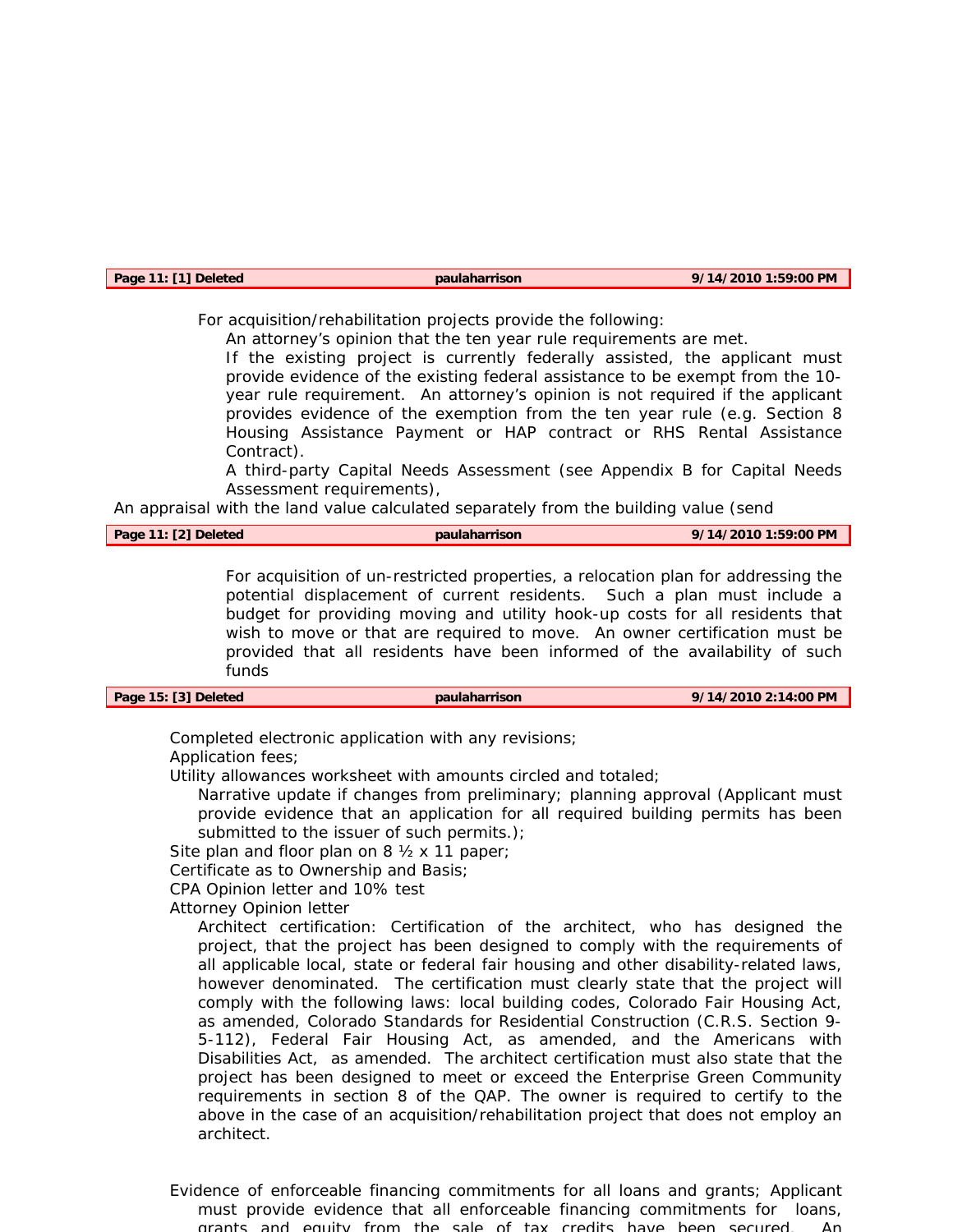approval and the commitment is subject only to those conditions which are totally under the control of the sponsor to meet. The terms and conditions of the commitment must be clearly identified. Application and commitment fees shall have been paid or must be required to be paid upon closing. Documentation of owner equity (equity other than that obtained from the sale of tax credits) listed in the "Project Financing" worksheet of the Carryover Application;

Partnership agreement: The partnership agreement must be fully executed and must identify the equity commitment, the equity factor and pay-in schedule, and a Deferred Developer Fee date certain repayment date. In addition, the agreement must list the terms of all funding sources, loans, equity pay-in, equity contributions, and the requirements of section 4.B. "Minimum Operating Reserve Requirements." The agreement must state the amount of the operating reserve and the amount must equal or exceed the operating reserve approved by CHFA. The partnership name and tax ID must also match the Certificate as to Ownership and Basis, Attorney Opinion and CPA Opinion. Please send the executed entity document as a pdf file via e-mail.

# **Page 18: [4] Deleted paulaharrison 9/13/2010 11:13:00 AM**

The Placed in Service application packet includes:

- Certificate(s) of Occupancy or Temporary Certificate(s) of Occupancy
- Photographs of the completed building(s), identified by address and Building Identification Number(s) (BIN)
- Completed Form 8609 Certificate Legal Description of Property
- Partial Subordination to the LURA from every lien holder
- Following completed worksheets of the Final Application: Project Information, Project Financing, Applicant Info – Development Team and Unit Mix and Rents
- For Rehabilitation projects: evidence that the place-in-service requirements for rehabilitation have been met

The remaining requirements for the final allocation must be received within six (6) months from the date of receipt of the Placed-in-Service application. Starting with the  $7<sup>th</sup>$  month, a \$2,000 per month late fee may be assessed until the remaining requirements are received.

| Page 18: [5] Deleted | tashaw                                                                                             | 9/11/2010 2:06:00 PM |
|----------------------|----------------------------------------------------------------------------------------------------|----------------------|
|                      | recently received an award of \$10,000,000 in grant funds from the federal Capital Fund            |                      |
|                      | Recovery Competition Grant program for this proposed project located near the 10 <sup>th</sup> and |                      |
|                      | Osage light rail station. DHA's success in securing this grant provides an unprecedented           |                      |
|                      | opportunity for leveraging federal funds for a 100 unit project serving senior households at       |                      |
|                      | or below 30% to 60% of the AMI along with easy access to public transportation. The                |                      |
|                      | federal grant has some timing limitations which necessitate the need to secure tax credits in      |                      |
| 2010.                |                                                                                                    |                      |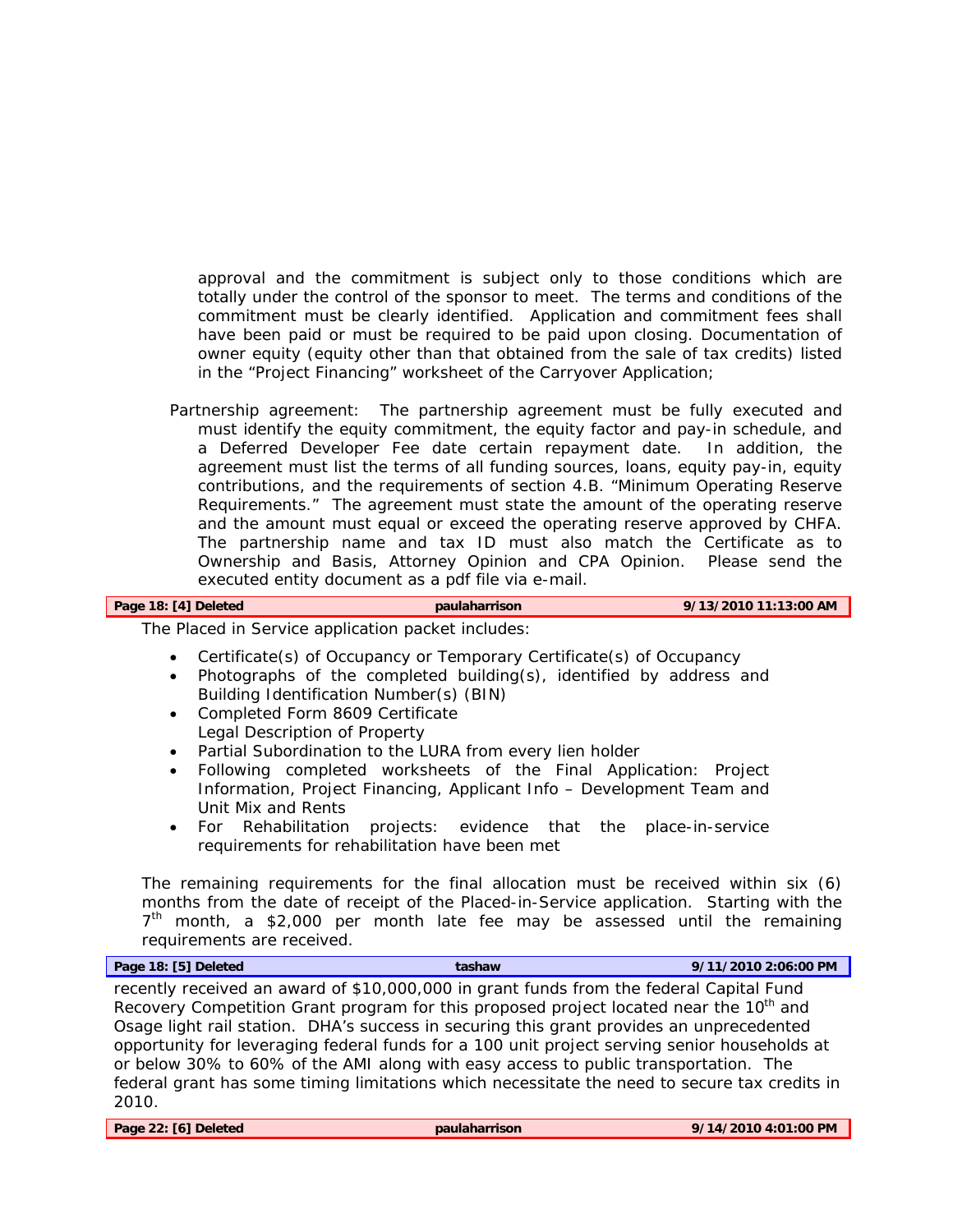**Page 38: [7] Deleted paulaharrison 9/13/2010 1:56:00 PM** 

Narrative, must include type of construction Location maps and drawings Timeline Phase I Environmental Zoning status documentation, must be from zoning department Site control documentation, 2 copies Market study, 1 hard copy, 1 pdf

For acquisition/rehabilitation projects provide the following:

An attorney's opinion that the ten year rule requirements are met. If the existing project is currently federally assisted, the applicant must provide evidence of the existing federal assistance to be exempt from the 10-year rule requirement.

A third-party Capital Needs Assessment (see Appendix B for Capital Needs Assessment requirements),

An appraisal with the land value calculated separately from the building value (send 1 pdf version to pharrison@chfainfo.com)

For acquisition of un-restricted properties, a relocation plan for addressing the potential displacement of current residents. Such a plan must include a budget for providing moving and utility hook-up costs for all residents that wish to move or that are required to move. An owner certification must be provided that all residents have been informed of the availability of such funds.

Certification of the architect, who has designed the project, that the project has been designed to comply with the requirements of all applicable local, state or federal fair housing and other disability-related laws, however denominated. The certification must clearly state that the project will comply with the following laws: local building codes, Colorado Fair Housing Act, as amended, Colorado Standards for Residential Construction (C.R.S. Section 9- 5-112), Federal Fair Housing Act, as amended, the Americans with Disabilities Act. The architect certification must also state that the project has been designed to meet or exceed the energy efficiency requirements in section 8 of the QAP. The owner is required to certify to the above in the case of an acquisition/rehabilitation project that does not employ an architect.

Bond Inducement Resolution

The following documents are not required with the preliminary application, however, they are required prior to the issuance of the Initial Determination Letter

Agreement for Section 42(m)(2)(D) Determination (not required for CHFA issued bonds)

Issuer Certificate (CHFA will prepare when CHFA is the issuer)

Page Break-

These documents are required when the bonds are sold: Election of APR Designation of Gross Rent Floor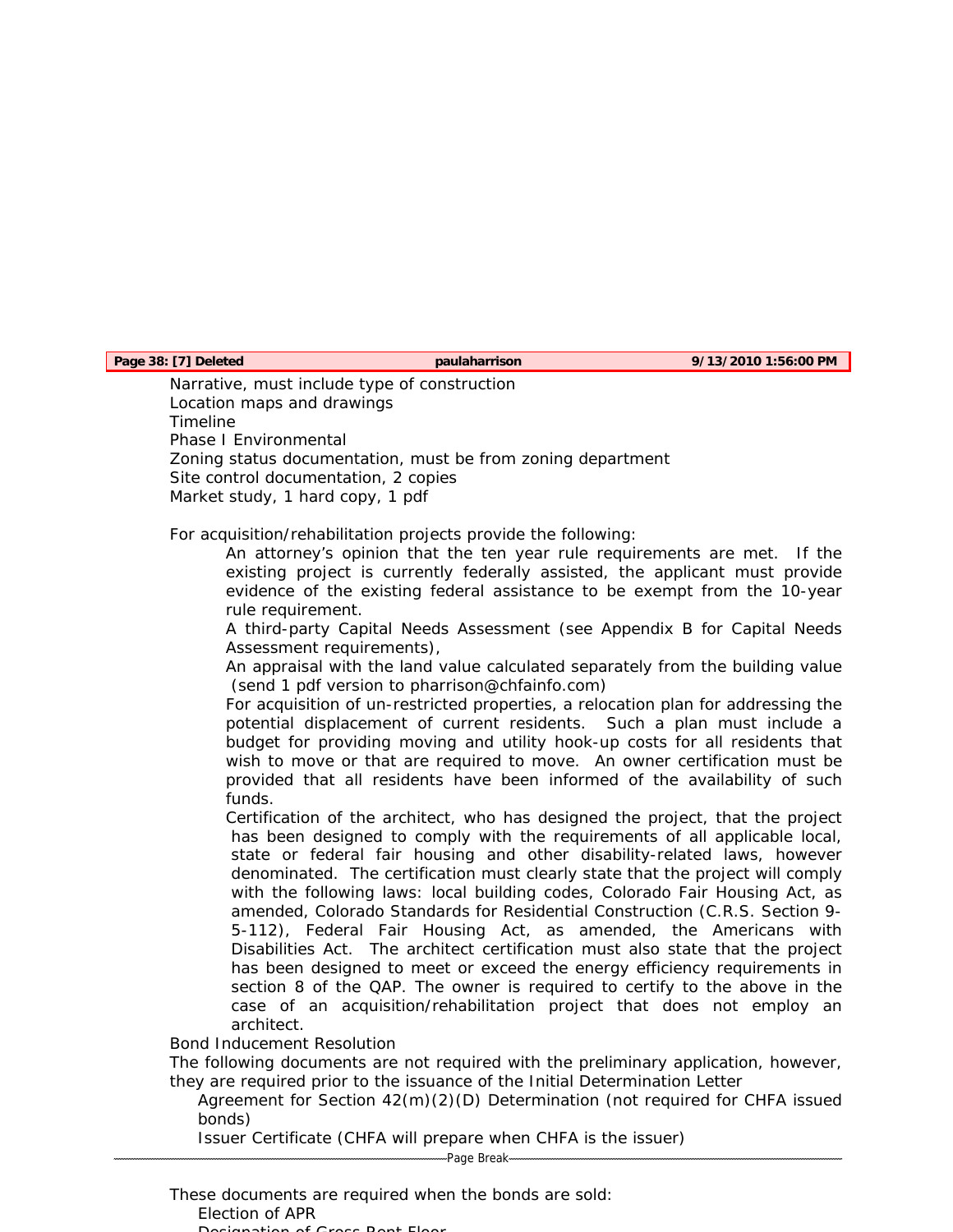Executed Partnership Agreement: This must be submitted when completed by all parties to the partnership agreement. Must list the terms of all funding sources, loans, equity pay-in, equity contributions, and the requirements of section 4.B. "Minimum Operating Reserve Requirements." The agreement must state the amount of the operating reserve and the amount must equal or exceed the operating reserve approved by CHFA and this provision must not be removed from the agreement without CHFA's approval. Please send a pdf version via email to pharrison@chfainfo.com

| Page 42: [8] Deleted | paulaharrison | 9/13/2010 1:57:00 PM |
|----------------------|---------------|----------------------|

## Application fee

Signed project budget worksheet

Signed project financing worksheet

Partial Subordination Agreement(s) from all lien holders, including legal description Utility allowance

Agreement with local Public Housing Authority that the project is accepting tenants from their wait-list

CPA Opinion by an independent tax accountant, including the correct tax

identification number and legal ownership name

Attorney Opinion by independent tax attorney, including the correct tax identification number and legal ownership name

Executed Partnership Agreement: This must be submitted when completed by all parties to the partnership agreement. The agreement must list the terms of all funding sources, loans, equity pay-in, equity contributions, and the requirements of section 4.B. "Minimum Operating Reserve Requirements". The agreement must state the amount of the operating reserve and the amount must equal or exceed the operating reserve approved by CHFA. Please send a pdf version via e-mail to pharrison@chfainfo.com

Form C-1, total square footage must match the unit mix and rents and final building profile in the application

Certificate of Occupancy and/or Temporary Certificate of Occupancy for every building. Certificate of Substantial Completion for rehabilitation projects Building photos identified by address

Form 8609 Certificate detailing placed-in-service date for every building, the placein-service date should match the date of the Certificate of Occupancy or Temporary Certificate of Occupancy and the "Final Building Profile" worksheet Compliance training certificate or notification of training at CHFA Compliance monitoring fee

-Page Break-

# **Placed-In-Service Application**

A written notification of the place-in-service date must be provided to CHFA within fifteen (15) days of the actual place-in-service date. Regardless of the place-in-service date, a Placed-in-Service application, with the items below included, must be submitted no later than the first business day in November, without exception. This is needed so that CHFA is able to record the LURA prior to the end of the year in which the project places in service. The Placed in Service application package includes:

Certificate(s) of Occupancy or Temporary Certificate(s) of Occupancy Photographs of the completed building(s), identified by address  $Cov(0, 0, 0)$